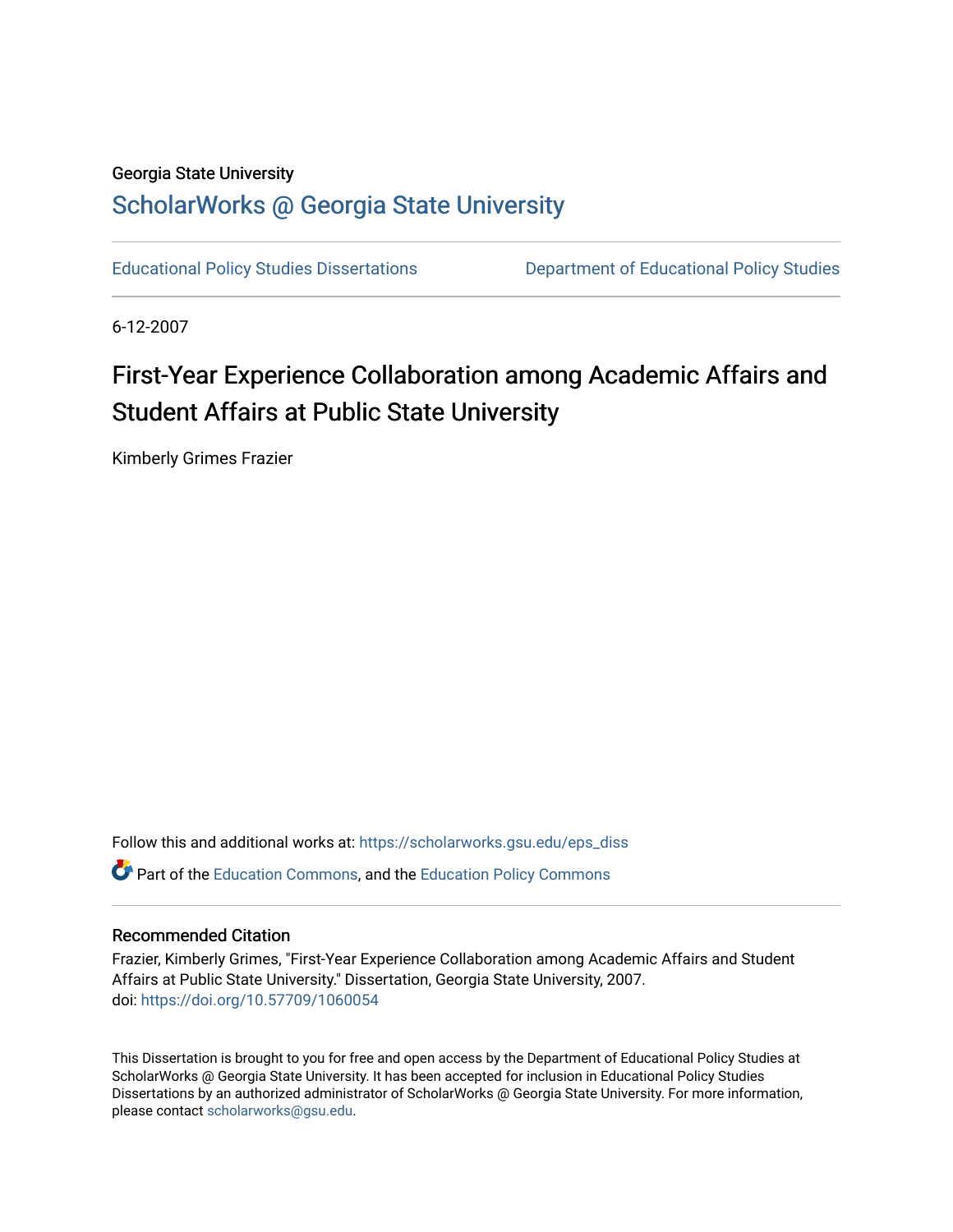# AUTHOR'S STATEMENT

In presenting this dissertation as a partial fulfillment of the requirement for an advanced degree from Georgia State University I agree the library of Georgia State University shall make it available for inspection and circulation in accordance with its regulation covering materials of this type. I agree that permission to quote from, to copy from, or to publish this dissertation may be granted by the author, the professor under whose direction it was written, or the College of Education's director of graduate studies and research, or by me. Such quoting, copying, or publishing must be solely for scholarly purposes and will not involve potential financial gain. It is understood that any copying from our publication of this dissertation, which involves financial gain, will not be allowed without my written permission.

> \_\_\_\_\_\_\_\_\_\_\_\_\_\_\_\_\_\_\_\_\_\_\_\_\_\_\_\_\_\_\_\_\_\_\_\_\_\_\_\_\_\_\_\_\_\_\_\_\_\_\_ Kimberly Grimes Frazier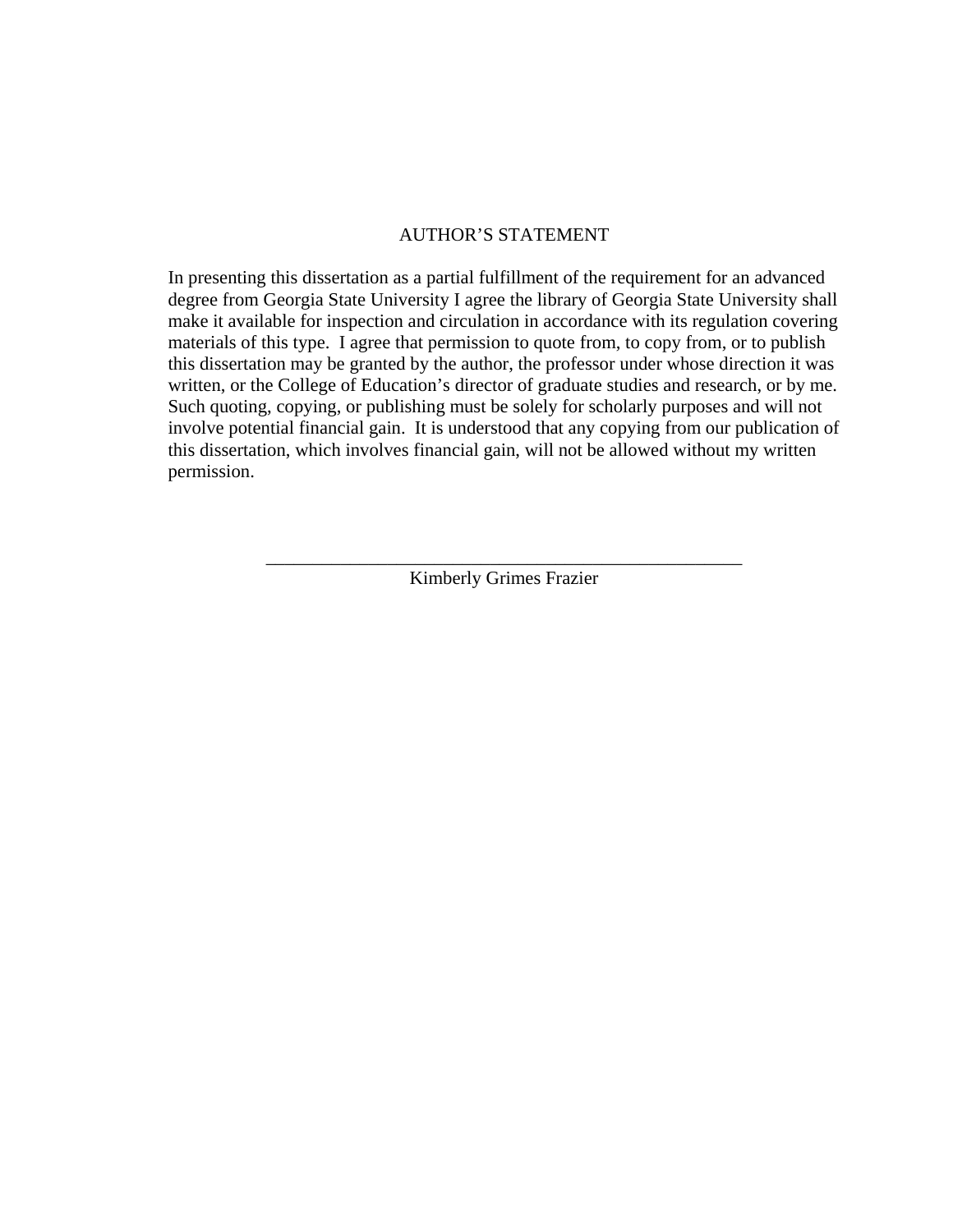# NOTICE TO BORROWERS

All dissertations deposited in the Georgia State University Library must be used only in accordance with the stipulation prescribed by the author in the preceding statement. The author of this dissertation is:

> Kimberly Grimes Frazier 615 Rosalia Street, SE Atlanta, Georgia 30312

The director of this dissertation is:

Dr. Philo A. Hutcheson, PhD Department of Educational Policy Studies College of Education Georgia State University Atlanta, Georgia 30303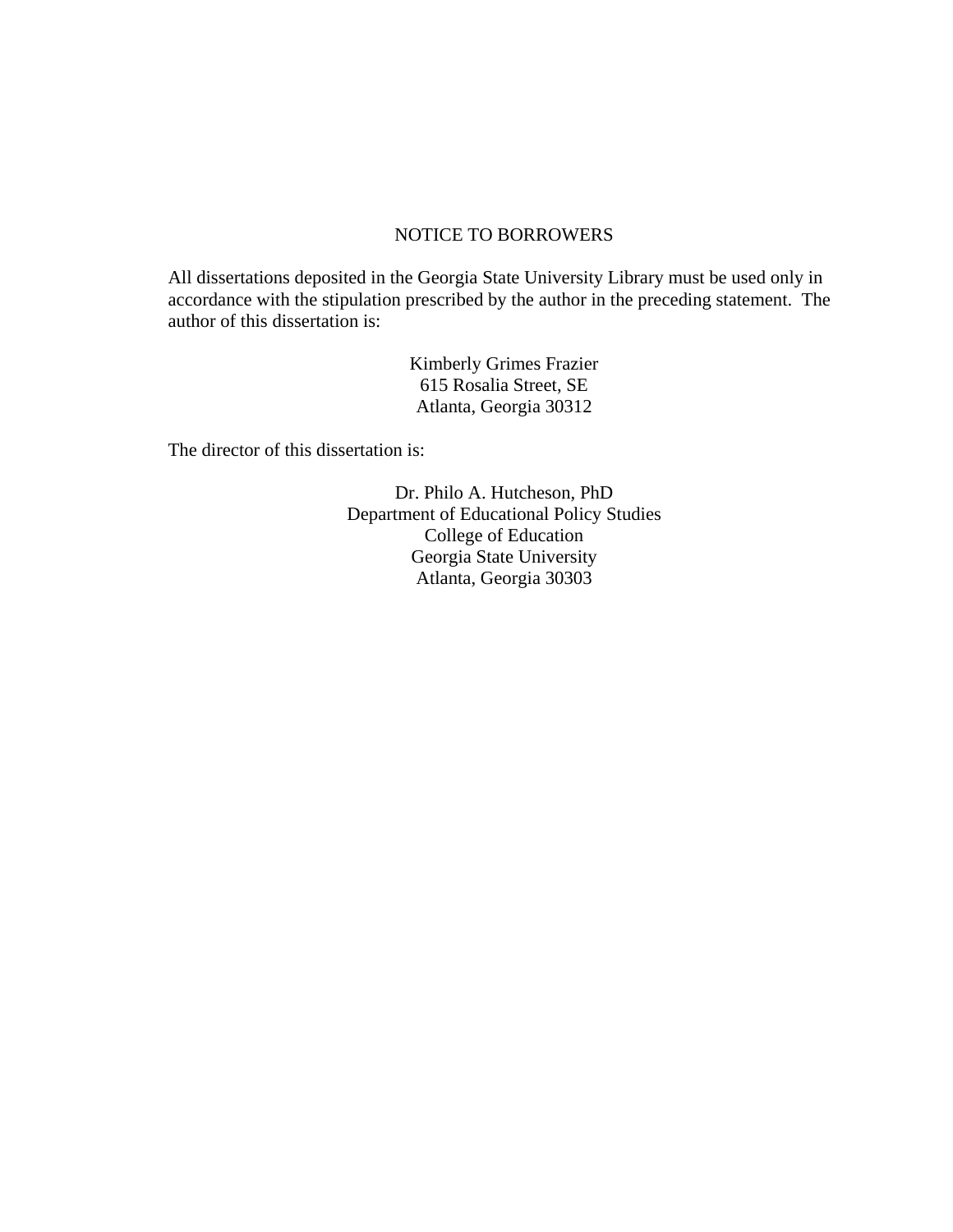# VITA

#### Kimberly Grimes Frazier

#### *ADDRESS: 615 Rosalia Street, S.E. Atlanta, GA*

#### EDUCATION:

Ph.D. 2007 Georgia State University Educational Policy Studies

M.L.A 1992 Winthrop University Liberal Arts

B.A. 1990 Clemson University Political Science

#### PROFESSIONAL EXPERIENCE:

*2004 to Present* Instructor for KSU 1101 First-Year Experience Seminar Kennesaw State University 2001-2004 Director of New Student Programs Georgia State University 1999-2001 GSU 1010 Instructor

Georgia State University

1997-2001 Director of New Student Programs/Leadership & Assistant Director of Student Activities 1996-1997 USC University 1010 Instructor University of South Carolina 1994-1995 USC Resident Assistant Instructor University of South Carolina 1994-1996 Residence Education Coordinator/Housing Department University of South Carolina

#### PRESENATIONS AND PUBLICATIONS:

Barker, J.M., Frazier, K.G. (2005). Annotated Bibliography: Parent and administrator resources. In K. Keppler, R.H Mullendore, & A. Carey (Eds.), *Partnering with the parents of today's college students* (pp. 61-69). Washington, DC: NASPA-Student Affairs Administrators in Higher Education.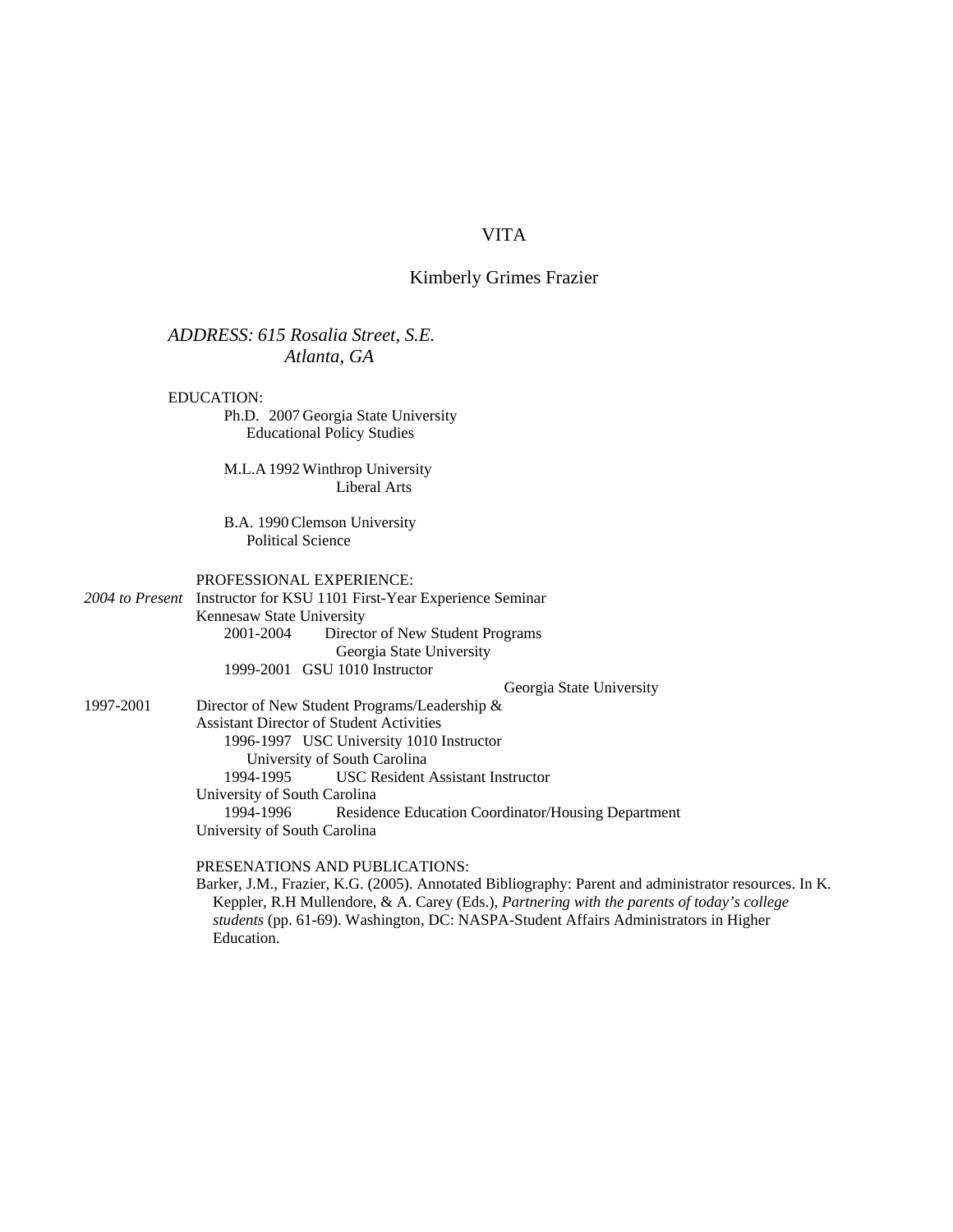#### ABSTRACT

# FIRST-YEAR EXPERIENCE COLLABORATION AMONG ACADEMIC AFFAIRS AND STUDENT AFFAIRS AT PUBLIC STATE UNIVERSITY by Kimberly Grimes Frazier

 February 2003 was the inauguration of the Foundations of Excellence project with an open invitation to chief academic officers at approximately 900 of both the American Association of State Colleges and Universities (AASCU) and the Council for Independent Colleges (CIC) member institutions. The Policy Center on the First Year of College, under the direction of the Executive Director, John N. Gardner, invited the various campuses to develop standards and guidelines for the first year, which were termed as Foundational Dimensions or simply Dimensions. As a result, over 200 member institutions agreed to participate in the project by establishing campus-wide task forces to look at the initial list of six Dimensions developed by the Policy Center and Penn State research partners. These Dimensions were designed to be essential characteristics of institutional effectiveness in promoting the learning and success of every first-year student.

 This is a case study of one of the founding institutions of the Foundations of Excellence endeavor, Public State University (PSU). In particular, this study utilizes the Foundations of Excellence Dimensions Statements as a basis to assess Public State University's first-year experience collaboration efforts. Furthermore, this research is specifically grounded in the  $2<sup>nd</sup>$  Dimensions Statement of the Foundations of Excellence,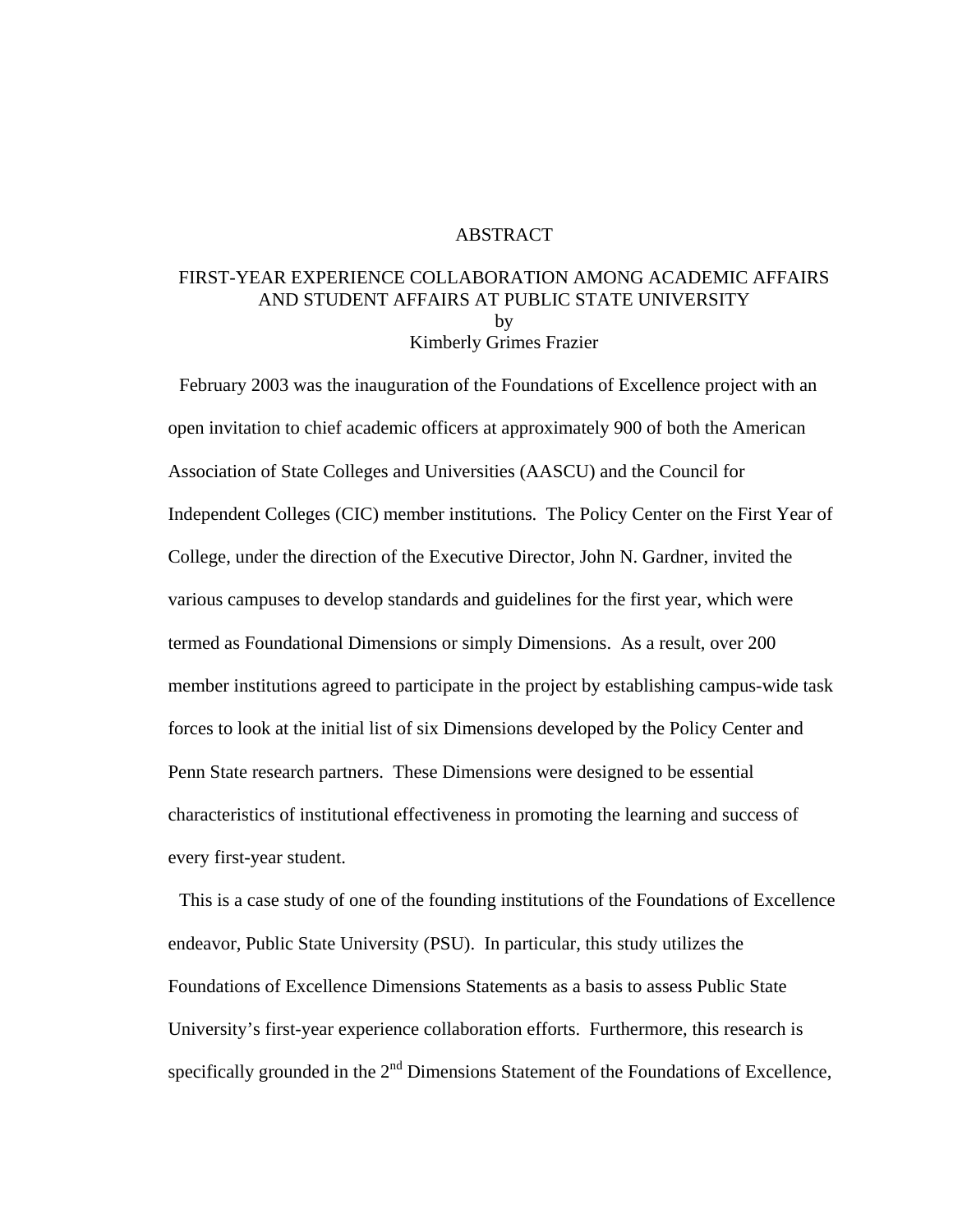looking at what the Public State University first-year experience program looks like through academic affairs and student affairs collaborative partnerships. This study specifically examines PSU's established partnerships within the First Year Orientation and Advising Committee (FYOAC) and the University College Advisory Council (UCAC) and determines what participants mean by collaboration.

 Through the use of a rubric, the analysis of the data resulted in a significant finding in reference to collaboration literature. The findings indicated that the literature on academic and student affairs collaboration should include information on institutional culture and investigate whether the underpinnings of institutional culture are actually social systems that are inextricably tied to their external environments, which in turn have a direct impact on foundational benchmarks on collaboration for First-Year Experience programs. Implications of this study's results are addressed, limitations of this study are discussed, and recommendations for future research are given.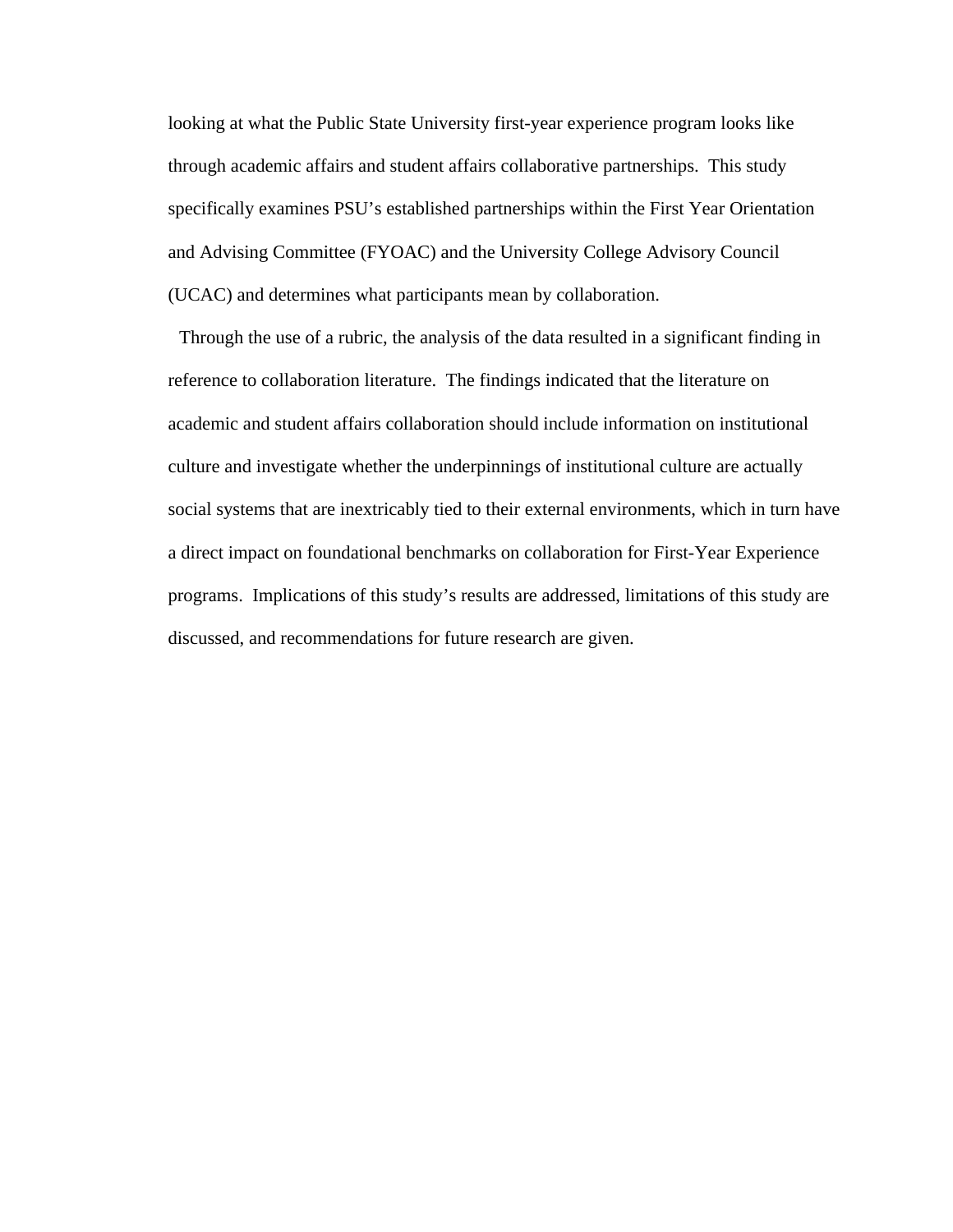# FIRST-YEAR EXPERIENCE COLLABORATION AMONG ACADEMIC AFFAIRS AND STDUENT AFFAIRS by Kimberly G. Frazier

A Dissertation

Presented in Partial Fulfillment of Requirements for the Degree of Doctor of Philosophy in Higher Education in the Department of Educational Policy Studies in the College of Education Georgia State University

> Atlanta, GA 2007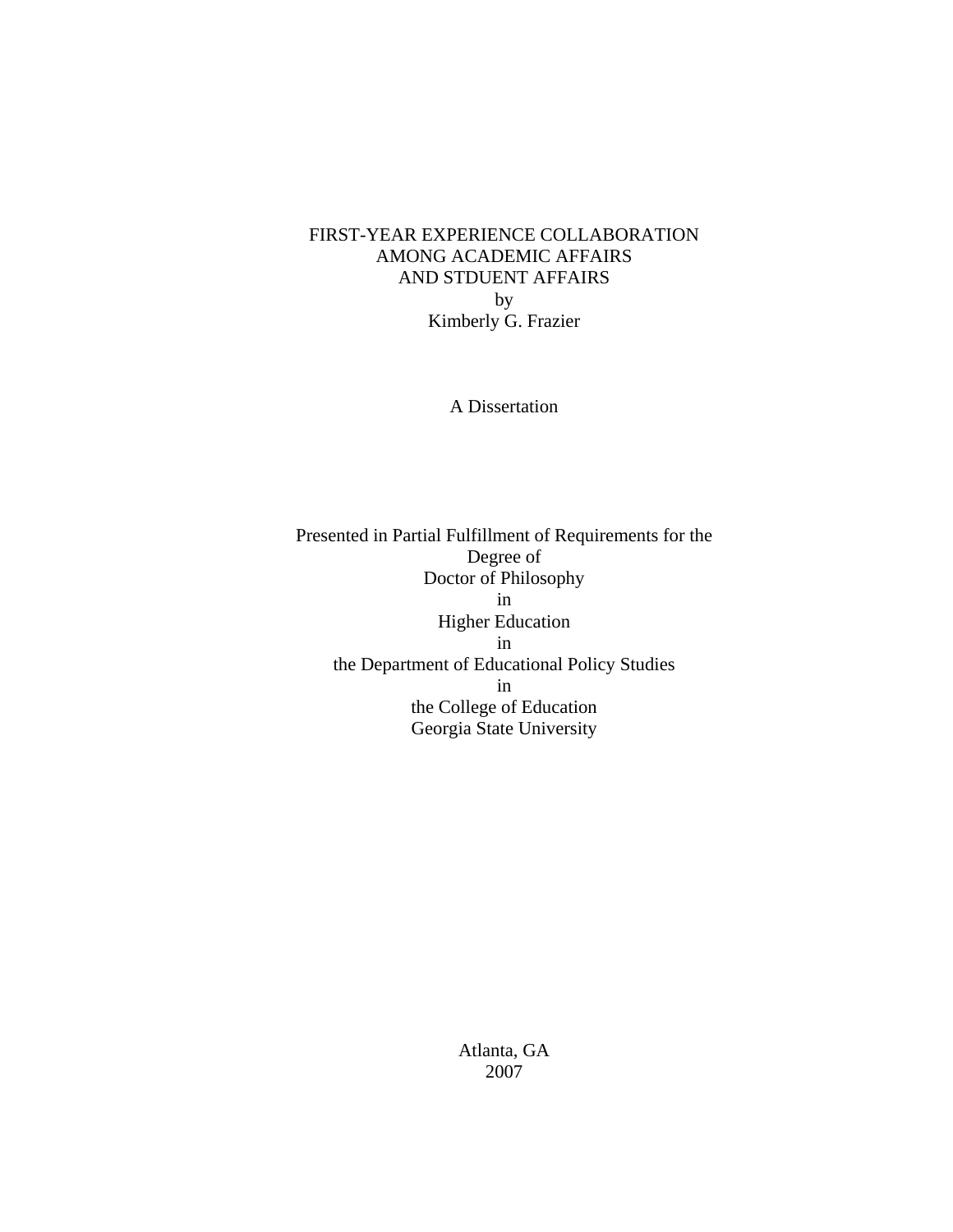Copyright by Kimberly G. Frazier 2007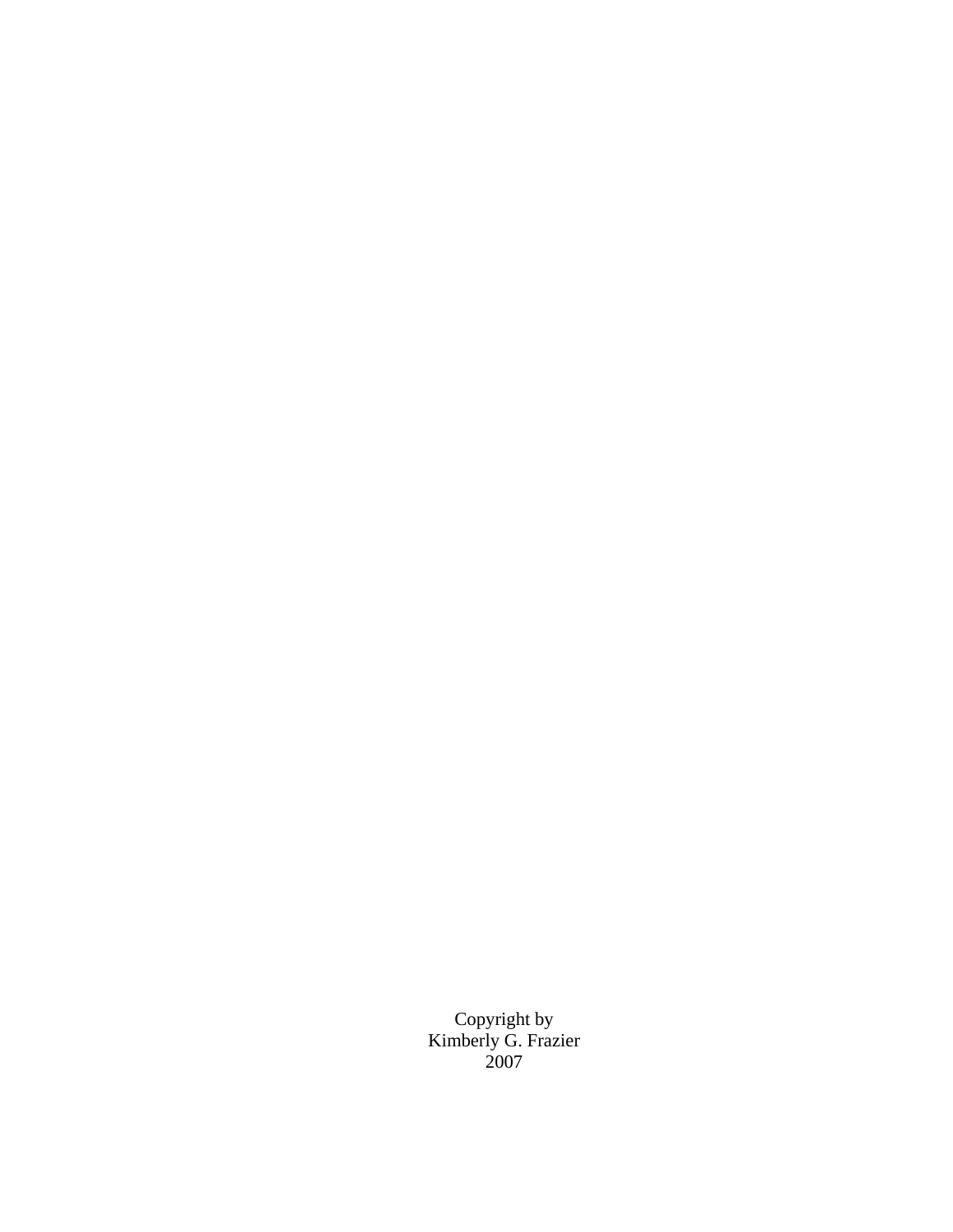# DEDICATION

I would like to dedicate this educational accomplishment in the loving memory of my Uncle Henry Williams Jr., Uncle Billy Williams, Aunt Sarah V. Jenkins and my wonderful grandparents, Gladys Mozelle Grimes, Lucile Everett Williams and particularly Henry Williams, who continuously inquired about my education and proudly smiled at the thought of literacy and would smile even brighter to see his name written here.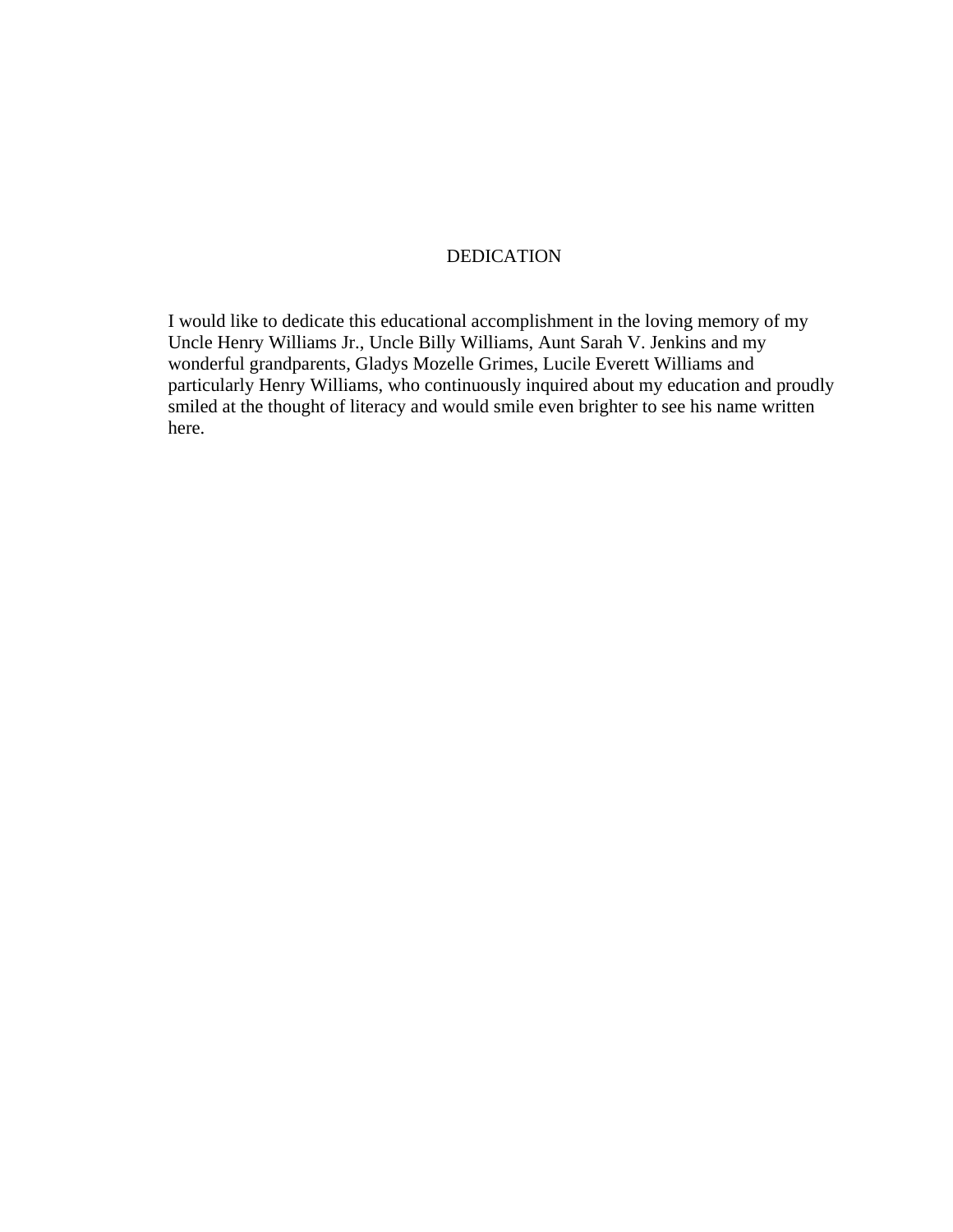# ACKNOWLEDGEMENTS

I would like to express my sincere gratitude of this accomplishment most of all to my parents, Tommy L.R. Grimes and Shirley Ann Grimes, who made me who I am today and believed that I would always accomplish my goals. To my brother Tyler Grimes and my sister-in-law Andrea Grimes, I thank you both for your silent nods and smiles of encouragement as you supported my educational endeavors. And to my other beloved family members, my Aunt Lynn, Uncle Larry, Uncle Bo, Aunt Ethelene, Uncle Bill, Aunt Jeanette, Uncle Woody, Uncle Danny, nephew Tyler, niece Kira, cousins, and friends who supported me in this lifetime achievement – thank you for your humorous words and gestures that kept me going.

And finally, to my husband Shawn A. Frazier, thank you for your love and untiring patience and for taking such good care of our daughter, Henna, while I completed this scholarly work. To Ms. Florence Bowser, the greatest baby sitter ever – I could not have done this without you. And to my in-laws Mr. Frederick Frazier and Mrs. Georgene Frazier, thank you for all your well wishes and prayers.

Thank you all, know that I love you very much and I accomplished this educational milestone standing on your shoulders. I can only hope that I have done the Grimes, William and Frazier names proud.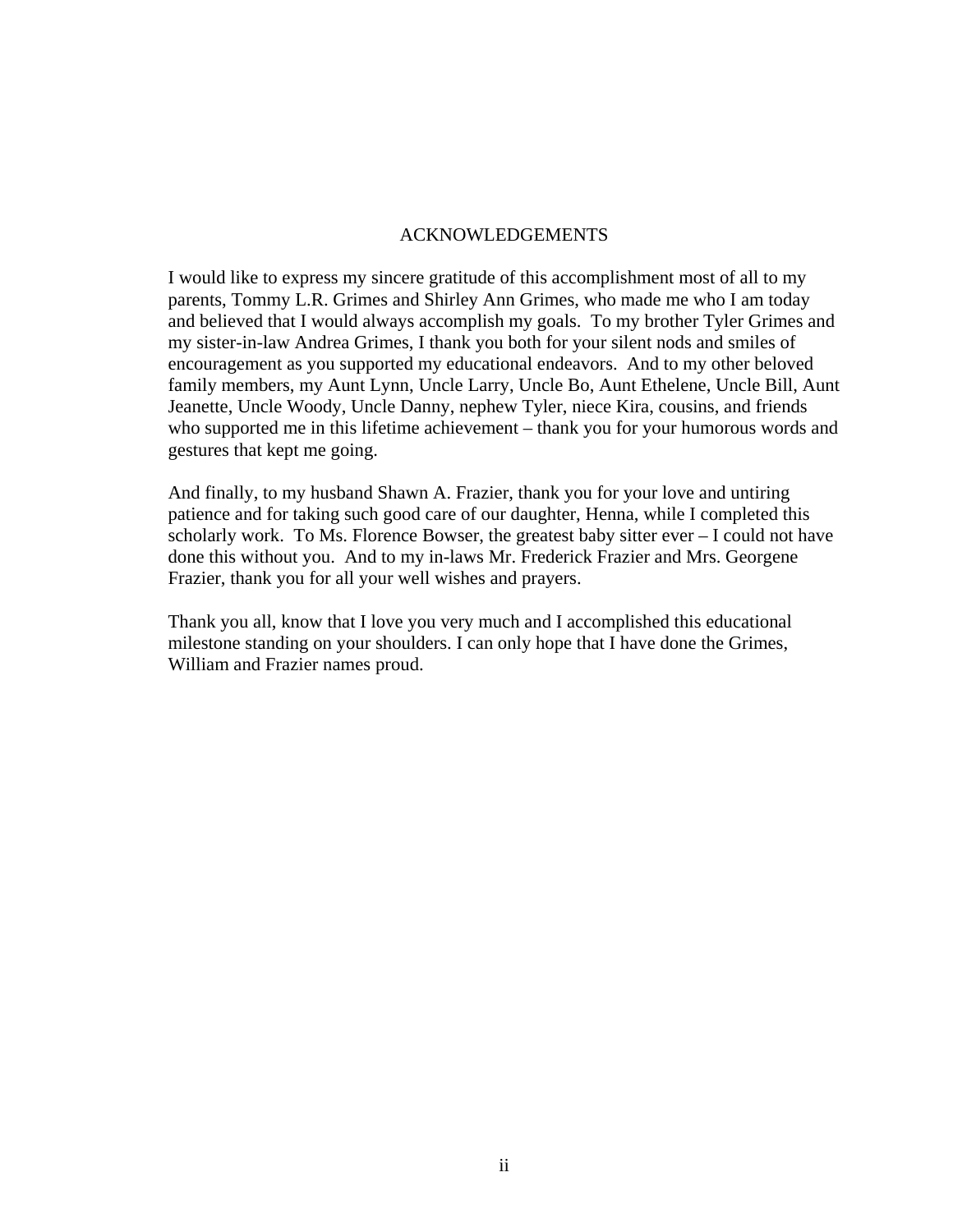# TABLE OF CONTENTS

|                                                | Page |
|------------------------------------------------|------|
|                                                |      |
| Chapter                                        |      |
| $\mathbf{1}$                                   |      |
|                                                |      |
|                                                |      |
|                                                |      |
|                                                |      |
| $\overline{2}$<br><b>REVIEW OF LITERATURE9</b> |      |
|                                                |      |
|                                                |      |
|                                                |      |
|                                                |      |
|                                                |      |
|                                                |      |
| 3                                              |      |
|                                                |      |
|                                                |      |
|                                                |      |
|                                                |      |
|                                                |      |
| $\overline{4}$                                 |      |
|                                                |      |
|                                                |      |
|                                                |      |
|                                                |      |
|                                                |      |
|                                                |      |
|                                                |      |
|                                                |      |
|                                                |      |
|                                                |      |
|                                                |      |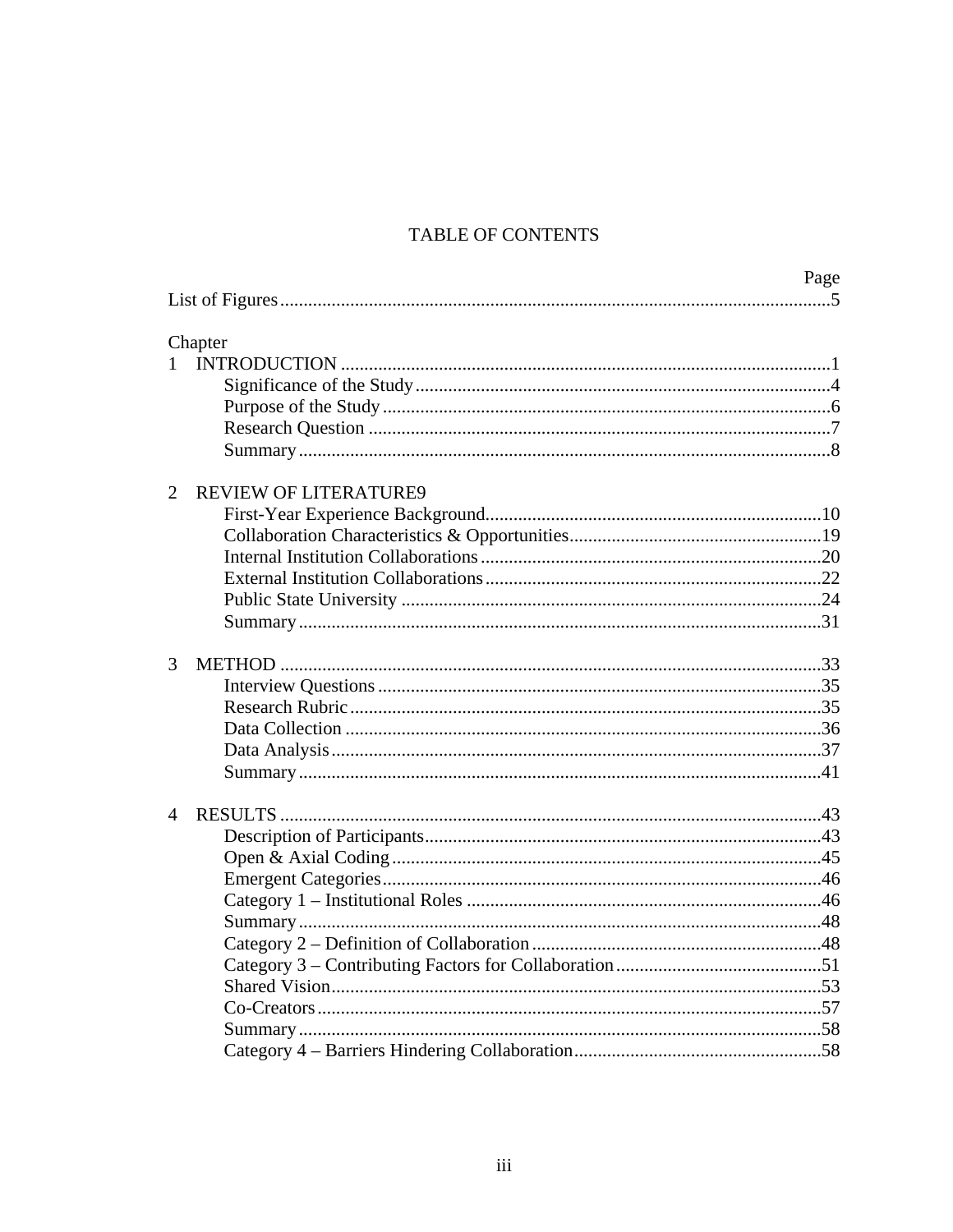| 5 |  |
|---|--|
|   |  |
|   |  |
|   |  |
|   |  |
|   |  |
|   |  |
|   |  |
|   |  |
|   |  |
|   |  |
|   |  |
|   |  |
|   |  |
|   |  |
|   |  |
|   |  |
|   |  |
|   |  |
|   |  |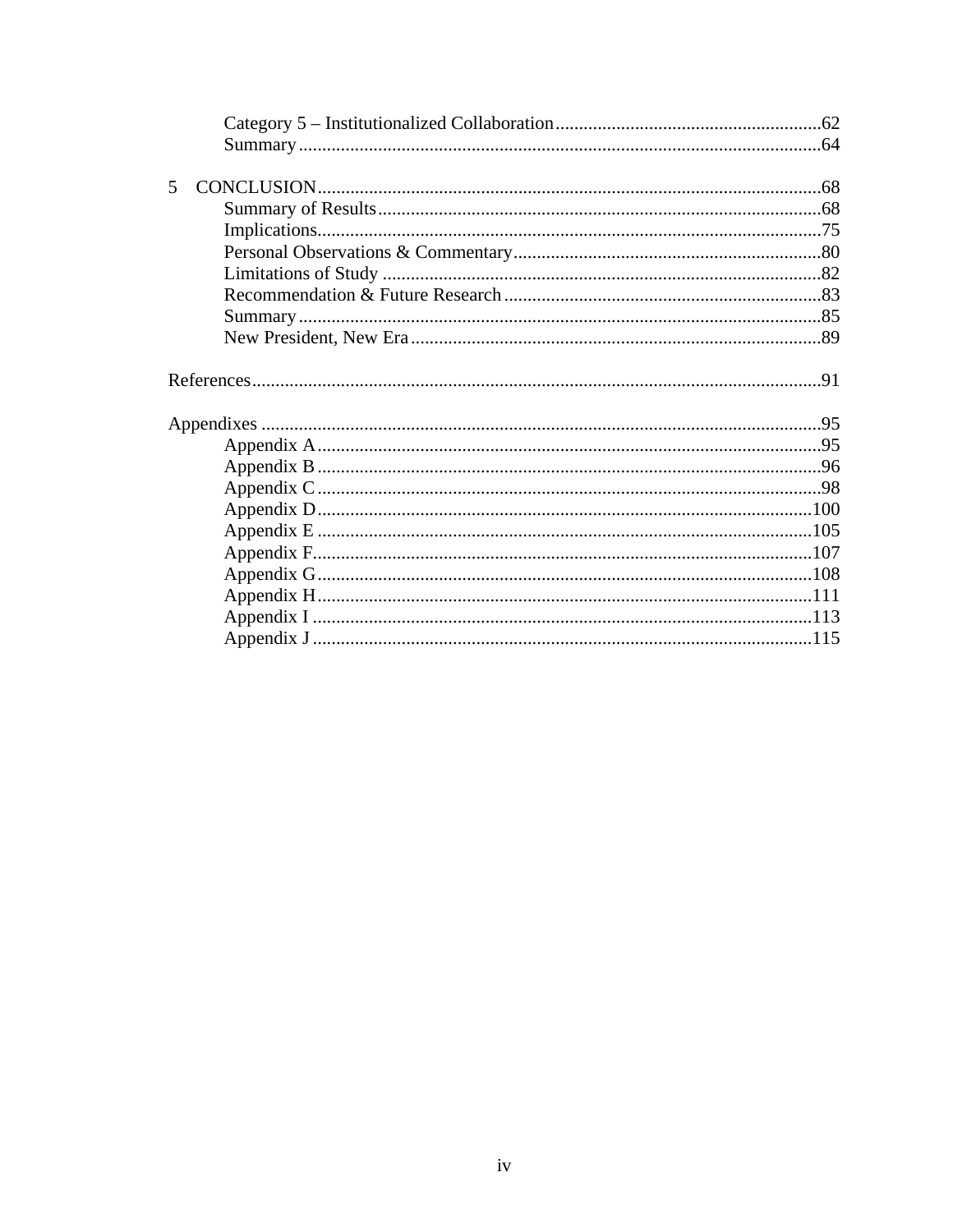# **LIST OF FIGURES**

| Figure |  |
|--------|--|
|        |  |
|        |  |
|        |  |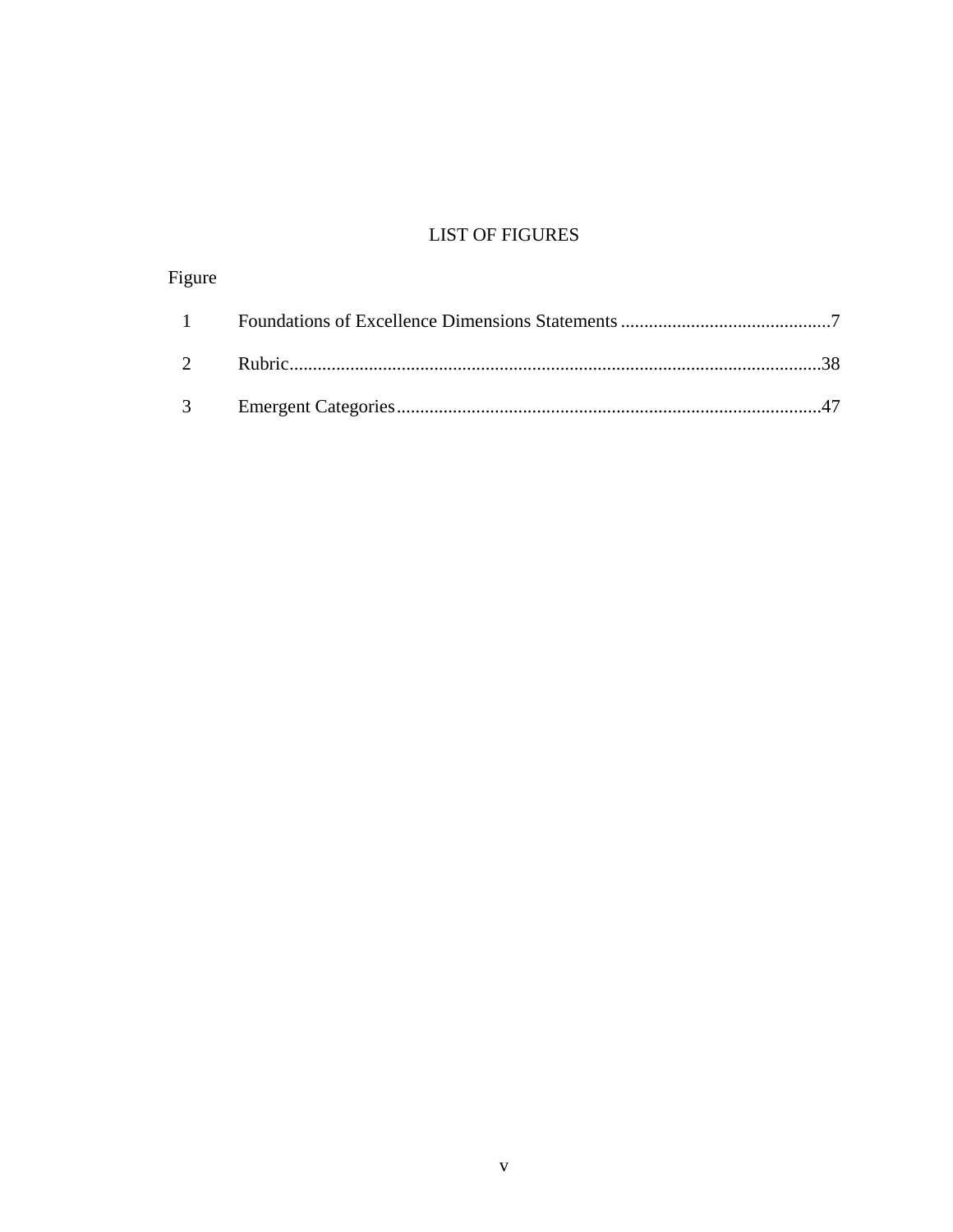### CHAPTER 1

#### INTRODUCTION

 Over the past two decades, colleges and universities have paid substantial attention to the student's first-year experience, defined by Gardner (2004) as the totality of the first year of college. Barefoot (2004) asserts that the attention to the first year of college is due to changes in student demographics, concerns about first and second year retention rates, and the understanding that the first year of college presents a rare opportunity to engage students in intentional learning behaviors. As a result, a large majority of American colleges and universities are offering first-year initiatives focused on helping new students make successful transitions from high school to college. In the same vein, there is a profusion of higher education literature in support of student transition, described as best practices in a variety of first-year programs. However, Barefoot (2004) states that although there is interest in first-year efforts, campuses have lacked systematic standards, or satisfying definitions for, first-year excellence that go beyond a single best practice program. In essence, Barefoot (2004) suggests that there should be a broader description of a college or university's total approach to first year experiences, particularly while academic affairs and student affairs divisions, for the purpose of assessment, are hungry for models of excellence and for approaches to produce higher levels of student learning and persistence during the first year.

The concern, however, according to Barefoot (2004) is that administrators and faculty members are reluctant to support standards or to evaluate themselves against

1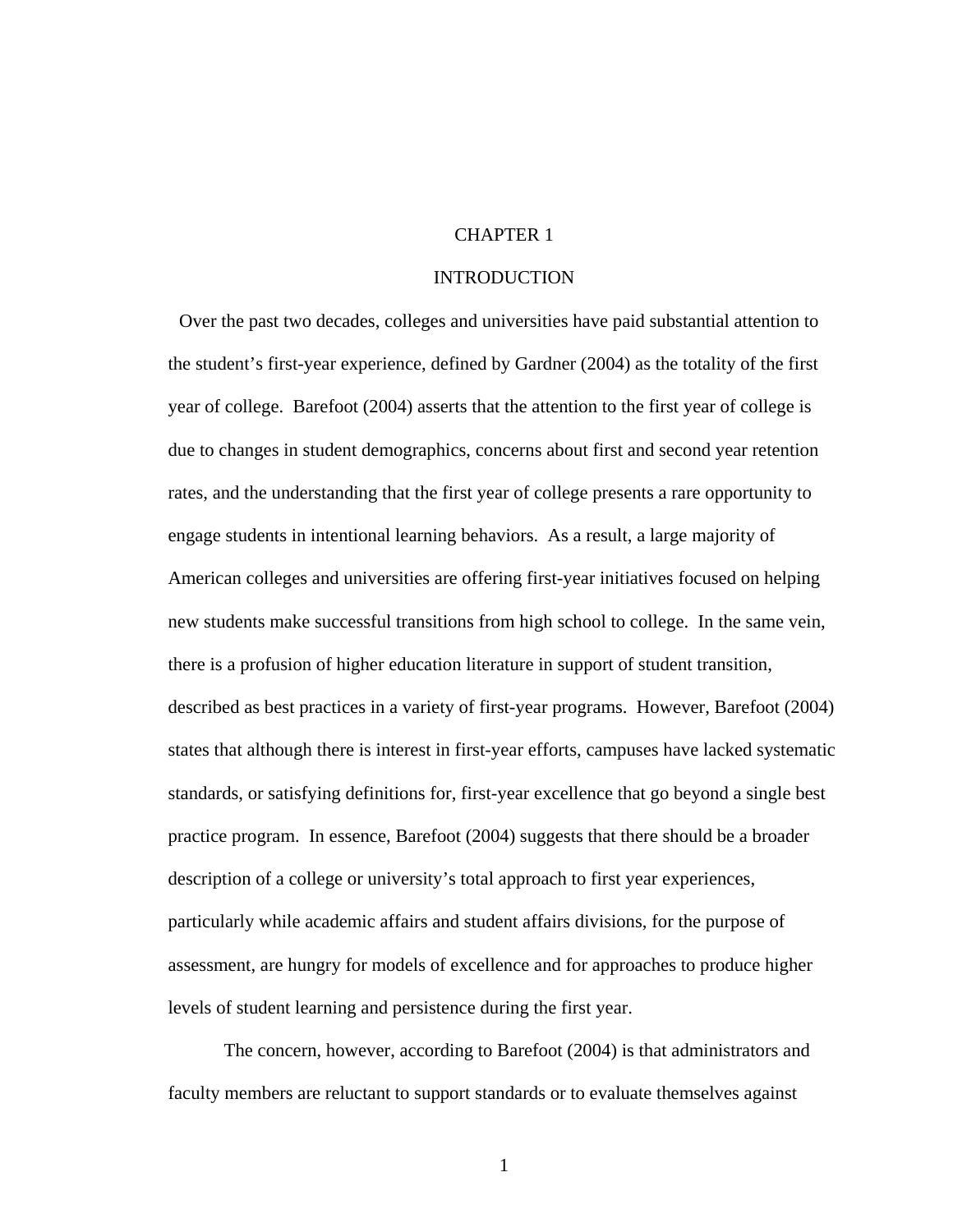external benchmarks. Therefore, in an attempt to meet the need for a valid measurement or instrument of excellence, the Policy Center on the First Year of College instituted a two-year pilot program to define and substantiate first-year program standards and to provide institutions with a blueprint and process for assessing the first-year experience, as well as a model for first-year excellence. In order to effectively carry out this program, the Policy Center received funding from the Atlantic Philanthropies and Lumina Foundation for Education. The joint project is entitled "Foundations of Excellence in the First College Year" and is a collaborative effort between the Policy Center, the American Association of State Colleges and Universities (AASCU), the Council for Independent Colleges (CIC), and Pennsylvania State University's Center for the Study of Higher Education (Barefoot, 2004).

#### *Foundation of Excellence Project Specifics*

 February 2003 was the inauguration of the Foundations of Excellence project with an open invitation to chief academic officers from approximately 900 of both AASCU and CIC member institutions. The Policy Center, under the direction of John Gardner, Executive Director, invited the various campuses to develop standards and guidelines for the first year, which were termed as Foundational Dimensions" or more simply, "Dimensions." As a result, over 200 member institutions agreed to participate in the project by establishing campus-wide task forces to look at the initial list of six Dimensions developed by the Policy Center and Penn State research partners. These Foundational Dimensions statements were designed to be essential characteristics of institutional effectiveness in promoting the learning and success of every first-year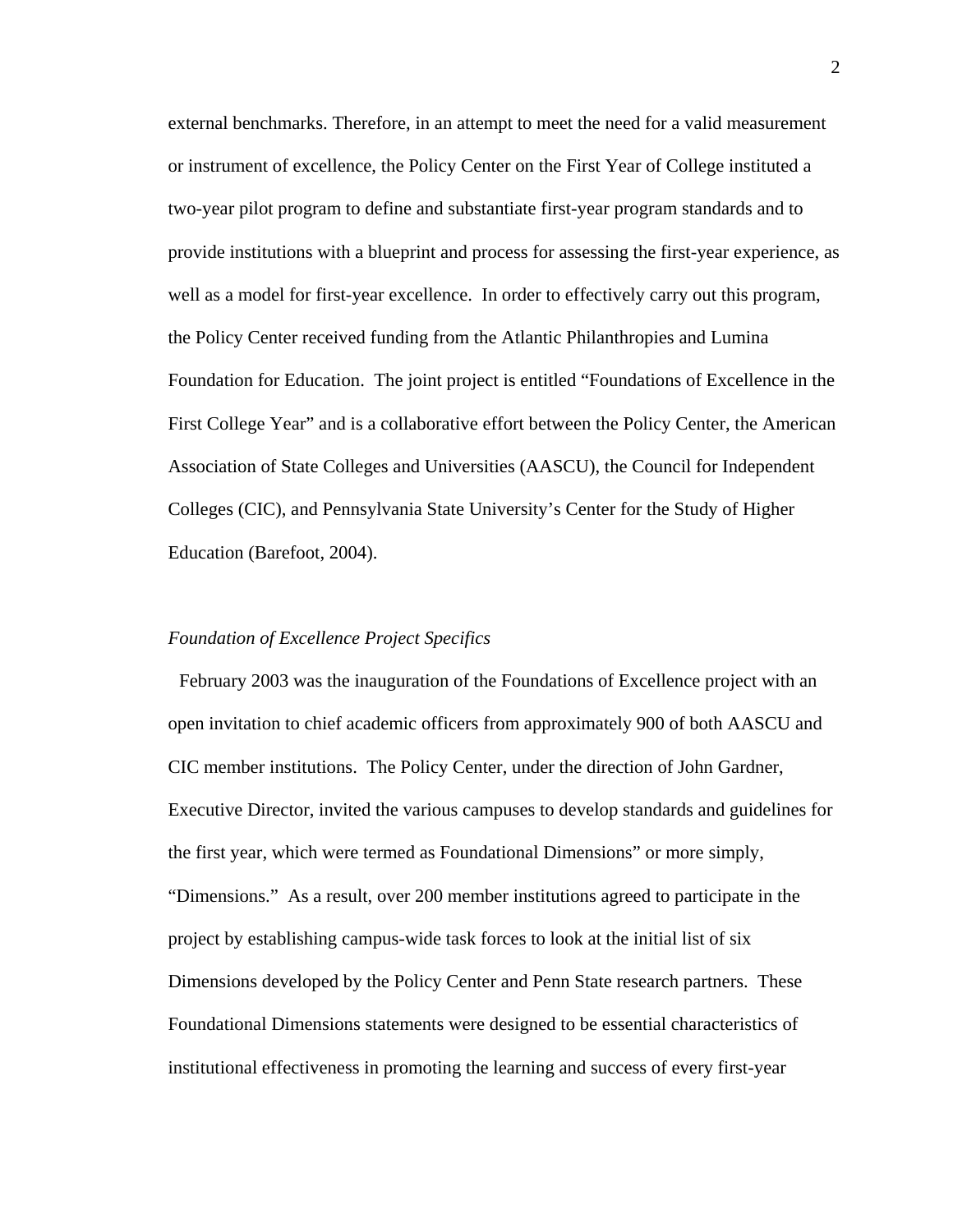student, with content and academic skill building, higher-order cognitive skill

development, psychosocial development, and success in degree completion deemed as

the primary areas of content (Barefoot, 2004).

Once developed, the Dimensions statements were edited by each institution's task force,

whereby suggested statements were added and anything seeming to be irrelevant was

deleted. Ultimately, representatives of AASCU and CIC institutions agreed on eight

common Dimensions (Barefoot, 2004).

*Figure 1.* Foundations of Excellence Dimensions Statements.

- 1) approach the first year in ways that are intentional and based on a philosophy or rationale of the first year that informs relevant institutional policies and practices;
- 2) create organization structures and policies that provide a comprehensive integrated and coordinated approach to the first year;
- 3) facilitate appropriate recruitment, admissions and student transitions through policies and practices that are intentional and aligned with institutional mission;
- 4) elevate the first year to a high priority for faculty;
- 5) serve all first-year students according to their varied needs;
- 6) engage students both in and out of the classroom in order to develop attitudes, behaviors, and skills consistent with outcomes of higher education and the institution's philosophy and mission;
- 7) ensure that all first-year students experience diverse ideas, worldviews, and people as a means of enhancing their learning and preparing them to become members of pluralistic communities;
- 8) conduct assessment and maintain associations with other institutions and relevant professional organizations in order to achieve ongoing first-year improvement (Barefoot, 2004, p6).

Consequently, the Policy Center staff selected 12 AASCU and 12 CIC campuses,

from the larger group of 219, to pilot a process for using these Dimensions statements

as a means for assessing the first year of college. These 24 colleges and universities,

known as "founding institutions," participated in an intensive yearlong assessment

project to look at their campus's achievement of each Dimension (Barefoot, 2004).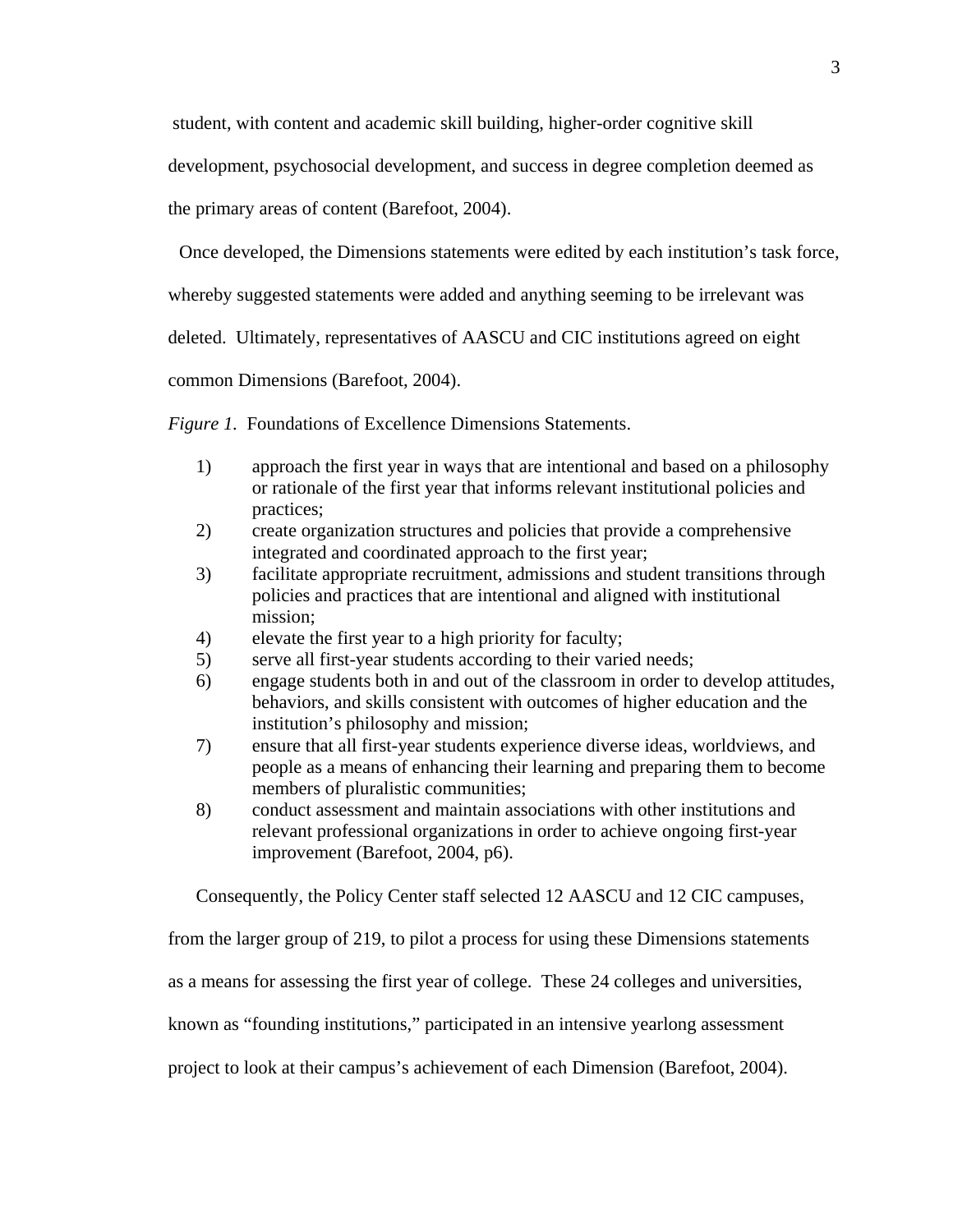#### *Summary*

 In an effort to create a standard of measurement for first-year student programs, the Policy Center on the First Year of College instituted the "Foundations of Excellence in the First College Year," a joint project between the center, the American Association of State Colleges and Universities, the Council for Independent Colleges, and Pennsylvania State University's Center for the Study of Higher Education. Since the project's inception in 2003, eight Dimensions were established as essential first-year student success characteristics for institutional benchmarking.

#### *Significance of the Study*

 Schroeder (1998,) suggests that one of the most challenging trends confronting higher education is the idea of collaboration with business. For example, "Collaborate or die…" a Business Week headline sponsored by the J. D. Edwards Company, introduced an article that stated that in this economy, collaboration is the key to profitability (Upcraft, Gardner, Barefoot & Associates, 2005). Perhaps as business links collaboration with profitability, so must higher education link collaboration with student success - yielding a more profitable first-year learning environment for students, and as a by-product yielding profitable retention rates for colleges and universities. The Business Week headline might appear to be harsh and alarming, however, the literature reports that higher education has come to realize that student success is dependant upon crossing organizational boundaries and can best be addressed through collaborative partnerships between academic affairs and student affairs (Upcraft, Gardner, Barefoot & Associates).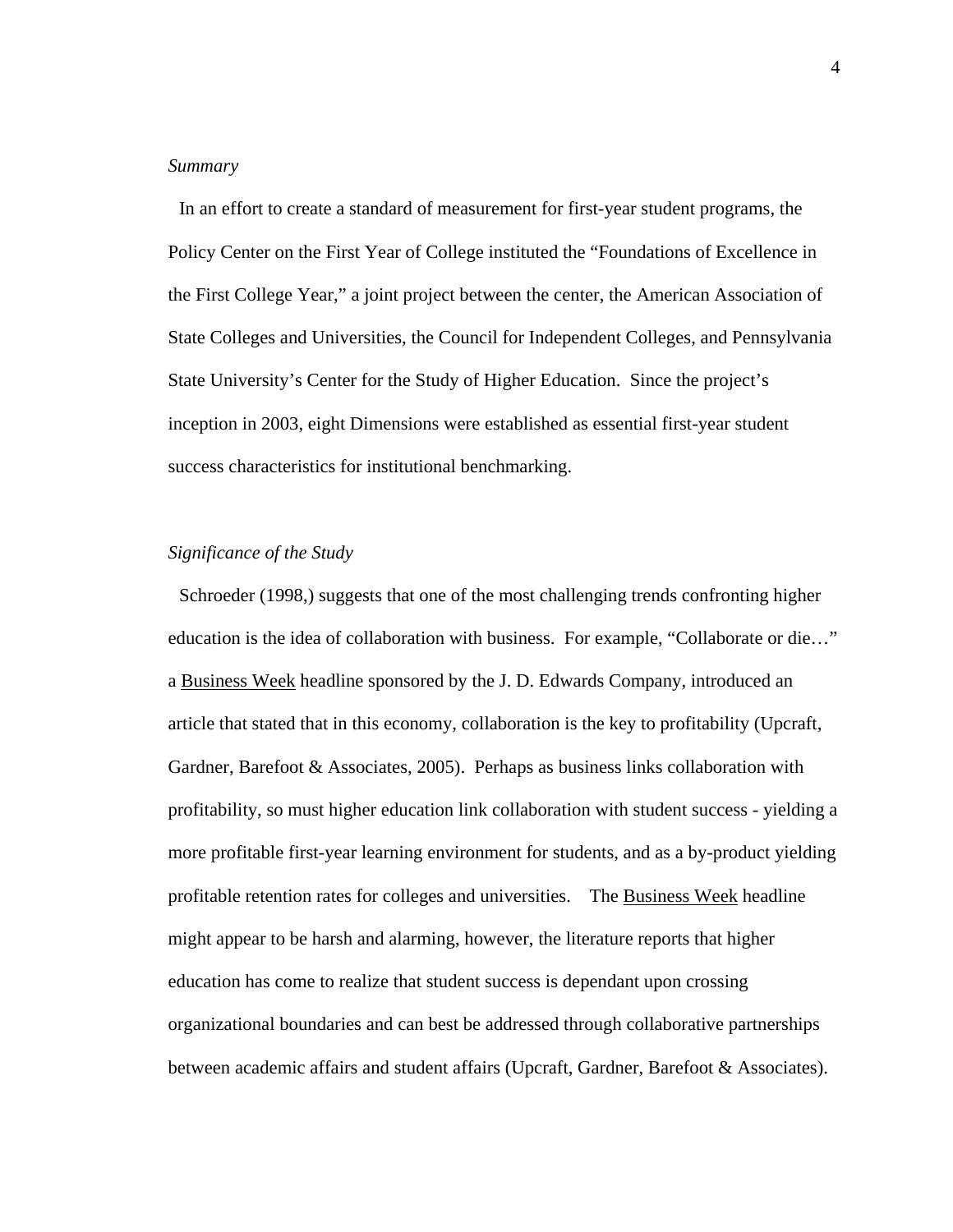By focusing on improving the first-year experience of students, faculty members and student affairs staff members can come together to co-create a seamless learning environment that integrates activities in order to increase student satisfaction and ensure the vitality of colleges and universities (Upcraft, Gardner, Barefoot & Associates, 2005).

 The act of shifting paradigms, in this case, patterns deeply rooted in assumptions about specific areas of expertise and thought processes, is often threatening because it challenges norms or standards and requires fundamental changes in behavior. Therefore, to implement effective First-Year Experience programs, academic affairs and student affairs must overcome their initial resistance and build collaborative partnerships that are based on trust, openness, and an appreciation for diverse views. Furthermore, academic and student affairs administrators must articulate the benefits of collaboration, as well as be consistent with their expectations and rewards for collaboration (Kuh & Banta, 2000).

This study shows how participants collaborate and examine the nature of their shared activities and services in order to achieve effectiveness for the first-year experience, thereby creating seamless and supporting learning environments for in and out of class encounters (Kuh, 1997). Furthermore, this research sheds light on how the University in the study substantiates its position as a Foundations of Excellence institution for its First-Year Experience Program. Additionally, this study adds pertinent information to the literature of higher education on collaborative partnerships and to the literature gathered by the National Resource Center for First-Year Experience and Students in Transitions. This research brings awareness of best practices useful to institutions of higher education as they respond to first-year issues that can lead to increase retention and graduation outcomes as institutions form academic and student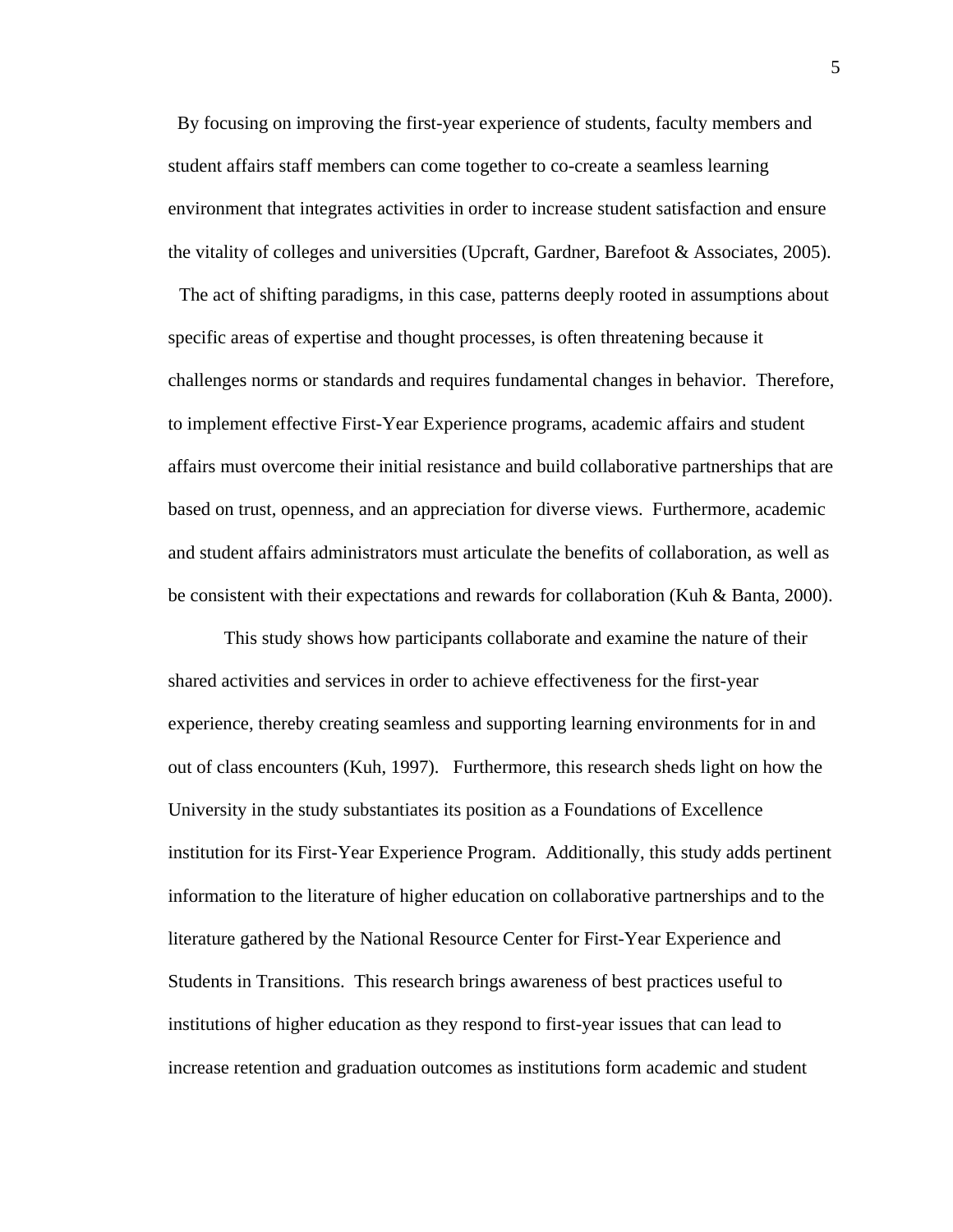affairs partnerships.Finally, this study is also about not just realizing the importance of cross-functional collaborations, but understanding that collaborative partnerships cannot be forced, although they can be facilitated (Upcraft, Gardner, Barefoot & Associates, 2005).

### *Purpose of the Study*

This is a case study of one of the "founding institutions" of the Foundations of Excellence endeavor, Public State University (PSU). In particular, this study utilizes commentary literature, and documentation offered by people who are prominent in the field, but the documents are not necessarily based on research and scholarship, on collaboration.Furthermore, because of my current experience as an academician and former student affairs administrator, as well as bearing in mind Upcraft, Gardner, Barefoot  $\&$  Associates' (2005) position that colleges and universities should offer intentional partnerships to challenge and support interventions for first-year success inside and outside the classroom, this research is specifically grounded in the Foundations of Excellence 2<sup>nd</sup> Dimensions Statement. This Dimension looks at "organization structures and policies that provide a comprehensive integrated and coordinated approach to the first year" (p.8). Therefore, this research observes PSU's First-Year Experience program through academic affairs and student affairs collaborative lenses. Furthermore, this study specifically examines Public State University's established committees that are engaged in collaboration, the First-Year Advising and Orientation Committee (FYOAC) and the University College Advisory Council (UCAC) (Foundations of Excellence Report, 2004)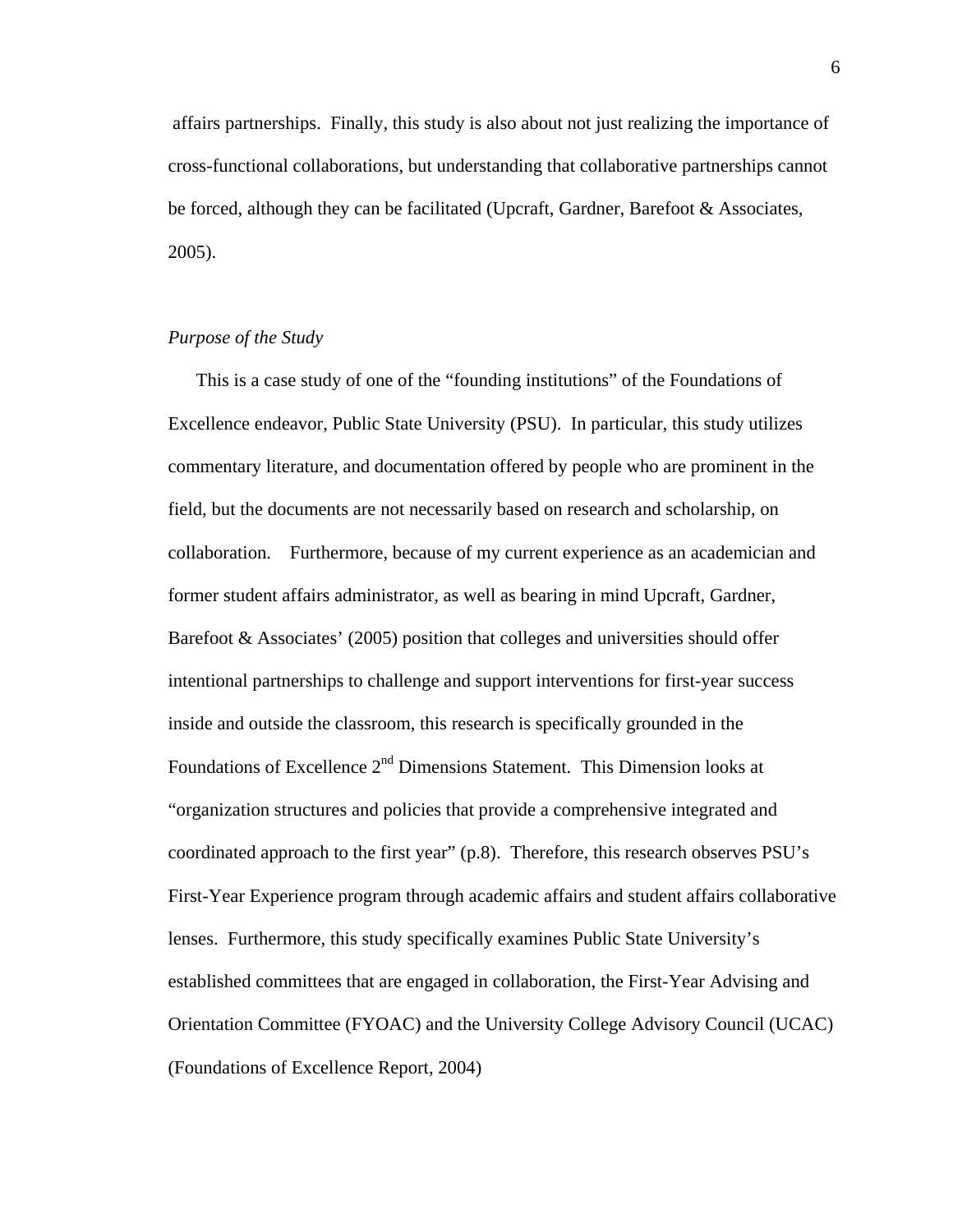In the paraphrased words of Lincoln (2004) this case study looks at what is at work rather than simply what works, revealing the structures, policies, and behaviors which attempt to align with Public State University's first-year efforts. The outcome of such investigation is intended to enhance the ability of Public State University and like institutions to scrutinize "organization structures and policies that provide a comprehensive, integrated, and coordinated approach to the first year experience" (Barefoot, 2004, p.6). Moreover, the findings of this research will hopefully assist institutions of higher education in identifying intentional academic and student affairs collaborations in order to ensure a seamless experience for all undergraduate students – a student experience that is based on the expert use and exposure of centralized, lucid and logically organized first-year services at their disposal.

### *Research Question*

By obtaining answers through observation, active listening, and interviewing, this study examines a first-year experience program at a university identified as a school of excellence for first-year programs. This study specifically observes the committee work of two ongoing academic and student affairs collaborations – the First-Year Advising and Orientation Committee and the University College Advisory Council and asks the following overarching research question: what do academic and student affairs committee collaborations look like in a First-Year Program of Excellence as highlighted in U.S. News and World Report, one of the premier magazines for America's University and College rankings, particularly for first-year students and parents. Furthermore,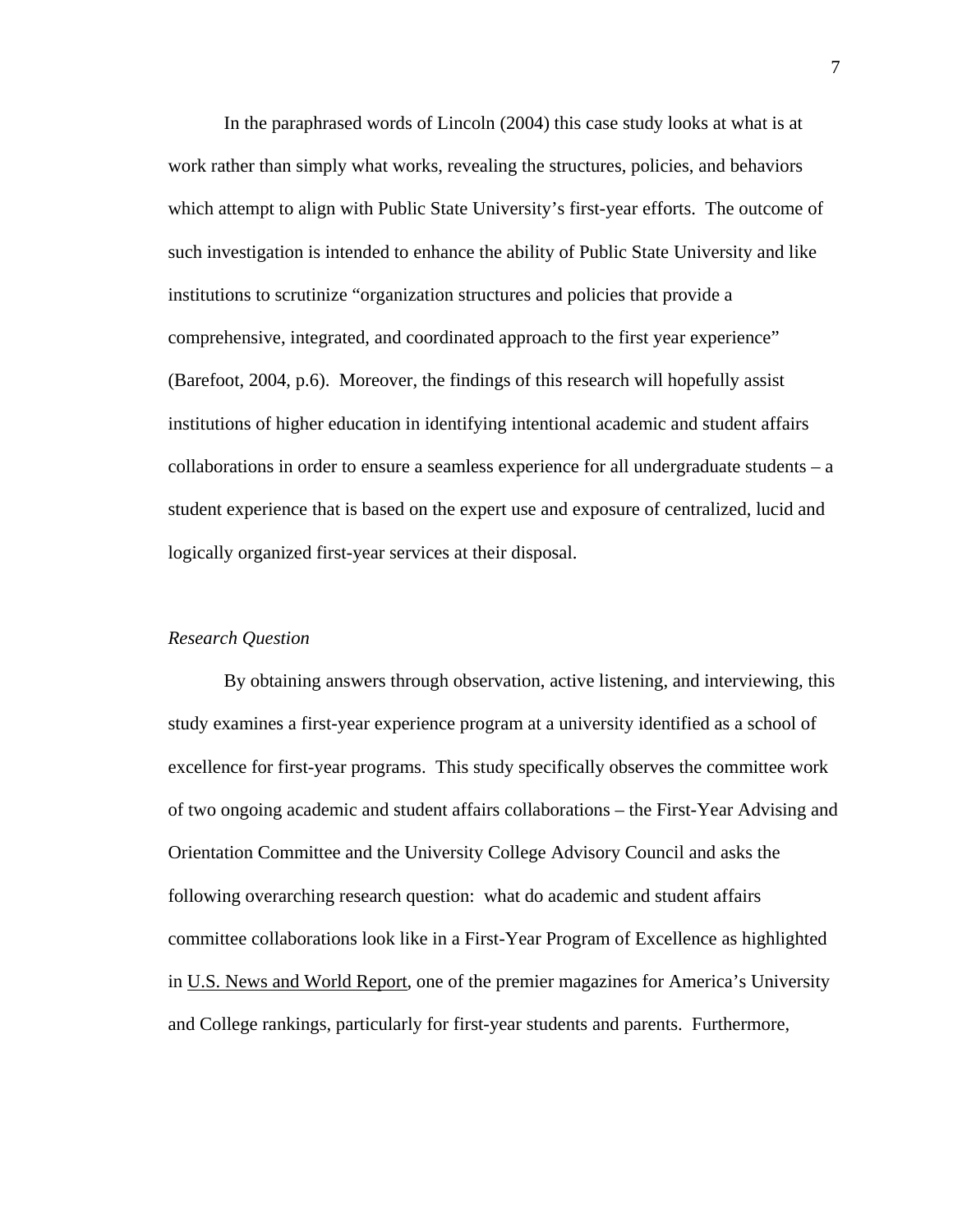several questions within a rubric, to be discussed later, grounded in academic and student affairs collaboration literature, are used for interviews and observations.

# *Summary*

 The purpose of this study is to identify what academic and student affairs collaborations look like within a First-Year Experience Program of Excellence by specifically examining academic and student affairs committee collaborations. The following two committees were observed: The First-Year Advising and Orientation Committee (FYOAC) and the University College Council (UCAC). Furthermore, several questions within a rubric, grounded in academic and student affairs collaboration literature, were utilized to guide interviews and observations. The rubric will be discussed in chapter 3. The premise of this study is rooted in a joint project entitled "Foundations of Excellence in the First College Year" and more specifically, utilizes the second Dimensions Statement of the Foundations of Excellence guidelines for benchmarking Public State University's First-Year program.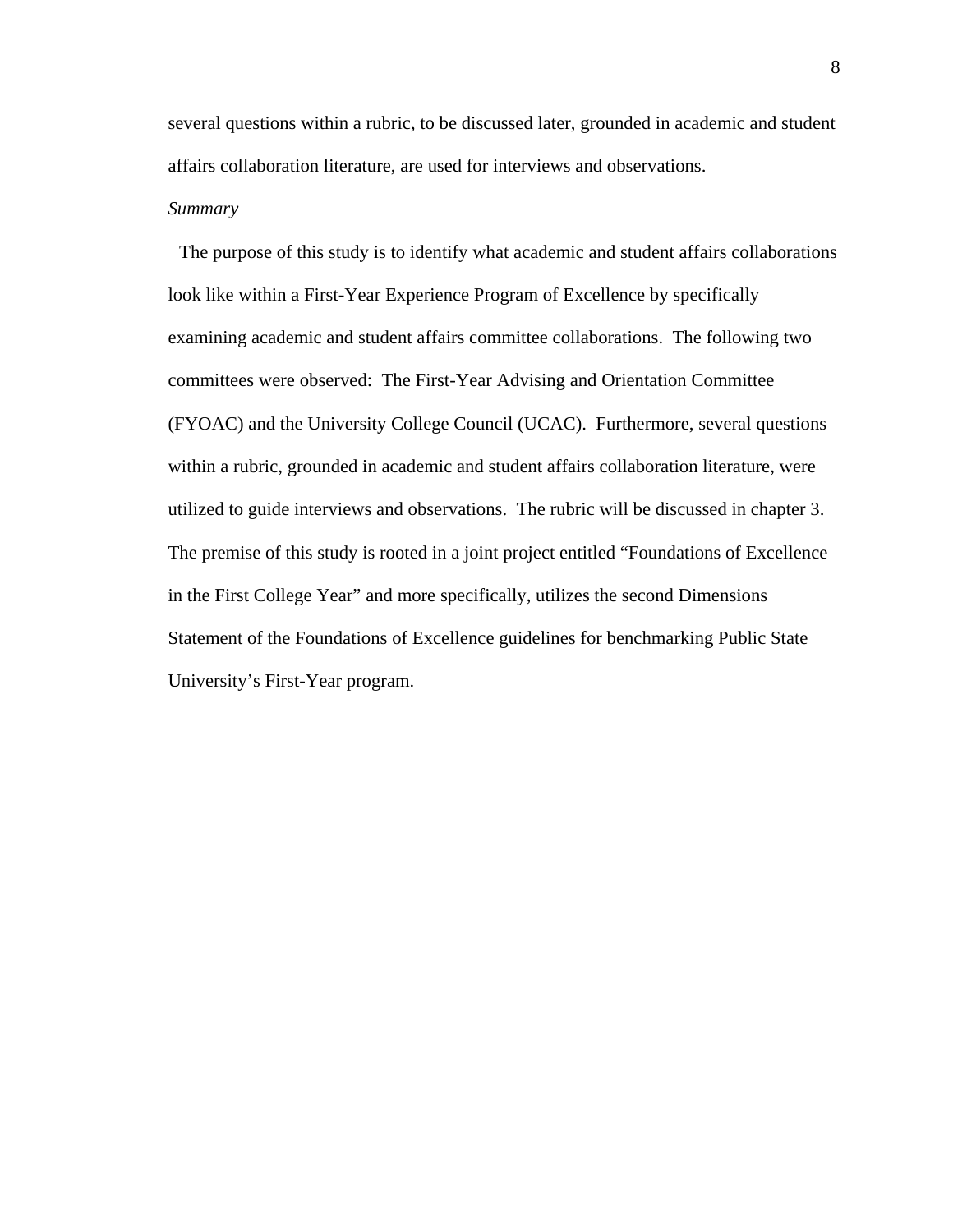# CHAPTER 2

#### LITERATURE REVIEW

To better understand the First-Year Experience partnerships between academic affairs and students affairs, I conducted a thorough review of the literature and organized it into three sections. The first review of literature provides a historical perspective of the first-year experience, including first-year seminars and learning communities, and the rationale for the First-Year Experience existence in higher education. Because the impetus of this study rest with collaboration, the second section reviews collaboration and the various collaborations within a first-year experience, detailing the divergent views that exist with internal and external collaborations, as well as strategies, obstacles, and opportunities for academic and student affairs collaboration. Last, the third section reviews literature on Public State University as a "founding institution" of AASCU Foundational Dimensions. This section is divided into two parts; the first is a history of Public State University in order to provide some background information on the institution type, successes, and growth. The second part highlights the central First-Year Experience academic and student affairs partnerships as noted by the Foundations Task Force. The second part is also a review of the perceived collaborative partnerships aligned with the  $2<sup>nd</sup>$  Foundational Dimensions Statement that rest on following Foundations of Excellence assumptions:

1) The academic mission of an institution is preeminent;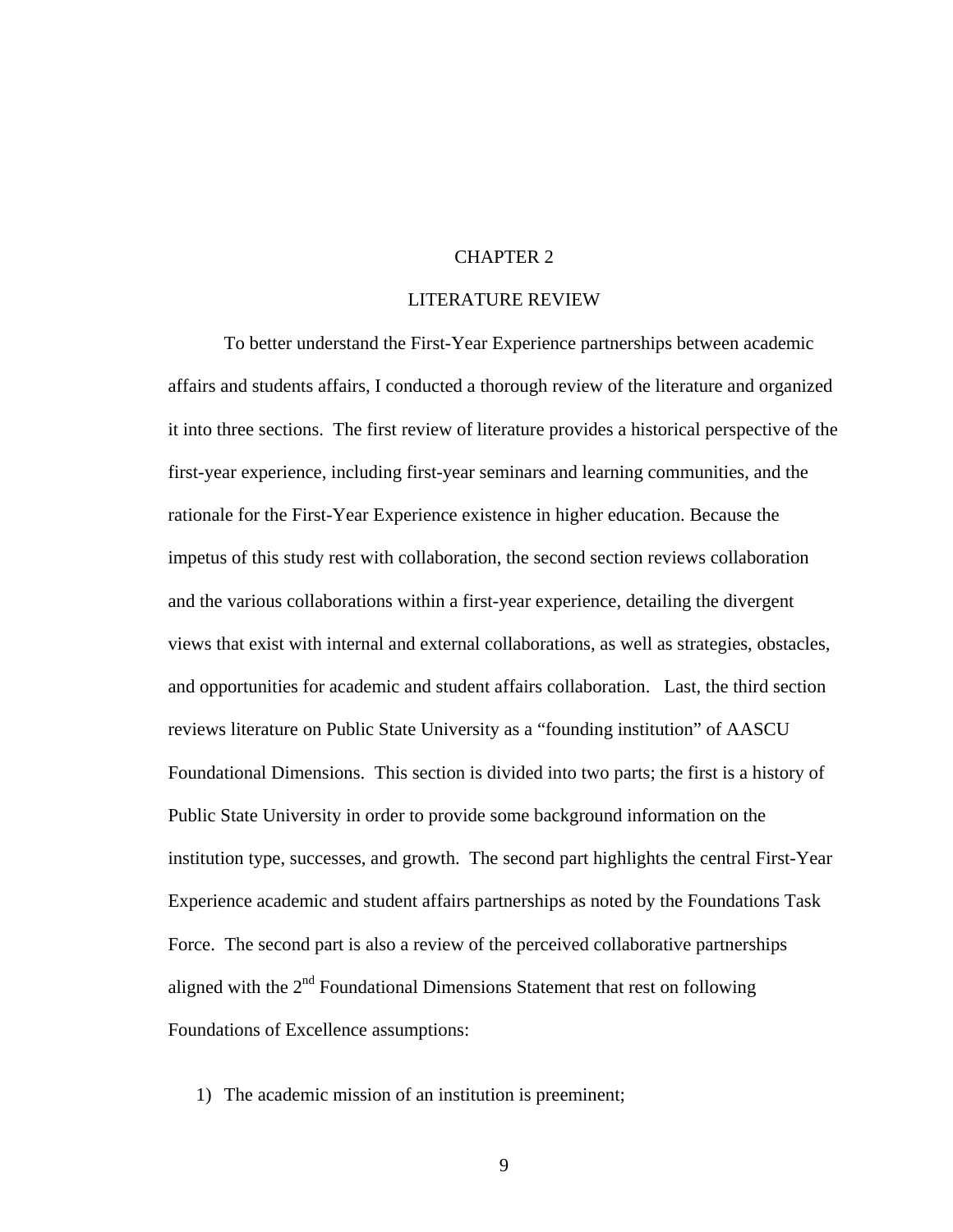- 2) The first college year is central to the achievement of an institution's mission and lays the foundation on which undergraduate education is built;
- 3) Systematic evidence provides validation of the Dimensions; and
- 4) Collectively, the Dimensions constitute an ideal for improving not only the first college year, but also the entire undergraduate experience (Foundations of Excellence Report, 2004, p.6).

### *First-Year Experience Background*

 Nevitt Sanford, a clinical psychologist and professor of psychology at Stanford University, wrote The American College (1962), and his overriding theme dealt with the challenges and support systems of the first year of college. He contended that in order for first-year students to persist, they must be challenged with educational experiences that foster learning and personal development; however, there must be a balance between the two. Therefore, first-year students must be supported by a campus climate that helps students learn and develop. When balance is maintained, students are positioned to succeed.

Prior to Sanford's 1962 work, very little had been written concerning college student success and first year experience, and Sanford's efforts now serves as a framework for institutional attempts to help students succeed. Furthermore, Upcraft, Gardner, Barefoot & Associates (2005) state that Sanford's concepts provide colleges and universities with the vehicle to help first-year students make a successful transition to college by assisting with intellectual competencies, interpersonal relationships, identity with self among others, career counseling, health and wellness, spirituality, diversity, and civic responsibility, all fundamental initiatives of the First-Year Experience and often core components of first-year Seminars and Learning Communities.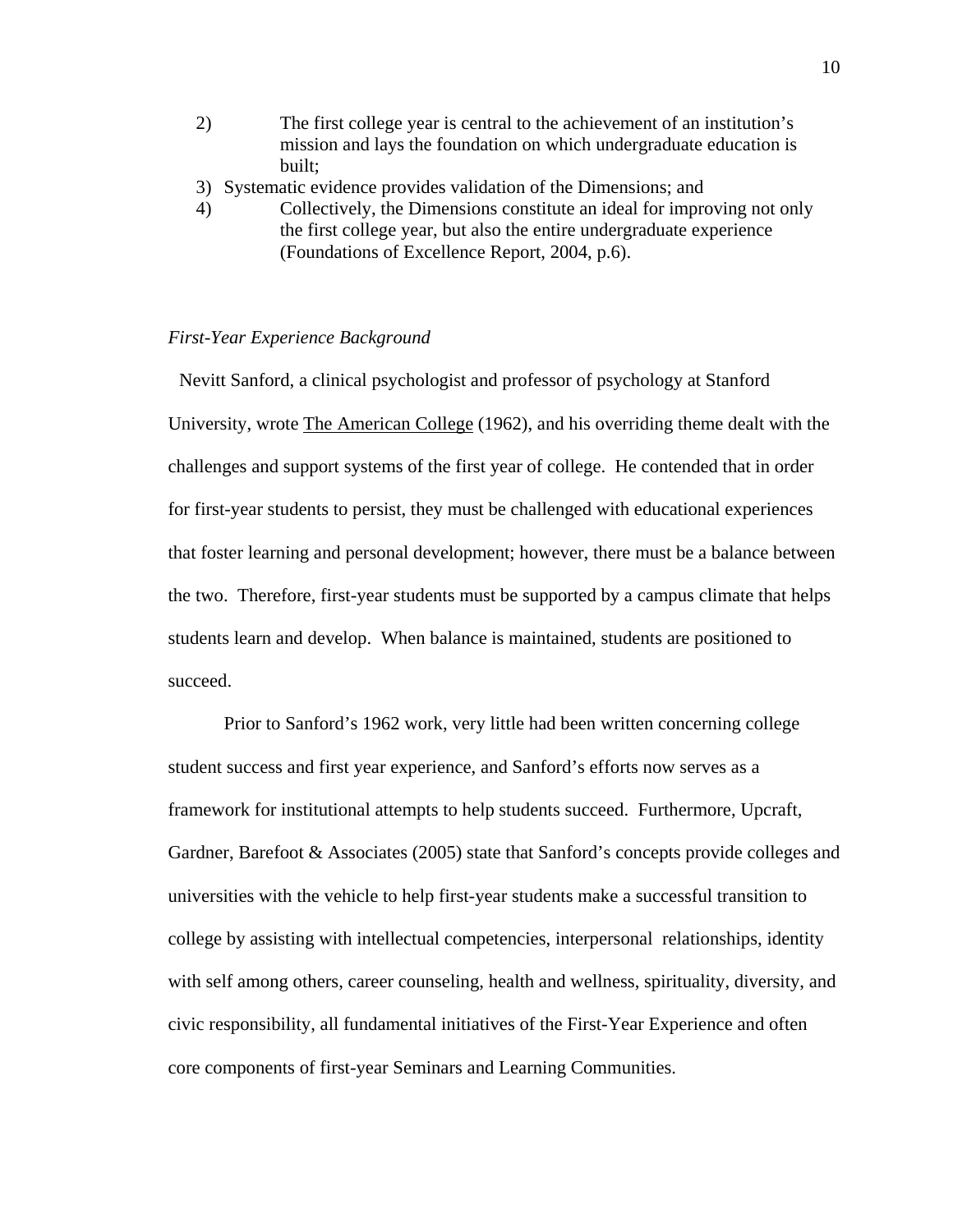#### *The First-Year Seminar*

The First-Year Seminar is centered on the expectations of the particular institution, and most importantly concerned with the individual needs of its entering college student. Furthermore, seminar student enrollment usually consists of no more than 25 students. By definition, a seminar is a small discussion-based course in which students and their instructors dialogue and exchange ideas and information (Upcraft, Gardner, Barefoot & Associates (2005). Thus, the seminar provides opportunities for a positive correlation between student learning and engagement in the academic process. The seminar also allows for building upon the skills and characteristics students bring with them to college, through lectures, activities and class discussion on such issues as high school grades, admission test scores, race, ethnicity, religious preference, income, and reasons for attending college. In addition, the seminar allows students to build on the various elements within the college environment, such as size and type of institution, the socioeconomic status of peers and their values and attitudes, as well as a student's place of residence, major, and level of student involvement (Astin, 1991).

In essence, the first-year seminar is a programmatic and curricular approach to student transition and persistence based on rigorous academic courses offering orientation efforts that continue beyond the opening of school. The seminar is the core of academic and student affairs integration, as it examines institutional fit and encourages student involvement in the curricular and co-curricular (Hunter & Linder, 2003). The First-Year Seminar affords the opportunity for colleges and universities to provide an experience that both challenges and supports first-year students in making successful transitions and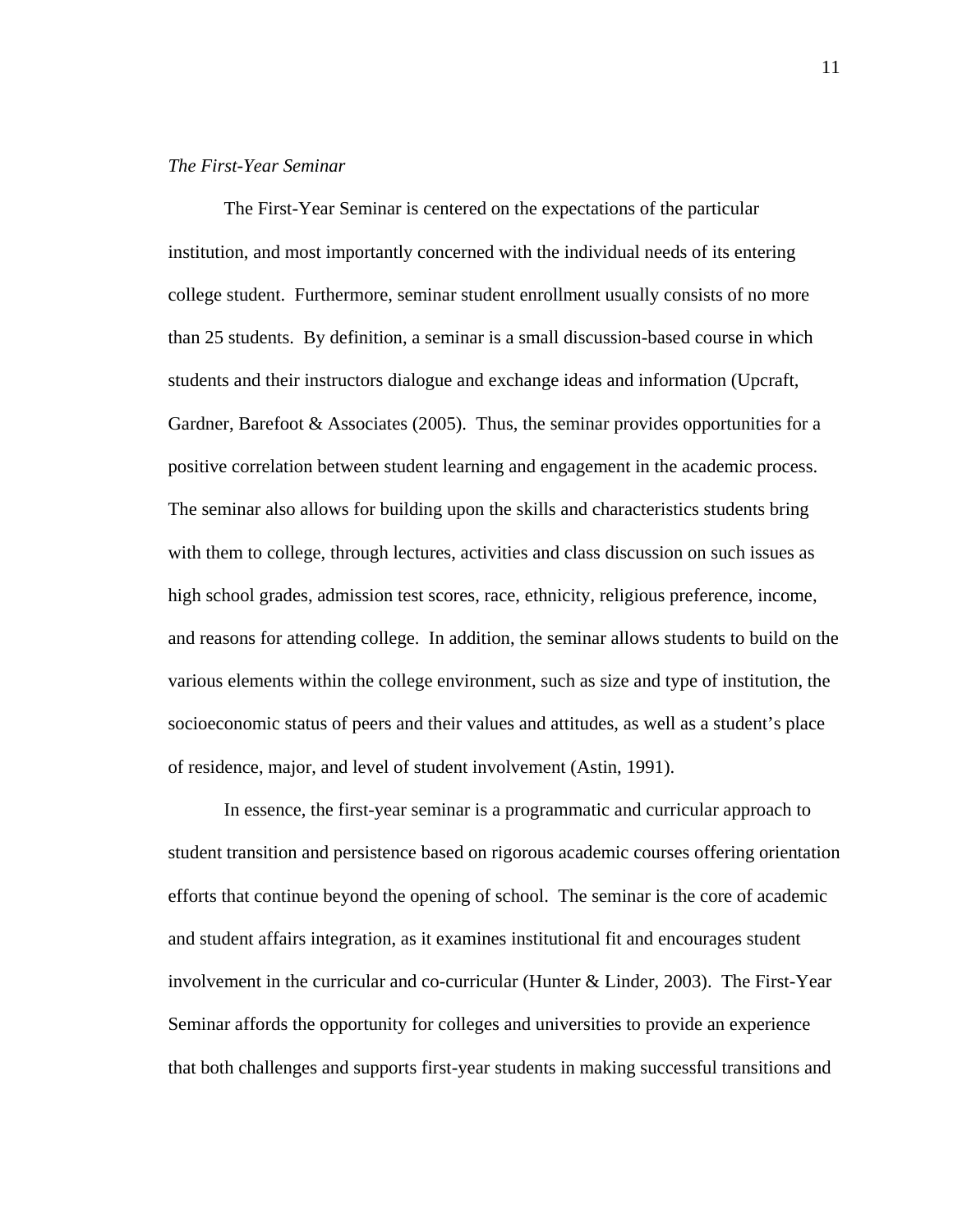reaching their educational goals (Upcraft, Gardner, Barefoot & Associates, 2005). Gordon and Grites (1984) discuss the use of freshmen seminars to respond to an increasingly diverse student body through a common reading experience, workshops, and themed communities while Upcraft, Gardner, Barefoot & Associates, (2005) add to our knowledge about how students learn and develop and how collegiate environments, including Freshmen Experience programs, affect students by assisting them in their connections with faculty, campus resources, and peer relationships.

In 1983 the University of South Carolina presented its first annual national conference on the Freshmen-Year Experience. As of 1990, two thousand institutions of higher education offered credit or noncredit freshmen seminar courses – which suggest that such courses and programs are no longer the exception to undergraduate education but now the standard (Gardner, 2004). Furthermore, first-year seminars are essential to faculty development, as faculty members support one another and collaborate in attempts to make course connections or read familiar text through different disciplinary lens (Love, 1999). Gabelnick, MacGregor, and Smith (1990) further argue that faculty members feel a sense of novelty and motivation about their teaching experience within a seminar, in addition to being excited to have participatory students - students that are integrated into the learning process of the curricular and engaged in co-curricular activities.

#### *Learning Communities*

More and more colleges and universities, at least 75% of research institutions, 40% of Carnegie-classified master and research institutions, 20% of two-year degree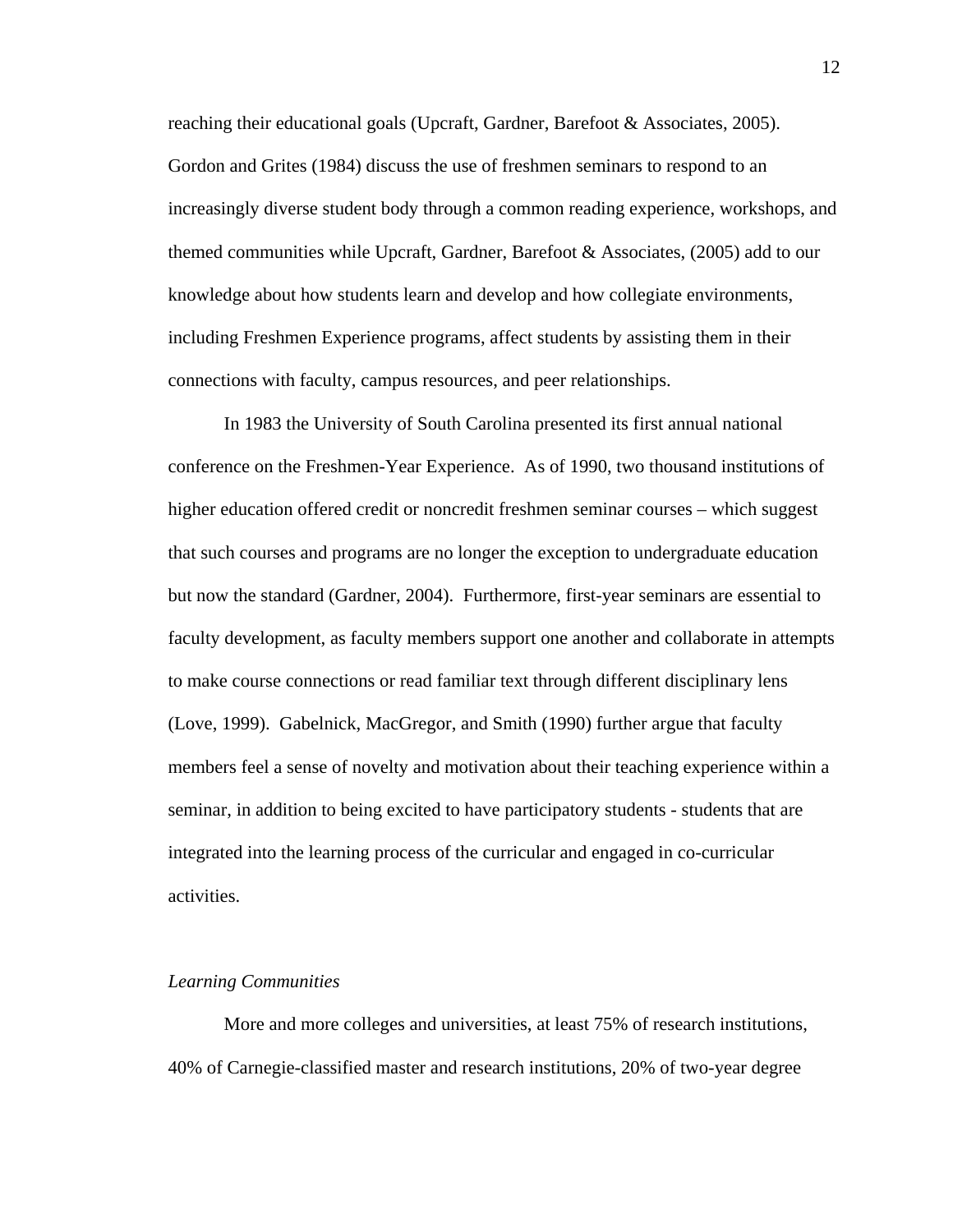granting institutions, and 18% of baccalaureate colleges are exploring and/or implementing first-year learning communities in which cluster or linked courses are organized around curricular themes and first-year seminars. Learning communities enroll a common cohort of students, generally first-year, and create a more connected curriculum that promotes classroom and campus community (Upcraft, Gardner, Barefoot & Associates, 2005).

Learning communities are also richly grounded in early twentieth century efforts as in the cases of John Dewey, and Alexander Meiklejohn's Experimental College at the University Wisconsin (Shapiro & Levine, 1999). Dewey, an advocate for learning environments, asserted that they exist due to cooperative and collaborative approaches to learning, while linking that notion to the definition of education as an ongoing process of reorganization, reconstruction, and transformation, much like the premise behind the Policy Center's Foundations of Excellence. In the same vein, for Meiklejohn, learning communities could be viewed as an alternative to what he concluded in his original address at Amherst College to be a fragmented and incoherent general education curriculum (Meiklejohn, 1912). Learning communities pull together the conflicting aims of university instruction in regard to what is taught versus the ideals of the professor. Meiklejohn argues that administrative decisions that are made in terms of what is taught at the university level are for practical means – knowledge pays, therefore students come to not get an education but to get a job. Knowledge is good not only in and of itself, but also in the enrichment and enhancement of our values and experiences – learning communities exemplify both, through career development, personal development,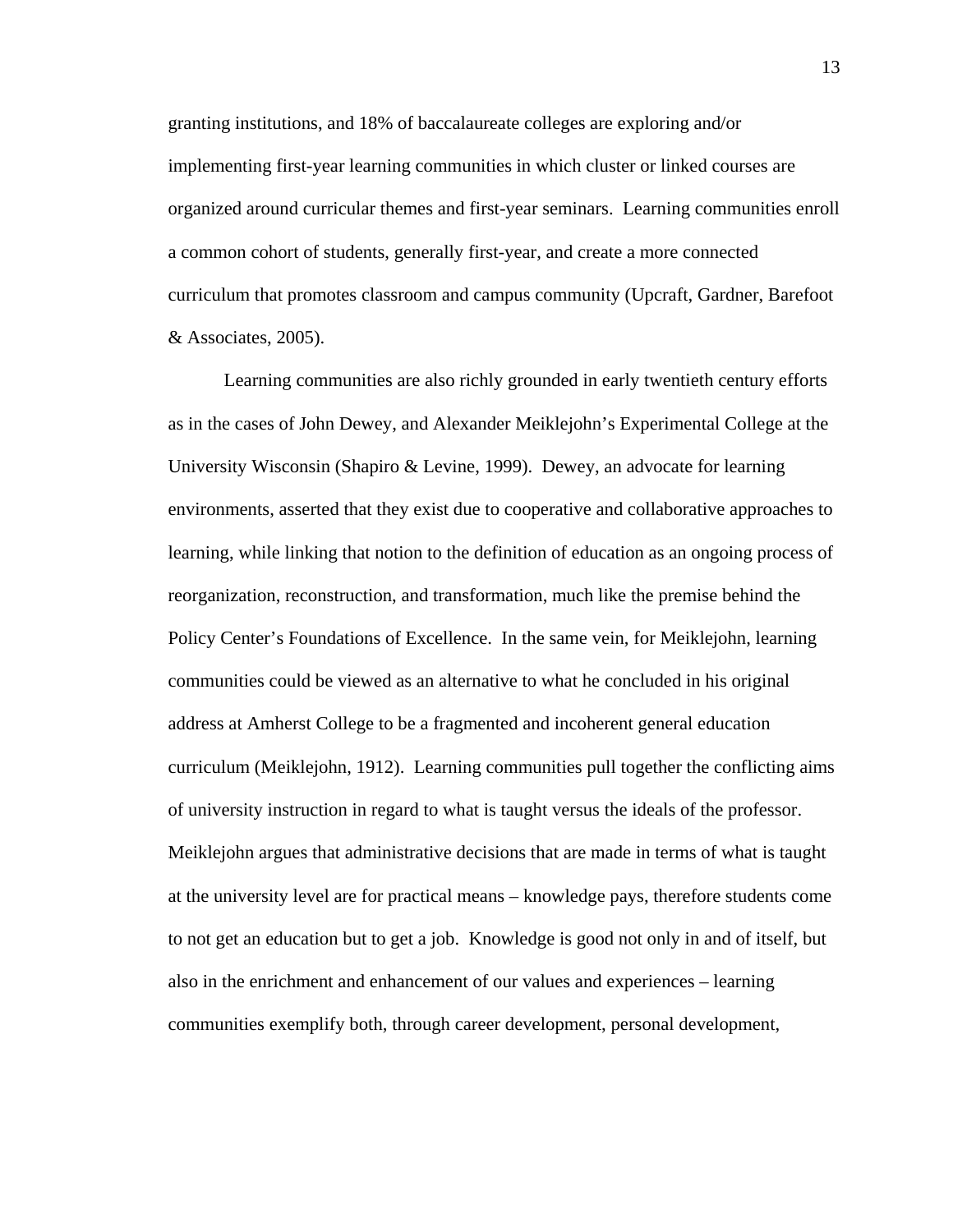leadership development, and study skills opportunities combined with core curriculum courses (Pascarella, & Terenzini, 1991).

Furthering the scholarly foundation of learning communities is Astin's theory of early integration, which submits that learning communities are significant to student success and learning because they offer frequent student to faculty interaction, and frequent student to student interaction (Astin, 1993). As students integrate into campus and interact with faculty and peers, they form lasting connections that support and enhance the student's academic success. Learning communities are also intended to offer practical life applications to practical life situations. They offer consistent feedback and ultimately student persistence and learning that stems from collaborative academic and student affairs approaches to curriculum (Ewell, 1997). Students enter college not as empty pitchers waiting to be filled with knowledge; they enter college with their own unique concepts, personalities, and learning styles. Thus, according to Ewell learning communities are perfect environments in which students can reflect, ponder, challenge, and possibly rethink that which they have learned.

 In summary, learning communities can be described as having five characteristics, (1) student collaboration, (2) faculty collaboration, (3) curricular coordination, (4) shared setting, and (5) interactive pedagogy (Goodsell, Love & Tokuno, 1999). Learning communities are environments where academic content is taught from interdisciplinary and cross-disciplinary perspectives and with such an interactive pedagogy, campuses are now creating learning communities and placing them at the center of their First-Year Experience programs (Upcraft, Gardner, Barefoot & Associates, 2005).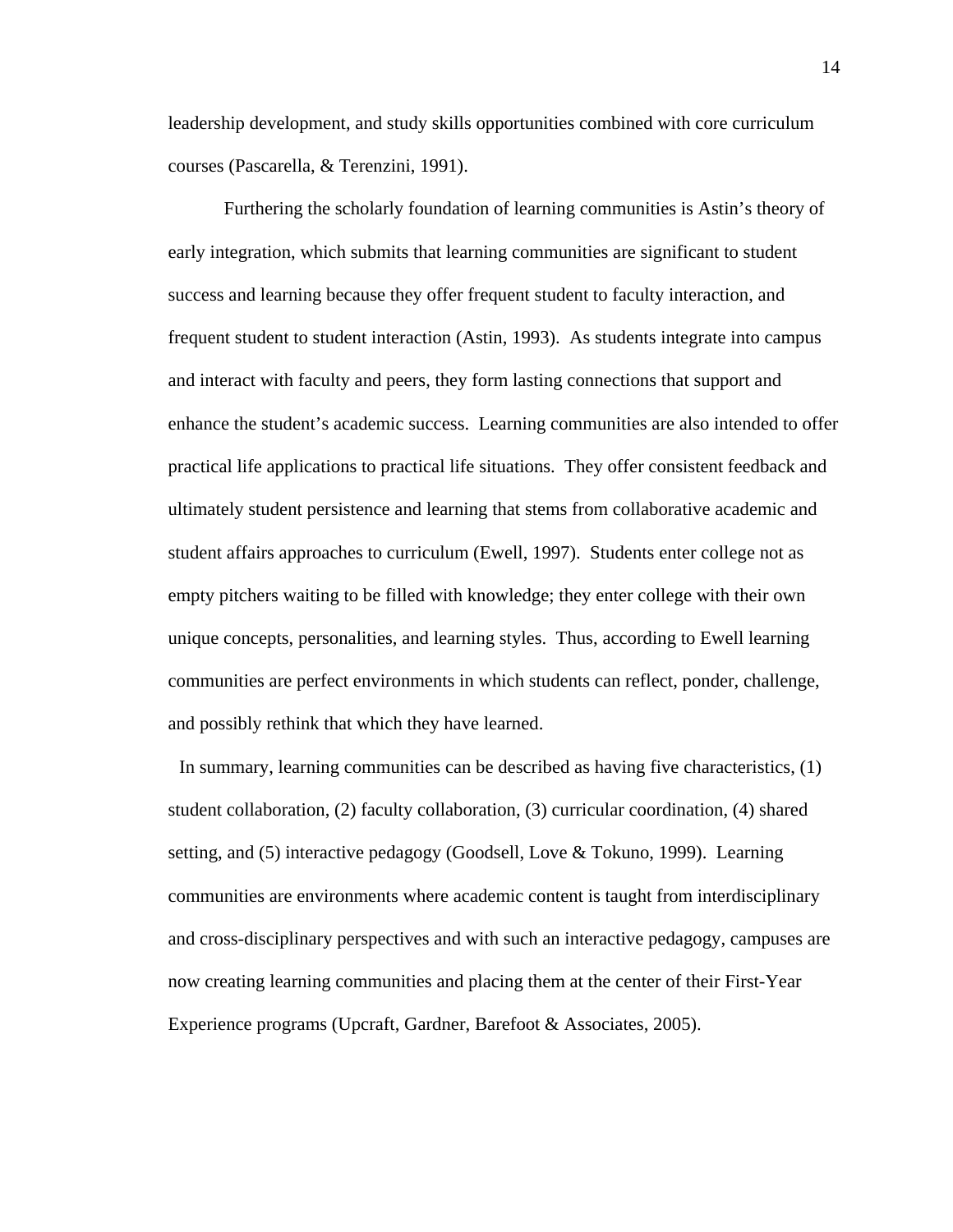#### *Collaboration*

As institutions have become more complex, and enrollment has doubled since 1920 following Meiklejohn's address at Amherst College, higher education has attempted to address its complex issues through specialization, thus creating an organization that has become increasingly fragmented. In recent years many campuses have been characterized as disconnected and segregated from any common intuitional mission, guidelines, purpose, or values (Schroeder, 1998). Thus, colleges and universities are becoming organized anarchies with unclear goals, problematic technology, and unpredictable participants that are loosely coupled with authority (Cohen  $\&$  March, 1974). Schroeder asserted that it is now the norm for divisions within colleges and universities to be quite autonomous, with academic affairs and student affairs having different priorities and expectations. This specialization has led to increased compartmentalization resulting in faculty members, staff members, and administrators working in "functional silos" or "mine shafts" (Schroeder, p. 2). Although working in such conditions is often effective at promoting interaction within functional teams, these silos are barriers to interaction between academic affairs and student affairs. Thus, collaborative partnerships between units are now essential to the success of higher education, more specifically the first-year experience, as well as essential to bridging the historical gap between academic affairs and student affairs (Schroeder).

Schroeder argues that there are a variety of factors that can prohibit effective collaboration, such as

fundamental cultural differences between faculty and student affairs professionals in terms of personality styles, educational preparation, values, and purposes; the historical separation of the formal curriculum from the informal co-curriculum; a prevailing view that the role of student affairs is ancillary, supplementary or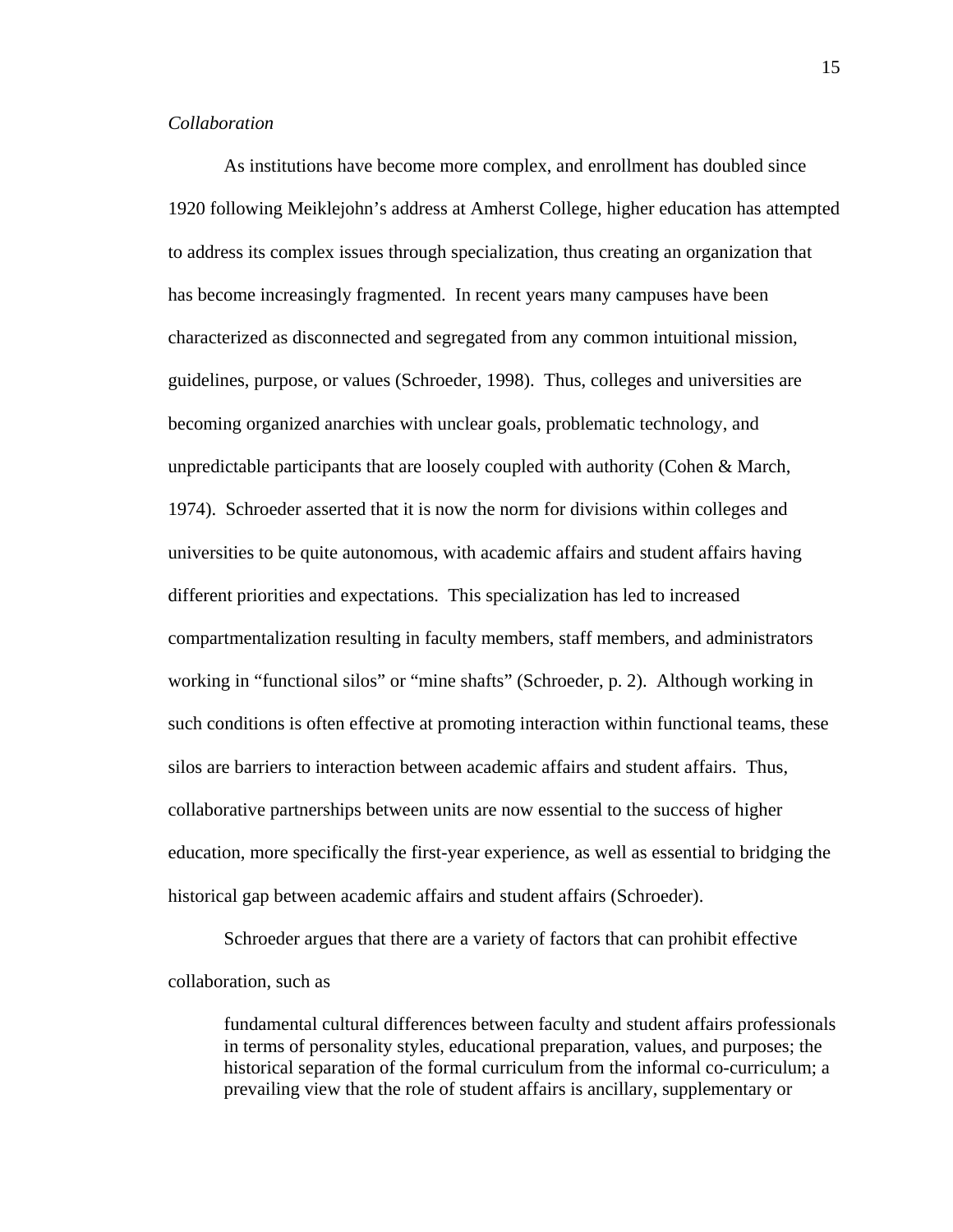complementary to the academic mission of the institution; competing assumptions about what constitutes effective undergraduate learning; and, different institutional expectations and rewards for academic faculty and student affairs professionals (Schroeder, 1998, p. 2).

Schroeder (1998) argues that if these obstacles continue to perpetuate and uphold the disparity between academic affairs and student affairs, then it is not surprising that collaborative initiatives are rarely pursued (Schroeder, 1998).

According to Schetlin (1969), student affairs' myths have led to uncooperative working relationships between faculty members and student affairs staff. Such myths include 1) faculty members not being concerned about their students, 2) the student affairs profession being derived out of the need to fill the rift between faculty and students, and 3) the student affairs philosophy is and can only be appreciated by student affairs staff rather than faculty members. Schetlin indicated that the early period of student affairs work and faculty-student relations consisted primarily of riots, rebellions, and hostility between faculty and students. However, after the Civil War, instead of faculty members becoming more interested in research and scholarship and less connected with students, teachers and teacher-administrators introduced a new pedagogy known as the Student Affairs Point of View - a teaching method introduced and practiced by teachers in the classroom and by administrators, originally teachers themselves, outside the classroom.

This new pedagogy was the start of a progressive movement grounded in the development of the whole student, paying particular interest to the intellectual, physical, emotional, social, and spiritual development of students. Schetlin (1969) argues that perhaps the historical student affairs' myths began and then perpetuated because the basic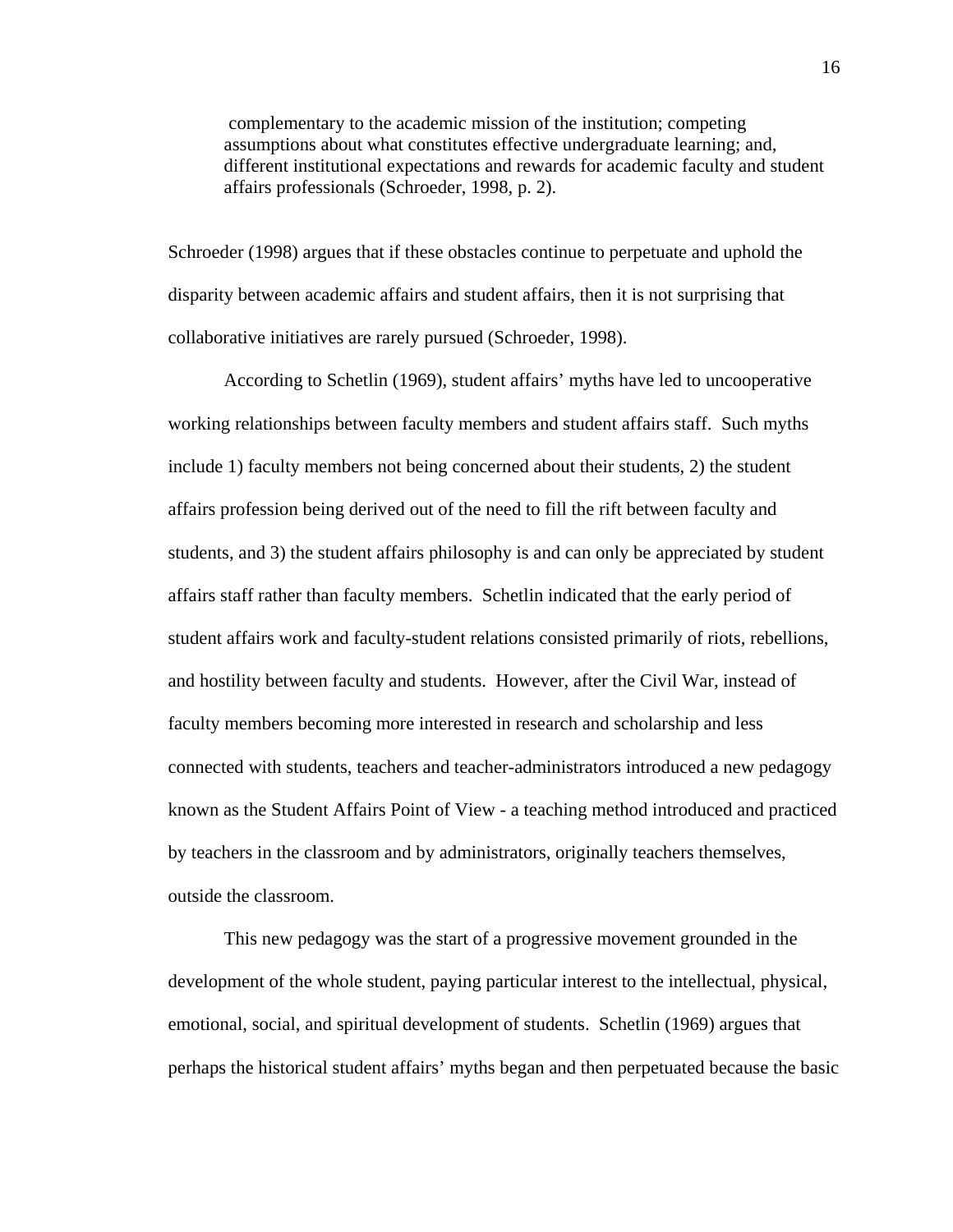origin of the student affairs profession was never clearly identified,

acknowledged, or recognized. Thus, the incorrect perceptions and lack of knowledge about each other's jobs, the alienating and confusing jargon, the increased specialization, and the financial competition between academic affairs and student affairs has lead to misunderstandings between faculty and staff members (Knefelkamp, 1991; Kuh et al; 1994; Love & Love, 1995). Higher education, however, is in the midst of a dramatic and profound change. Reform of undergraduate education is a priority for most colleges and universities; therefore the need for integration of academic and student affairs, the collaboration between them as an attempt to create a seamless learning environment rather than a separate one, is now a focus of higher education (Schroeder, 1998).

 According to the Joint Task Force report (1998) of the American Association for Higher Education (AAHE), the American College Personnel Association (ACPA), and the National Association of Student Personnel Administrators (NASPA), people collaborate when a task or charge is too big, too urgent and demanding, or requires too much knowledge for one person or group to do alone. The Joint Report offers another reason for collaboration and that is to deepen student learning, which it defines as a social activity with modeling as one of the most powerful learning tools. As participants in organizations dedicated to learning, colleges and universities have a responsibility to model for students how to work together on behalf of a shared mission and to learn from one another. Hence, those in higher education are making the case that only when everyone on campus – particularly academic affairs and student affairs staff – shares the responsibility for student learning will we be able to make significant progress in improving it (*A Joint Report*).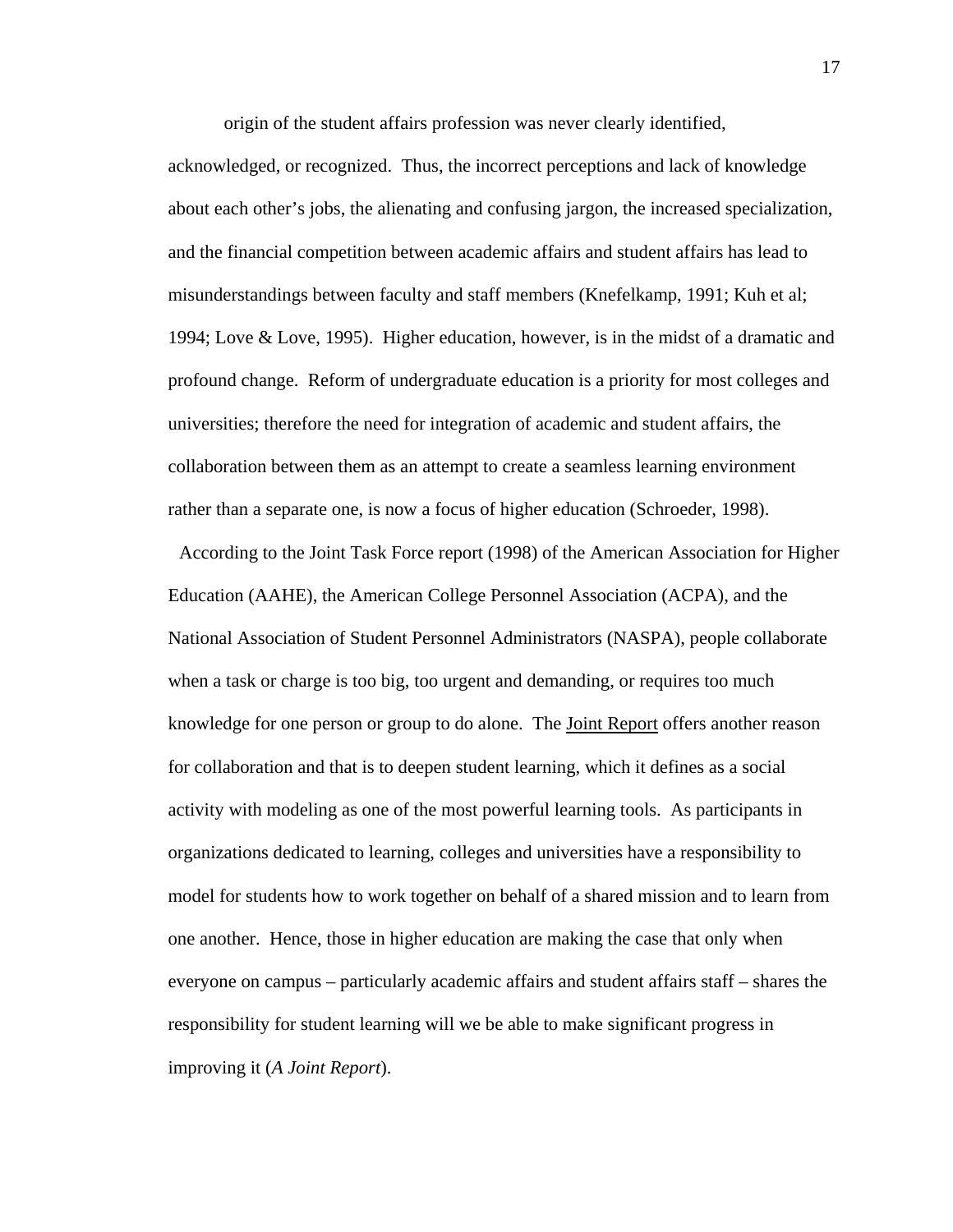Although there is substantial interest in forging collaborative partnerships among academic affairs and student affairs, a major challenge, according to Upcraft, Gardner, Barefoot  $\&$  Associates (2005) is actually defining the nature of partnerships vs. collaboration. In examining this research, I find it necessary to clarify and define terms due to the common language vs. scholarly language used and that appears to dominate the discussion on collaboration; therefore, I will begin with Webster's New World Dictionary (1983) definition of partnership - a player on the same team or one of two or more persons owning jointly. In addition, partnership can be defined as an ally or a person associated with another in some common activity (American Heritage Dictionary, 1983). Stein & Short (2001) state that collaboration is often viewed as more of a long term venture and involves a considerable amount of shared decision making and risk taking. Collaboration also involves commitment, investment on the part of the collaborators, and more often than not, requires philosophical agreement from all participants on goals and objectives. Upcraft, Gardner, Barefoot & Associates (2005) view collaboration as an essential attribute of partnerships, particularly as partnerships play such a vital role in establishing a solid first-year experience program. Upcraft, Gardner, Barefoot & Associates argue that no one division, individually, can create such an integrated, coherent experience, thus, collaboration is critical in building alliances between academic and student affairs so that organizational processes can be properly coupled and aligned. Thus, for the purposes of this study, collaborative partnerships or collaboration or partnership interchangeably will be the terms used to identify and bring meaning to the joint freshmen year experiences efforts among academic affairs and student affairs. In addition, referencing Stein & Short's (2001) definition, as the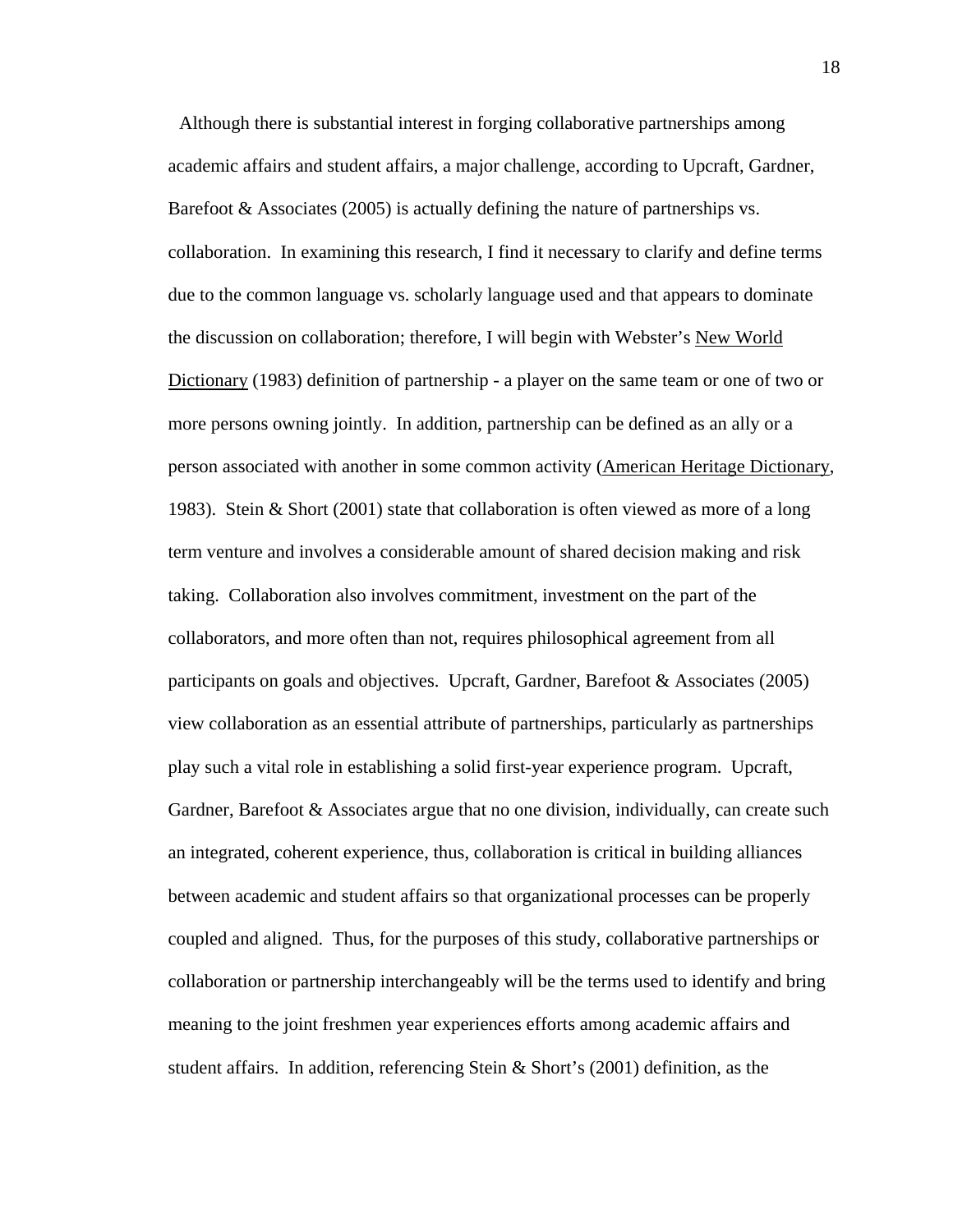researcher of this study, I would also suggest that collaboration warrants some degree of intentionality with those involved viewing themselves as invested co-creators, generating something new and innovative for the freshmen-year experience (Upcraft, Gardner, Barefoot & Associates, 2005). Additionally, in the literature and discussion on collaboration, there seems to be significant generalizations made about what collaboration are, reinforcing the purpose of this study to examine what academic and student affairs committee collaborations look like in a first-year program of excellence. Thus, investigating the actual process of collaboration among academic and student affairs has proven to be invaluable.

#### *Collaboration Characteristics and Opportunities*

 Schroeder (1998) suggests that the following seven characteristics are present in order for collaborations to occur, be they internal or external collaborations. First, most college and university collaborative partnerships result from a particular felt need within the institution. Second, partnerships result from paradigm shifts or basic shifts in perspectives, whereby problems and opportunities are viewed through different lenses. Third, stakeholders develop shared visions of issues of importance that are perceived to be better addressed through collaborations. Fourth, mutually agreed upon objectives, such as student persistence, curricular and co-curricular achievements are supported through aligned human, fiscal, and physical resources. Fifth, cross-functional teams share a common purpose, are committed to student success, and want to ensure that educational outcomes are obtained. Sixth, senior administrators with a strong sense of vision, as well as advocates for innovation and change, make vital and noticeable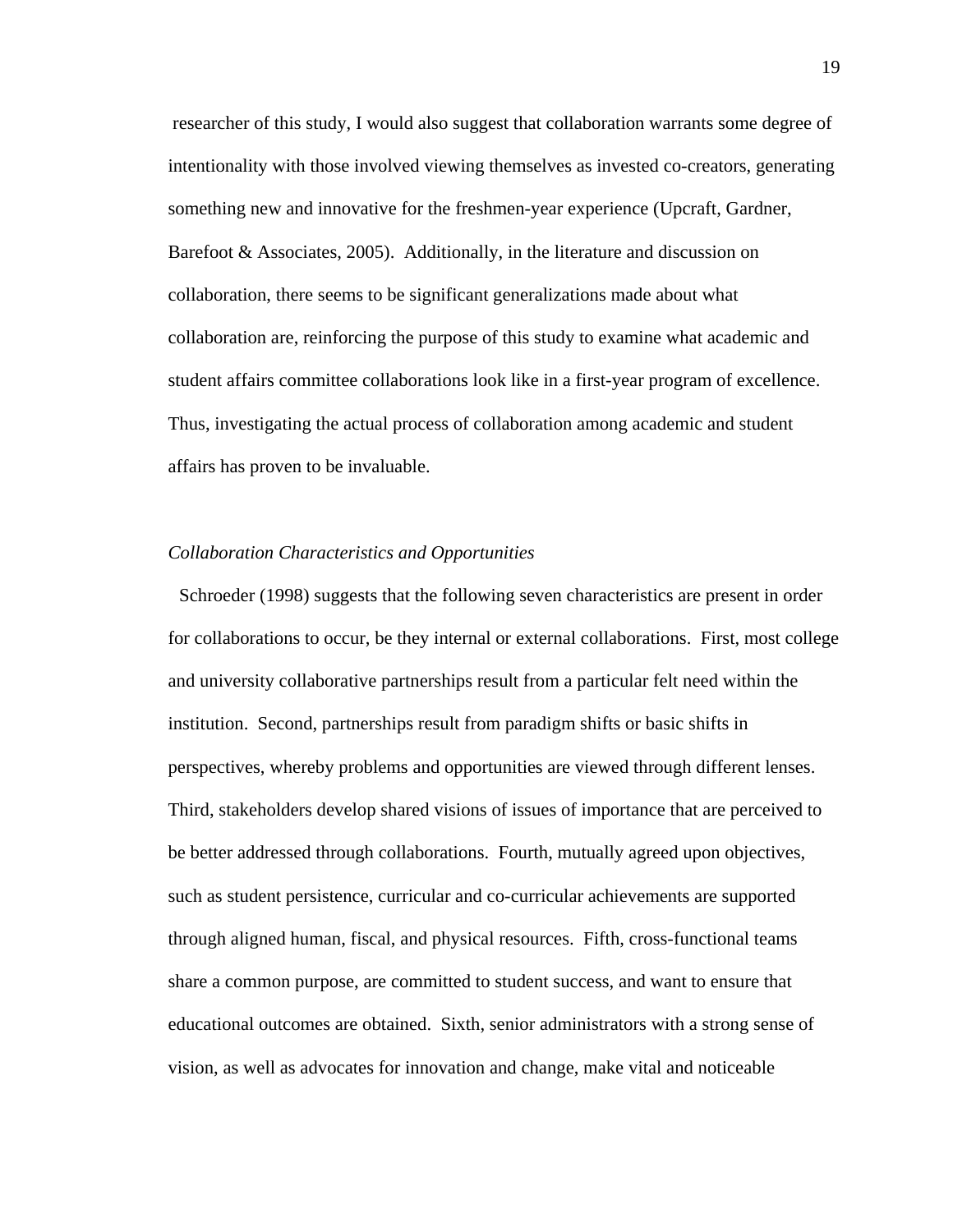commitments to new initiatives. Finally, and perhaps most importantly, stakeholders are willing to break down silos and traditional boundaries surrounding their organizational functions to meet common objectives and achieve student success.

Higher education is about higher learning, with learning defined by Schroeder (1998) as a cumulative process that emphasizes application and experience, links established belief to new situations, and incorporates in-depth and frequent feedback on performance. By establishing collaborative partnerships with internal and external constituents, student affairs and academic affairs ought to be able to utilize effective learning approaches to promote various learning outcomes by creating support systems that link, align, and integrate resources, both on and off campus (Schroeder). Institutional outcomes are retention and increased graduation rates (Upcraft, Gardner, Barefoot & Associates, 2005).

#### *Internal Institutional Collaborations*

Gardner (2004) provides suggestions for bridging the gap between academic and student affairs and enhancing those internal partnerships. He asserts that colleges and universities should appoint faculty members to student affairs campus committees, to student organizations as advisors, to ask them to attend student affairs professional conferences, and to teach extended orientation/freshmen seminar courses. Additionally, faculty members and student affairs professionals should co-sponsor academic programs, forums, colloquia, etc, promote social interactions between faculty members and student affairs professionals, and encourage student affairs professionals to assist with faculty research. Furthermore, internal collaborations should be designed to allow faculty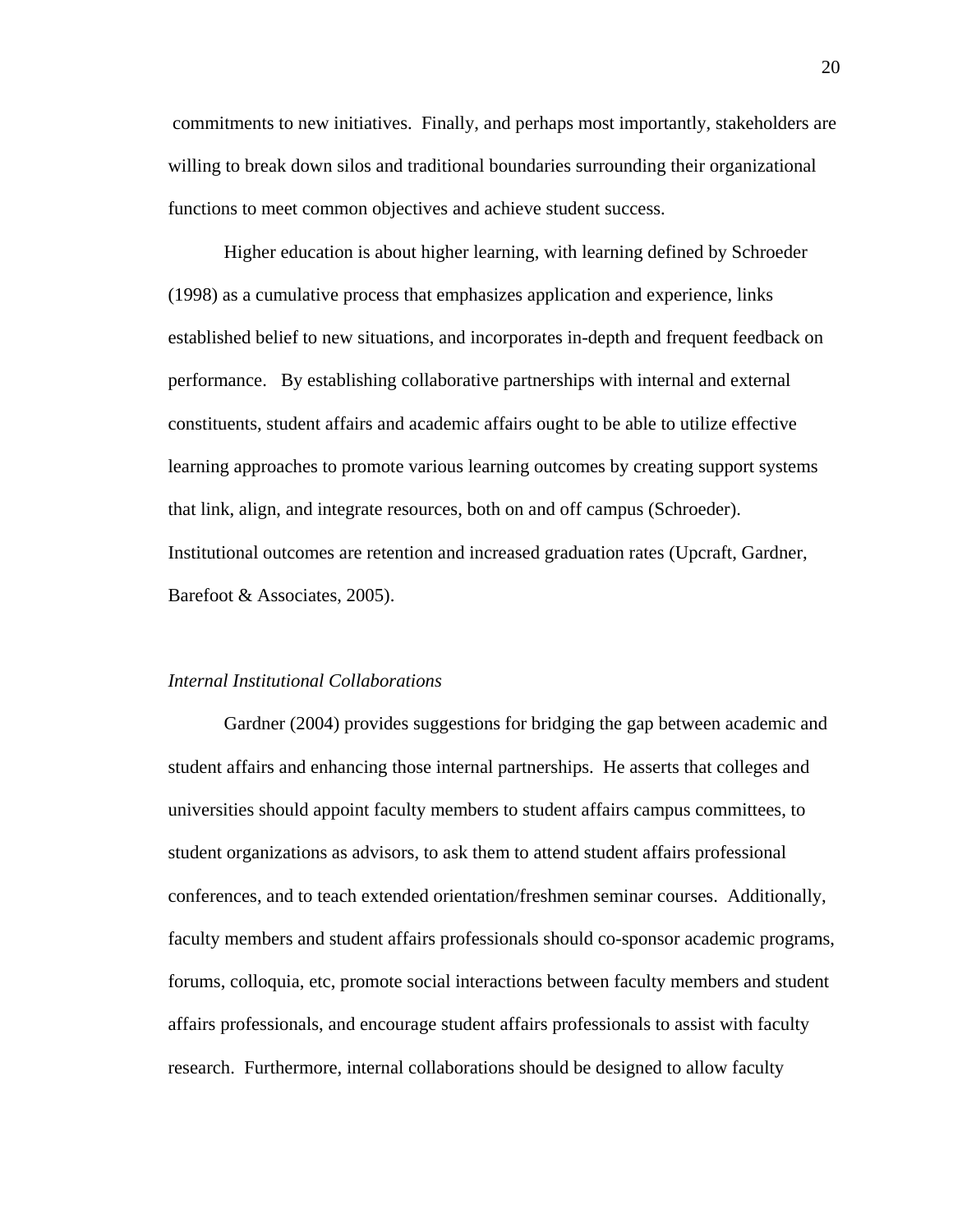members to play a leading role in the development of residential colleges and living learning environments, share combined office space for functions that integrate both academic and student affairs support services, and request faculty assistance with student affairs programs and evaluations, and vice versa (Gardner).

In addition, the following institutions, also commonly discussed as benchmark institutions for Public State University, established programs and services through internal collaborative efforts to promote campus-wide academic affairs and student affairs partnerships. Auburn University, in an effort to promote academic affairs and student affairs interactions for its students, created a Student Success Center that integrated various campus activities, cross-functional services, and resources that centered on the academic and co-curricular experiences of their undergraduate population. In addition, the internal collaborations between academic and student affairs at Georgia State University, specifically the offices of New Student Programs and Undergraduate Studies, worked together to introduce and register first-year students in over 40 Freshmen Learning Communities. At Georgia State's orientation, a program that facilitates the transition of new students into the academic and social realms of the college environment (Miller, 1999), students enrolled in five common themed courses, and purposefully connected to faculty members, staff members, and current students within the Georgia State University community (FLC Brochure, 2004). The Joint Report (1998), in line with the operationalized definition of collaboration for this study, concludes that such internal collaborations could only exist through intentional crossfunctional dialogues and cooperation.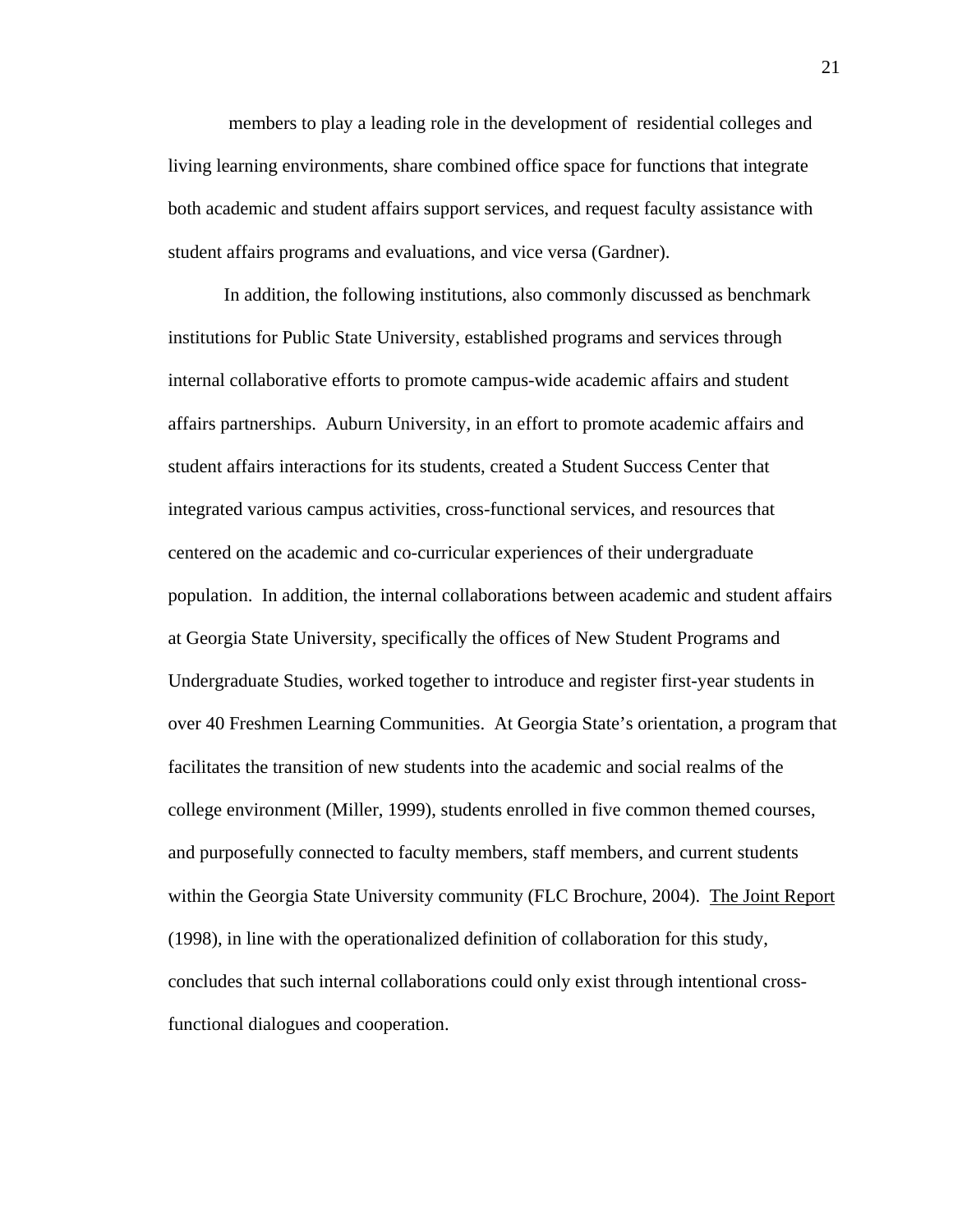#### *External Institutional Collaborations*

 Because of budget cuts and the reallocation of resources, external collaborations play a viable role in colleges and universities identifying first-year experiences that provide early integration activities, community and campus connections and financial resources that yield student retention. In particular, institutions will often align themselves with resources in education sectors external to their institutions (Schroeder, 1998). In addition to persistence, developing external collaborations provides opportunities for the enhancement of undergraduate education, while also highlighting the important role higher education plays with such endeavors as improving public schools. Examples of external partnerships include: federal initiative, the "America Reads Challenge Program," a university-public school collaboration that provides literacy programs to elementary school students, whereby first-year college students provide literacy education to youngsters in their own community. Through this program, college students simultaneously earn their college work study financial aid funds, preventing economic stop-out and ensuring their persistence and graduation (Schroeder). In addition, programs for recruiting and retaining minority students, such as Georgia State University's "Tighter Grip" African American male retention initiative, can also be developed through external collaborations between academic and student affairs administrators, students, and local high schools. Currently, Georgia State's "Tighter Grip" initiative is a collaborative academic and students affairs partnership that works to educate and recruit African American high school juniors and seniors within the Atlanta Public School system to Georgia State University. Schroeder suggest that the aforementioned collaborations, along with a variety of other early recruitment and pre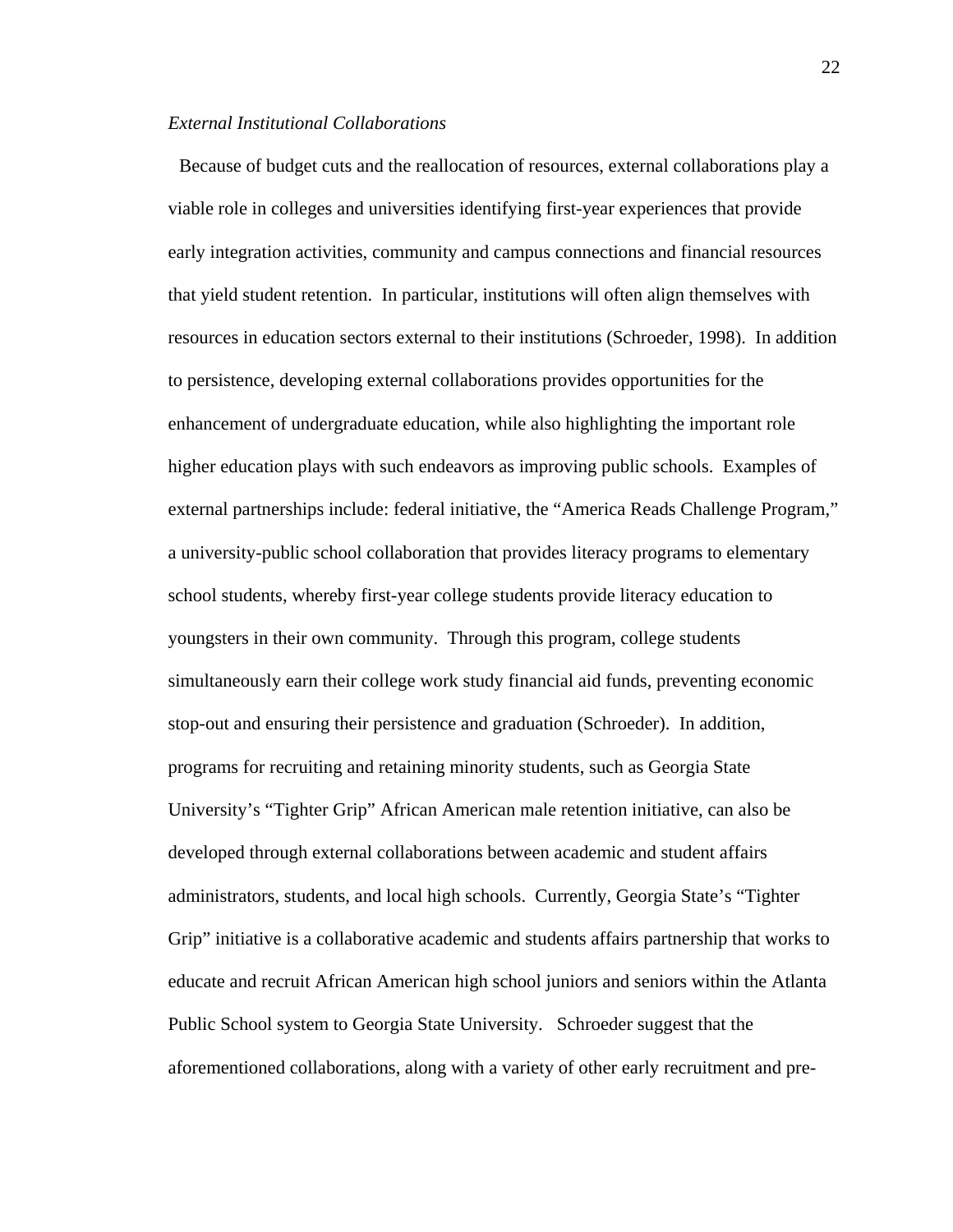college enhancement programs, substantiate the importance of external collaborations, resulting in increased enrollment and first-year student success at the college and university level.

 The educational sector is one avenue for external collaboration; however another is with businesses, corporations, and government, which is one of the most challenging trends confronting higher education – the lack of service to the local community and states (Schroeder, 1998). Nonetheless, Schroeder offers a glimpse of hope, highlighting some institutions, partnerships between student affairs; and academic affairs, particularly social science faculty members (i.e., psychologists, sociologists, and anthropologists) have researched community needs and used the data to design service learning initiatives to address those needs. Schroeder also encourages external community-institution collaborations through student organizations and academic student councils with community agencies such as the Red Cross, Big Brothers-Big Sisters, and the United Way in order to connect undergraduate students with real life community issues and concerns. In the process, these connections will help students become aware of civic leadership and promote community development.

Moreover, such external collaborations between higher education and local businesses, government, and state agencies have produced university and community conferences that promote alcohol awareness and address societal problems such as binge drinking by college students. These initiatives help create a sense of collective community responsibility by emphasizing the importance of societal concerns to the entire community. Be they internal or external, all of the aforementioned collaborative descriptors reemphasize the importance of this study on academic and student affairs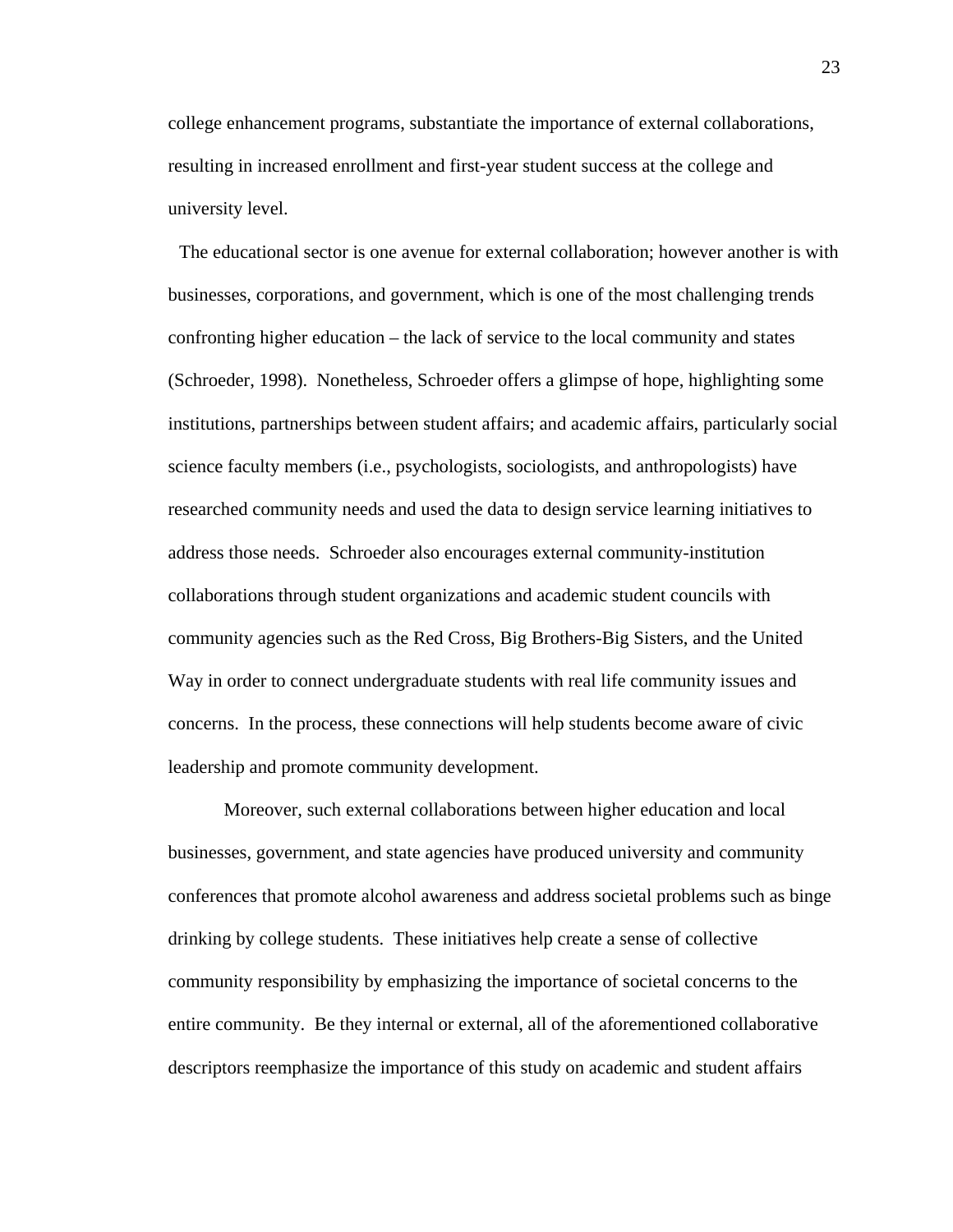collaborative partnerships and the importance of the intentionality of those partnerships (Schroeder, 1998).

#### *Public State University*

 Public State University (PSU) was singled out by U.S. News & World Report in 2004 as one of America's best colleges shown to enhance learning. More specifically, Public State University's First-Year Experience program was nationally named one of the best academic programs leading to student success. PSU who? Public State University is located in Georgia, just 20 miles north of Atlanta, the capital of Georgia. It is a public university in the University System of Georgia, chartered in 1963. In 2002, Public State University opened the doors of its first residential housing facility shifting the campus environment to include not only commuter students, but also residential students. PSU now serves approximately 20,000 residential and commuter students and is looked upon as a valued resource of Georgia's Northwest region's educational, economic, social and cultural development (PSU Fact Book, 2004).

Public State University's core institutional priorities are teaching and learning, with service and research paramount in strengthening those priorities, much so that during hiring processes for faculty members and staff members, the university emphasizes its interest in candidates that are committed to fostering quality academic training, cognitive development, and diversity, as well as develop communication, interpersonal, leadership and social skills, while supporting the desire for lifelong learning. The mission of Public State University aligns with other University System of Georgia schools: to have a supportive campus environment that educates the whole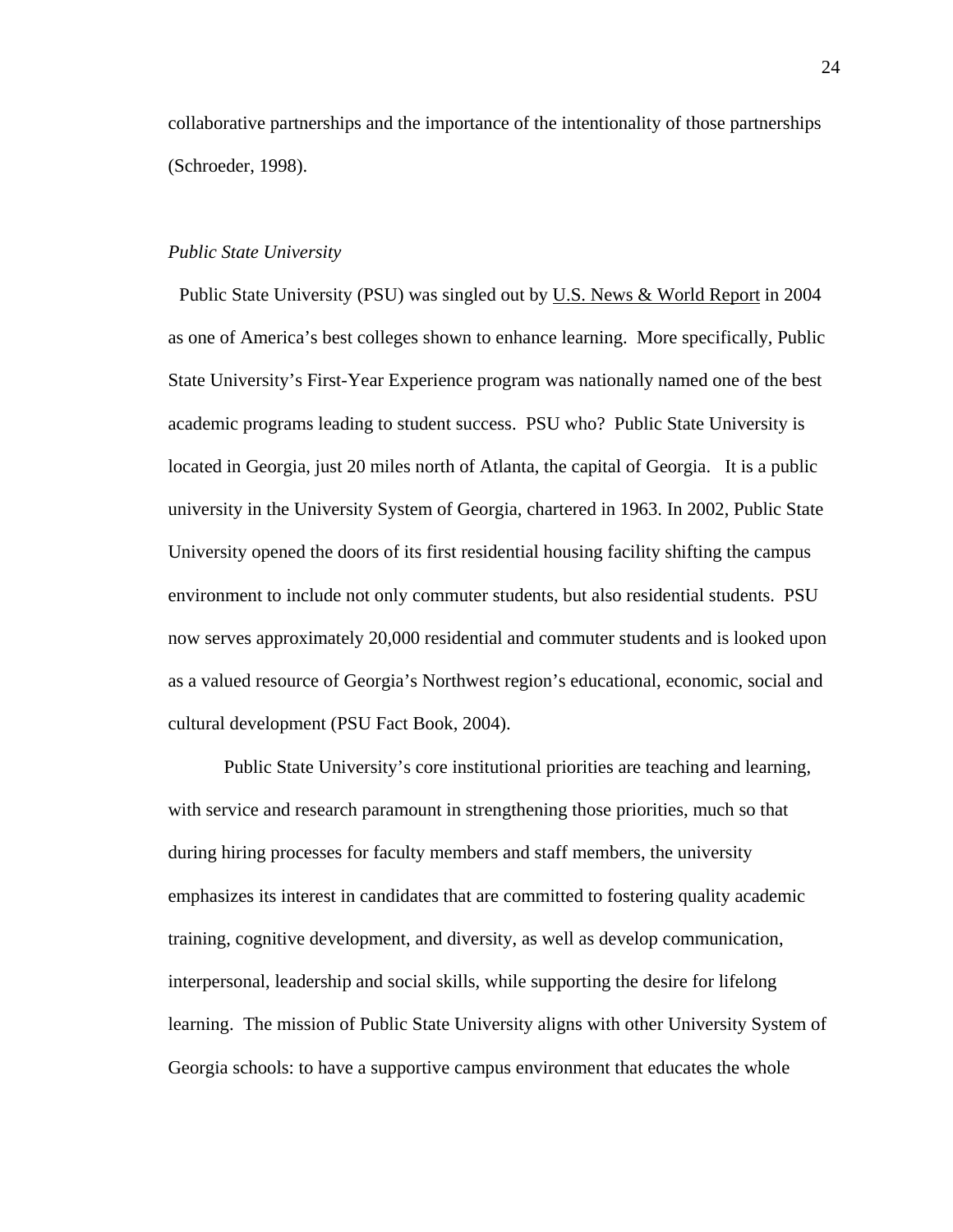person whether student, faculty members, or staff members; to embody the ideals of an open, democratic, and diverse society; to be technologically advanced; and to form collaborative relationships with other System institutions, as well as with the State and local communities (PSU Fact Book, 2004).

In 1981, the first woman president of PSU was hired in the University System of Georgia. Under her direction, in 1983 the first freshmen seminar on campus, known at the time as PC 101 offered 9 sections with a student enrollment of 104. Since that time Public State University has gone through several names for the first-year seminar course: PC 101, PSC 101, PSU 101 and currently PSU 1101 (PSU Fact Book, 2004). Faculty members and administrators suggest that the changing of the course numbers for the firstyear seminar mirrors the successful progression of the institution and its first year program, for which the core mission remains constant – to foster student success. Therefore, staying true to the progression of change, by 2004, Public State offered 46 sections of PSU 1101 seminar courses; 37 more than in 1983 and enrolled approximately 1000 students, 896 more than the charter or first enrolled class (PSU Fact Book, 2004).

# *PSU First-Year Collaborations*

 In efforts to meet the demands of the Dimensions Statement #2, in 2004, PSU's taskforce, which consisted of 17 faculty members, staff members and administrators from both academic affairs and student affairs, summarized all campus-wide efforts designed to enhance a student's first-year experience. The campus-wide programs include the Communities for Learning Success (CLASS) program, which provides living learning communities for students living in the residence halls. CLASS is an academic program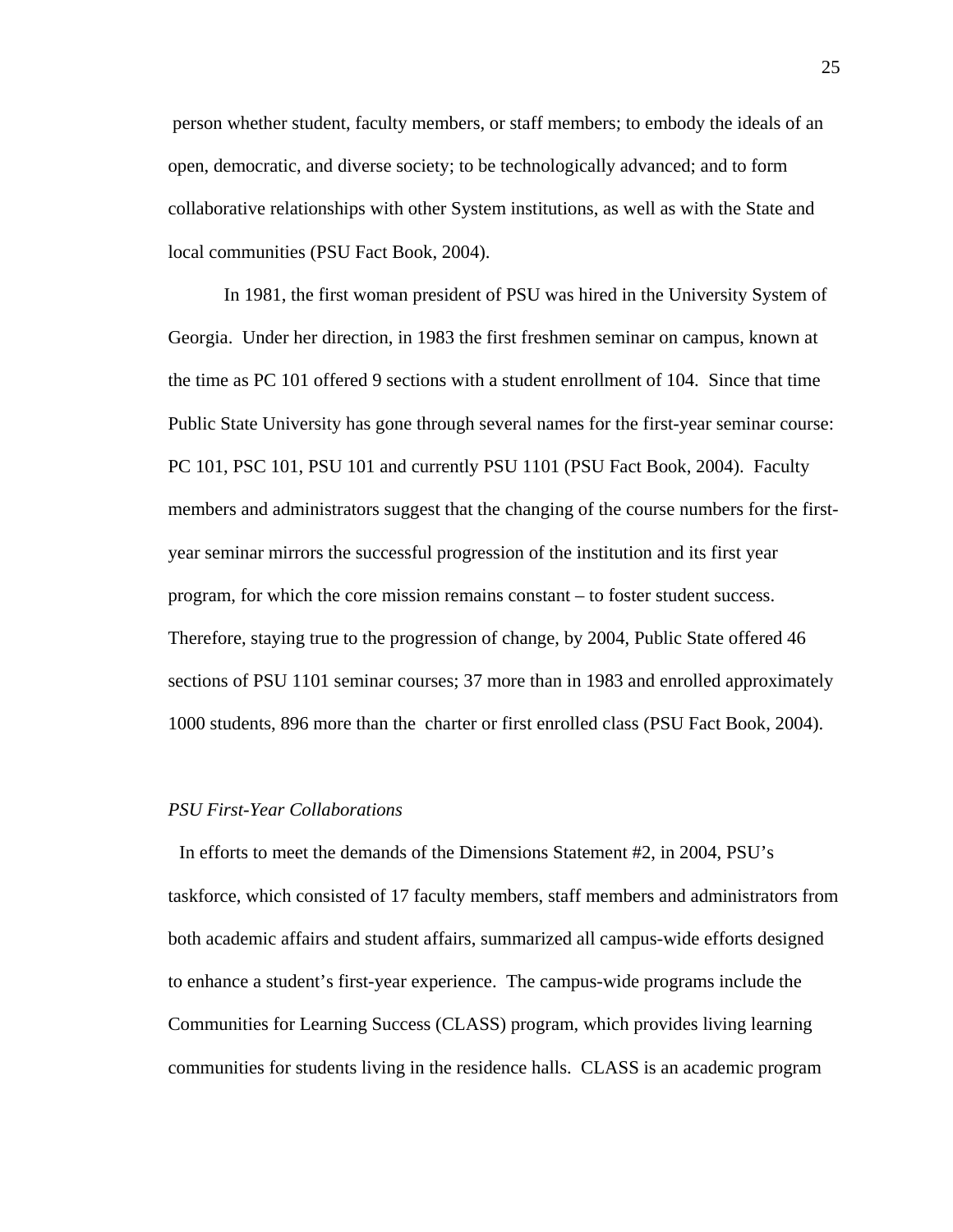that is supported by the Department of University Studies (a unit within the Office of the Dean of Undergraduate Studies), the Office of the Vice President of Academic Affairs, the Counseling, Advising Program Services (CAPS) Center, and Student Enrollment Services (Student Affairs and Residence Life). As an integral part of this study, it is important to note here that the Department of University Studies, as of 2005, underwent a name change and is now known as University College, positioning itself as the university's  $7<sup>th</sup>$  academic college. Additionally,

building upon the existing structure of the Office of the Dean of Undergraduate Studies and University Studies involves the coordination of leadership for General Education, CLASS, Learning Support and Supplemental Instruction, ESL, Honors Program, as well as integrated programs for the First Year, Sophomore Year, and Senior Year Experience" (see Figure 1).

Other first-year student activities and retention efforts which are housed primarily with student affairs include the development of CAPS; the Career Services Center (CSC) on-line career portfolio; and Student Life Center (SLC) programs, such as New Student Orientation. Additional student affairs programs include an Activities Fair, Week of Welcome (WOW), "Bust Your Rut" co-curricular resource fair, the development of the Student Development Center (SDC), the opening of campus residence halls, PSU Place and University Place, and the CAPS and Career Center joint Majors Fair (PSU Foundations Task Force Report, 2004).

 Housed specifically under Academic Affairs, the home of University Studies, the PSU task force outlined the following Dimensions Statement #2 retention efforts: CLASS, the PSU 1101 First-Year Seminar, the First-Year honors student program, Learning Support and English as a Second Language (ESL) program. The retention efforts as outlined by the PSU task force also included a comprehensive General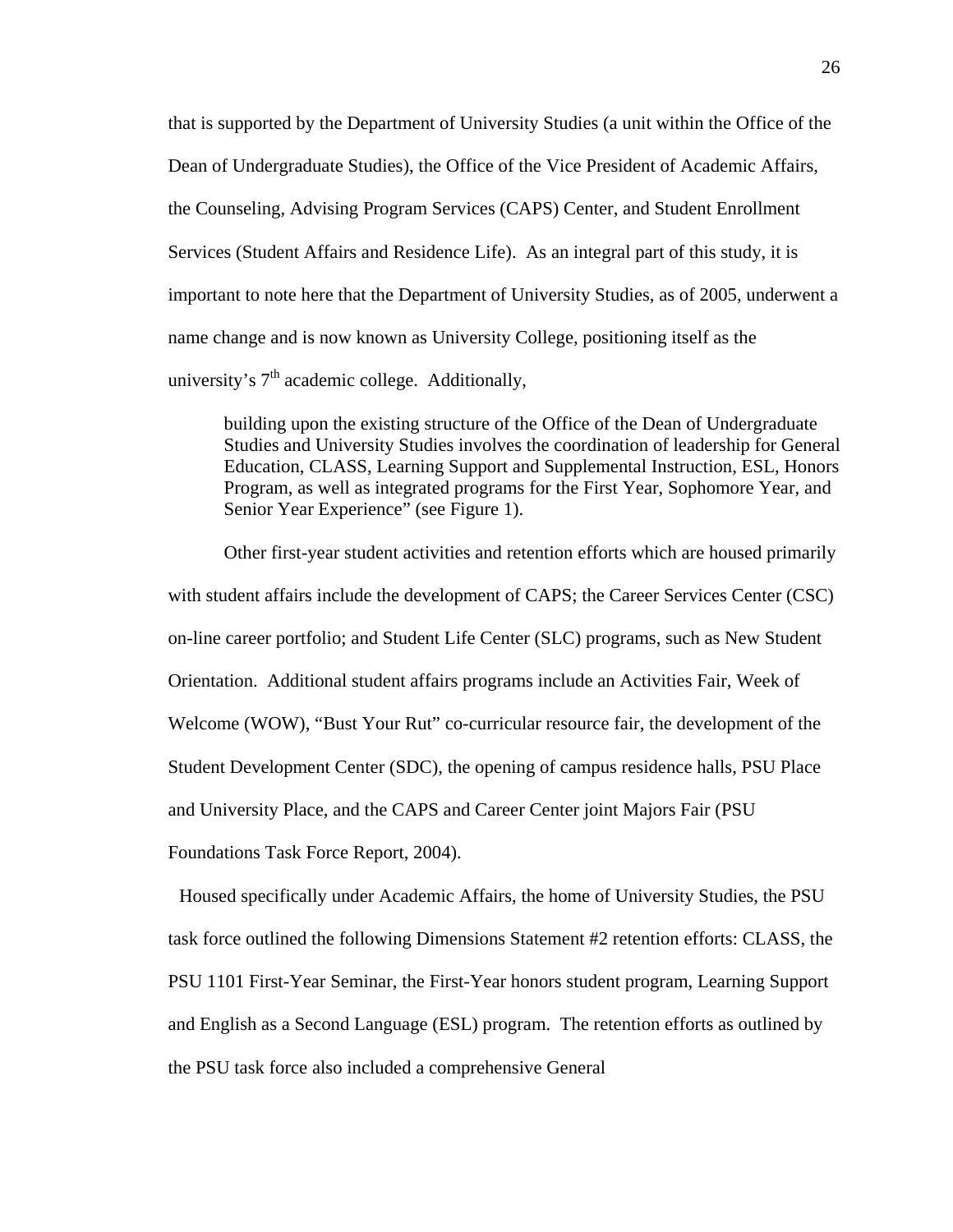Education program, such as the PSU 1101 course including a diversity and internationalization component with The Diary of Anne Frank as a common reader, a built in community based learning experience, and interdisciplinary learning; as well as academic department course offerings tailored to first-year students, such as Biology, Business, and Human Services (PSU Foundations Task Force Report, 2004).

 The Foundational Dimensions Statement #2 emphasizes that a coherent or sound firstyear experience is attained and sustained through successful collaborative partnerships among academic affairs, student affairs and other administrative units (PSU Foundations Task Force Report, 2004). Therefore, this study examines PSU's first-year experience collaborative partnerships to provide understanding of what ways these collaborative partnerships work or do not work in attempting to achieve the goal of a sound and reliable first-year program.

In keeping with a climate of growth and in keeping with a century old higher education practice to develop committees to meet institutional goals (Veysey, 1965), Public State University in spring 2005 developed two collaborative committees, the University College Advisory Committee (UCAC) established by the Vice President of Academic Affairs, and the First-Year Orientation and Advising Committee (FYOAC) established by the University Studies Department Chair and the Director of CAPS to enhance its First-Year Experience program. Both committees were established as advisory committees to make recommendations for policies and implementation strategies to the PSU administration, particularly the Vice President of Academic Affairs and the Dean of University College. Thus, the two committees are the vehicles which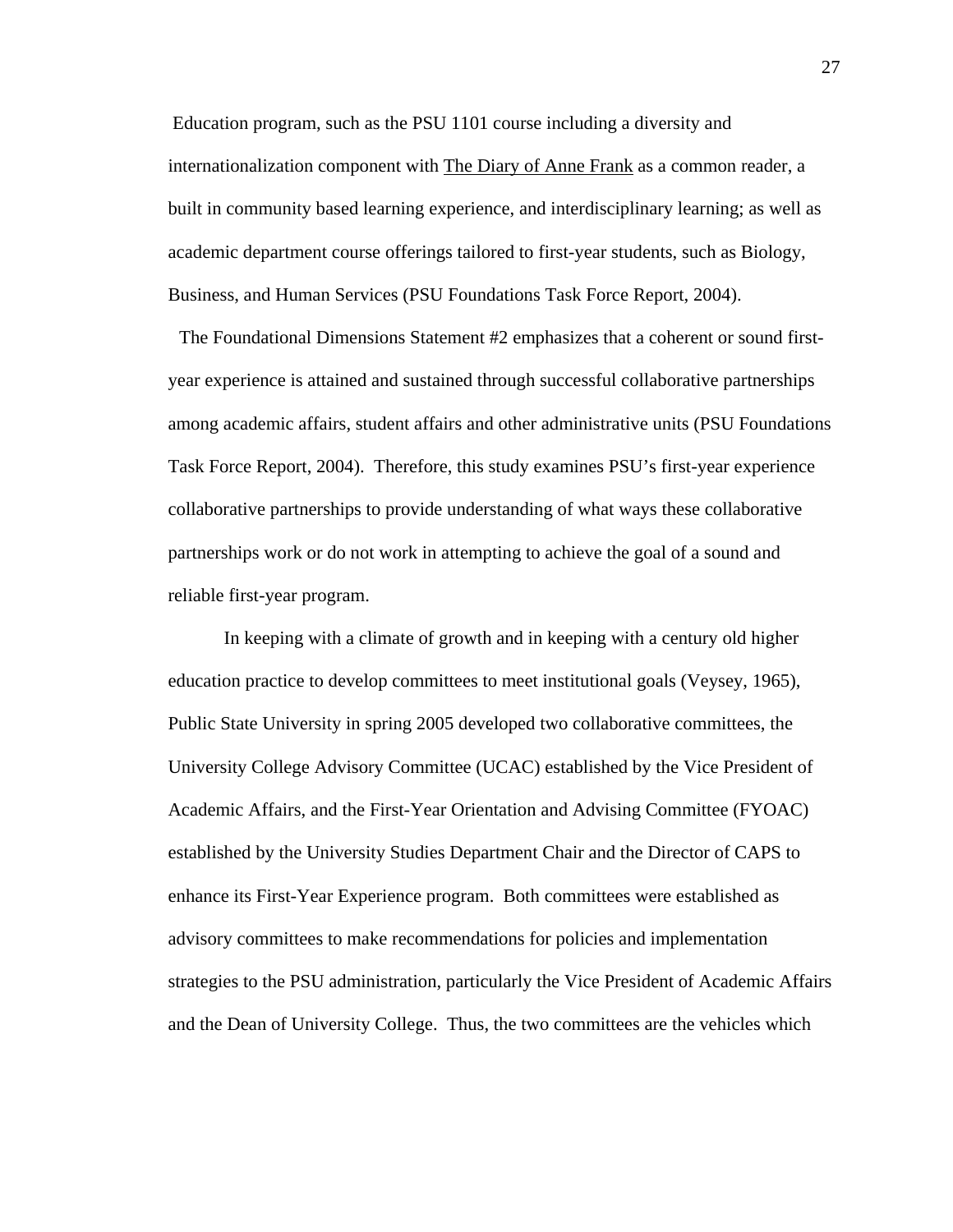this study identifies as examples of what collaborations looks like in a First-Year

Experience program of excellence.

UCAC is the advisory council to the University College (UC), which is the

academic home for undecided students who have not yet declared an academic major.

The University College is the place, established in 2006, on campus where:

faculty members who teach General Education, Honors, First-Year Experience, and Learning-Community classes, along with other units throughout campus, come together to provide support for projects related to interdisciplinary programs, faculty advising, supplemental instruction, pre-college outreach, and other issues as needed. The University College supports concerns that most impact student academic success throughout the undergraduate experience. The University College is the home for the proposed undergraduate degree in interdisciplinary studies, and it may house other select interdisciplinary academic programs (UC Memorandum, 2005).

UCAC, after aiding in the establishment of University College, outlined and summarized

its accomplishments in regard to the Vice President's initial charge by: 1) setting up

regular meetings during the academic year in collaboration with the Dean of University

College, and 2) completing a University College mission statement, which reads:

University College is an academic unit offering integrated programs and services to facilitate students' academic success and persistence. The goal of University College is to ensure a seamless and centralized experience for all of our undergraduate students. A primary objective of University College is to pioneer the development of innovative, cross-disciplinary academic opportunities to meet emerging academic needs (UCAC Summary, 2005).

Additionally, UCAC utilized existing PSU 1101 and PSU 1102 learning outcomes as a template for a more discipline specific first-year seminar. Furthermore, the committee went beyond the VP's charge and made a formal recommendation to the Dean to propose a PSU 1101/1102 curriculum. Based on the Dean's prompt affirmative response to the new proposal, it moved quickly through PSU's governance processes and was formally drafted by the UCAC committee chair in 2005. Over the months following the prepared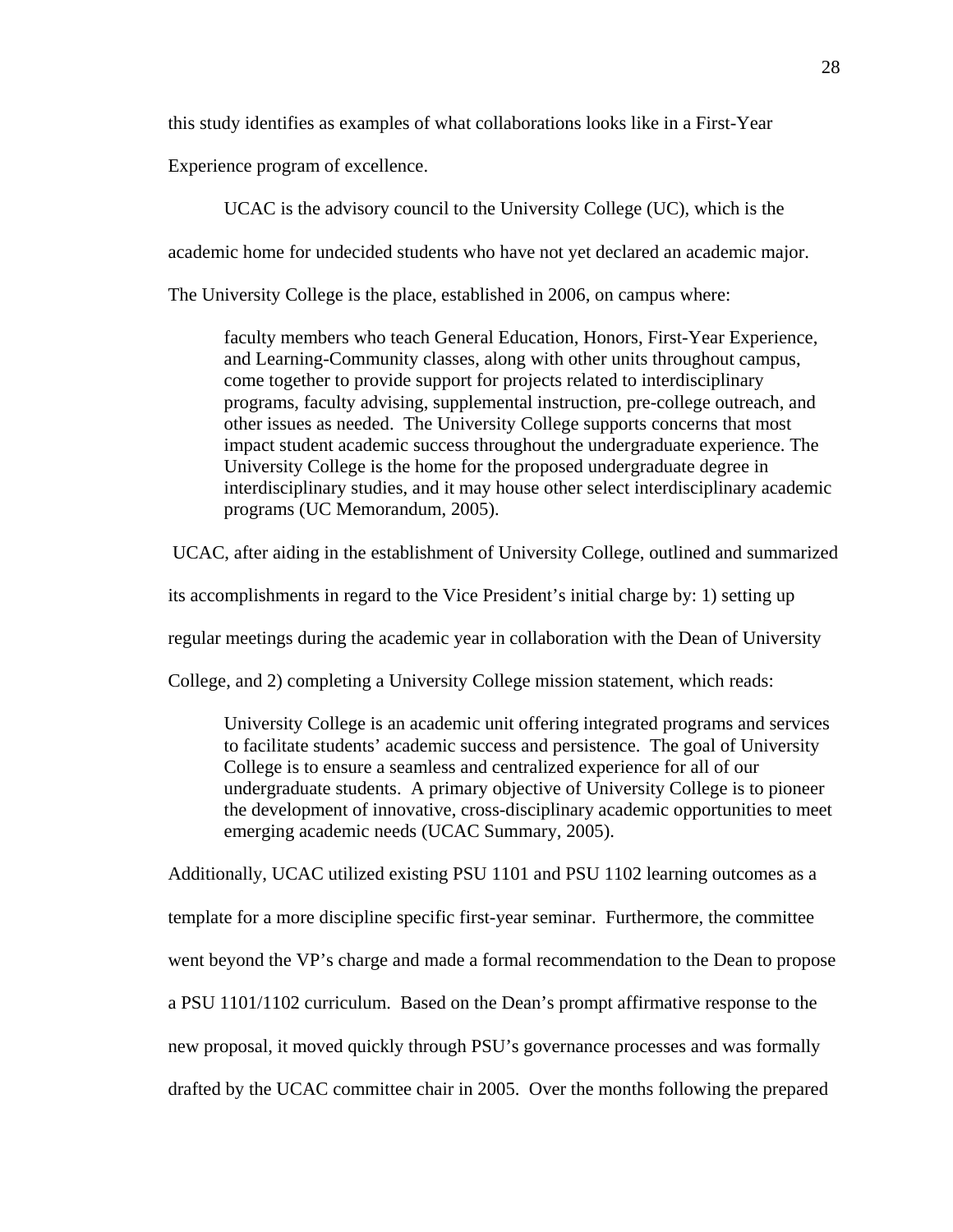curriculum draft, it was approved by the Department of University Studies Curriculum Committee, the Chair of the Department of University Studies; the General Education Council, and the Undergraduate Policies and Curriculum Committee (UPCC). "The proposal received a 12-1 vote of approval from UPCC and became a curriculum requirement beginning fall 2005" (UCAC Summary, 2005).

In keeping with this academic focus, UCAC was also charged with drafting an organizational chart of University College and developing a list of possibilities for faculty involvement. However, the UCAC summary states that the committee "chose to only focus on faculty involvement, and thus drafted a set of 'joint appointment guidelines' for faculty members who seek to be jointly appointed in both a discipline-based college and University College" (UCAC Summary, 2005).

As much as UCAC had its successes, it also had its disappointments. UCAC was unable to meet the remaining VP charges, as outlined in the UCAC summary:

Recommend assessment needs, policies, and procedures for the PSU 1101 course, recommend tenure and promotion processes and annual performance evaluation processes for University College regular faculty for the PSU faculty handbook, recommend recognition and rewards for the University College faculty, propose and examine in collaboration with other appropriate academic units undergraduate degree programs that are broadly interdisciplinary.

Focusing now on the First-Year Advising and Orientation Committee (FYOAC), with the support of the Vice President of Academic Affairs and the Vice President of Student Success, FYOAC was established by the Department Chair of University Studies and the Director of the Counseling Advising Program Services Center (CAPS) to ensure that collaboration between University College and Student Success and Enrollment Services (SSES) existed and persisted for the betterment of the First-Year Experience. FYOAC not only reviews policies and procedures concerning orientation and advising,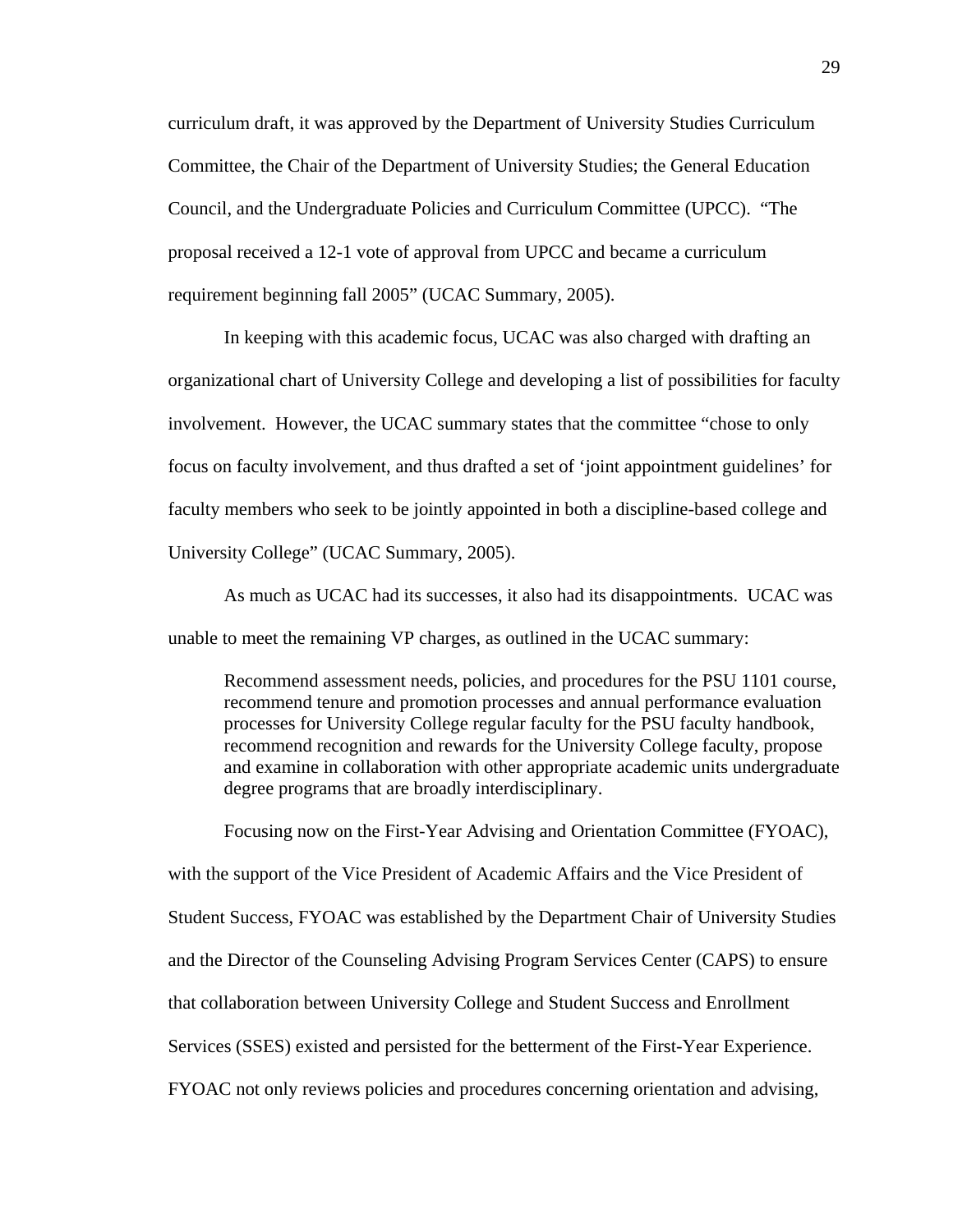but it also helps to reinforce the interaction between UC and SSES on other issues associated to first-year students (FYOAC, 2005).

 Upon its completion, FYOAC made several recommendations to the Vice President of Academic Affairs and to the Vice President of Student Success and Enrollment Services which included future discussions about making FYOAC a subcommittee of UCAC, and implementing mandatory orientation with marketing materials sent to all students by spring 2006, prior to the implementation. FYOAC recommendations (2005) also included a new academic advising structure for students attending in fall 2005 with the new advising structure comprised of:

1) pre-advising sessions for exploratory students in small groups of 20 students, and 2) a consistent, trained set of academic advisors for each of the seven groups of advisees at orientation that will include two orientation leaders, two faculty/staff from the appropriate college, and one faculty representative from University College.

The seven groups of advisees included:

- 1) Exploratory students,
- 2) learning support,
- 3) College of the Arts,
- 4) College of Humanities & Social Sciences,
- 5) College of Education,
- 6) College of Science & Math,
- 7) Wellstar College of Health & Human Services, and
- 8) School of Business.

The final two FYOAC recommendations (2005) centered on the organization of new

student orientation and the three part process of mandatory academic advising of first-

year students. In reference to organizing orientation, the committee asked for a stronger

academic component to ensure that the PSU1101/1102 requirements and University

College and Student Success and Enrollment Services initiatives, such as mandatory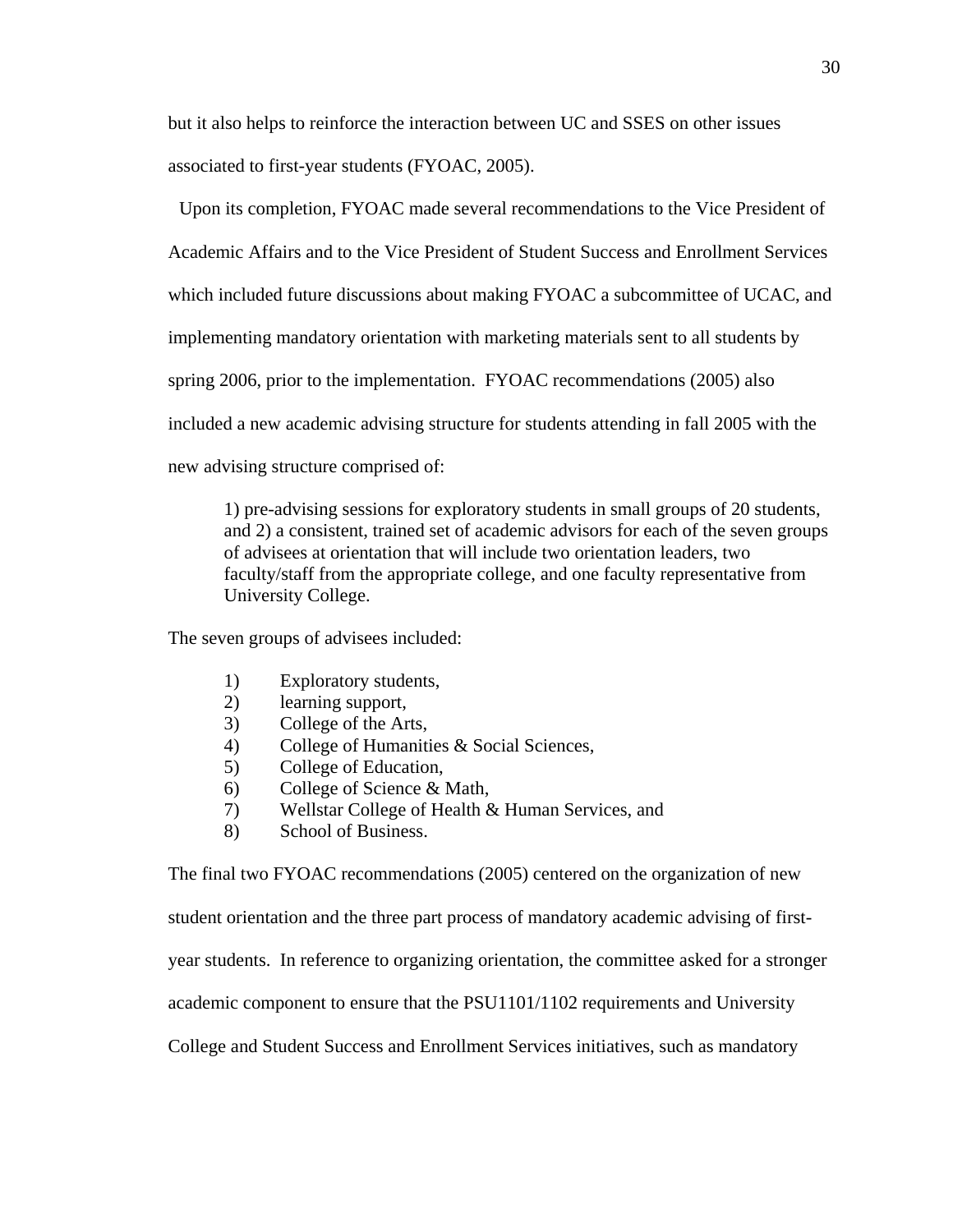advisement be given the needed consideration and explanation. The three part process for mandatory advising of new students includes:

The first point of contact between a student and his University College/CAPS Center advisor will occur during New Student Orientation. The second point of contact will occur during the first half of his first semester in either his PSU 1101 class, one of his out-of-class activities within his learning community, or a mandated appointment in the CAPS Center. The final point of contact will occur during his second semester to ensure the student is ready to declare a major or at least meet with an academic advisor in the discipline he is most likely to choose as his major. This meeting between the discipline-based advisor and the student will be coordinated by the University College/CAPS Center advisor to ensure the student does not get lost in the system (Appendix B).

Additionally, if by the end of a student's first year, he or she is still undecided about his

or her major, the CAPS Center will continue to individually advise the student.

And finally, FYOAC recommended that the Vice President of Academic Affairs and the Vice President of Student Success and Enrollment Services make a formal, but joint announcement to the campus community concerning mandatory orientation and mandatory academic advising for all first-time, full-time students (FYOAC

Recommendations, 2005).

# *Summary*

In an attempt to look at the committee collaborations of a First-Year Program of Excellence, a thorough review of literature was conducted. The literature review provides a historical perspective of first-year programs including the first-year seminar and learning communities, in addition to reviewing literature on collaborations, which is imperative to this study. Such efforts as internal and external collaborations as well as obstacles and opportunities for academic and student affairs collaborations were also reviewed. Moreover, as this study delves into the first-year practices of Public State University as a founding institution of the Foundations of Excellence and the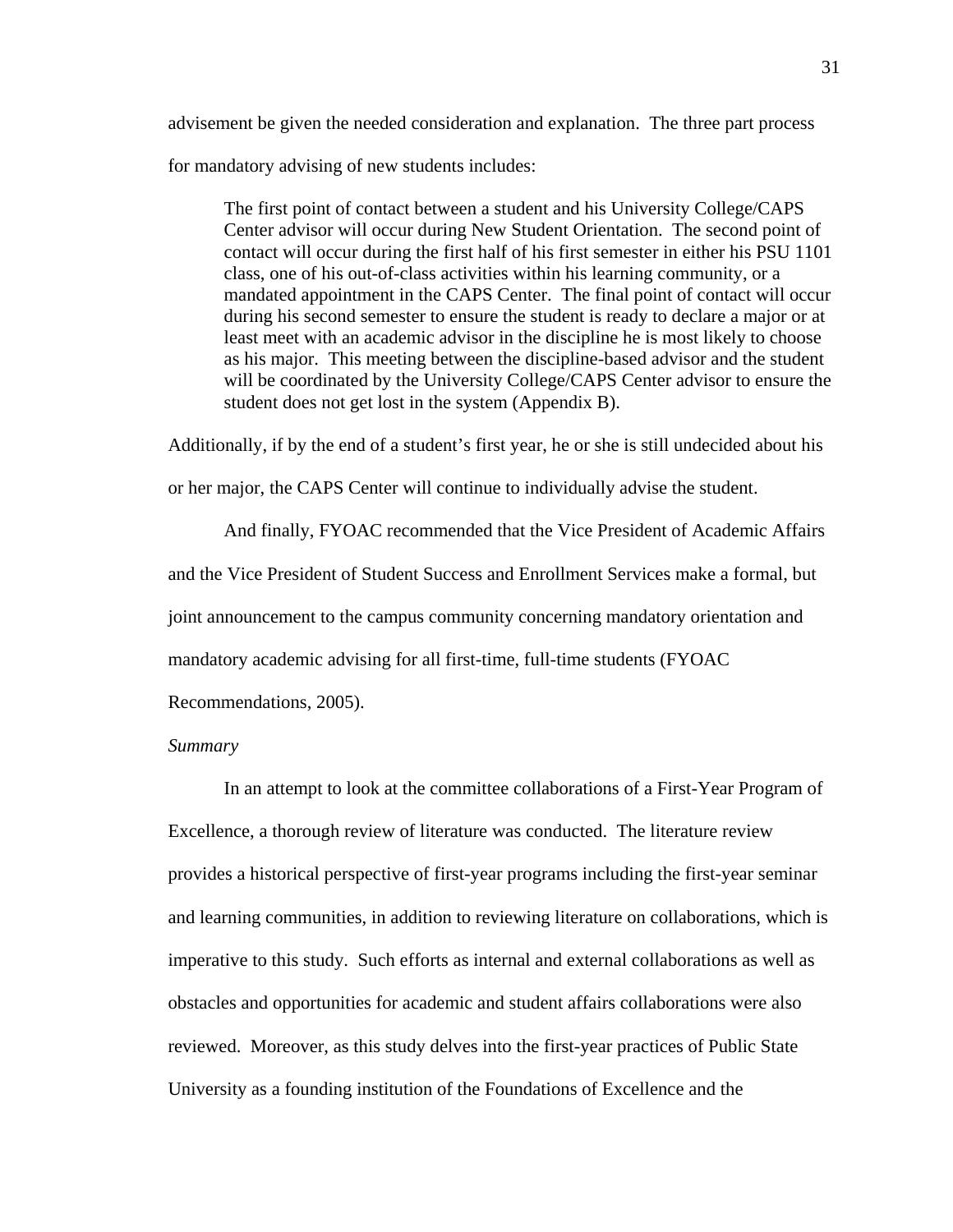Foundational Dimensions statements, the latter part of this chapter provides historical background on PSU's institutional type, successes, growth, as well as past and existing collaborations.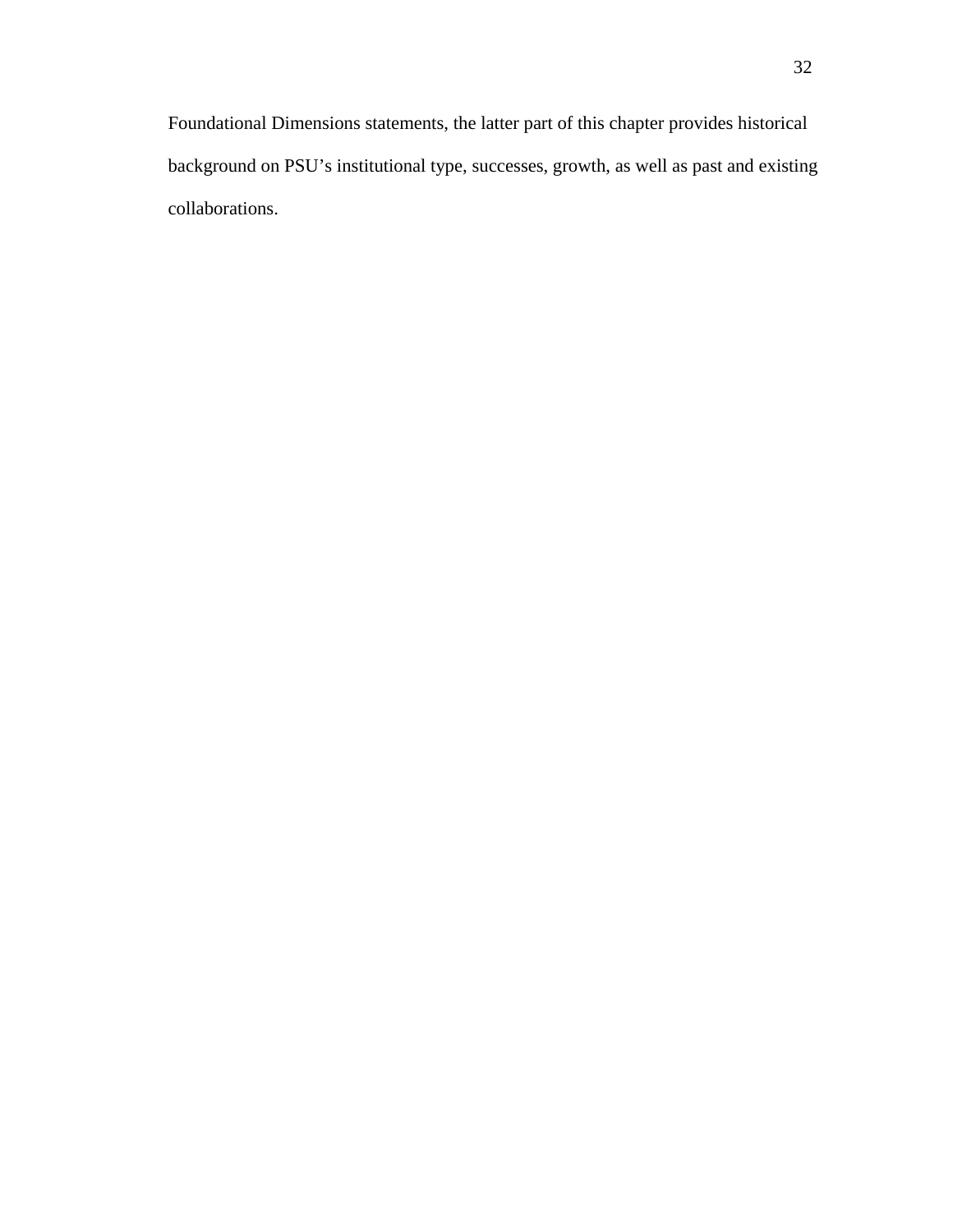# CHAPTER 3

### **METHOD**

 Due to its ability to help the researcher to concentrate on holistic description and analysis of a single unit or bounded system, a qualitative case study is the most effective method of study for this research (Merriam, 1998). It is also the most preferred method for this research because of the type of questions asked, and because I, as the investigator have very little control over the events, and because the focus of the study is on a contemporary phenomenon within a current context (Yin, 2003). Furthermore, the case study is a mode of inquiry that helps to understand and explain the meaning of a social phenomenon, such as committee activity, with as little disruption of the natural setting as possible. Case studies often use interviews, whether structured formally or semiformally, and through observation of behaviors, such as with this study of committee meetings. Structured formal interviews follow a rigid series of predetermined questions, whereas semi-structured interviews do not. The advantage of two practices is that they allow options of flexibility and opportunity for informal dialogue between the interviewer and interviewee, as well as allow the interviewer, after establishing a sense of trust with participants, to obtain information from the subjects that they might otherwise be reluctant to share (Jaeger, 1997).

 In general, case studies do not claim any particular method for data collection, however interviews, observations, and institutional documentation are the usual sources of data collection, thus, they have been utilized for this study as well (Merriam, 1998).

33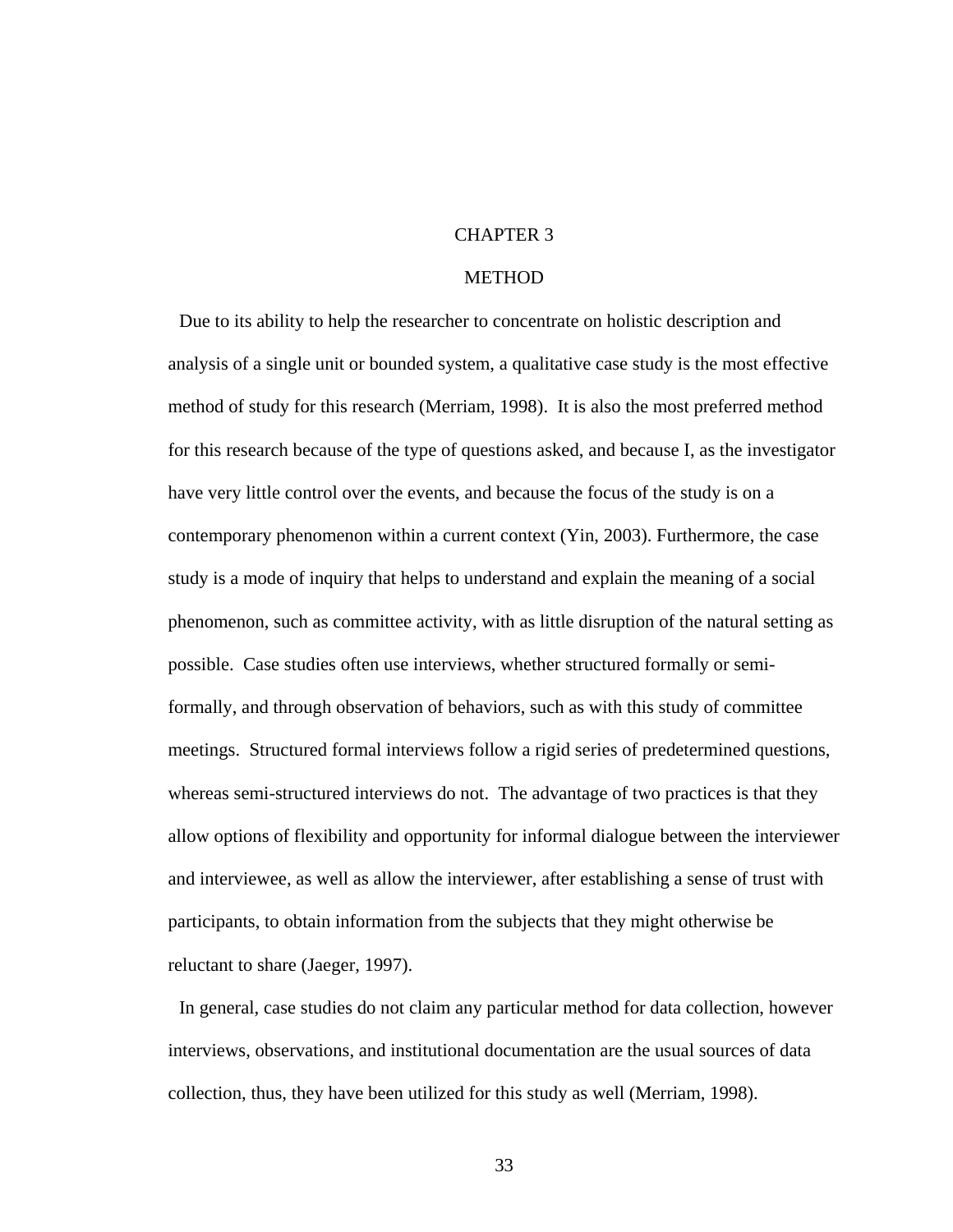As the researcher, I prefer the aforementioned mechanisms of data collection versus impersonal surveys or questionnaires for this study. As a result, subject observations, interviews, and documentation afford the opportunity to analyze data, and in this case, for storytelling, discovery, and interpretation versus hypothesis testing, as well as the holistic ability to capture a concept (Merriam). However, it must be noted that observations played a small part in this study. Although the attempt was made to gather information from committee observations, the attempt proved to be unsuccessful. Unfortunately, this study took place during the ending of a semester and during the summer when committees were completing their work. Therefore committee meetings were either not held or only resulted in one actual meeting taking place. One committee, FYOAC, never met during the time of this study; therefore information was unable to be obtained through committee observations. Additionally, the UCAC met only once during this study, and when observing the meeting and making an audio recording of it, the recording was inaudible therefore yielded little to no viable results. However, because case studies are not limited to one type of data collection, the research still yielded usable results due the note taking during the meeting and due to the use of interviews and other relevant documents.

 This particular study takes a qualitative look at the academic affairs and student affairs collaboration for the first-year experience. The research is bounded by the use of formal FYE interviews with questions for Public State's academic affairs administrators and faculty as well as student affairs administrators and staff that partner and serve as chairs, and co-chairs of the Firs-Year Orientation and Advising Committee and the University College Advisory Council. Furthermore, key committee members from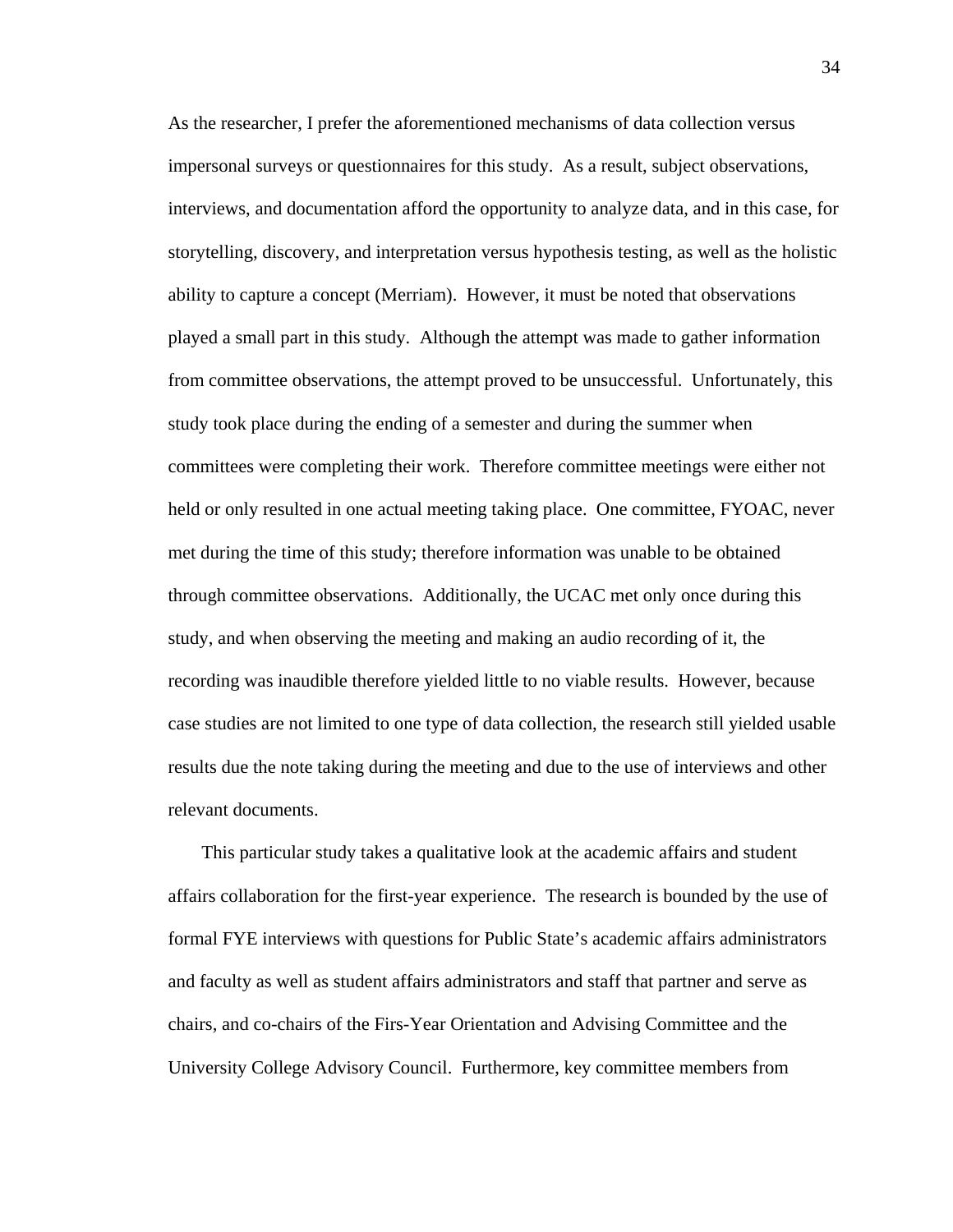FYOAC and UCAC were also interviewed as I identified them through committee chair discussions and documentation analysis.

#### *Interview Questions*

The questions asked during this study were based on the rubric below which is grounded in academic and student affairs collaboration literature. The literature provides characteristics that make for "good" collaborations, and the rubric was used to do university committee observations and subject interviews. Utilizing the rubric as a survey tool and guideline for asking questions, answers were obtained through coding and active listening.

*Figure 2.* Rubric.

1) Why were you selected to serve on this committee?

2) What are your roles in the first-year experience?

3) As I understand it, the University set up this committee to implement collaboration: how would you define collaboration within the committee?

4) If any shared decision making or shared risk taking is taking place within the committee, do you see this as collaboration? If yes, please explain, if no, what would you call it?

5) What sort of commitment is involved in the Advising & Orientation program/University College?

6) What are some of the goals and objectives in the Advising & Orientation program/University College?

7) Are there mutually agreed upon objectives? What are they?

8) Are the mutually agreed upon objectives supported through aligned human, fiscal, and physical resources? If so, explain and if not, does that cause you concern?

9) Is there a philosophical agreement on goals and objectives from all participants? If yes, what is the philosophy? If not, what are the different philosophies?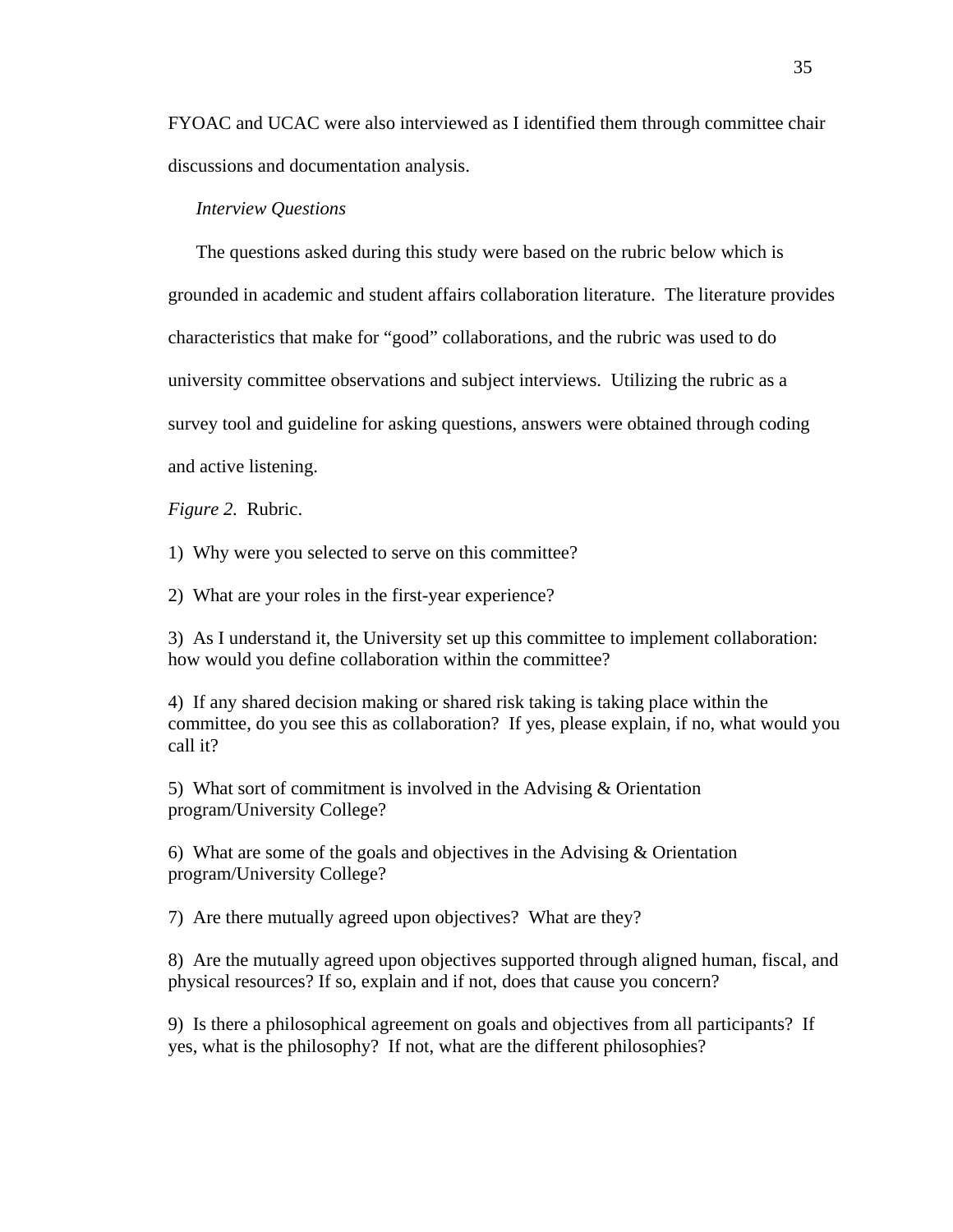10) Do you view yourselves as invested co-creators, generating something new and innovative for the FYE?

11) Is this collaboration a result of a shift whereby problems and opportunities are viewed through different lenses?

12) Are there stakeholders that have the same vision of issues of importance perceived to be better addressed through collaboration? If yes, what is the vision? What are the issues? If no, what is the vision? What are the issues?

13) Do you think there was felt university need for this collaboration? If yes, how has it been expressed?

14) Are there vital and noticeable commitments to new initiatives and change from senior administrators with a strong sense of vision? If so, what are the commitments? What is the vision?

15) Do you see this collaboration as a long term venture? (Probe for meaning of long term venture.)

16) Are stakeholders willing to break down traditional boundaries surrounding their organizational functions to meet common objectives and achieve student success? If so, what boundaries are being broken down? Which ones remain?

# *Data Collection*

In addition to observations and personal interviews as mentioned in this methods section, primary resources were used to collect data by reviewing PSU's Foundations of Excellence documents as well as committee and administrative notes and e-mails (see Appendixes A, B, C, and D for FYOAC agenda and recommendations, and UCAC minutes and summary). As the Foundational Dimensions statements constitute the model that provides AASCU Institutions, including Public State, with a means to evaluate and improve their first-year student experience, as anticipated, the documents illuminated the intricacies and the intentionality of forming collaborative partnerships. Furthermore, the information gathered provides insight on the complexities of utilizing the skills and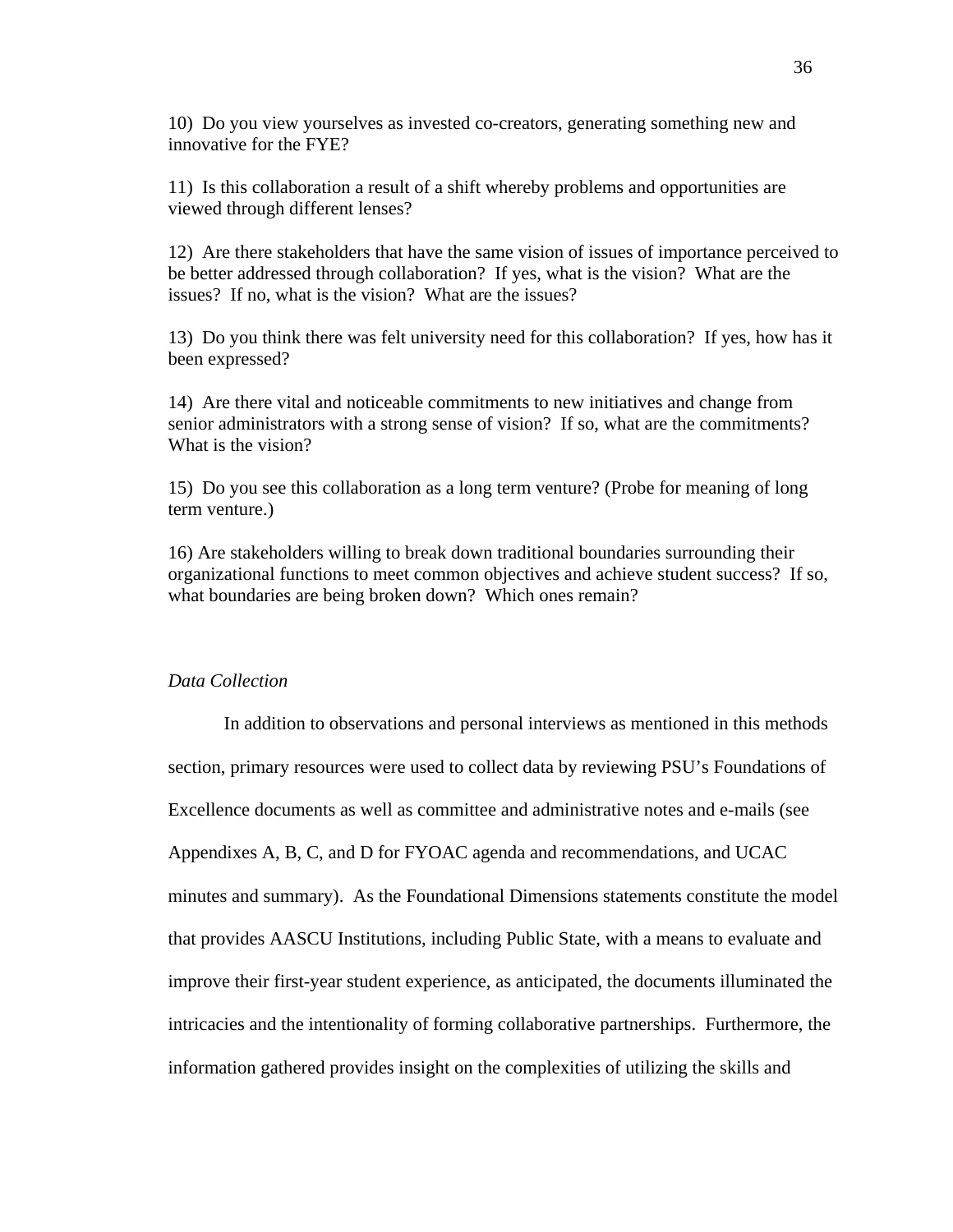capabilities of both academic affairs and student affairs educators, as well as illustrates any changes the institution may have undergone, funding activities and efforts, and correspondence with Deans and/or Vice Presidents.

 Additional data was collected from national publications, such as the U.S. News and World Report in recognition of PSU as an institution of excellence for first-year programs. The purpose here was to collect general information about Public State University, the campus climate in regards to the FYOAC and UCAC, and the local and national progress of PSU's First Year Experience program. And finally, secondary resources were used to investigate the nature of academic affairs and student affairs partnerships for first year excellence, such as scholarly literature defining and discussing First-Year Experience, institutional roles and responsibilities of academic affairs and student affairs, and literature discussing the details of collaboration.

#### *Data Analysis*

Data analysis in qualitative research occurs simultaneously with data collection (Merriam, 1998). As the researcher and instrument of data collection in this particular study, because of my current and prior work experience, there has been the opportunity to relate to both the student affairs perspective and the faculty perspective of the subjects interviewed and observed. As such, there was a comfortable familiarity to the process and not too difficult of an experience separating the phenomenon from the context; however, it is important to note that what was observed and written about was highly dependent on the following five conditions: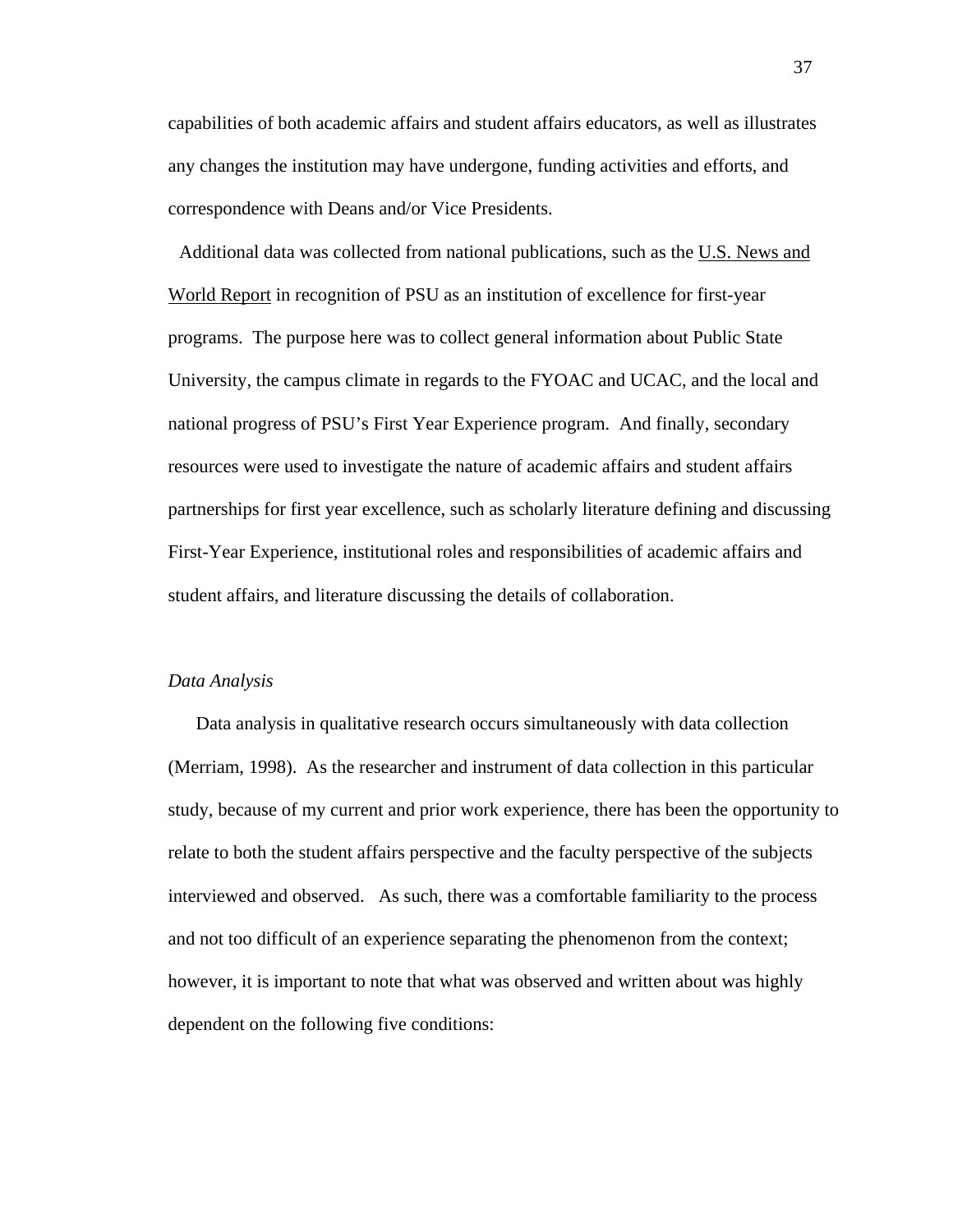- 1) the research itself the romanticism of going native or doing what is inherent because of researchers familiarity with the subject (Merriam) and in my case, academic affairs and student affairs partnerships within the first-year experience;
- 2) researcher personality biases and occupation(s);
- 3) the various events and group dynamics that can occur during the fieldwork;
- 4) the researcher's ability to categorize, analyze, write and portray with accuracy the voices of interview subjects, the academic affairs and student affairs educators;
- 5) and giving continuous thought to the dissemination of information, given the uncertainties of an unknown environment and understanding that the fieldwork was emergent, ever changing and developing (Merriam, 1998).

As a past student affairs administrator, the assumption that I would share commonalities and thoughts of those interviewed, for example that faculty members are too rigid and do not necessarily understand the curricular and co-curricular experience or development of first-year students, which as a result could separate me from the faculty perspective, was incorrect. It was a pleasant surprise to find that because of their roles working with firstyear students, that participating faculty members not only accepted the notion and value of the co-curricular experience, but were also advocates of it. Additionally, as a current faculty member within PSU's Department of University Studies, there was also the assumption that the faculty perspective on collaboration and even the stereotypical criticism that student affairs is too "touchy feely" or activity-based for academic rigor to take place was also an incorrect assumption. In reality, because of the nature of all their faculty member positions, either full-time or part-time, they were all very appreciative of the activities provided by student affairs and utilized some of those programs in their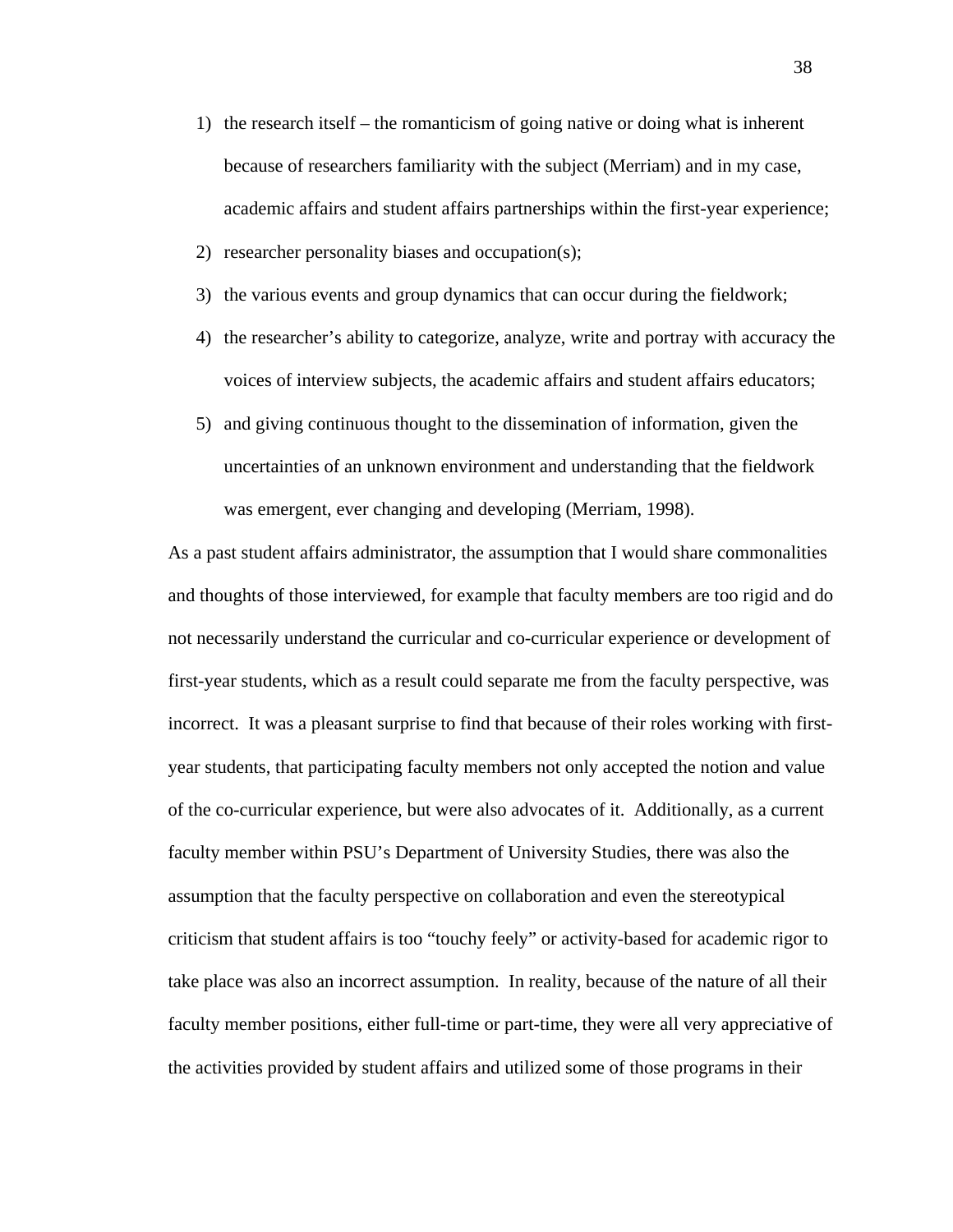classroom discussions. Realizing the dichotomy or bipolar positions that I could encounter as the researcher, did prepare me and provide me, however, with an understanding for both the academic and student affairs areas. Additionally, having both backgrounds also provided familiarity and comfort to me as the interviewer, which through nods, smiles and statements such as, "well, you understand" from participants proved that they too seemed at ease during the discussions, which I felt helped secure more thoughtful discussions, thus strengthening my connection with both and enhancing my role as data collector. In addition because of my background in student affairs and my current faculty position, I believe I was also more sensitive to the potential student affairs "touchy feely" or faculty member rigidity assumptions that might hinder my collection and analysis of data. As a result, as anticipated, this study provides indeed a first-hand account of the First-Year Experience committee collaborations at Public State University, therefore offering insight and recommendations to PSU's Foundations of Excellence initiatives, as well as offers a comprehensive, integrated approach to a student's first-year experience (Barefoot, 2004).

With informed consent (see Appendix F for consent form) of both the committee chairs/co-chairs as well as the committee members of both the First-Year Advising and Orientation Committee and the University College Advisory Council, I audio taped one University College Advisory Council committee meeting, which proved to be inaudible. I therefore relied on field notes, as well as audio taped individual interviews of both committees and incorporated them into a system for collecting, storing, and retrieving data (Fontana & Frey, 1994; Humberman & Miles, 1994). During the interviews, I asked questions according to the rubric; as the answers were given, I listened intently trying to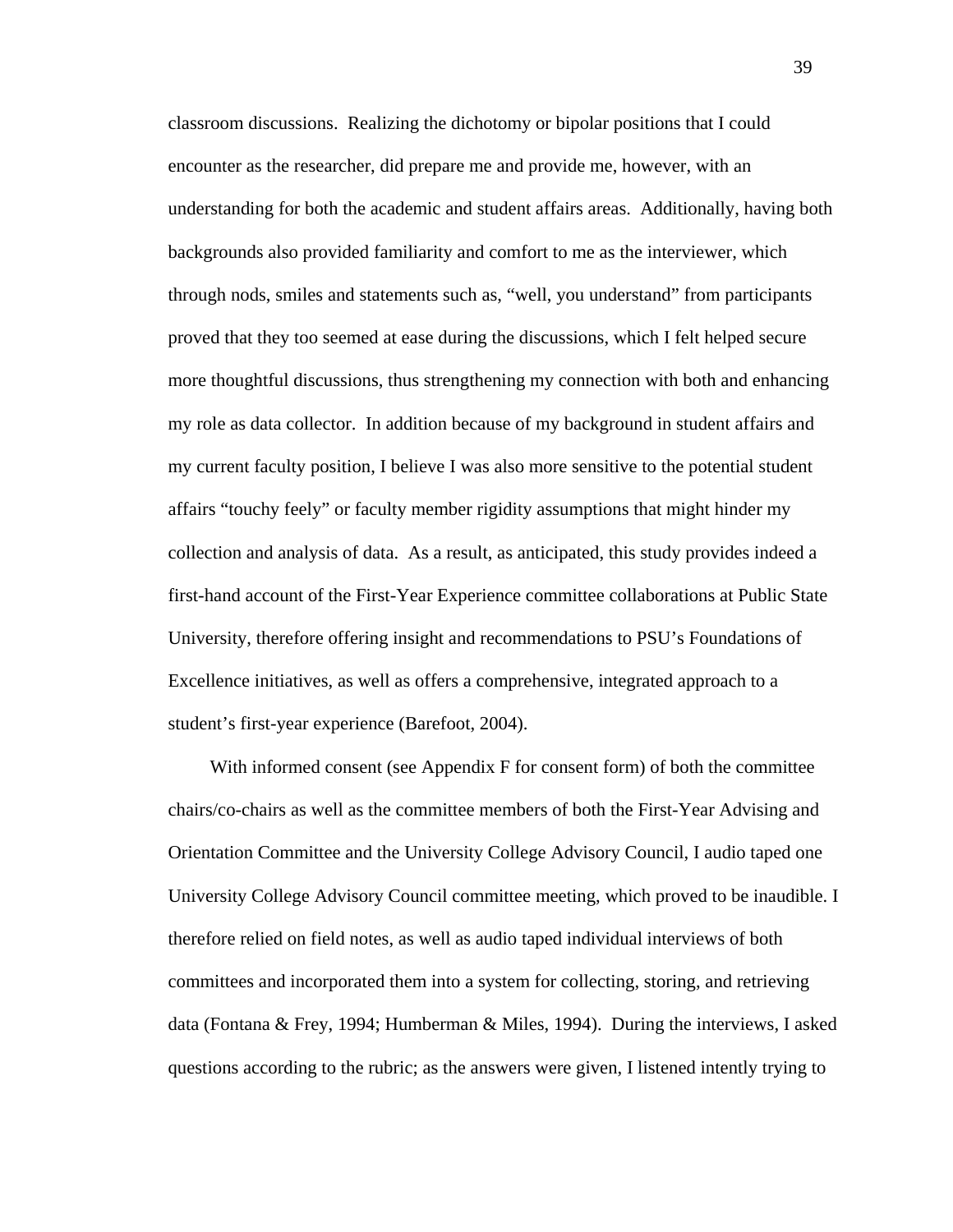identify, as well as assess, what was being verbalized. This ongoing data analysis influenced the decisions about the direction of the interview and dictated whether or not to proceed with the next rubric question or to continue in the direction generated by the participants' answer(s) (Seidman, 1998), both of which was done in order to be true to the emergent or developing data and qualitative inquiry.

The next phase of analysis occurred as I transcribed the taped interviews and the UCAC meeting. As I remained open to the emerging data, I listened intently to the words, voices, tones, sounds, and even pauses made by participants in hopes to pick up on repetitious remarks, patterns, or themes. Throughout each phase of the research, there was constant comparing and highlighting of participant answers in order to fully analyze and code the data (DeVault, 1999; Seidman, 1998)**.** This comparison of answers includes separating the pieces of data, synthesizing them in new and meaningful ways, and deciding what information was useful for learning more about PSU's committee collaboration experiences (Bogdan & Biklen, 1998). This constant comparison technique ultimately lead to 5 categories to explore and 2 overreaching themes to compare with the data that emerged throughout the interviewing process, and while the categories and themes are not the actual data, they are the abstractions derived from the data (Merriam, 1998). Additionally, in hopes of getting the most accurate information and data, at the end of the observation and interview process and transcribing of observation and interview audiotapes, I offered participants the opportunity to review the transcripts for which they were involved (Creswell, 1998). Participants were pleased to be asked; all declined to review the transcripts but offered great enthusiasm for reading the findings and final document.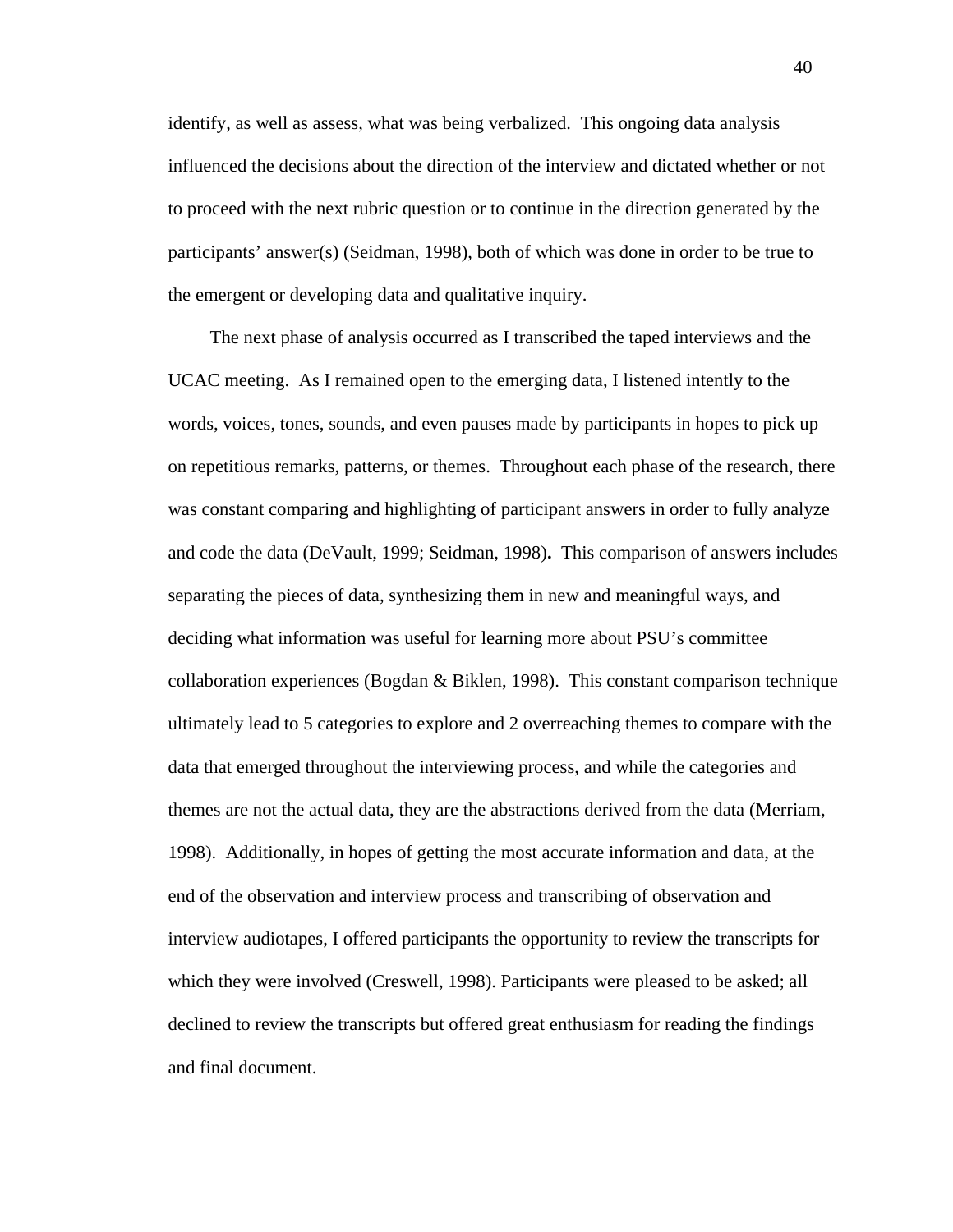Finally, understanding that the process of analysis is largely intuitive (Merriam, 1998), I made personal notes to myself on observed participant behaviors that better informed the words recorded on tape. In addition, I also recorded and made notes on separate note pages and the margins of the rubric about my thoughts and responses as I observed and interviewed. This method of personal note taking perhaps helped me to concentrate more on the participant answers rather than on my preconceived assumptions, as well as decreased my anxiety about remembering my thoughts throughout this process. As this research study and analysis concluded, I was able to speculate without apprehension the results of this study, for the purposes of this research, as well as for future research on this subject matter (Bogdan and Biklen, 1998). I was also able to make meaning of the findings from interviews, observations, interactions, and documentations so that those reading this study can be well informed about Public State's collaboration practices as a school of excellence for its First-Year Experience program, and more specifically deepen the reader's understanding of the issues and results of PSU's academic and student affairs' committee collaborations, as well as draw implications for best practices (Bogdan and Biklen, 1998).

#### *Summary*

 This study utilizes case study as a mode of inquiry to help understand and explain the mean of a social phenomenon such as committee collaborations, with as little disruption to the natural setting as possible. Although this study is bounded by PSU's FYE program, through the use of interviews, I was still afforded the flexibility and opportunity for informal dialogue between the interviewer and subjects. This chapter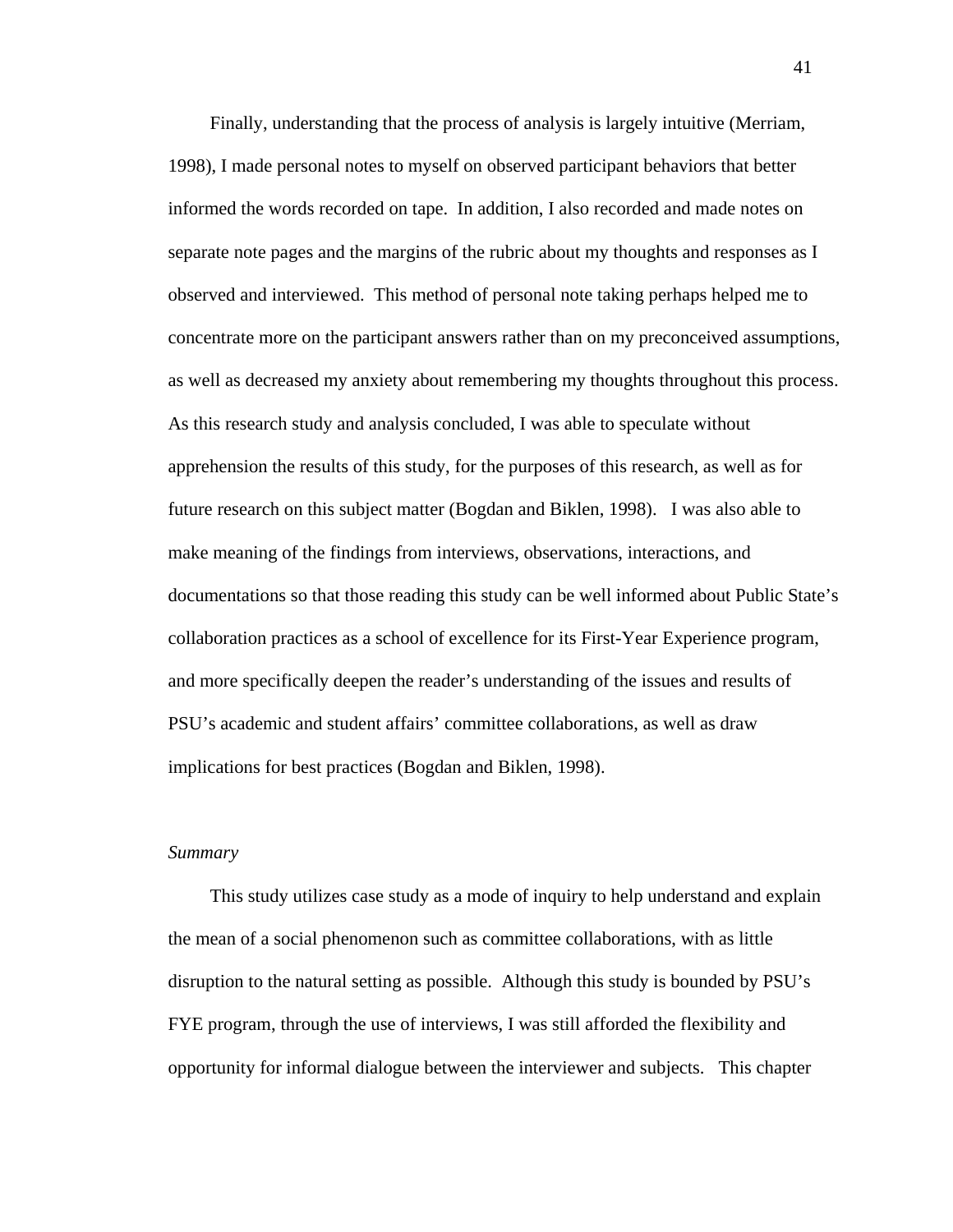included a discussion of the research instrument, a rubric of 16 questions grounded in collaboration literature on characteristics enhancing collaborations; data gathering procedures, and an analysis of the data. The next chapter will examine the results of this study, first-year experience collaborations among academic and student affairs, and look at the impact of the results on the study institution, as well as other Foundations of Excellence Institutions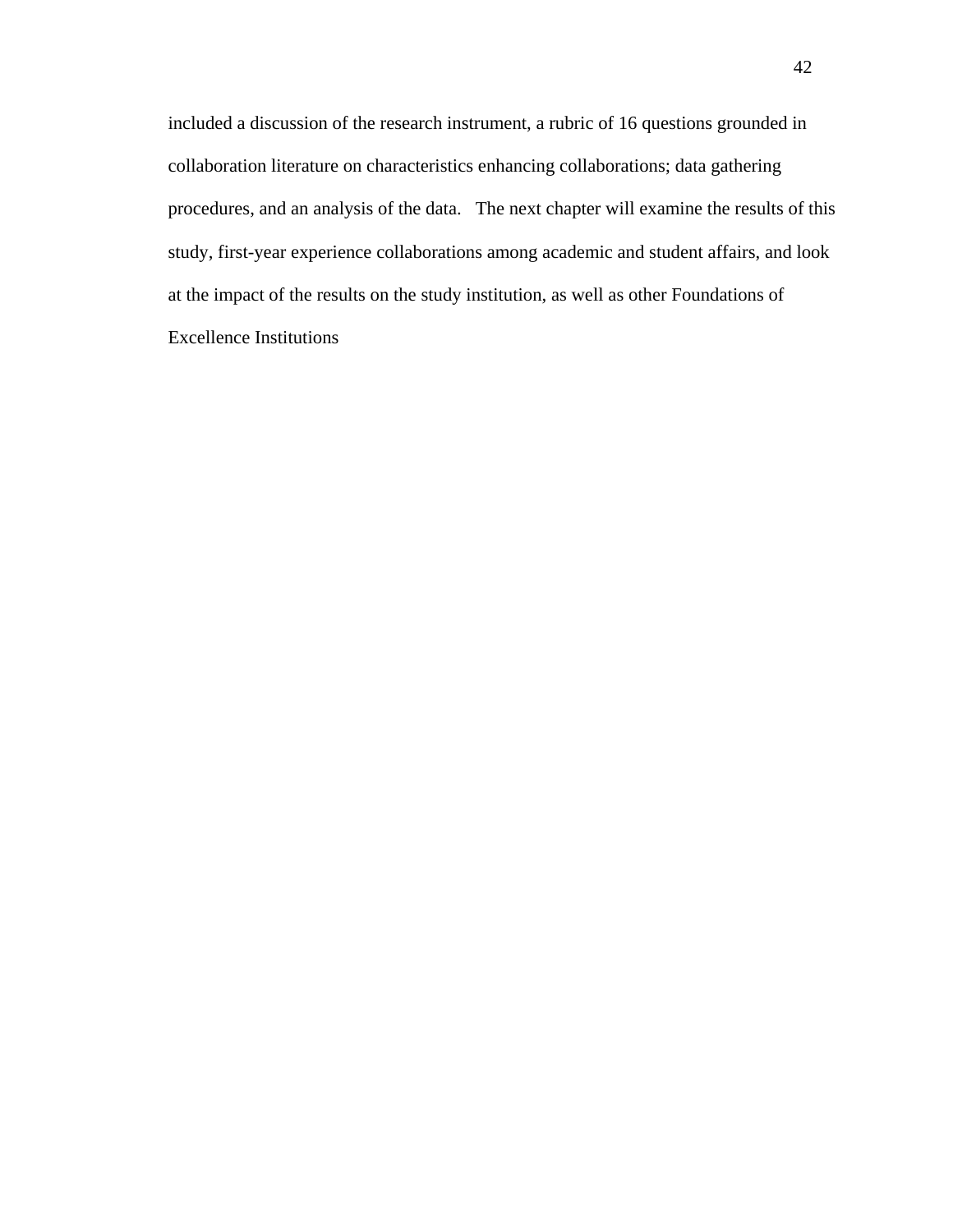# CHAPTER 4

# RESULTS

 This chapter discusses the findings and the impact of the findings of this research on Public State University, and how they are perhaps generalizable to other similar Foundations of Excellence institutions. This research may also have an impact on the Foundations project itself, as a measurement model and tool showing how other colleges and universities can create similar organizational structures, policies, and more specifically academic and student affairs committees that provide an intentional comprehensive and collaborative approach to a student's first-year experience.

#### *Description of Participants*

 Given that this study sought to identify committee collaborations for first-year experience programming, it was essential to identify the two target committees. The target committees were the First-Year Orientation and Advising Committee (FYOAC) and the University College Advisory Council (UCAC). Interview participants for the First-Year Orientation and Advising committee consisted of 1 Caucasian female, the Department Chair of University Studies, as well as co-chair of the committee; 2 Caucasian males, one of whom serves as the Director of the Counseling Advising Program Services Center (CAPS) and co-chair of the FYOAC, while the second white male serves the University as the Director of the Leadership Center within Student Affairs and faculty instructor for the Department of University Studies, in addition to

43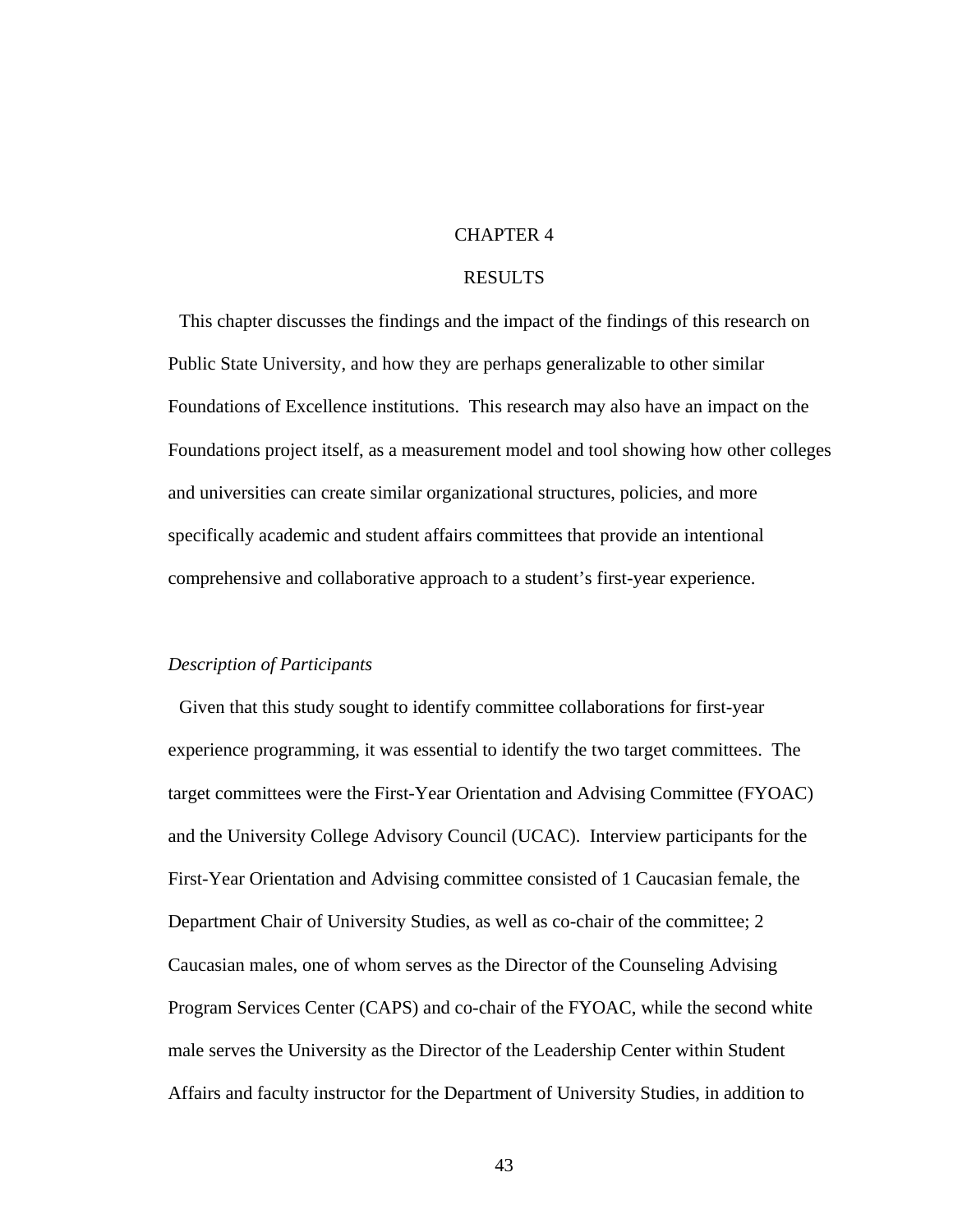holding general membership on the FYOAC. The co-chairs of the committee have each served at the institution between 15 and 16 years and have professionally known one another for that length of time as well. The third participant has served at the institution for about 13 years in Student Affairs and just recently received a joint position as a faculty member in the Department of University Studies within the past two years, which is also why he was selected to be interviewed. Of the three interview participants of the First-Year Advising and Orientation committee, the Department Chair holds a PhD degree and the two males hold master's degrees.

 The University College Advisory Council interview consisted of 3 participants, 2 Caucasian females and 1 Caucasian male. The first female participant served as chair of the council and has been in her position as Director of the CLASS program for the Department of University Studies for the past 2 years; she has been at the University in a professional capacity for approximately 7 years as a faculty member in the Communication Department. The second female interview participant for the council, the co-chair, has been at the university for approximately 17 years and serves as a faculty member in the College of Science and Mathematics. The third University College Council participant, the male, was the only member of the council from Student Services, which was also why he was selected as an interview participant, has been at the university for approximately 25 years and currently serves as the University Registrar. Of the three UCAC participants, both women hold PhD degrees, while the third participant, the University Registrar, holds a master's degree.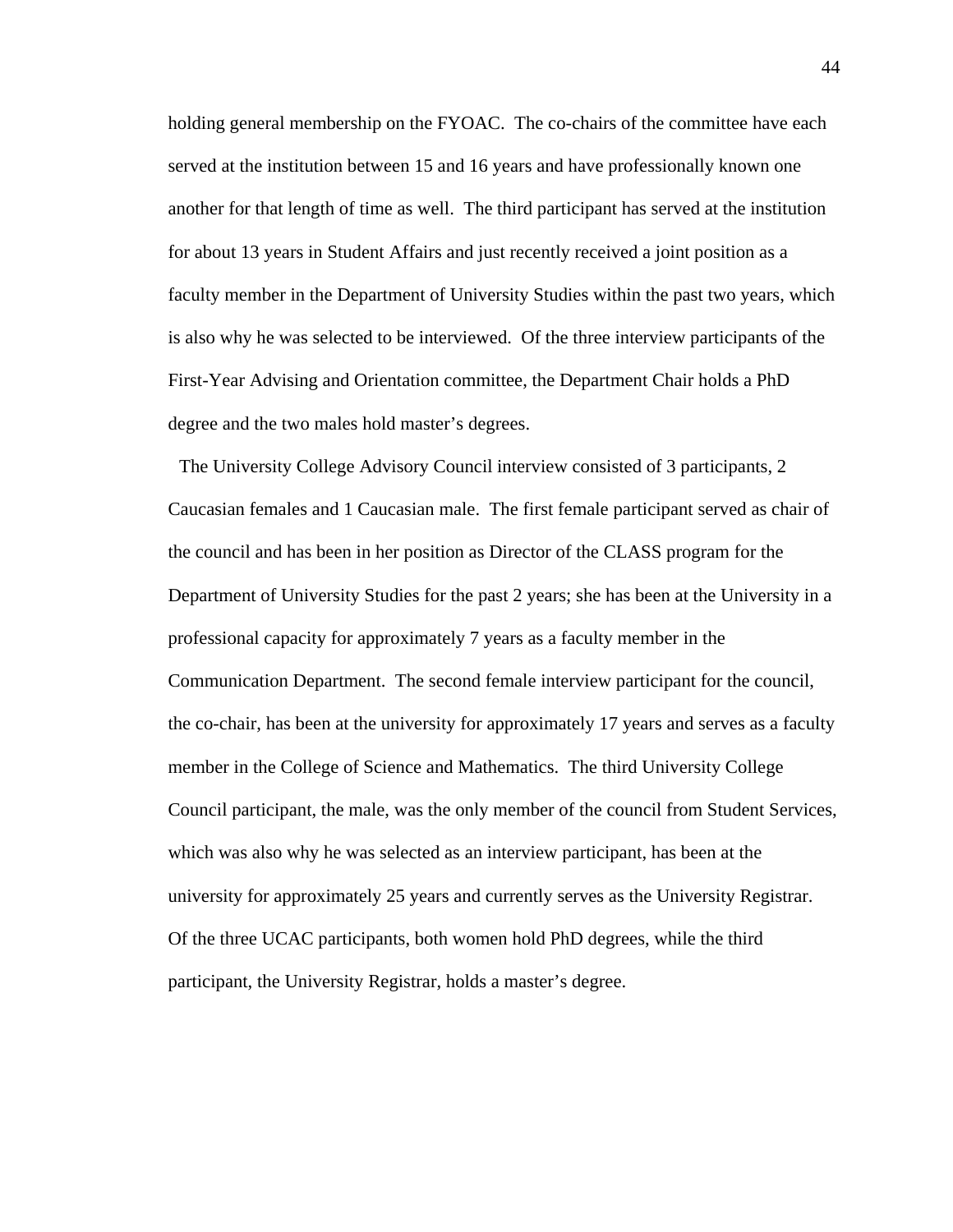### *Open and Axial Coding*

Open coding is the part of analysis that pertains specifically to the naming and categorizing of phenomena, such as committee collaborations through close examination of the data. Strauss and Corbin (1990) suggest that during this initial stage of coding, open coding is used to name categories, which are discovered when concepts are compared one against another and appear to pertain to a similar phenomenon. As a result, the concepts are grouped together under a higher order category which is more conceptual. Thus, the coding process for this study took form by first performing a full document analysis, paragraph analysis, and then a line by line analysis to yield the categories. Descriptive categories emerged throughout the coding and were highlighted for distinguishable identification, while actual participant comments were used to provide support for each category.

 Strauss and Corbin (1990) define axial coding as a "set of procedures whereby data are put back together in new ways after open coding by making connections (themes) between categories" (p. 96). This is done by utilizing a paradigm model involving conditions, context, actions/interactional strategies, and consequences. Though open and axial coding are distinct analytic procedures, the researcher alternates between the two modes when actually engaged in analysis (p. 98).

 During open coding various categories were identified. Some pertain to the specific phenomenon of committee collaborations, what's at work, definitions, and the process. Other categories denote function, strategies, and contributing factors, while others refer to consequences of action/interaction such as factors contributing to success and barriers hindering success and collaboration.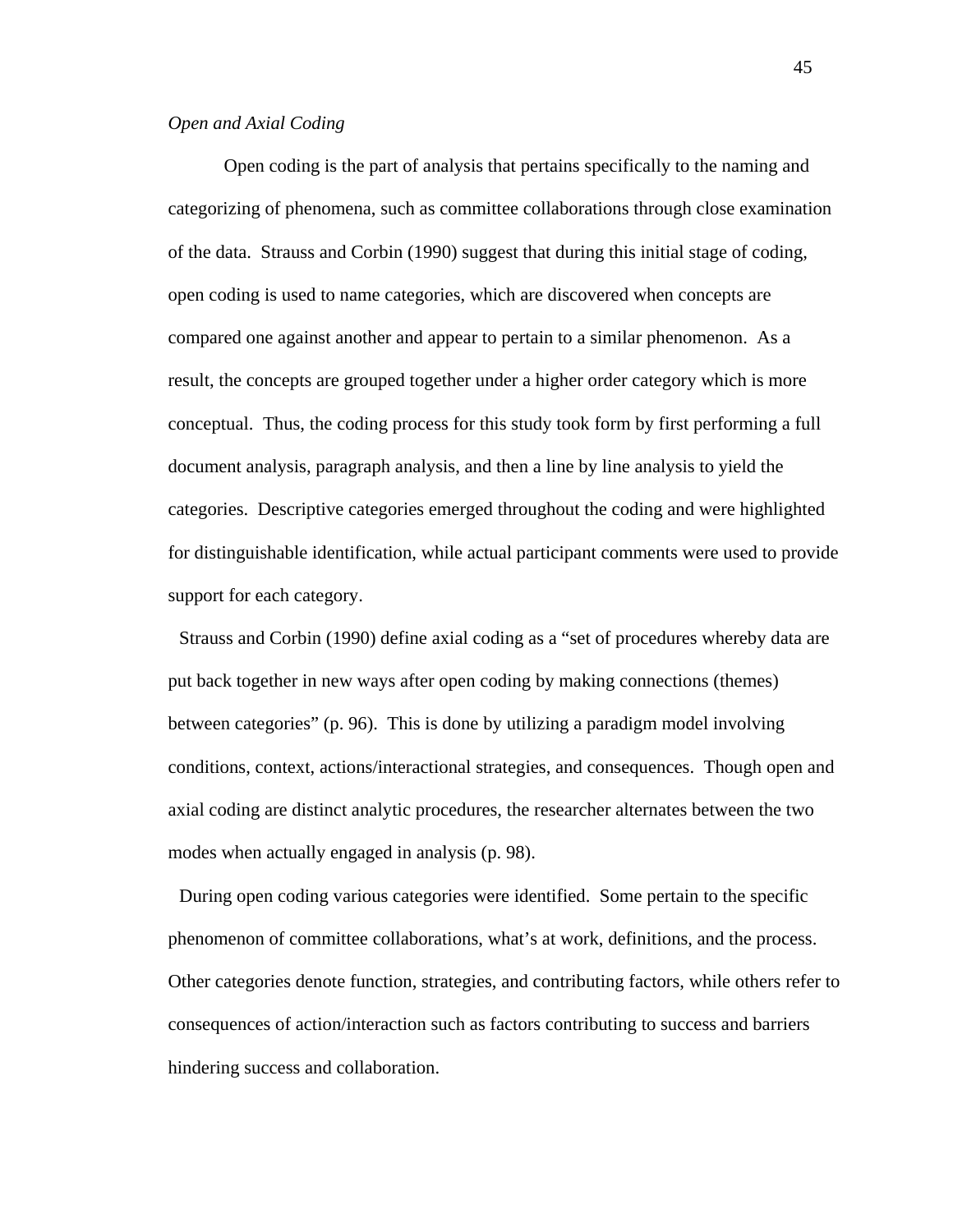The data in this study emerged into the following 5 broad categories:

*Figure 1.* Emergent categories.

| <b>CATEGORIES</b> | <b>TITLES</b>             |                                         |
|-------------------|---------------------------|-----------------------------------------|
| Category 1        | <b>Institutional Role</b> |                                         |
| Category 2        |                           | Definition of Collaboration             |
| Category 3        |                           | Contributing Factors to Collaboration   |
| Category 4        |                           | <b>Barriers Hindering Collaboration</b> |
| Category 5        |                           | <b>Institutionalized Collaboration</b>  |

### *Category 1 – Institutional Roles*

 All six participants were selected by university administrators, which were the Vice President of Academic Affairs (who selected UCAC members), the Department Chair of University Studies and Director of CAPS (who selected FYOAC members). Members of the UCAC (see Appendix D for overall membership list) were initially nominated by the Deans of their departments and selected by the VP of Academic Affairs based on their university role. Members of FYOAC (see Appendix B for overall membership list) were selected by the Department Chair and Director of CAPS also because of their institutional position or role. Additionally, all six participants expressed a sincere interest in the firstyear experience of students and felt that their pure interest in the subject matter aided in their selection. The participants of FYOAC described their roles within the institution in the following manner:

Because of my role as the Department Chair of University Studies and this department is uniquely positioned to serve as the home to undeclared students as they come on campus and also serve as gatekeeper for helping students find their appropriate life majors. It is our role to help mentor students and help them be successful at PSU and success being defined as academic social and personal success.

Therefore, because of her role as Department Chair and being "uniquely positioned" as such, she self-selected to organize, coordinate, and chair the First-Year Advising and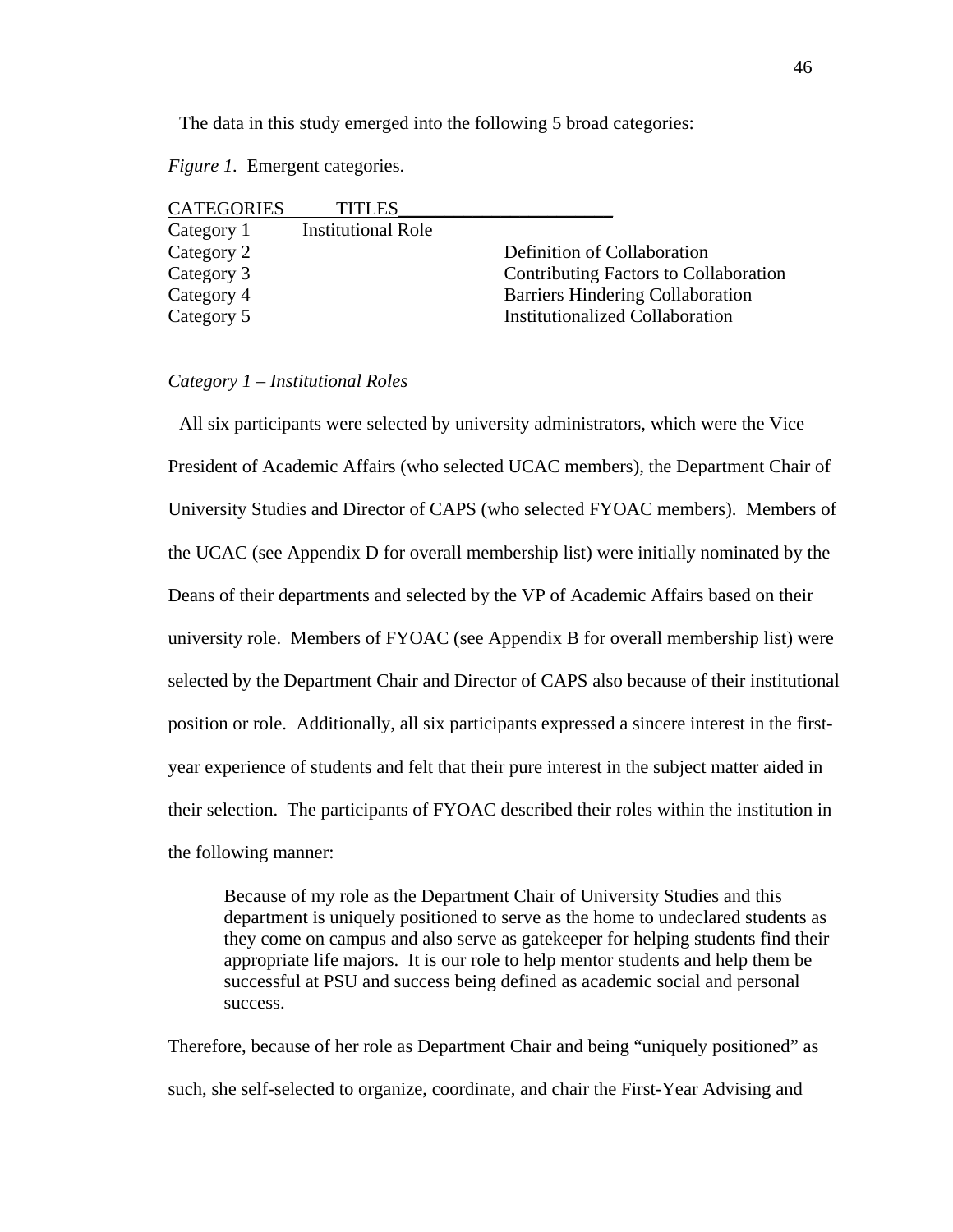Orientation Committee. Another participant, the co-chair, self-selected also because of

his role within the university, explains:

Because of my role as the Director of the CAPS center and our role within the office coordinating and running orientation, I along with the Department Chair of University Studies created the First-Year Advising and Orientation Committee, thus also self selected to be co-chair. I've always been involved with University Studies and had a very good relationship with the prior Chair. So, I mean, it's always been there and so it's just a natural progression.

The FYOAC member stated:

Because of my position in Student Services working with student organizations and orientation programs and role with academic affairs with my new role as a faculty member in the Department of University Studies, teaching PSU 1101. Both roles better help to bridge the collaboration, as well as connect the two pieces by talking about the shared experiences.

The participants of UCAC (chair, co-chair, and committee member) described their roles

within the institution. The Chair stated:

When the information came down from the Vice President of Academic Affairs' office regarding the development of the UCAC, it stated in his materials that the Department Chair of University Studies, the First Year Experience Director, and the CLASS director would be permanent members of the UCAC. So, I was chosen to serve on the committee solely by my job title. At the first meeting, I was nominated as chair and the UCAC membership voted me in as chair.

The co-chair declared:

Oh, that's an interesting question. I was chosen to serve on the UCAC because of my interest in first-year students and because of my role in the university as Chair of the Undergraduate Curriculum Committee a couple of years ago. As Chair of that committee, I became acquainted with the Dean of University Studies who put together the University College Advisory Counsel, and I believe she put my name forward. And I am not certain, but I think she may have done so because she knew of my interest.

The member of UCAC reported:

The Vice President of Student Success and Enrollment Services asked me to be on the committee and I think for two reasons, one because of my position as University Registrar and secondly in that position, I had worked very closely with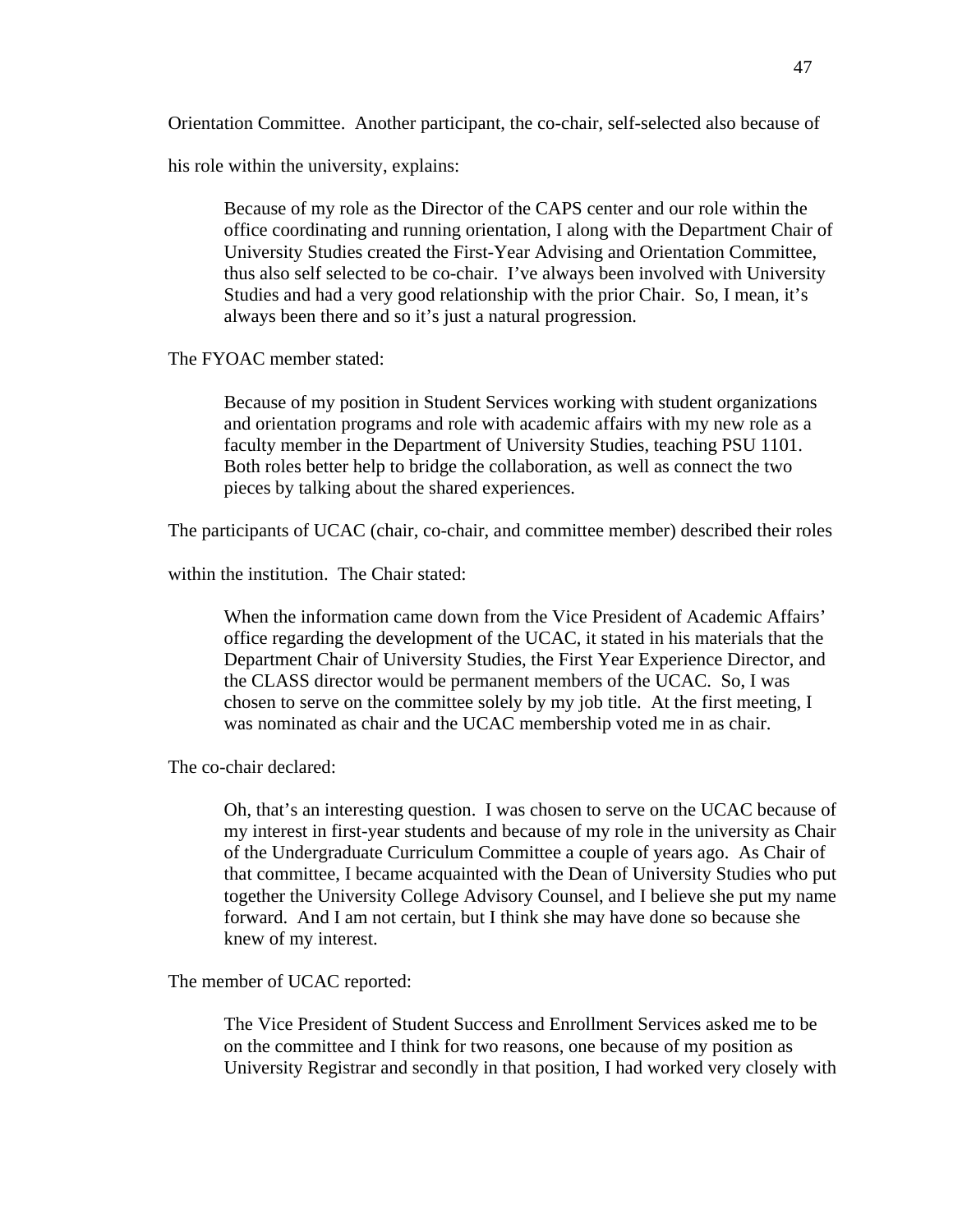the Department Chair of University Studies and her predecessor, thus my relationship with that department was a deciding factor.

### *Summary*

 Category I, presents the various institutional roles of the six participants of the study, the three members of FYOAC, which admittedly were selected based on their unique positions as Department Chair of University Studies, Director of CAPS who is both staff member and faculty member within academic and student affairs. Additionally, the three UCAC members voiced that they too were selected because of their roles as CLASS Director, Chair of Undergraduate Curriculum Committee, and University Registrar. Furthermore, participants stated that they found themselves on their respective committees because of their interest in FYE, as well as due to previous relationships with the Dean, the department, and/or department predecessor.

### *Category 2 – Definition of Collaboration*

When asked to define collaboration there was no single or generalizable definition of collaboration. However, most of the participants did consistently include in their descriptive definitions the following words "messy," "power," "turf," "fear," "relationships," "territorial," and "student success." Participants defined collaboration as the following:

[FYOAC co-chair and Department Head] Collaboration is messy with give and take without guarantee of which one of those two you're going to do – but be willing to do both. For example, we came into this willing to give up some power, thus enabled us to have success with this committee. CAPS knew that we were willing to sort of share our turf and it opened up the doors for very honest and intense collaboration. I think if they felt they had to give up some of their position or power, they would have been less likely to collaborate with us. A lot of collaboration is fear of losing ground on your turf. It is the trust word that I can't underscore enough. Additionally, collaboration is relationships, for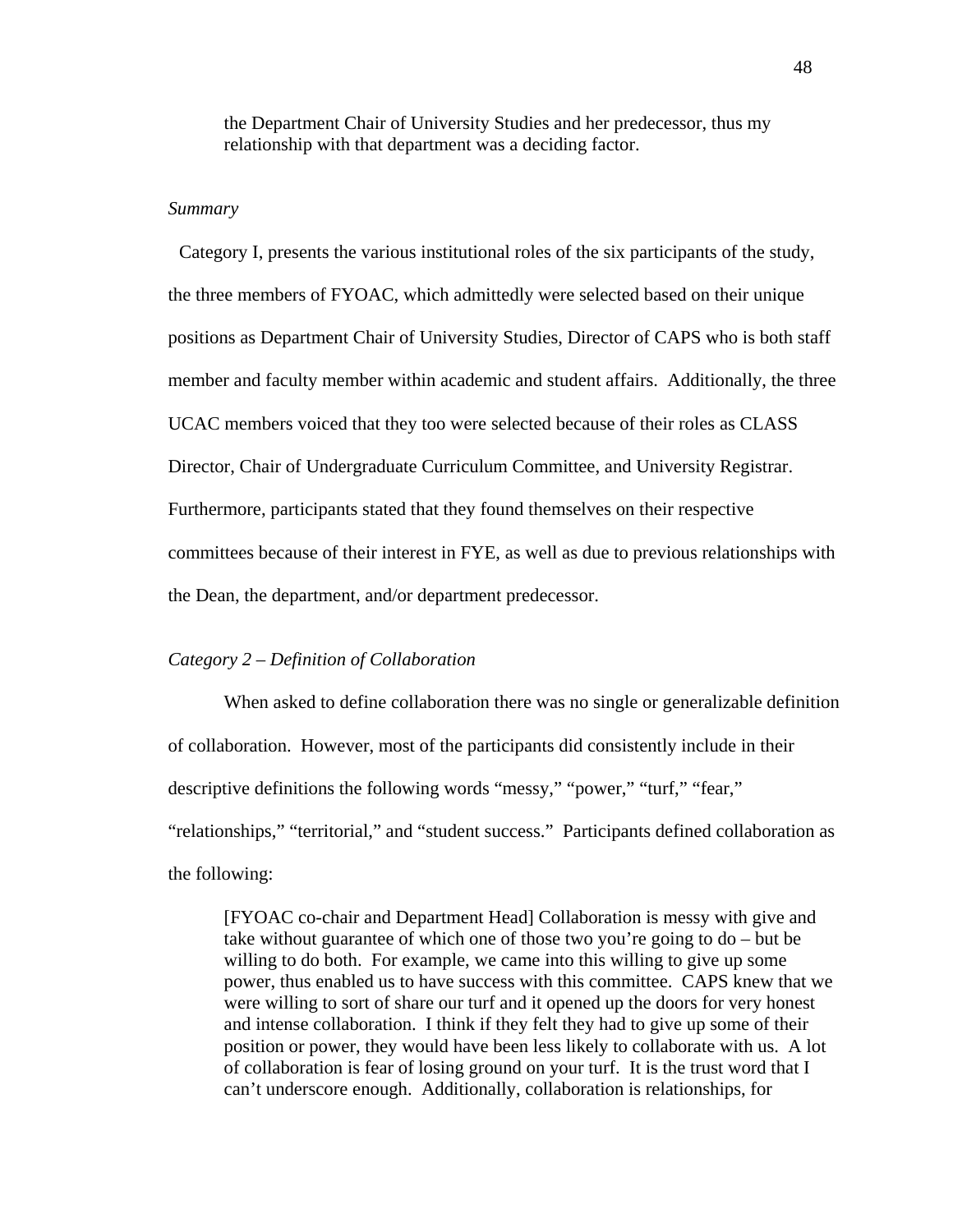example, had I been a different department chair he might not have been so willing to pull us in and let us into some their turf. The trust and relationship made it be less a turf war.

To clarify turf, the FYOAC co-chair and Department Head defined turf as "faculty

resources and defined areas of responsibility such as academic acclamation at orientation

rather than in the normal classroom setting."

The FYOAC member stated:

Collaboration is connecting to create a seamless experience of first year students, understanding what students need in order to be successful. This forces us to drop our territorial natures. Collaboration is stop looking at our specific or individual areas and start looking at the process and how the process can work effectively when we begin working closer in alignment and understanding one another. Additionally collaboration is building relationships thereby yielding student success.

The UCAC member defined collaboration as "working together." And the UCAC cochair stated,

Collaboration is letting go of individual power and working together for student success. Collegial – that kind of a term that kind of floats around a lot but it's also, there are personal relationships.

And the UCAC chair emphasized:

Collaboration is bringing together a group of diverse individuals and rather than having them argue solely from the standpoint of what is best for me, what is best for my department, what is best for my college but instead they were saying, let's look at first year students and see what would be best for them.

Although interview participants did not necessarily comment that their specific

committee collaborations would yield a long-term venture, the study did support Stein  $\&$ 

Short's (2001) concept that collaboration involves commitment on the part of

collaborators and a philosophical agreement from all participants. In this case, the

philosophical agreement or underlying commitment from the perspective of both the

above committees was student success, whether defined as "the well being of students,"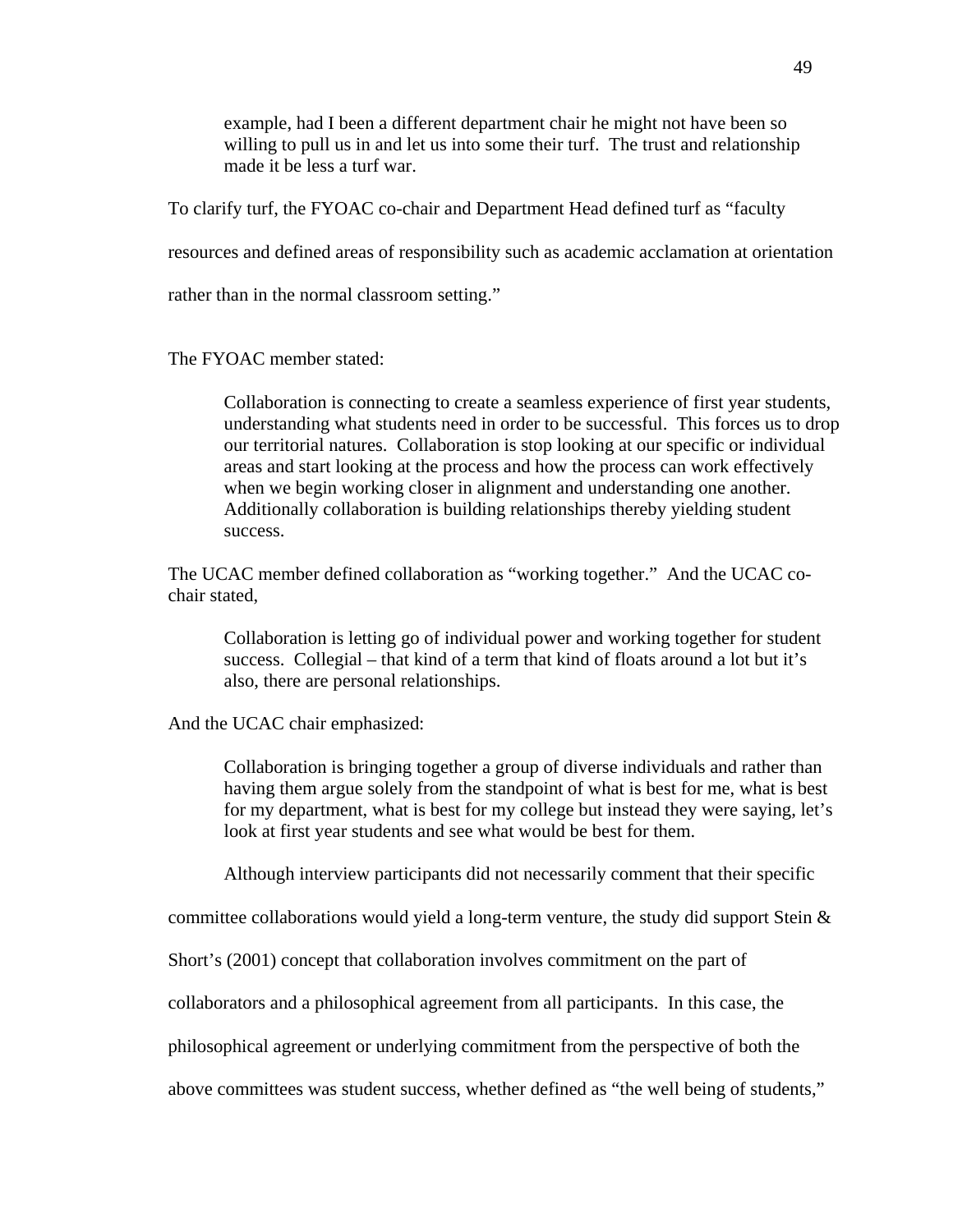"understanding what's needed for students to be successful," "building relationships for student success," "working together for student success," or as RPG, which is stated by interview participants as a University System of Georgia Board of Regents push to increase retention, progression, and graduation rates. In any case, student success was the ultimate theme, so the members had the commitment, and developed the desired outcome for the two committees to push through silos, turf issues, fear, and power struggles.

 As a result of such collaborations, the First Year Advising and Orientation Committee, chaired by the Department Chair of University Studies and the Director of CAPS took on the task of coordinating advisement at PSU's orientation for an institution with newly developed campus housing that resulted in a shift from a traditional commuter campus to a residential campus. This shift meant there would be an increase in the student population, and specifically, new traditional aged students would be attending Kennesaw for the first time. As a result, the University Studies Department Chair expressed her pledge to share faculty hours to participate in the advising and registration process at orientation if CAPS would permit. The Orientation program accepted their participation for student success purposes, and with the understanding as a member of the Foundations of Excellence that as an component of the institution that their intentional partnership would support first year success inside the classroom as faculty members participated, as well as outside the classroom as faculty members participated at orientation. Additionally, this collaboration also ensured both parties, University Studies and Orientation, that each would have a voice in the upcoming University move to create a University College (see Appendix G and H for University College memorandum and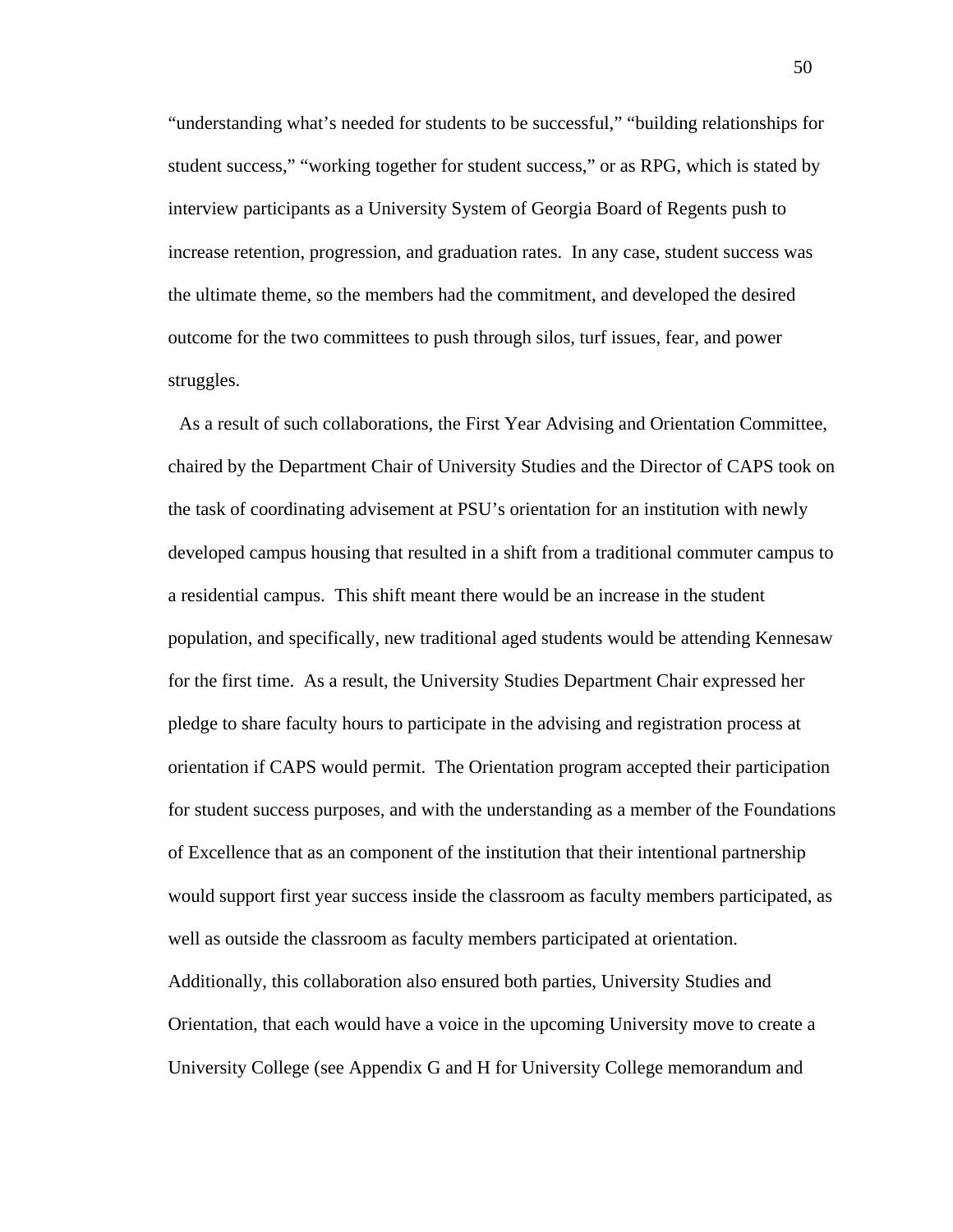University College FAQ's), a new academic college, where PSU 1101 and PSU 1102 would be a mandatory curriculum requirement (see Appendix D for curriculum requirement) for new students.

#### *Category 3 – Contributing Factors to Collaboration*

 The results of this study substantiate Schroeder's (1998) suggestions that certain characteristics are present in order for collaboration to occur, in particular, commitment, shared vision, and collaborators viewing themselves as co-creators. Stein & Short (2001) assert that collaboration involves commitment on the part of the collaborators. When discussing commitment, interview participants asserted that the noticeable commitments from their committee involvement were time and the commitment to communicate. For example, the FYOAC co-chair and Department Chair of University Studies stated:

The commitment of time was a huge collaborative move on our part when it came to faculty participating in advising and registration at orientation. The willingness to partner on something that might not carry a lot of weight, in our case with tenure and promotion, was definitely a commitment. But it is having student success as a priority and as a value that made our time commitment worthwhile.

Additionally, the Director of CAPS and FYOAC co-chair declared:

The commitment to be present at the meetings and not just there, but also to be there and be focused on what the conversation is about is also a commitment. So also communication with the fortitude to say what you're thinking and to communicate fear, as well as excitement for what the collaboration can bring. It is important that everything is put on the table and the innuendos or rumors are not there once we leave. Commitment to listen and respect one another and it is those relationships based on respect that I think has really helped us.

### The FYOAC member reported:

Well, the commitments amongst the members are, each person on the committee has a responsibility for implementing a part of what we talk about, but understanding that most of the work gets done after the committee meeting. So, when we talk about time commitment, these are people who actually get the work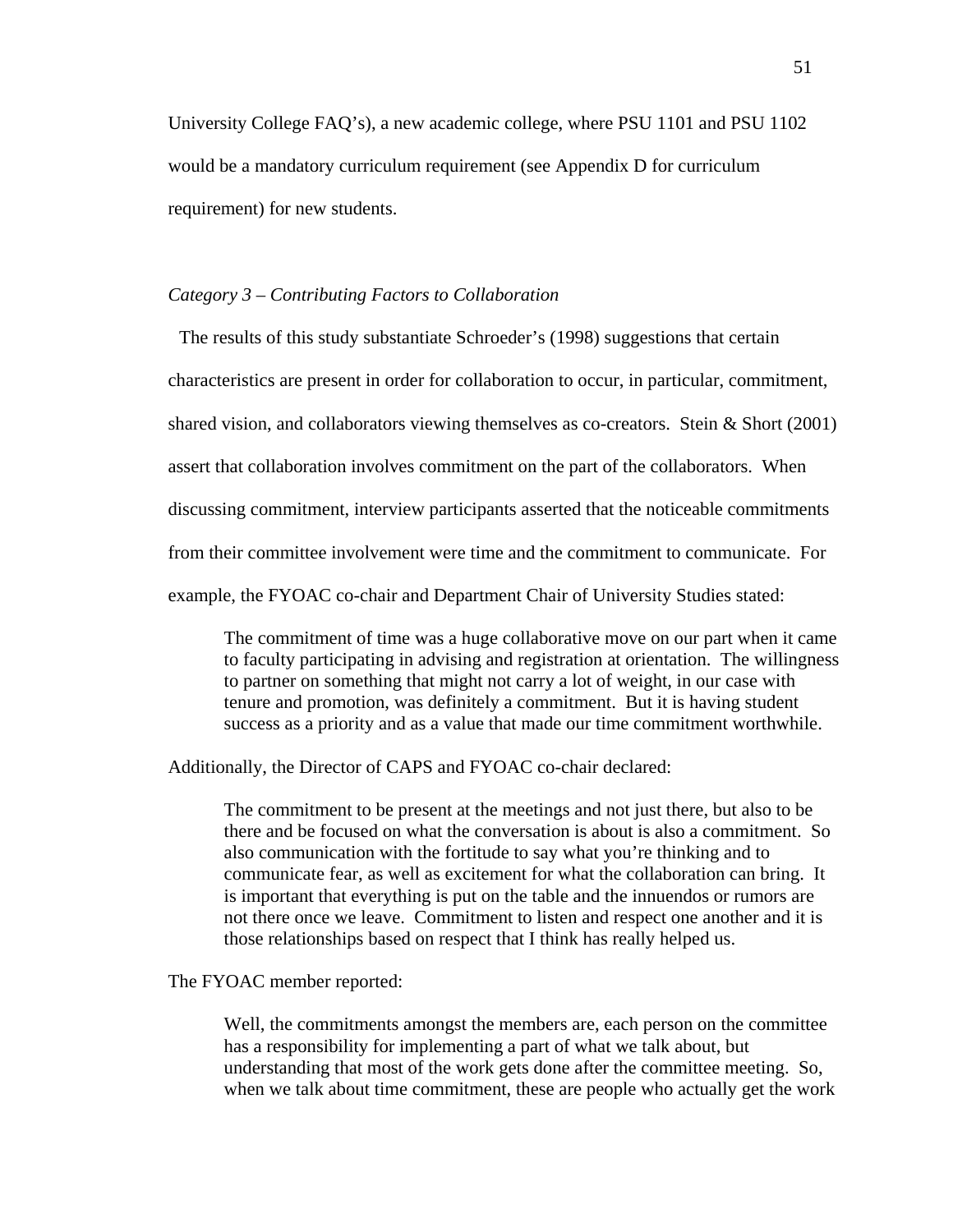done and implement decisions. And so, there is a definite time and effort commitment outside of the committee itself.

However, even though all agree that time commitment was important to their committee's existence and more importantly to collaboration, the honest feedback was that individual committee member commitments to attend meetings was not always there, and for some members, individual reasons for attending also varied, again alluding to the messiness of collaboration. The Chair of UCAC commented:

I would say that most of the members were very committed. They were sort of like wow, here we are doing something and we're not really sure what it is and so there is an adventure attached to that. Additionally, a lot of people were hand picked because they are first year advocates, so they were pretty committed. There's a particular department chair that was put on this committee who never showed up I think to a single meeting, maybe one, and could have really cared less about the whole thing. But by and large I would say most of the members showed up to meetings. I mean there were people who were saying if I'm going to be here on a Friday afternoon, I'm going to have my voice heard and I'm going to make a difference in what I'm doing.

 Just as the research participants were clear on commitment to time, as well as communication being imperative to committee collaboration, they were just as adamant that there was little commitment in respect to resource allocations. Although they did question whether some of the commitment for attendance was due to faculty members getting release time and paid for their participation on UCAC, there was still very little university commitment in the way of money and physical resources to the committees or their efforts, which will be addressed further in the Barriers to Collaboration section of this study.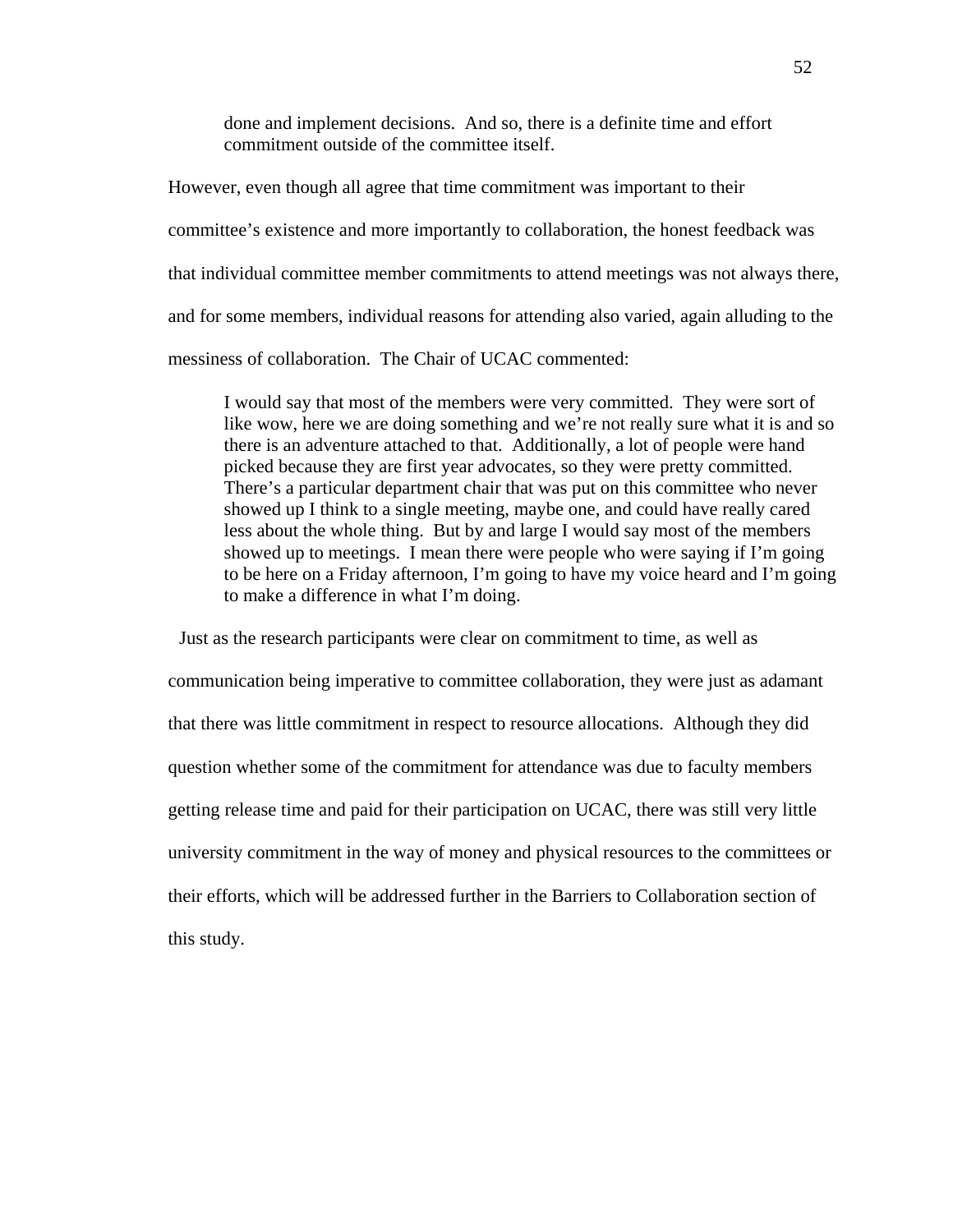# *Shared Vision*

 As Schroeder (1998) suggests, shared vision is a characteristic often present in order for collaborations to occur; such is a finding of this research. More specifically there was a vision of issues of importance that were better addressed through collaboration, due to the scope and magnitude of increased enrollment, RPG, and the PSU 1101 curriculum requirement change, as well as a shared philosophy of student success amongst committee members and university administrators. Furthermore, this shared vision of issues of importance as well as general philosophy of the both the UCAC and FYOAC emphasized the holistic approach to student success, for example as the FYOAC committee chair and Department Head stated:

I think all of us want students to come here and be retained and be successful academically, personally and socially, but what are we actually doing beyond the scope of our little circle about this big picture? The University College Advisory Council, a lot of the people on that, I'm sure don't really care a whole lot about the University College but they recognize that the general education sort of investment of their College, and their first-year programs are better served by their participation on this Advisory Council. And I would submit to you that the same thing is true of the collaborations with the CAP center and Orientation. We (Department of University Studies) have historically been co-workers with CAPS, but we've even shifted our focus on their importance and come to very purposefully value their contribution and their knowledge in a way we've not done before. We don't just view CAPS or student affairs as appendages but as a partner. I think we all have the same vision; students coming here, being retained and successful, thus we have to move beyond our little circles – if you are about PSU students you have to care about the big picture and all the different pieces or you'll be stretched to thin. They realize that that's not quite their territory, but by partnering with CAPS we give the students a better chance at accurate information, and a better transition, than by bucking the program.

Additionally, the committee member of FYOAC affirmed:

I think philosophically we are on the same page. I think that philosophically we want students to be successful. I think that is the philosophy that has impacted the way we are working together. The vision is that we are here to create a process by which students can matriculate easier and point to the first-year experience and say this impacted our retention rates, thus student success, which means that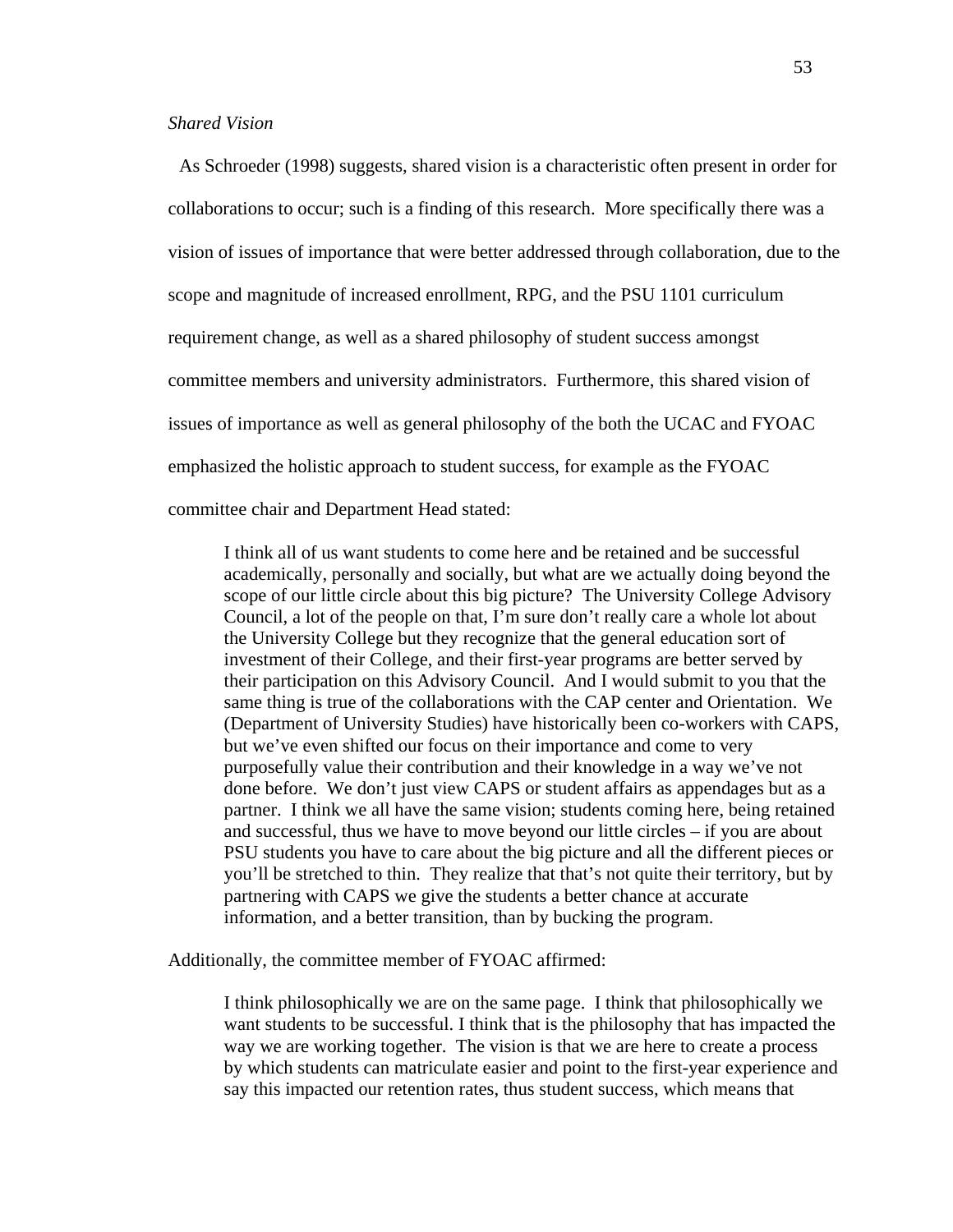students are actively, happily engaged in their campus community and succeeding academically. All can be addressed through our working together, or being forced together byway of committees and have dialogue and build some type of relationship.

And the UCAC member commented:

I think that our primary vision is how can we make the first-year experience better so that as these student progress from their first year to the second year to the third year that they're getting the most out of college both intellectually, as well as the…. learning that comes outside the classroom.

Additionally, the chair of the UCAC agreed that there was a common philosophy as well

as a shared vision, however in her comments; she also shared her frustration about fiscal

allocations, for example:

I think if you were to put the Vice Presidents and some of their kind, maybe all the Deans in a room they would all agree that retention of first-year students is vitally important to improving our six-year graduation rates. I think they would also agree that Public University should try to enhance its already well-known first-year programs because they provide a great recruiting tool and it's lovely to be able to have our name listed in U.S. News and World Report and these other sort of things. However, where the rubber meets the road is when you ask Dean X, does all this mean that you would be willing to only see your budget increase by 5% so that the budget for University College, the home of first-year programs, can be increased by 10% because they really need some frontline people who are going to help those first-year students and make a difference in advising and those sorts of things – the answer to this question is where the whole disconnect occurs. But hey, yeah – I think in theory there's a shared vision and philosophy that we've got some problems. We've got to do something about retention, and we've got to do something about graduation.

 To further expound upon and emphasize the importance of a shard vision, and being rooted and grounded in a shared philosophy, I must explain what seems to be an opposite occurrence within the committees and that is the committees were very unclear about their specific committee goals. Schroeder (1998) suggests that campuses today are disconnected from common institutional missions, guidelines, purposes, or values. I would submit that from the findings of this study even institutional committees are also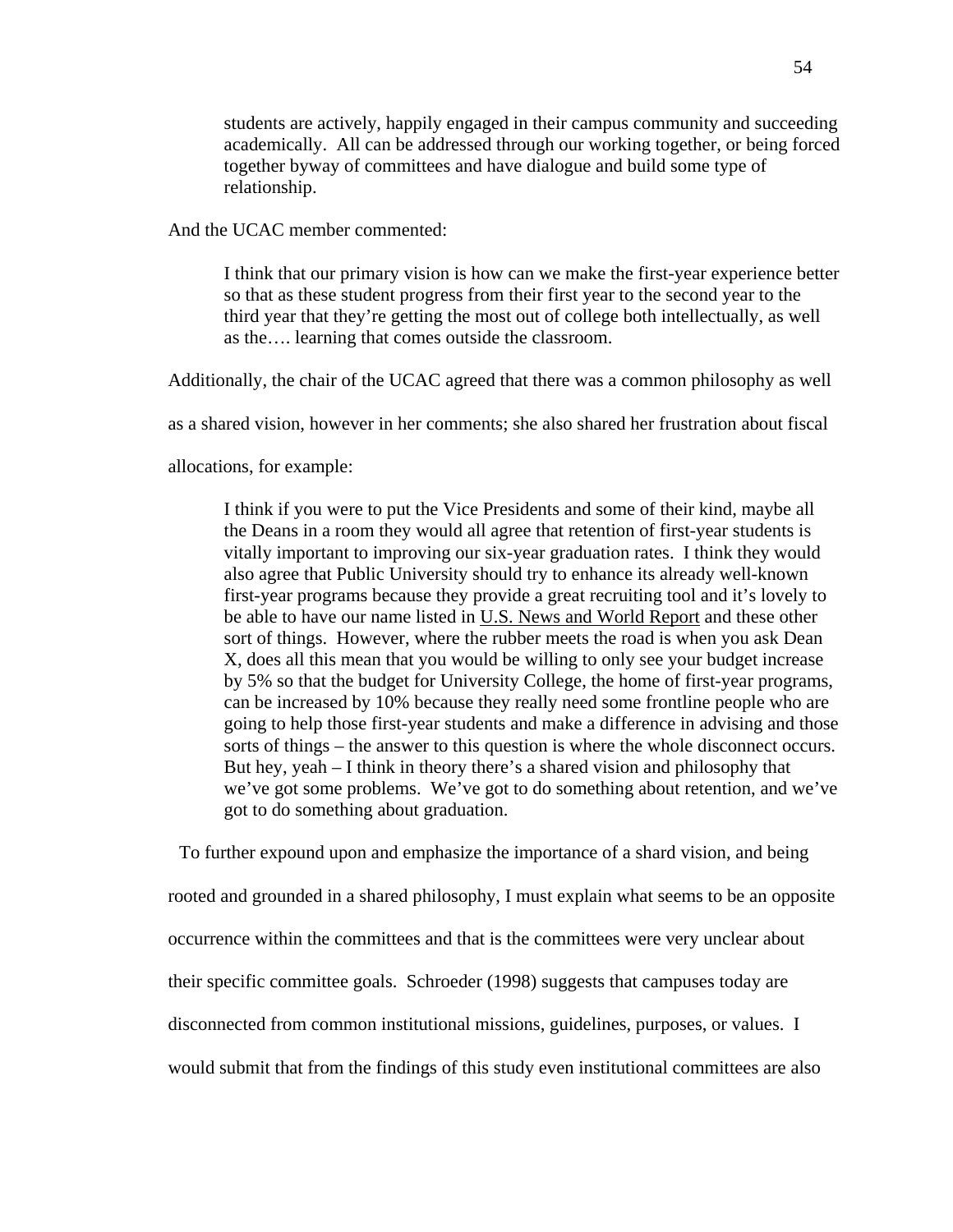fragmented and segregated from their purpose and goals. All of the participants could

identify with what they thought were the goals of their respective committees; however

as a collective their goals were quite different from what they perceived the common

goals were of their committee. When asked what the goals of FYOAC were, the

following responses were given from the co-chairs and committee member:

[Department Chair and FYOAC co-chair] Effective communication is a goal. Communication between student success and academic affairs is the number 1 goal.

[CAPS Director and FYOAC co-chair] We have a very common goal, and the common goal obviously is to make sure the students get serviced and serviced appropriately, make sure they get advised especially in the first-year, and make sure they get a strong foundation wit the 1101s and the 1102 learning communities.

[FYOAC member] I don't know that we've defined it clearly but my assumption is that we are focused on trying to bring the areas of University Studies and the CAP center responsibilities together.

When asked what the goals of UCAC are, the following responses were given from the co-chair and then chair:

Well, we are definitely in flux right now. The committee is an advisory to the Dean but now that our Dean is returning to teaching, we or some of us will be on the recruiting committee for the new Dean. Thus, we will then look to that new Dean for new direction to see where the University College goes from here.

The Vice President composed a two-page document and asked members from the college campus to be a part of UCAC and when we met for the first time he talked about how the Advisor Council in terms of how it was going to be composed and initially the first year were each supposed to get \$500 in professional development funds, and we were supposed to get a one course reassignment. So I mean this was supposed to be heavy duty service work – this cracked me up. They actually put in the charge all members will receive a certificate of appreciation and a University College medallion to wear on their graduation regalia. Yeah, we're still waiting on those. Also, we were given the task to meet some very general goals like recommend assessment needs, policies, and procedures for the PSU 1101 course. Recommend tenure and promotion processes and annual performance evaluation processes for University College faculty and recommend recognition and rewards for the University College faculty. Now none of these things to my knowledge ever happened. However, we did to a lot in the first year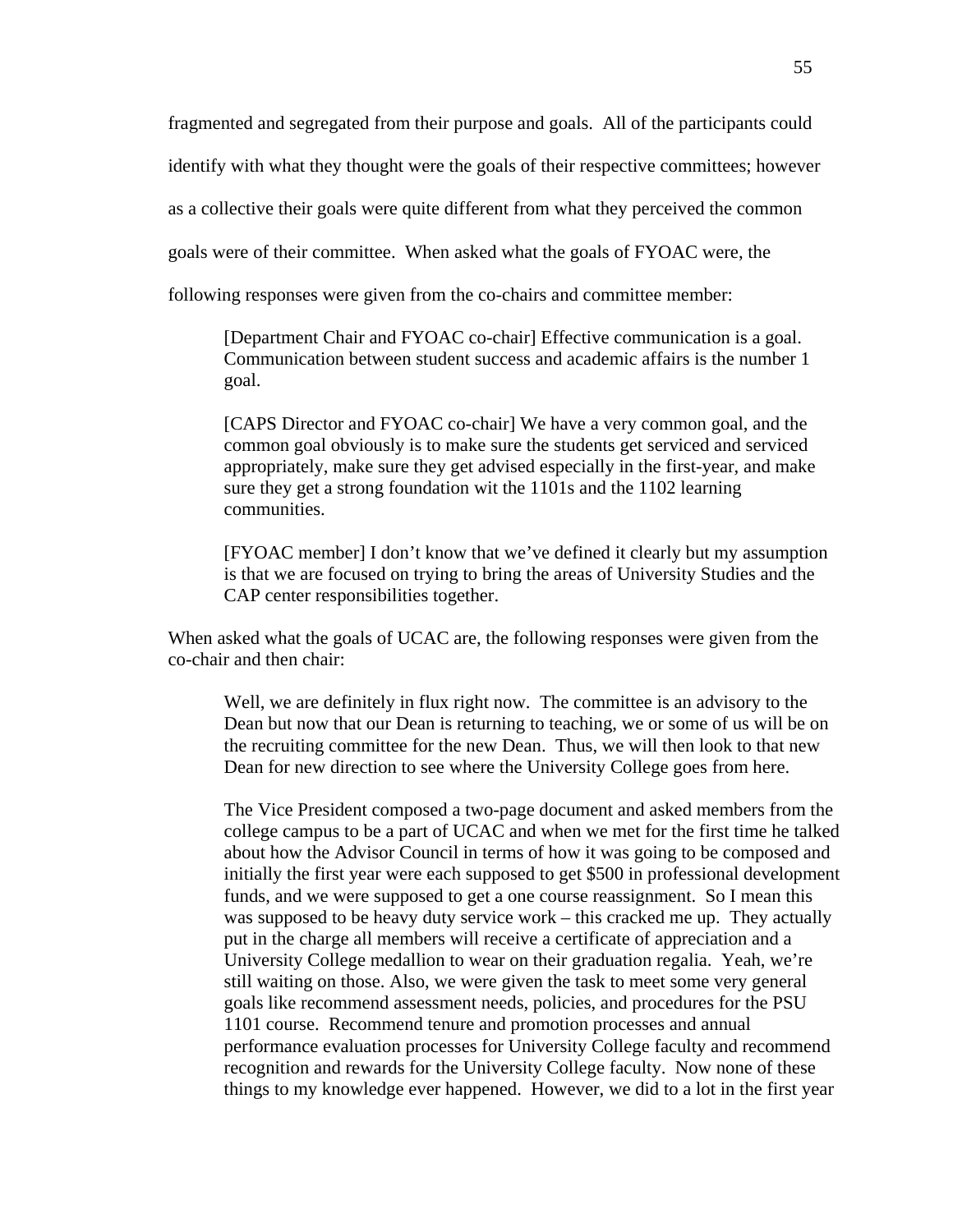of the committee in regards to curriculum requirements in terms of getting the joint appointment guidelines. We did also develop a mission, vision, and goals for University College. All that was done but everybody still had the question, what is a University College and what are we suppose to do to build one? And there was a sense of well, let's just sort of make it up as we go along. And that's kind of what we did. So the overall goal was to try and figure out what University College was and where it fit into PSU's landscape. So how do you have a goal for a structure that you're not even sure what it is? UCAC was very much a top down decision.

Last, when the UCAC committee member was asked about the goals of UCAC, he responded:

I think that our goals and objectives primarily is to at least originally was to make sure that this college gets up and operating, but now that that has happened, I think that our goals are primarily to make the first-year experience the very best that it can be.

The comments on unclear goals could seem unproductive to collaboration which

would add validity to Cohen and March's (1974) assertion that unclear goals often characterize colleges and universities. However, in the case of Public State University' first-year committees the opposite occurred. Rather than being committees that became disconnected because of their inability to agree on common goals, they became stronger and more productive, which speaks to their intense sense of shared vision of student success – a vision and philosophy that began in the early years of the woman president's term with the mission of Kennesaw State and remains still at the forefront of all their decision making processes. So the irony here is that regardless of whether or not members were aware of common goals, effective collaboration still existed because their shared vision of student success remained constant, one of Schroeder's (1998) contributing factors for collaboration and evident by participant responses and repetitiveness throughout this study. It is this shared commitment to student success, as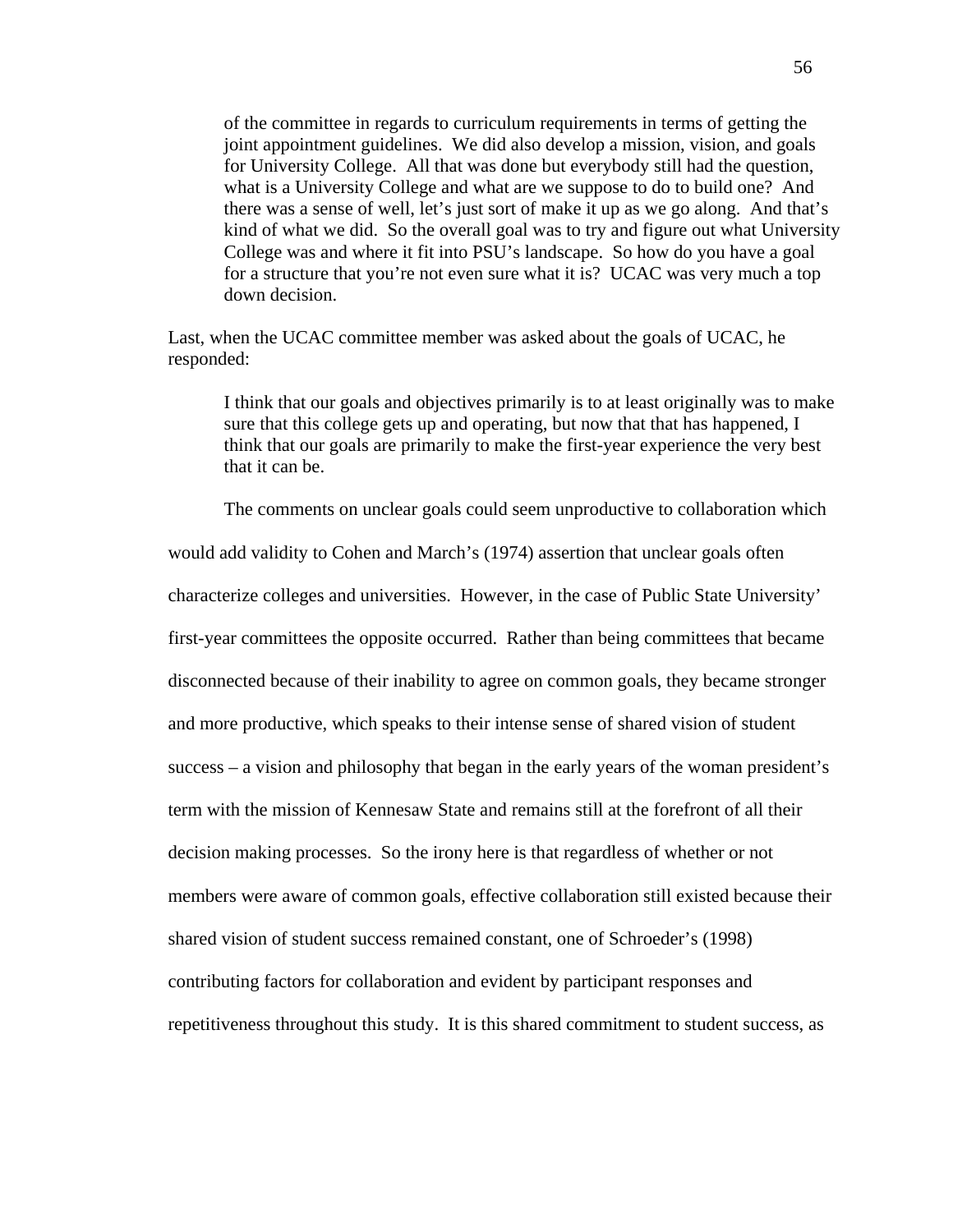stated by participants, for example, "we want students to be successful… that is the philosophy that has impacted the way we are working together."

# *Co-creators*

Additionally, the respondents of each of the respective committees did feel as if they were invested co-creators, generating something new and innovative for First-Year Experience. Their responses again supported Schroeder's (1998) characteristics for establishing collaboration. And furthermore, because of this overarching feeling of creating something new, they felt more invested in the collaboration. The participants' responses included: "co-creating eliminates the threat of I'm losing something here and if you co-create you will both be invested and both are creating. Yes, co-creators generating something new which is what drives me to be a part of this committee." Although agreeing with the other respondents on the satisfying feeling of being co-creators, one committee chair felt it was important to bring to the forefront that when doing committee work, one must realize that there is always a core group of committee members that are very dedicated and committed to the cause of the committee and to first-year programming, while at the same time it must be understood that "anytime you have a large group of people working together there is going to be some unevenness in terms of the amount of time and energy people put into the committee, thus different levels of commitment." Yet, overall it is safe to say that the respondents credited their hard work, determination, and even committee success to their ability to see themselves as cocreators generating something new to the first-year experience of students, as evident by a participant response below. For FYOAC something new was the collaboration on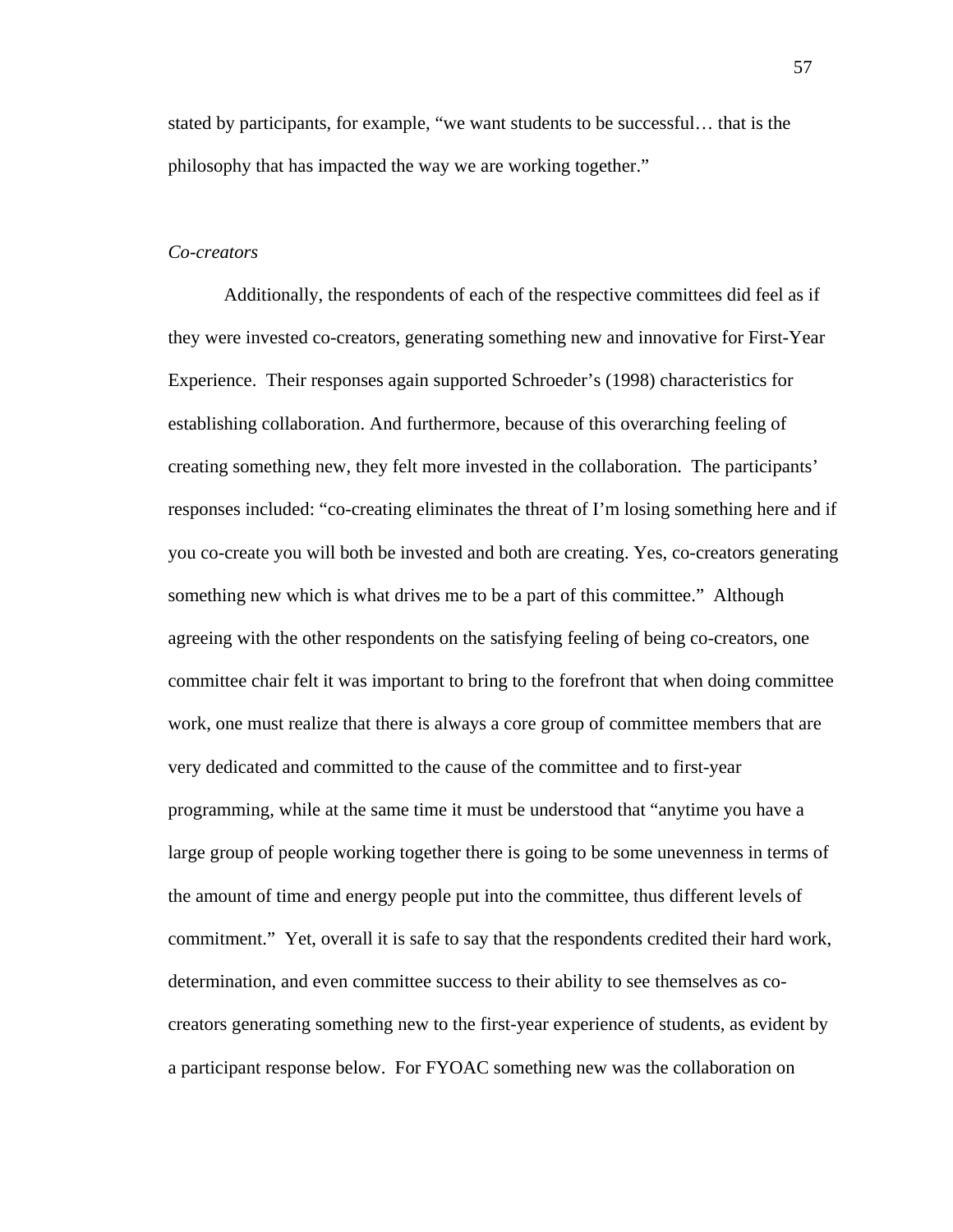advising at orientation with the CAPS center and faculty members from the Department of University Studies; for the UCAC it was the PSU 1101 and PSU 1102 requirement, as explained by one of the chairs of UCAC:

I think that several people on the UCAC really got excited about the idea of this curriculum proposal that became a requirement. I am thinking like one of the my colleagues in the College of Business who was an incredible advocate for the curriculum proposal and so genuinely enthusiastic – like wow, this is just going to be so great for students and this is really going to make a difference in their experience. It was a new requirement that came from the invested work of the committee that really enhanced the two primary FYE programs that we run on this campus. I mean to go from 30 to 40 sections of PSU 1101 to 66, to go from having somewhere in the mid 30s learning communities to 57. It sort of said we are here, and because we have this opportunity to impact so many students, look at all the great things we as a committee will continue to get to do that we might not have been able to do prior to this collaboration.

# *Summary*

 Similar to Schroeder's (1998) claim that certain characteristics are present in order for collaboration to be effective; the participants of this study discussed the contributing factors for their committee collaborations. Participants stated that because of their shared vision of issues of importance, the institutionalized philosophy of student success, and because of their felt involvement in creating something new, the FYOAC and UCAC collaborations were successful.

### *Category 4 – Barriers Hindering Collaboration*

 Schroeder (1998) asserts in his discussion of barriers hindering collaboration that "Functional Silos," practices put in place to preserve and promote interactions within functional areas but create obstacles for external areas, are critical issues. Functional Silos are the result of compartmentalization of faculty members, staff members and administrators. These silos, while working in such isolation, can prove to be productive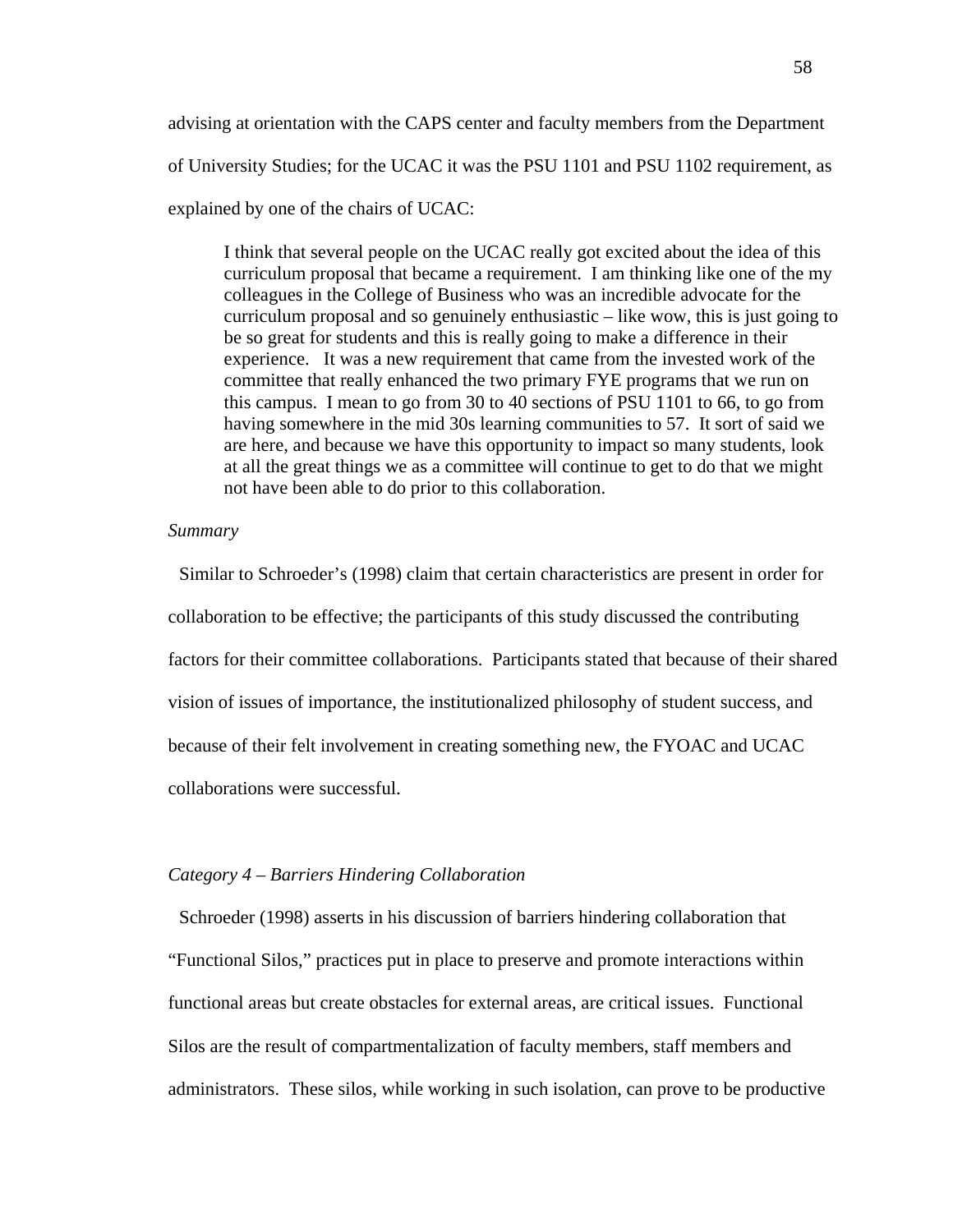when relying on the expertise of those involved to effectively carry out tasks within

functional teams, however when involving committee collaborations for first-year

experience silos become barriers to productivity. The committee members acknowledge

the importance of breaking down barriers for effective collaboration, thus when asked if

committee members were willing to break down boundaries surrounding organizational

functions to meet the common objective of student success the participants responded:

[FYOAC co-chair and Department Head] That's tough. I'll say this as long as they don't feel hugely at risk with their sort of station here. If they feel like they've got a lot to gain and not much to lose they'll play in the sandbox. Orientation is certainly a boundary that has been broken.

[FYOAC member]I think they are to a certain degree. There is so much transition going on at this university with a new president, new Dean of University College it would be unfair to judge them. I think that when there's a state of uncertainty that it's hard to be certain about anything. However, I do think that this uncertainty has pushed us to create further alignments and stronger connections. It is in our best interest to align, because if we have a strong relationship and a strong bond and doing good things, then we're not going to be touched by the new administration that's coming. The test for the committee will be when the new President and dean comes in if we maintain or if new priorities are established and we may have to break and fall because of that. This will tell us if we are truly in this for the philosophical best interest of the student or we then move in different directions because of the focuses of those two people.

[UCAC co-chair] There were certainly wonderful opportunities for some of us to get out of our little worlds, for me, Computer Science and Information Systems, and attend a writing workshop which is pretty foreign to my field in a sense. By doing this, there were some boundaries broken down in the sense of my getting a glimmer of what goes on in another discipline.

[UCAC member] Absolutely! Yeah, boundaries have been broken, that is in the way of establishing relationships both formally and informally. We have never felt inhibited by our organizational structure not to do something. And quite frankly, I personally believe that that's why Public University has been able to enjoy some of the successes we've had. It's because we have been able to do more with less because of the fact that we have been willing to not worry about those traditional boundaries per se of having to go from here to here and back to here. We just go straight across organization boundaries or straight up and I think that that's helped us. We've been able to do a lot because of that freedom of fewer boundaries. Or even though the boundaries exist, we don't feel inhibited by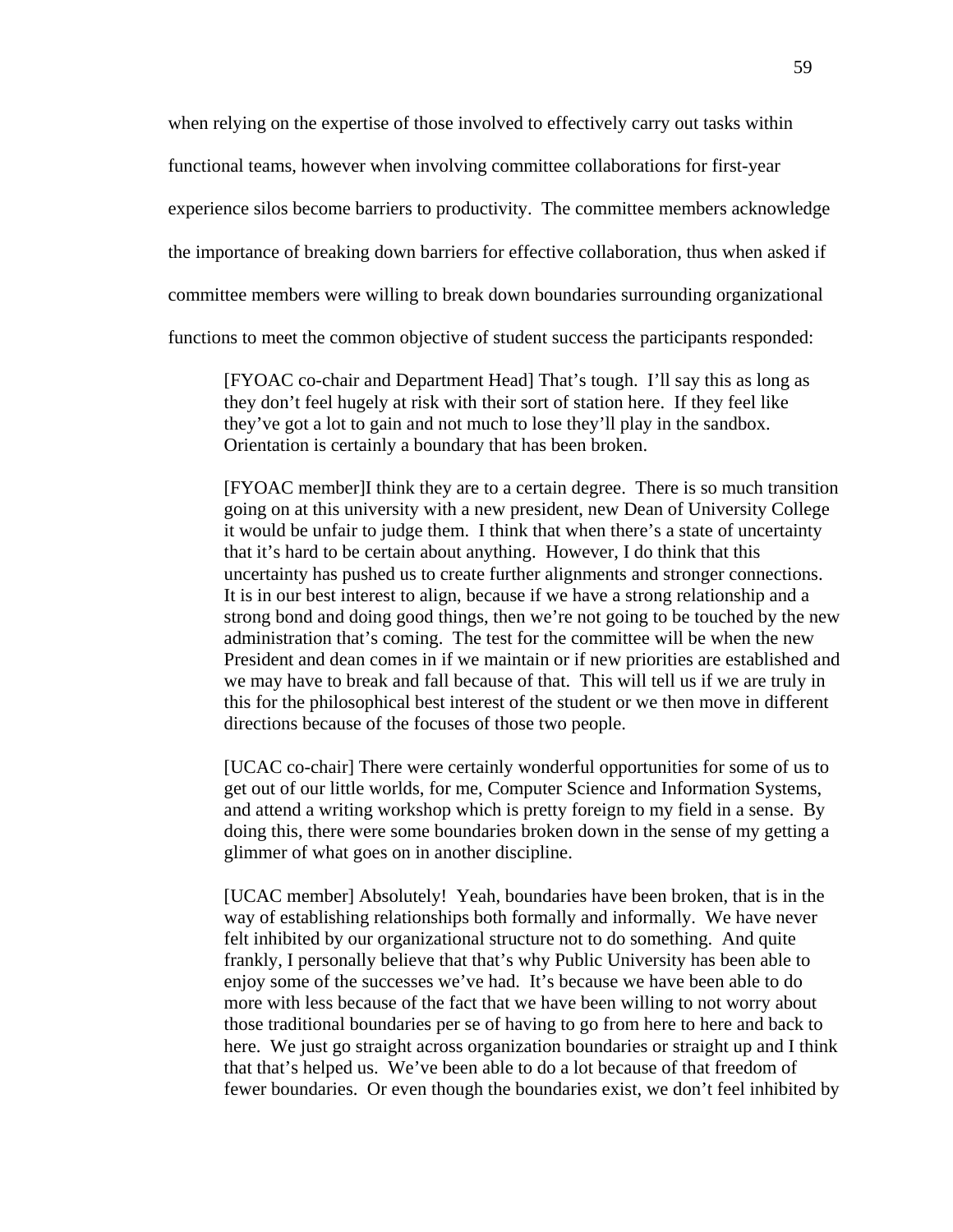those boundaries. We work across them or through them or on top of them or whatever.

Committee member and chairs alike agreed that from and through their collaborative efforts, boundaries had been broken and broken to meet what Schroeder (1998) suggests as common objectives to achieve student success. However, they also admitted that there were boundaries that remained, and still needed to come down, specifically as the territorial issues and silos involved financial resources, fiscal allocations, and different institutional budget expectations and rewards for faculty and student affairs professionals. Particularly, when asked if there were mutually agreed upon objectives supporting aligned human, fiscal, or physical resources, FYOAC members commented:

[FYOAC co-chair and Department Head] Some are and some aren't, but overall I'd say no. The budget we have to do things for retention, graduation and progression is so small in this department comparatively that we are not supported by dollars.

[FYOAC member] I don't think we could go wrong with having more people. We could also always use the financial resources as a means to better our processes. Physical space is probably the number one biggest problem – we even struggle with reserving space for first year students at orientation. I think we're moving to where we want to be but we're not there yet.

Members of the UCAC echoed the same financial concerns:

[UCAC chair] As an advisory council we were never given any opportunity to look at a budget, to talk about what kinds of faculty or administrative structural needs we might see. There was never any discussion of whether we need a budget manager, nor was there ever any discussion about where is University College going to physically be housed. This is sort of one of the other jokes on campus and it is a valid question. Where is University College? There was no discussion of fiscal. There was no discussion of place or location or any kind of allocation of resources other than jointly appointed faculty.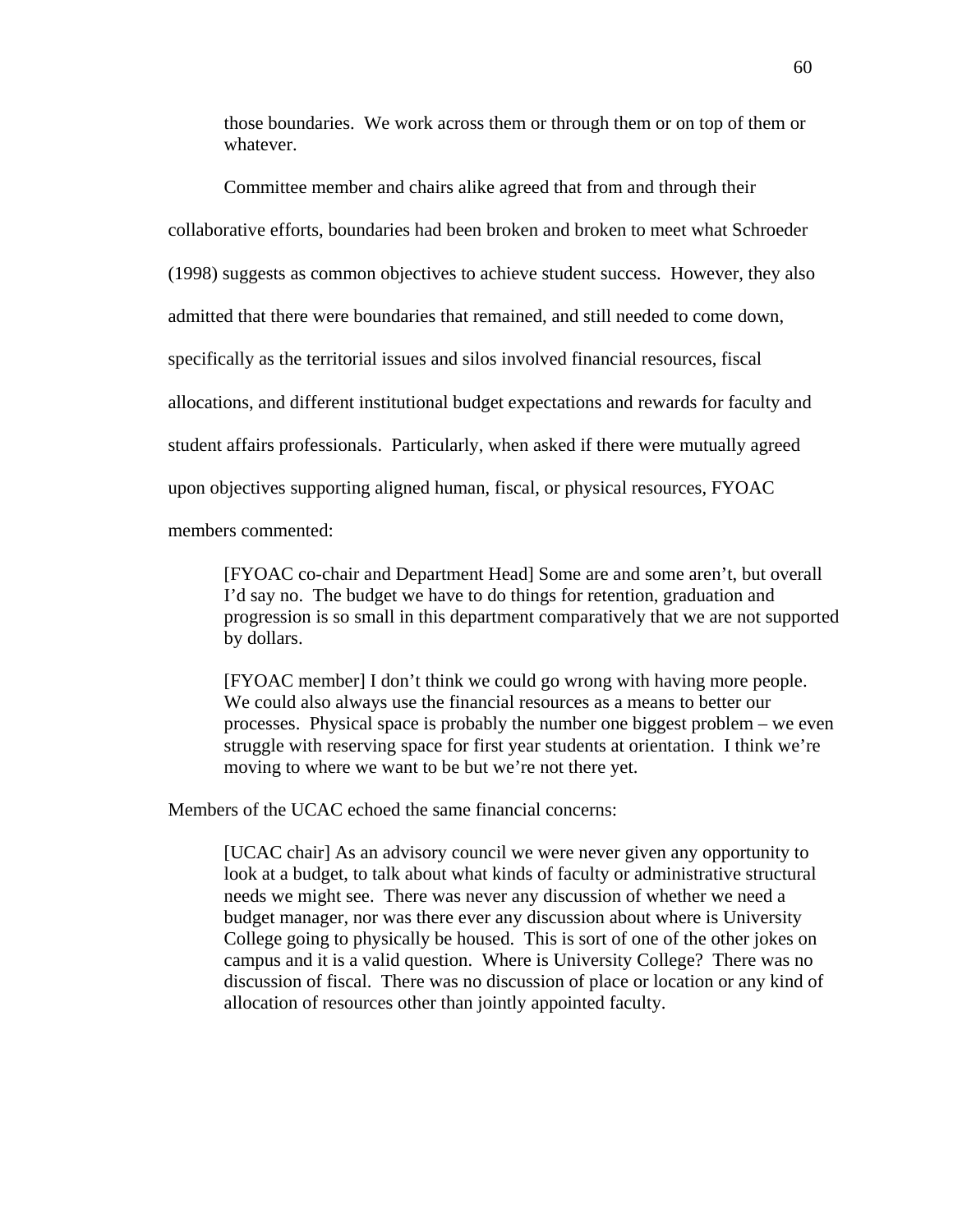The member of UCAC answered with some uncertainty:

[UCAC member] That's a tough question, and I don't know that I know the answer for that. I think that physically, in terms of space, I don't think we are there yet. I think we're a long way from there because I think that part of that is just Kennesaw. We are so cramped for space that trying to realign actual people or offices or college space is very difficult. Now in terms of realigning actual people, I think that there's probably still work to do. In terms of budgetary things, I think that those are becoming more in line, but in terms of actually aligning people, reporting structures, there's probably much to be done. And certainly in terms of space there's just no way that they could realign some of that space.

Additionally, the co-chair of UCAC responded in the following manner:

With the start up of the Council there was funding and I think there are still some, but not nearly as much as there were in the first year. We had, each of us on the committee had the option of taking a course reassignment so that we could focus on UCAC and there were also some travel monies. And a number of us went to conferences using that money. I'm not sure that we still have that. As I am answering these questions, I am realizing that I need the answers, but I don't have them.

Participants reflected Schroeder's (1998) suggestion that differences in expectation of

rewards are a factor for prohibiting collaborations. And as a result of respondent

answers, it is clear that fiscal and physical resources are important factors in committee

collaborations, however because of such rewards as reassigned time, and conference

travel funds, particularly with UCAC, committee members saw some support from

administrators to provide some backing for faculty members and staff collaborative

efforts. In regard to administrative support and funding the UCAC chair responded:

I think the VP of Academic Affairs would say giving \$500 in professional development money to each of those faculty members showed a commitment and giving them reassigned time. He use to laugh about no good deed goes unpunished because he got such, he really took a lot of heat over the reassigned part. Even more so than the money, which was kind of funny. I mean he really was criticized at senate. I mean there are huge service commitments on this campus…. And so I think he really felt like he was showing his intense commitment because he was giving resources and he was giving reassign time.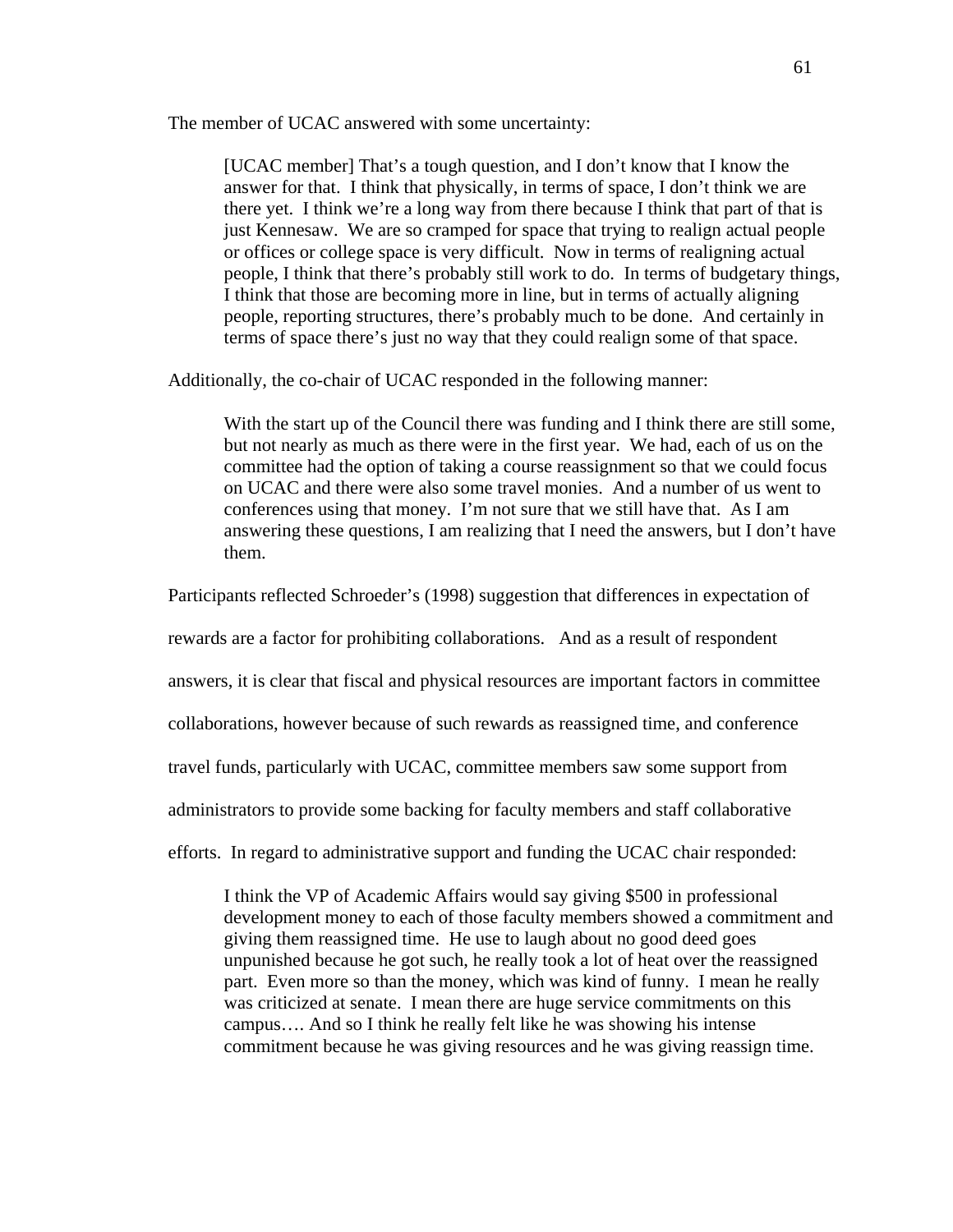## *Category 5 - Institutionalized Collaboration*

 As reported by the joint task force between the American Association for Higher Education, the American College Personnel Association, and the National Association of Student Personnel Administrators (1998), collaboration takes place when a task or charge is too big, too urgent, and too demanding or requires too much knowledge for one person or group to do alone, hence the committee collaboration of FYOAC. FYOAC focused on the collaboration between Academic Affairs, specifically with the Department of University Studies and Student Affairs, CAPS, concerning orientation and advising; and the UCAC collaboration focused on the curriculum requirements for PSU 1101 and PSU 1102 for all first time, full time students with 15 credit hours or less within University College.

Overwhelmingly, respondents agreed that there was a felt university need for their

committee collaborations. For example the co-chair of FYOAC commented:

The woman president for years pounded home the importance of the first-year experience but her efforts were only chipping away at it or just the beginning. It wasn't an important value to the university, however until this new institutional requirement and creation of University College. All of which made it more a part of the culture than just talking about it but now it is part of the fabric of the academic requirement.

The FYOAC member exclaimed:

No question, yes there was a felt need! It was expressed very directly by the Vice Presidents that we have got to do something about our retention rates, and graduation rates. Thus, I feel why the committee was formed.

## The UCAC member echoed:

I think the university as a whole felt the need for collaboration. I don't think the university as a whole felt that there was need to create a new structure, such as a new college.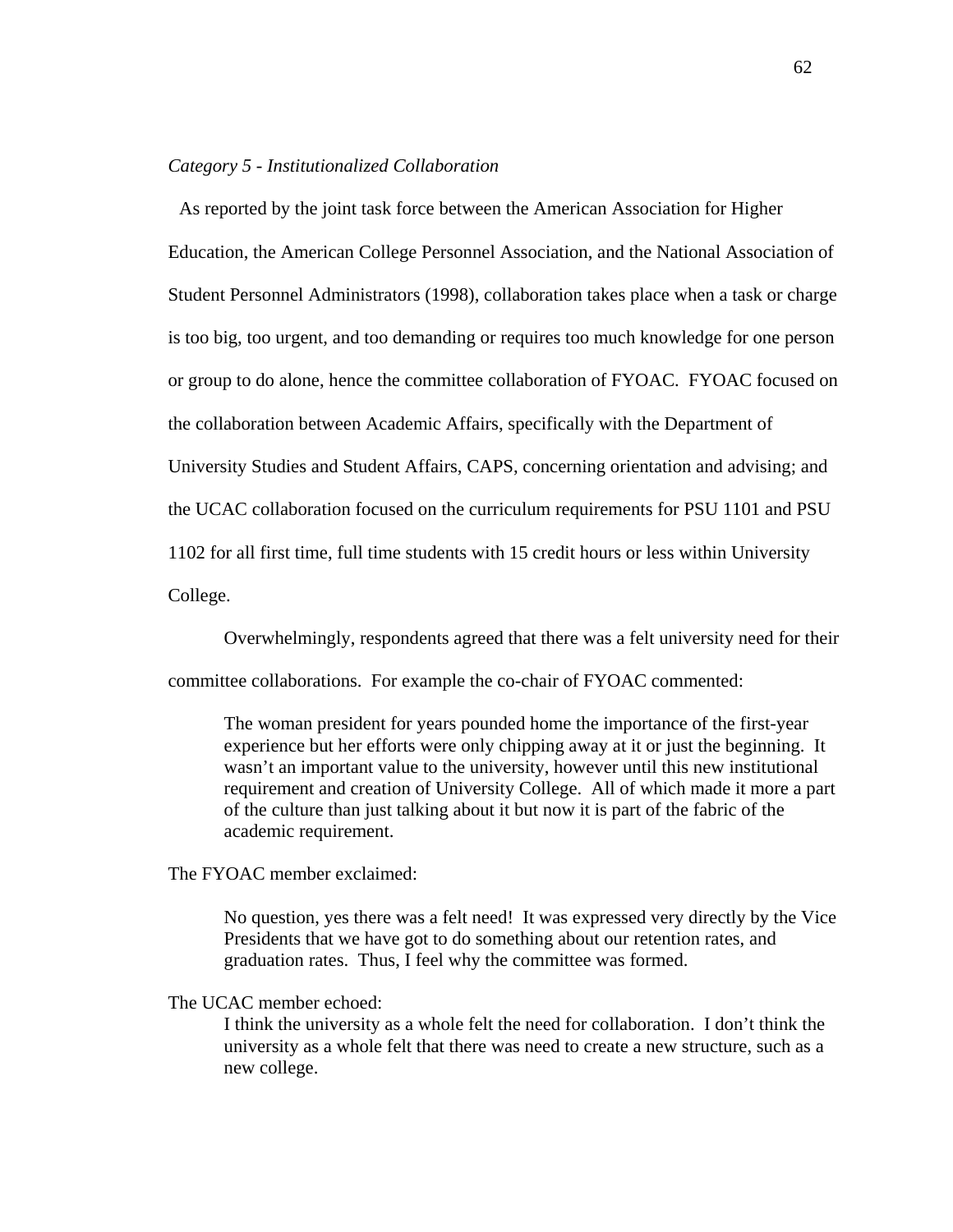## And the UCAC chair stated:

A felt need for collaboration, yes, I think that probably is a little closer to the mark. I think because no one had ever heard of anything like University College, people didn't really know what it was. Therefore, it wasn't like anyone came together and said I am so glad they finally put this committee together. However, I do think there are a number of people, from faculty to the Deans who in their hearts get tired of the silos. I think they all think we have got to figure out how to make this experience better for students, especially for those people who teach general education classes. There is a much greater appreciation for the student affairs professional on our campus. So, I think if you took a poll and said if money didn't matter would you like to see a greater sense of collaboration across campus, I think you would get an overwhelmingly yes answer to that.

The participant responses illustrate that Public State University as an institution of higher

education is in the midst of profound change. Thus, as an attempt to reform their

undergraduate education, there is an intentional institutional priority to integrate

academic and student affairs efforts to create a seamless learning environment for a

student's first-year experience (Schroeder, 1998), as evident in this memorandum excerpt

from the Vice President of Academic Affairs to all Faculty members and staff members

concerning University College:

I am pleased to announce the Board of regents recently approved PSU's request to give our Undergraduate and university Studies administrative unit the new name 'University College'… focusing on student success. The Department of University Studies will continue as an academic department in the University College, and new departments will be added as needed. The University College is the academic home for exploratory students who have not yet declared an academic major, and it is a new place to bring together faculty who teach General Education, Honors, First-Year Experience, and Learning Community classes. The University College will work with academic departments and other units throughout campus to provide support for projects related to interdisciplinary programs, faculty advising, supplemental instruction, pre-college outreach, and other issues as needed. The University College will continue to support issues that most impact student academic success throughout the undergraduate experience.

Additionally, as expressed by the Vice President of Academic Affairs and from all

participants, the commitment here is to collaboration focusing on student success, not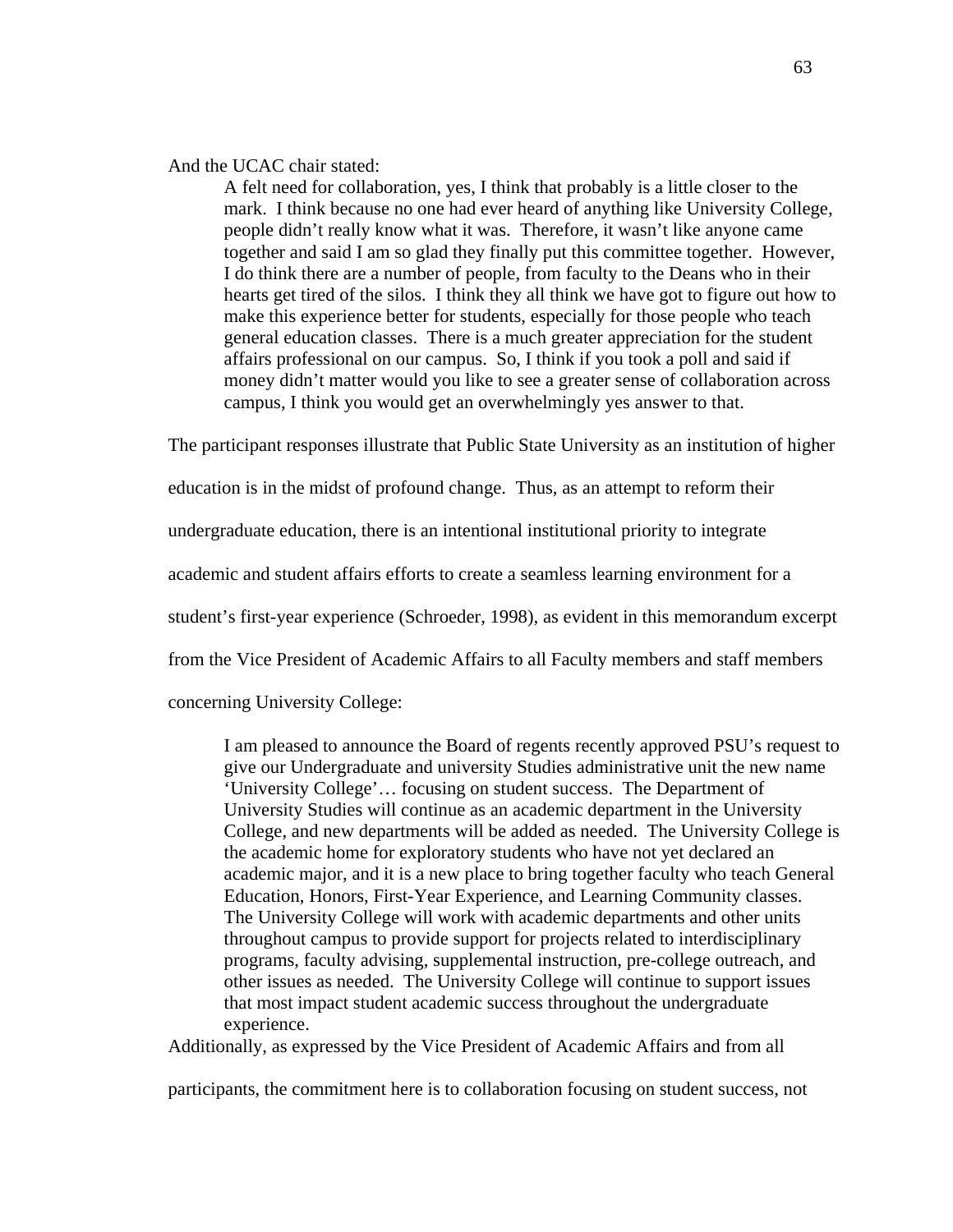necessarily to institutional committees' agenda items. When asked whether the committees would be long term ventures as a result of the institutional commitment, there were answers of uncertainty about the committees but positive responses were given when they spoke of continued collaborations overall. Respondents answered in the following manner:

[FYOAC co-chair and Department Head] Yes, I think the collaboration is a long term venture, because whenever you make a decision to have a  $7<sup>th</sup>$  college and a new major, you've made a commitment to the institution's history and its future. I also think yes to collaboration because it will continue to effect our number of students that return to this institution and that in turn affects our funding. But I think that long term for the committee is to be determined by the next couple of years. If we flounder and don't do any viable work – making only happenstance connections then no as far as long term for the committee. But I say to you, as long as I am chair of this department and have any kind of influence over its strategic mission or plan, it will continue.

The FYOAC committee member responded:

No on the committee, yes on the collaboration because if the relationships are developed and the relationships become stronger there won't be a need for the committee.

FYOAC, focusing on first year advising and orientation and UCAC, focusing on

PSU 1101 and PSU 1102 curriculum changes, were both tasks too big and demanding for

one person, thus yielding first year committee collaborations. Furthermore, because of

the continued university efforts to reform undergraduate education and the institutional

commitment to create a  $7<sup>th</sup>$  college, FYOAC and UCAC committees see collaboration at

the university as long term ventures, and an embedded part of the university's culture.

#### *Summary*

Through the 5 emergent categories (1) institutional roles, (2) definition of

collaboration, (3) collaboration factors, (4) barriers to collaboration, and (5)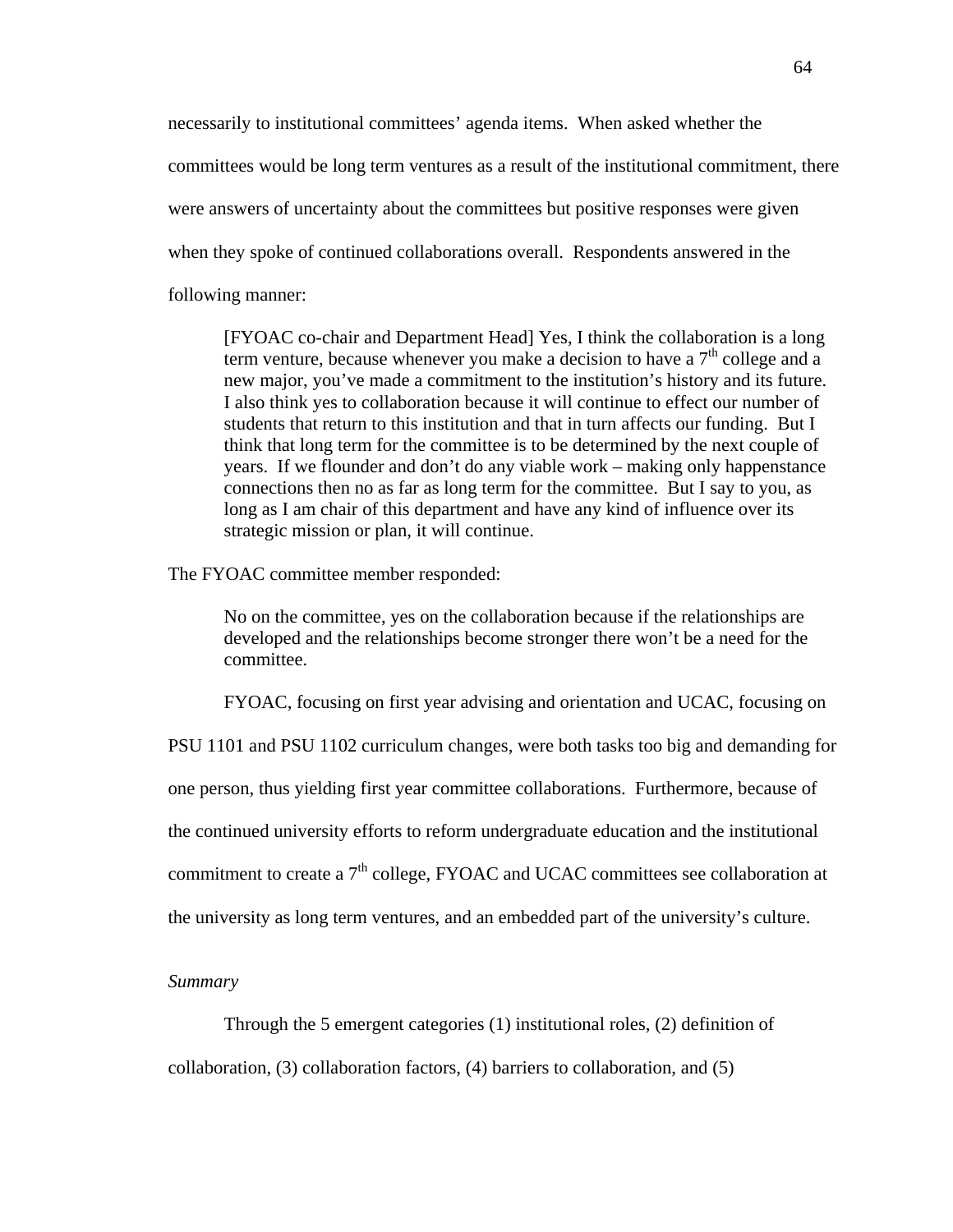institutionalized commitment surfaced the overarching themes for this study, committee collaborations based on relationships and collaborative committees with a common institutionalized philosophy of student success. Administrators, faculty members and staff members at PSU have proven that the disparities and myths of uncooperative working relationships between faculty members and student affairs staff members are truly myths, particularly in PSU's FYE program. Schetlin (1969) asserts that the idea that faculty members are not concerned with their students, that student affairs professionals were derived out of the need to fill the rift between faculty and students, and that the student affairs philosophy is only appreciated by student affairs staff member rather than faculty members are unfounded myths. Schetlin (1969) further states that these are myths that came from ignorance and a lack of historical knowledge on understanding on the parts of both groups. The participants of this study by their responses and examples provide understanding of the working relationships between academic and student affairs. At the same time, the participants show that their collaboration efforts are an ongoing process and through their candidness reveal some of their own perhaps prejudices and stereotypes, such as the following comment by the cochair of FYOAC and Department Head:

Orientation folks realize they could do a better job if they had more faculty input, as for the accuracy of information to students, efficiently because they recognize that students know that a college experience is all about the faculty and the interaction with the faculty and not the counselors. They have a secondary role to play. And I think it is wise for them to continue to be somewhat wary given the shift in administrative top appointments at this point. But I think as long as the VP for Student Affairs stays the same then CAPS will be somewhat protected.

When asked about remaining boundaries, the co-chair of UCAC responded:

Well sure there are some boundaries that remain. There were some people who to the end said you know that this University College is not relevant to me. There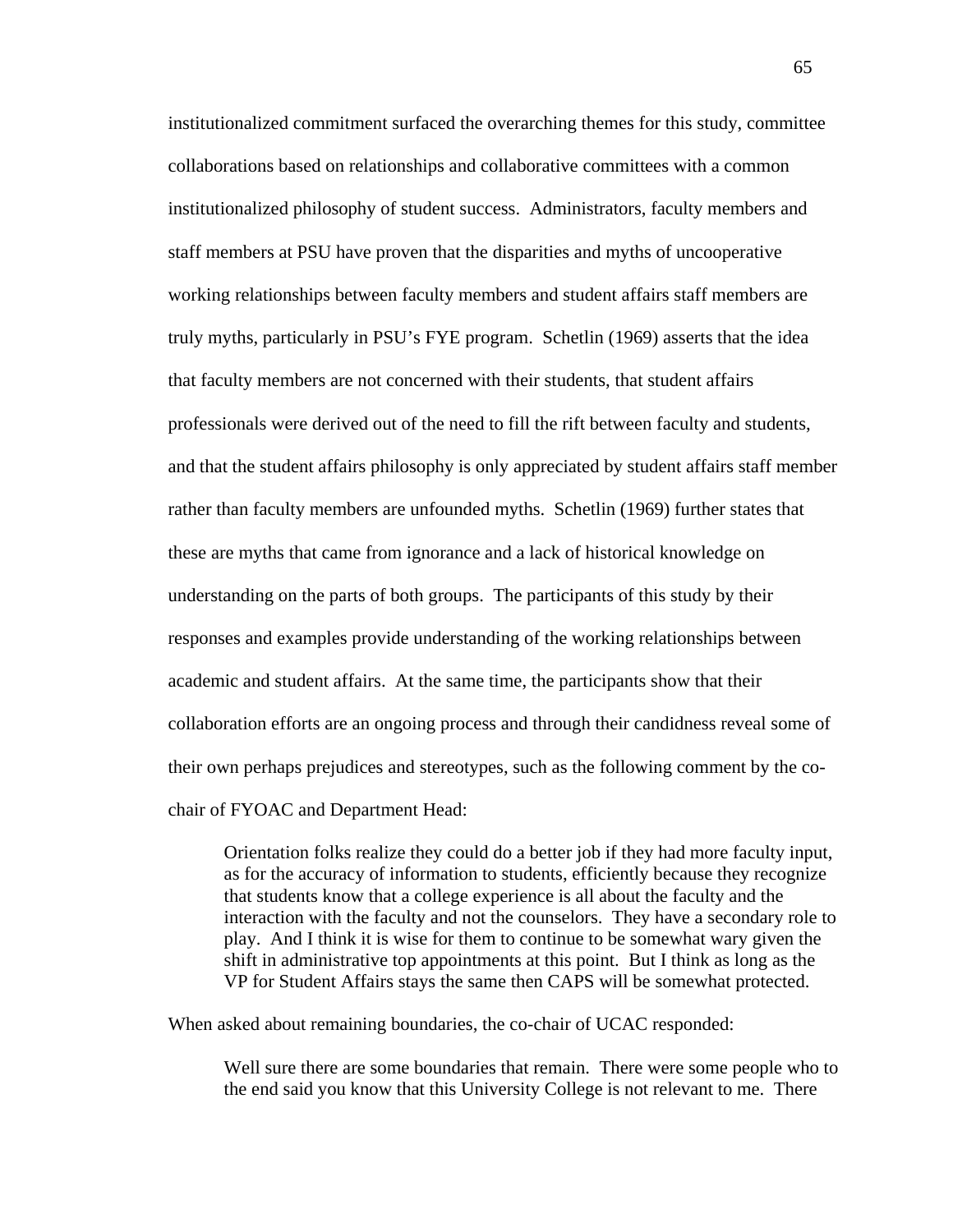were some, yeah. I think there were some specific academic departments who still really aren't on board with the idea of a University College and the idea of addressing first-year students' needs in that fashion. So, sure there are still boundaries.

## A UCAC committee chair responded:

I think that the boundaries that need to be broken are probably with faculty members and staff too that don't fully see the value of some of these first-year initiatives that we're trying to take. I think that because we still have certain individuals who have tunnel vision, some in the academic side of the house, some of the professors in the major departments have tunnel vision for only their major. And I think there would certainly be some on the administrative side of the house who as well have tunnel vision only for their little piece of the pie rather than seeing how it fits into the bigger picture. So, yeah, but I also think that philosophically at the senior administration level they're saying that we don't want to let boundaries stay in the way. I think it will just take time for all those to be broken down.

As alluded to in the above response and in previous participant comments,

collaboration is "messy" and not without its challenges. And as Gardner (2005) states,

collaboration can not be forced but it can be facilitated. Thus, the faculty and staff at

PSU have continuously spoken about students and student success and for that reason are

willing to involve themselves with such committee collaborations as FYOAC and UCAC.

Additionally, the respondents assert and illustrate through their committee collaborations

that academic affairs and student affairs both have pertinent roles in retention,

progression, and graduation efforts at Public State University that are clearly

operationalized through their personal relationships and campus culture. And perhaps,

when speaking about collaboration, particularly within the PSU campus culture, the

following UCAC member states it best:

It's learning and as people come on board, an example, if a person comes on board and this is what's in place, you kind of believe that that's the structure and that's the way it was and you become part of that culture. Whereas if you were not and you didn't believe in it initially, you may have been resistant, well as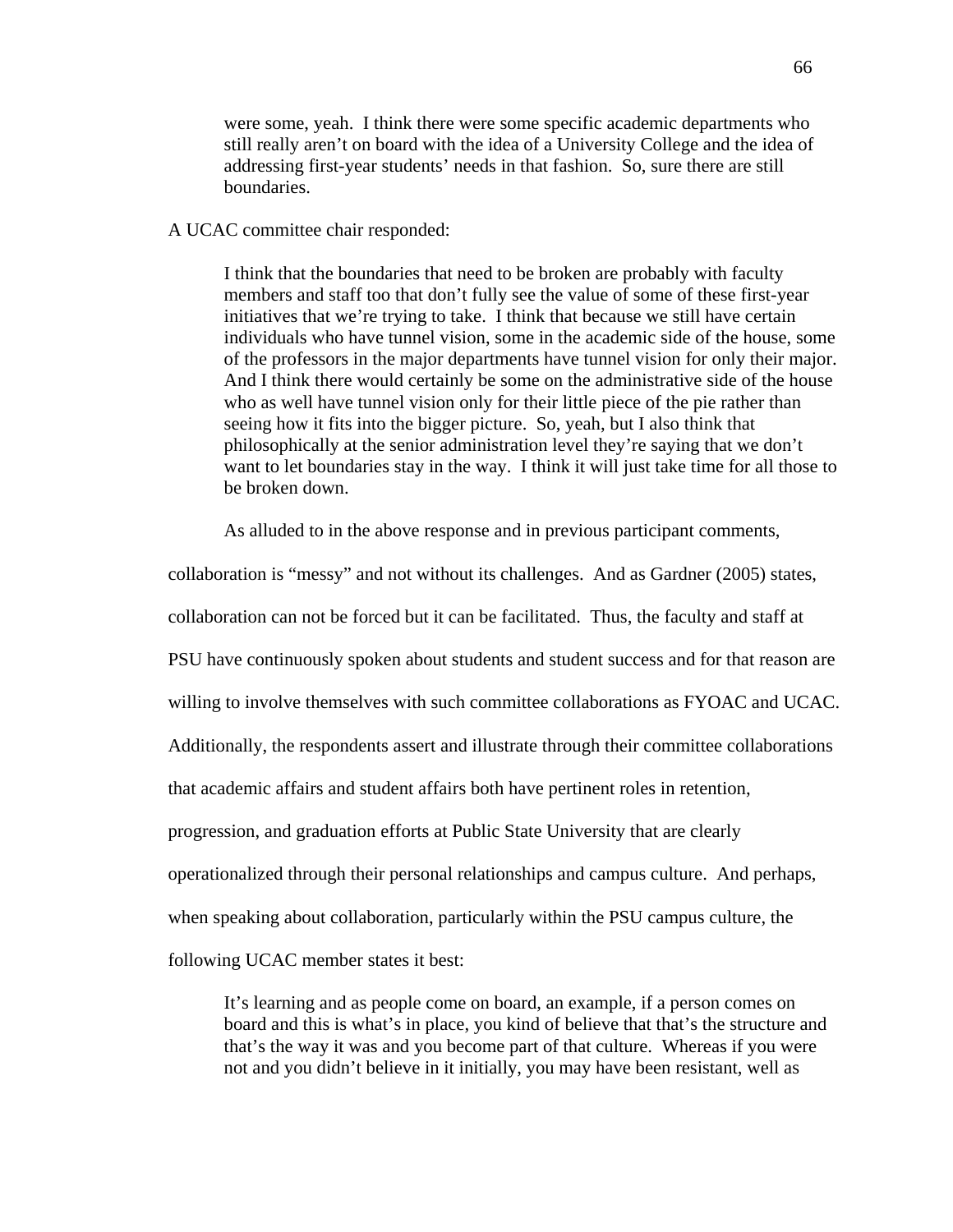though over time either one, you change, or else you move on. And then as the new people come in, they're embedded into the current structure and the culture.

Furthermore, senior administrators at Public State University, both within Academic Affairs and Student Affairs, have a felt need for student success, thus their work to support committee collaborations speaks to a shift in operation whereby problems and opportunities are viewed through the same lenses – the lens of a common philosophy and the lens of institutionalized collaboration and more specifically on a grass roots level, committee collaborations within and between FYOAC and UCAC.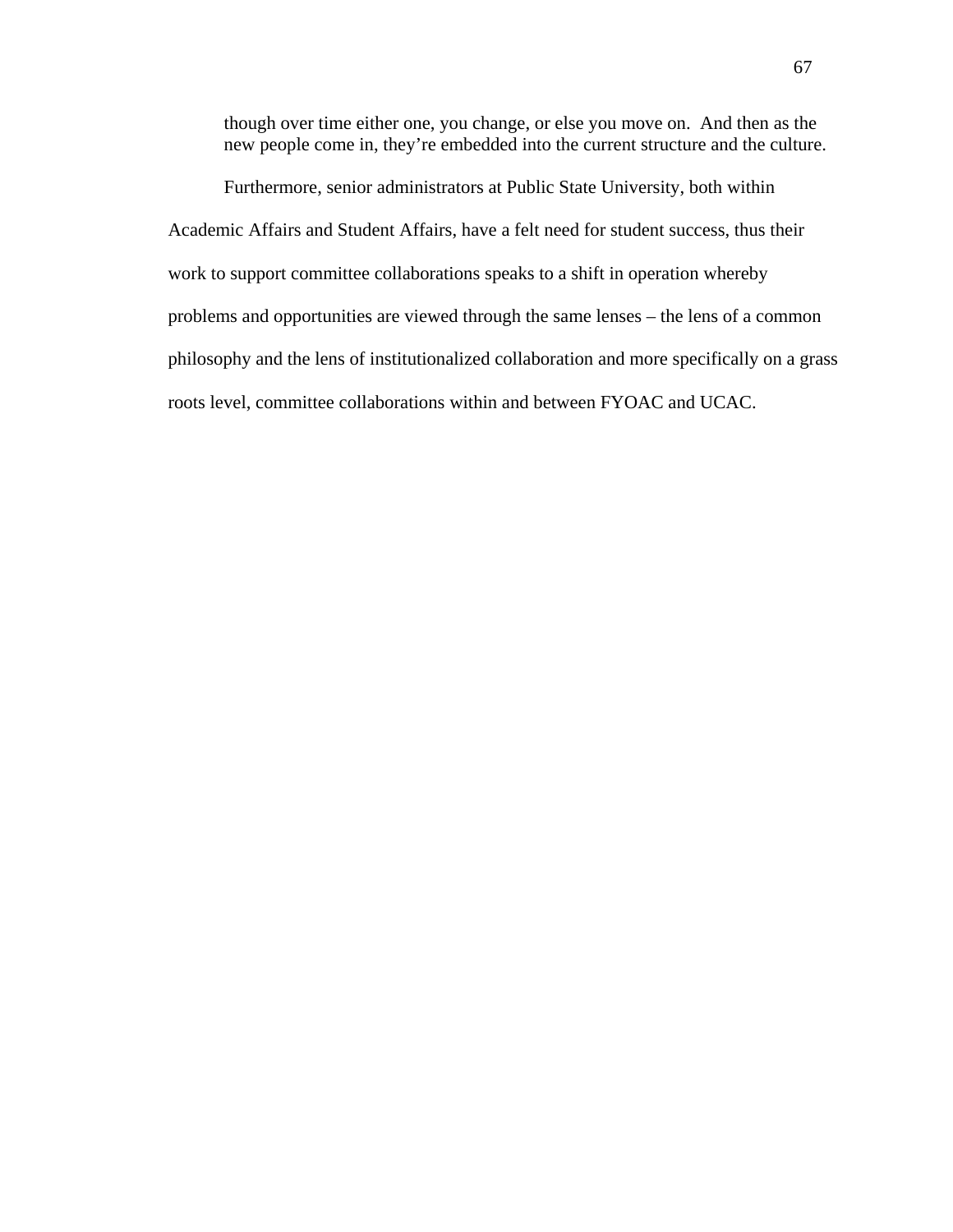## CHAPTER 5

## **CONCLUSION**

## *Summary of Results*

This research is specifically grounded in the Foundations of Excellence 2<sup>nd</sup> Dimensions Statements, which looks at "organization structures and policies that provide a comprehensive integrated and coordinated approach to the first year" (Foundations of Excellence Report, 2004, p. 8). Therefore, this research observes Public State University's first-year experience program through academic affairs and student affairs collaborative lenses. Specifically, this study analyzes Public State University's established committees that are engaged in collaboration, the First-Year Orientation and Advising committee (FYOAC) and the University College Advisory committee (UCAC). In doing so, the overarching research question was asked: What do academic and student affairs collaborations look like in a first-year experience program of excellence? Reiterating the paraphrased words of Lincoln (2004), this research examined what was at work rather than simply what works, revealing the structures, policies, and collaborative behaviors which illustrate, as well as bring understanding to Public State University's first-year efforts.

U.S. News and World Report (2004, 2005, 2006) lists Public State University as one of the top schools in the nation for its first-year program. Simultaneously, in 2006 the  $U.S.$ </u> News and World Report listed Public State University as one of only two schools in Georgia known for first-year programming, further supporting the importance

68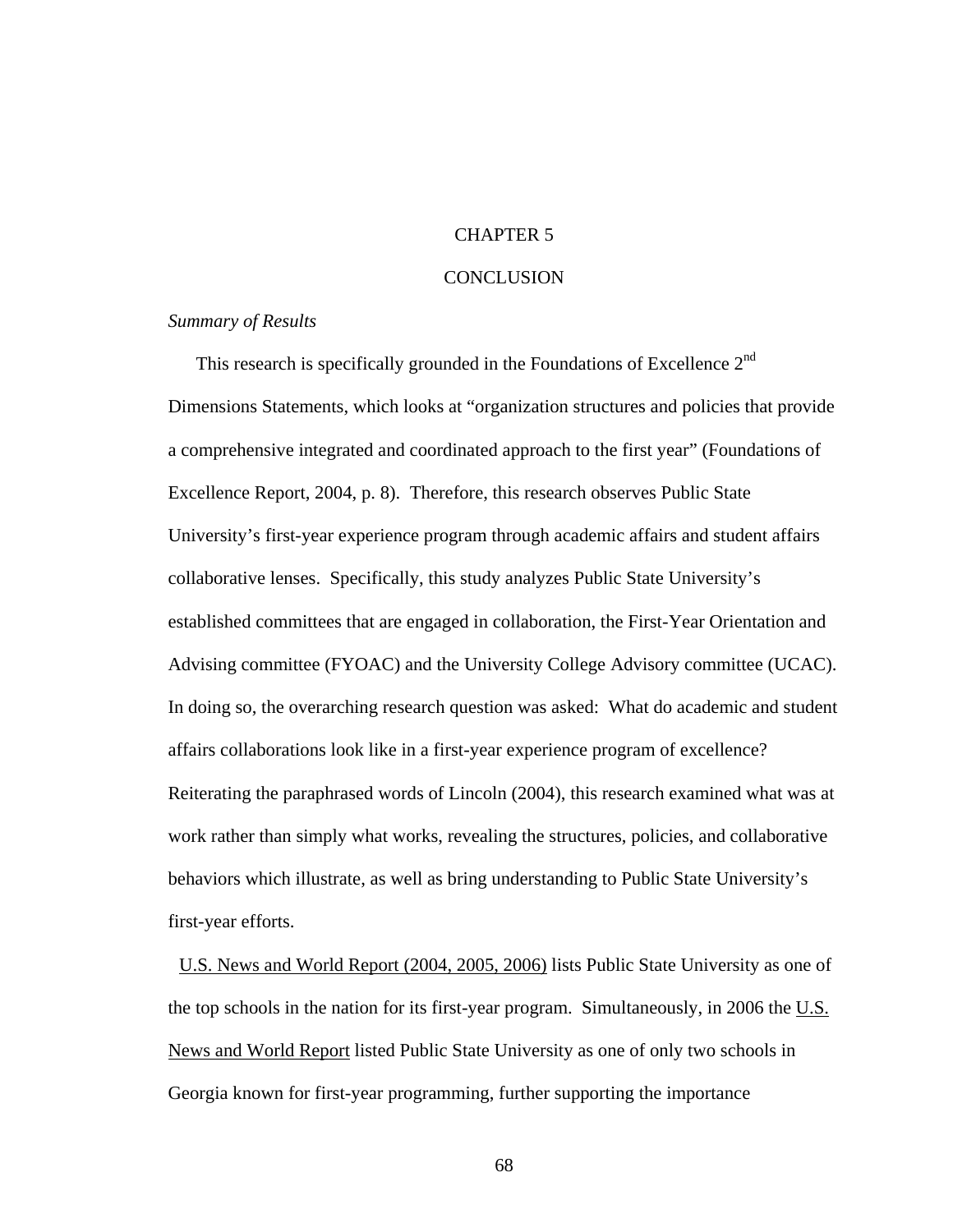of this study that examines PSU's first-year experience program and more specifically examining the committee collaborations within this nationally recognized first-year program. The issue of collaboration pervades the literature about creating successful first-year experience programs, and the literature provides characteristics that make for successful collaborations. Therefore the interviews were grounded in academic and student affairs collaboration literature and served as a guide for this study.

1) Why were you selected to serve on this committee?

2) What are your roles in the first-year experience?

3) As I understand it, the University set up this committee to implement collaboration: how would you define collaboration within the committee?

4) If any shared decision making or shared risk taking is taking place within the committee, do you see this as collaboration? If yes, please explain, if no, what would you call it?

5) What sort of commitment is involved in the Advising & Orientation program/University College?

6) What are some of the goals and objectives in the Advising  $\&$  Orientation program/University College?

7) Are there mutually agreed upon objectives? What are they?

8) Are the mutually agreed upon objectives supported through aligned human, fiscal and physical resources? If so, explain and if not does that cause you concern?

9) Is there a philosophical agreement on goals and objectives from all participants? If yes, what is the philosophy? If not, what are the different philosophies?

10) Do you view yourselves as invested co-creators, generating something new and innovative for the FYE?

11) Is this collaboration a result of a shift whereby problems and opportunities are viewed through different lenses?

12) Are there stakeholders that have the same vision of issues of importance perceived to be better addressed through collaboration? If yes, what is the vision? What are the issues? If no, what is the vision? What are the issues?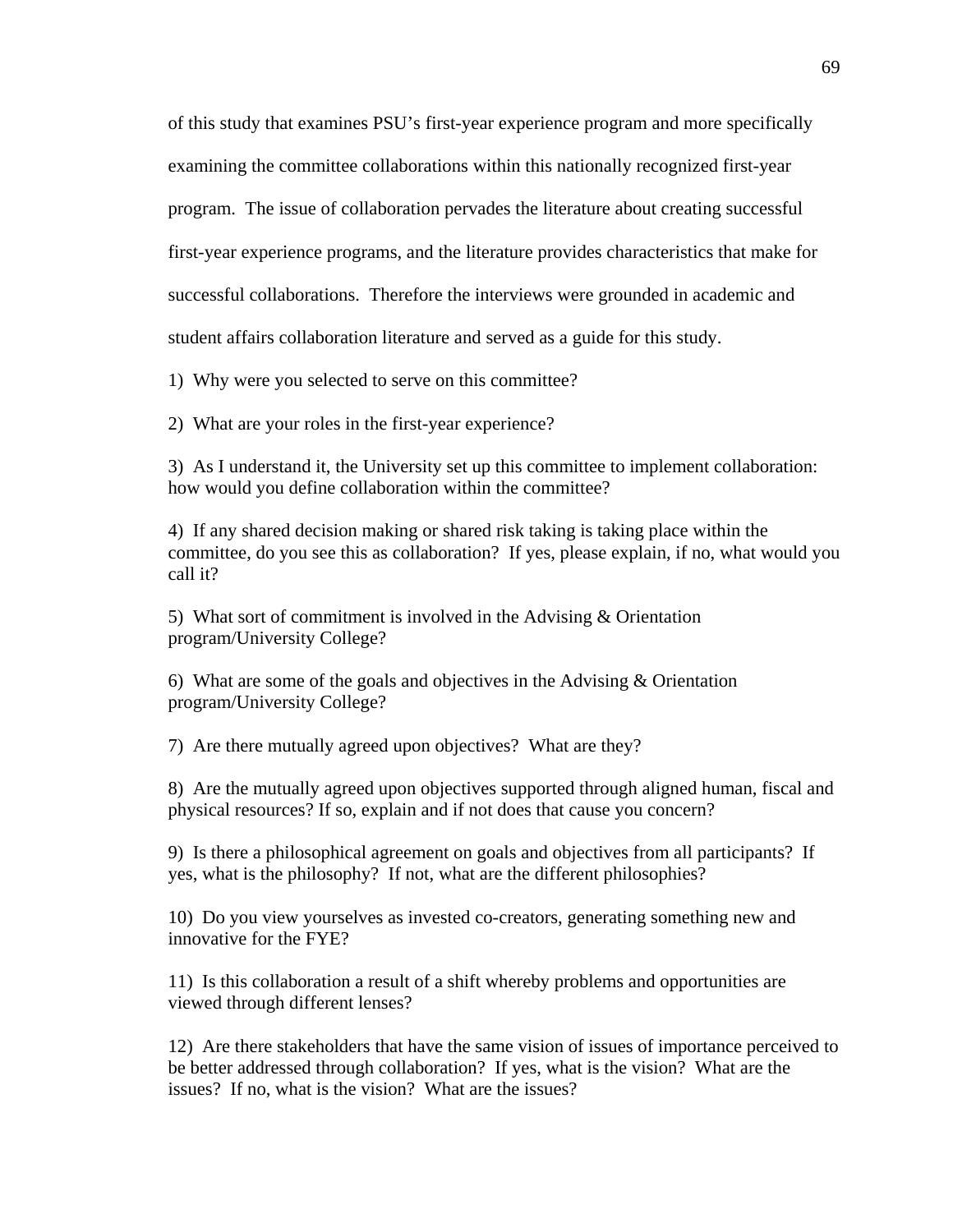13) Do you think there was felt university need for this collaboration? If yes, how has it been expressed?

14) Are there vital and noticeable commitments to new initiatives and change from senior administrators with a strong sense of vision? If so, what are the commitments? What is the vision?

15) Do you see this collaboration as a long term venture? (Probe for meaning of long term venture)

16) Are stakeholders willing to break down traditional boundaries surrounding their organizational functions to meet common objectives and achieve student success? If so, what boundaries are being broken down? Which ones remain?

The data from this research were organized into five categories under which each word, phrase, or passages was classified. Open and axial coding were used to ultimately determine the categories. The categories were: Institutional Role, Definition of Collaboration, Contributing Factors for Collaboration, Barriers Hindering Collaboration, and Institutionalized Collaboration.

 The final state of analysis in qualitative research is selective coding. During this stage themes emerged and a story line was developed. Two sets of themes emerged in this study. One theme centered on the connectivity of campus and personal relationships to collaboration and the second theme centered on a common or institutionalized philosophy of student success.

 All of the participants, within the First-Year Orientation and Advising Committee and within the University College Council, identified relationships which ultimately yielded trust as a key factor in their committee collaborations. The FYOAC committee chair and Department Head stressed that collaboration is a process, and a messy process. She further explained: "messy means you can't go one, two, three, four, this is how it's going to work… you are going to make mistakes, but once you've built a level of trust, you are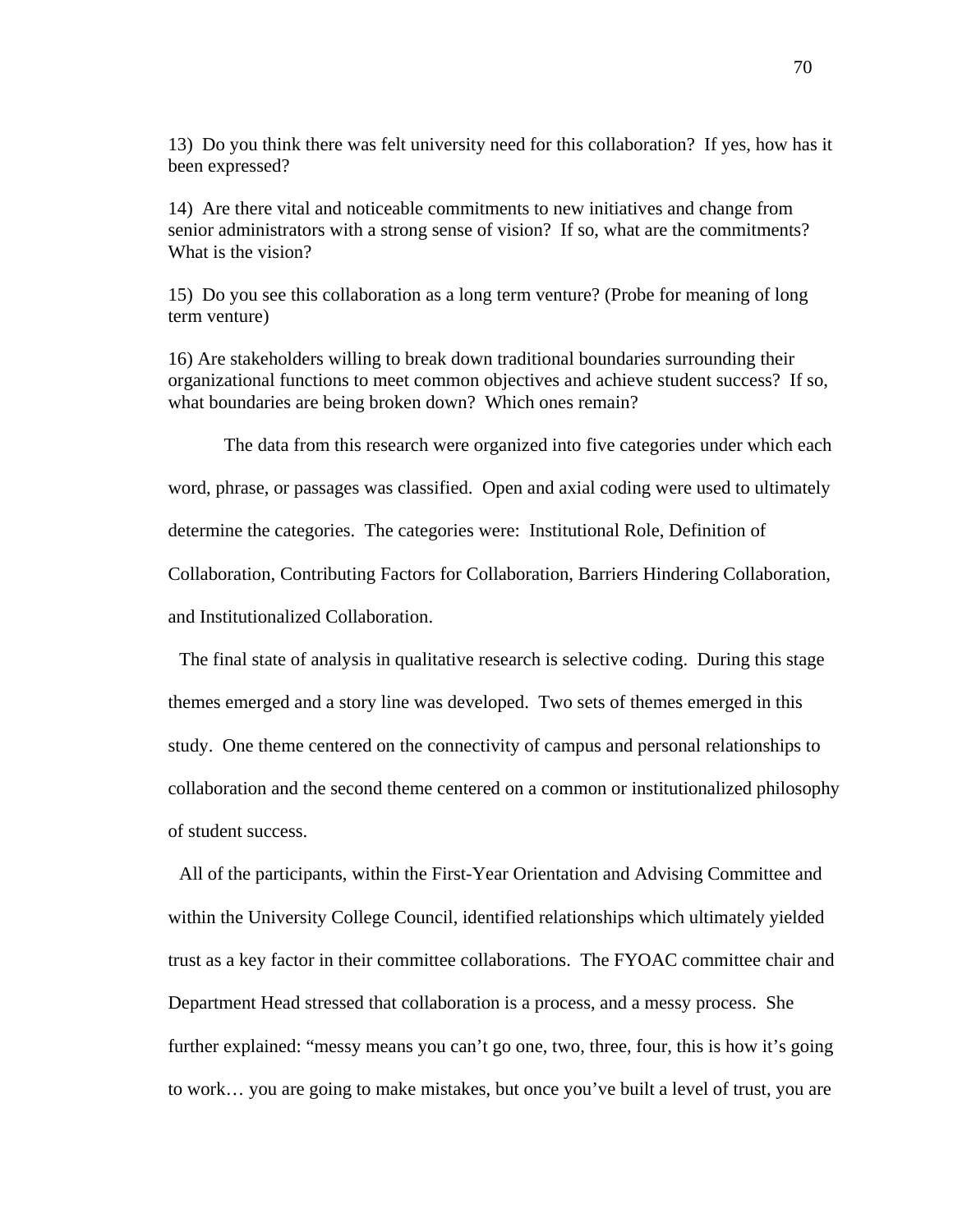allowed a few missteps." In paraphrasing the subjects' responses, the relationship is of the utmost importance, particularly as mistakes are made, because it is then that allowances for the mistake are made and the collaboration is able to continue. To further make her point about trusting relationships the same FYOAC co-chair asserts:

I can pick up the phone and say, that didn't go exactly how I thought it would, and I am sorry about that, but let's start again. And he's going to cut me some slack because of that preceding foundation of trust. You have to earn it over time. And that's the unknown factor. You have to earn it over time. So, when you hire a new person, they don't automatically come in with the trust factor, they have to earn it.

All participants had been employees at Public State for 10 years or more and in

that time had previously worked with one another in one capacity or another or had been

made aware of the other through another trusting colleague relationship, even if that

colleague had since moved on from the institution – their opinion was still valued and

revered. In speaking with the participants all made mention of prior working

relationships of previous colleague connections, along with their job titles, as to why they

collaborated and some participants credited prior relationships to why they were selected

to serve on their respective committees. For example, the co-chair of UCAC commented:

I became acquainted with the Dean of Undergraduate Studies through my role in the university, the Undergraduate Curriculum Committee. I was chair of the Undergraduate Curriculum a couple of years ago, and I became acquainted with her and those two things just kind of dovetailed. And so, I think when they put together the University College Advisory Counsel, the Dean may have been the one who put my name forward.

The Director of CAPS and co-chair of FYOAC responded:

I've been here 16 years and I've always been involved with University Studies, back when it was called Learning Support. Back when the only thing that was there was PSU 1101 and learning support courses. So, I've always been involved with it, had a very good relationship with the Dean and prior to that the chair of that department.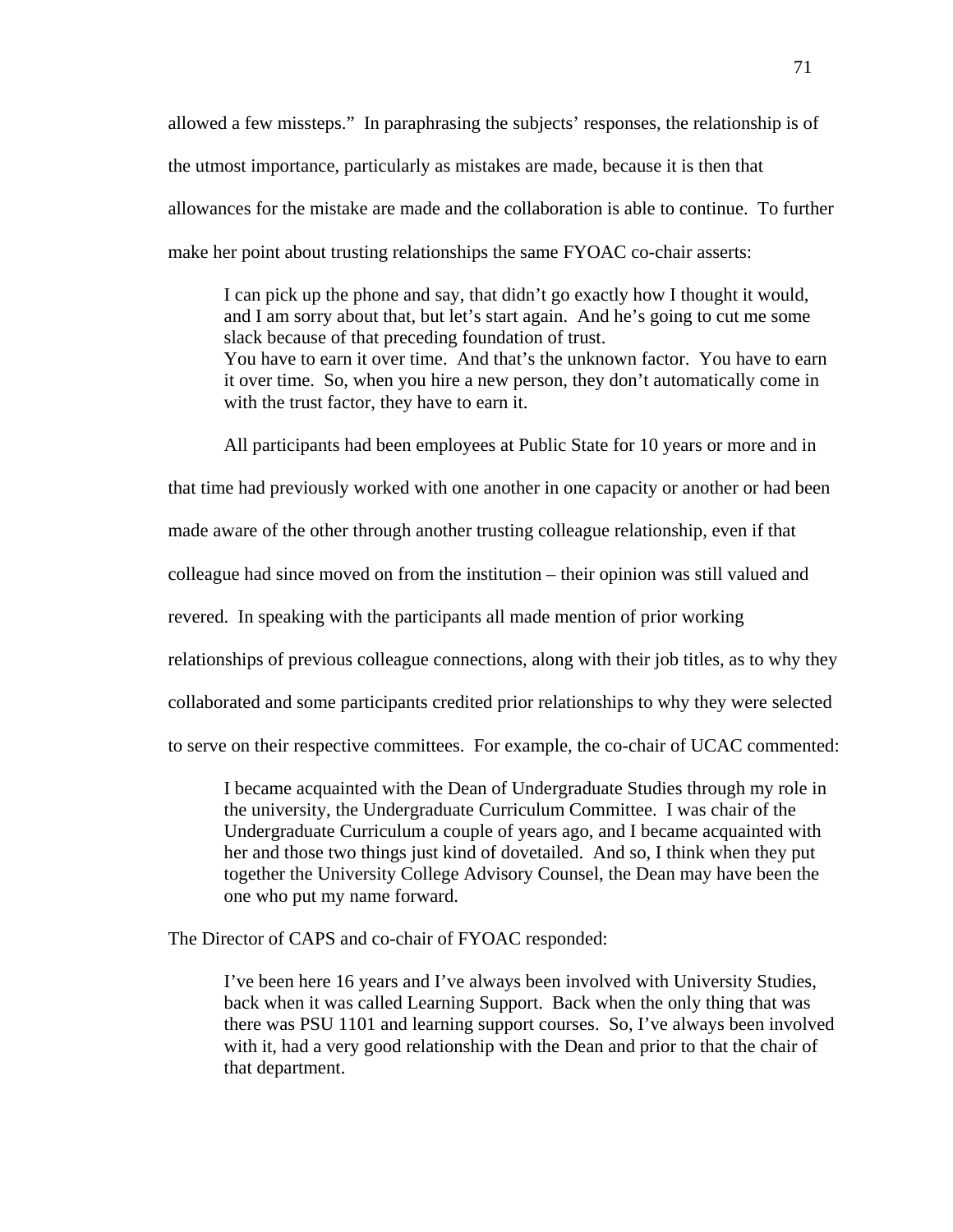The UCAC chair explained:

At the first meeting we took nominations for both chair and chair elect. And a colleague who was at the time a faculty member in the Department of Communications [now a faculty member and colleague in the Department of University studies], nominated me as chair and the UCAC membership voted me in as chair.

And the UCAC member stated:

And I think the reason that I was asked to serve as primarily for two reasons. Being the registrar I had worked closely with the Department Chair of University Studies, and her predecessor, who also was the Dean of Undergraduate Education… I originally worked with the Dean and the current University Studies Department Chair on two major projects… but I had worked with the Dean and the current Department chair on setting up how we register students in learning communities.

It became very apparent through discussions that it was indeed developed

relationships, whether through previous connections or current, that shaped the foundation for collaboration. Interestingly enough, because of the length of employment of all involved, relationship building was not an issue, thus collaboration was successful – again, not because it was a smooth process, quite the contrary, but because the committee members involved had a prior connection and trusted that each had the other's best interest in mind when dealing with such barriers to collaboration as boundaries, silos, and financial and physical resources.

Three of the participants involved in this study, based on job responsibilities, reside in Academic Affairs, while three of the participants based on primary job responsibilities reside in Student Affairs. However, unlike the academic/student affairs myths that were perpetuated because of incorrect perceptions and lack of knowledge about each other's job, the origin of student affairs and even the alienating jargon discussed by Schetlin (1969) they all, when performing work related task and more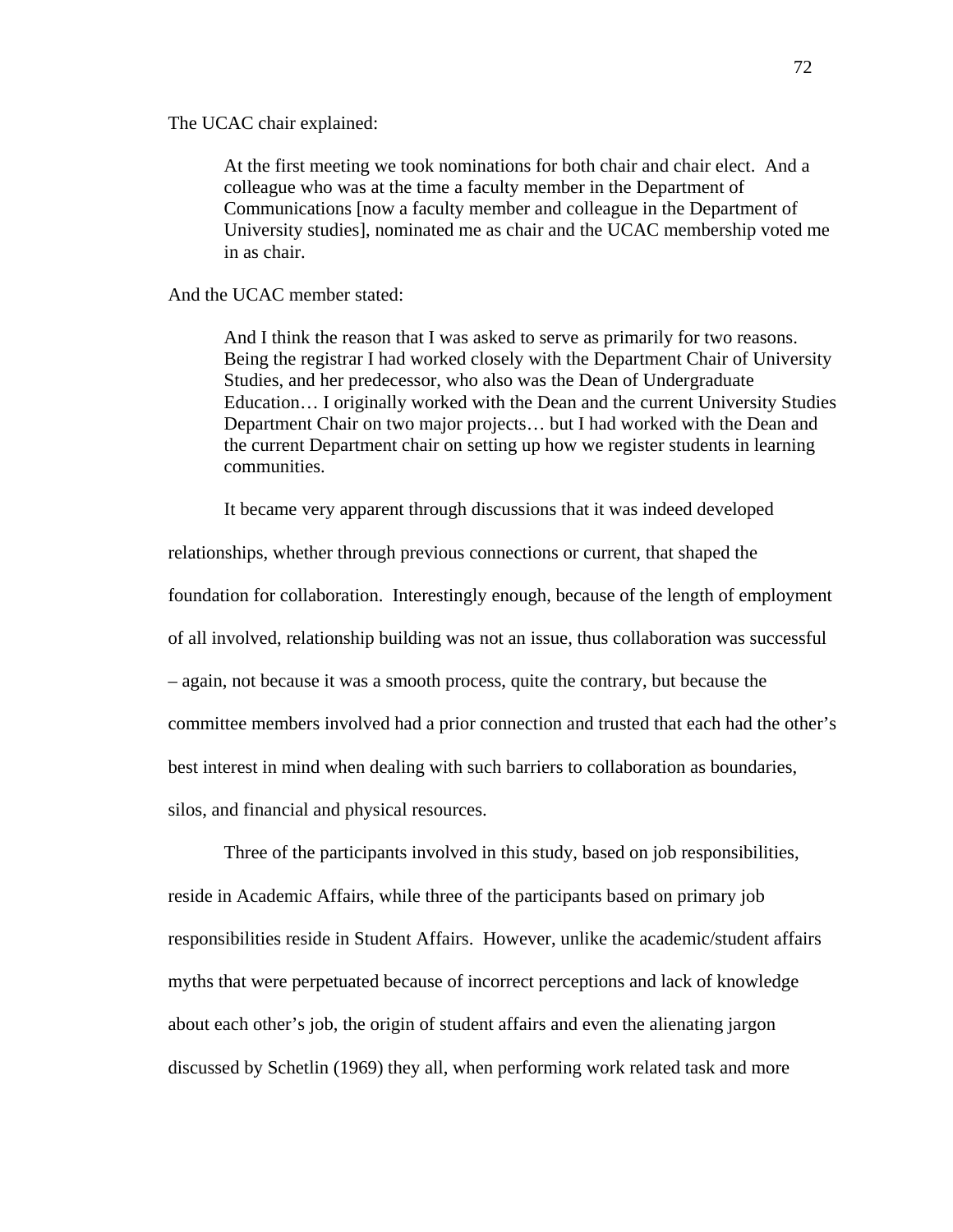specifically when performing their committee responsibilities, had the same working philosophy, student success.

Student success was defined by committee members as the academic, personal, and social development of students. Student success was also defined as students making connections with the university, their peers, faculty members, staff members, and campus resources. Student success, by all accounts from FYOAC and UCAC, is a holistic approach to meeting students' needs and creating a seamless environment for them to make connections for their success.

Additionally, according to the committee members, the institution defined student success in much the same way; however, the university took its definition from the State of Georgia higher educational governing body, the Board of Regents, and defined student success in the terms of retention, progression, and graduation rates. All of the research respondents while taking part in their committee work were somewhat aware of the possible encompassing responsibilities surrounding retention, progression, and graduation; however none of them, when asked about the goals of their committees, could provide a common set of goals for their committee. Some responded that the goals of their respective committee was goal setting; some stated that the goal was to develop a seamless environment known as University College, while another thought the common goal of their committee was to secure a strong first-year curriculum foundation. As a result of their inability to articulate common goals for either committee, it might appear that because of these unclear goals that any collaborative efforts by UCAC or FYOAC would have failed. However, quite the contrary occurred.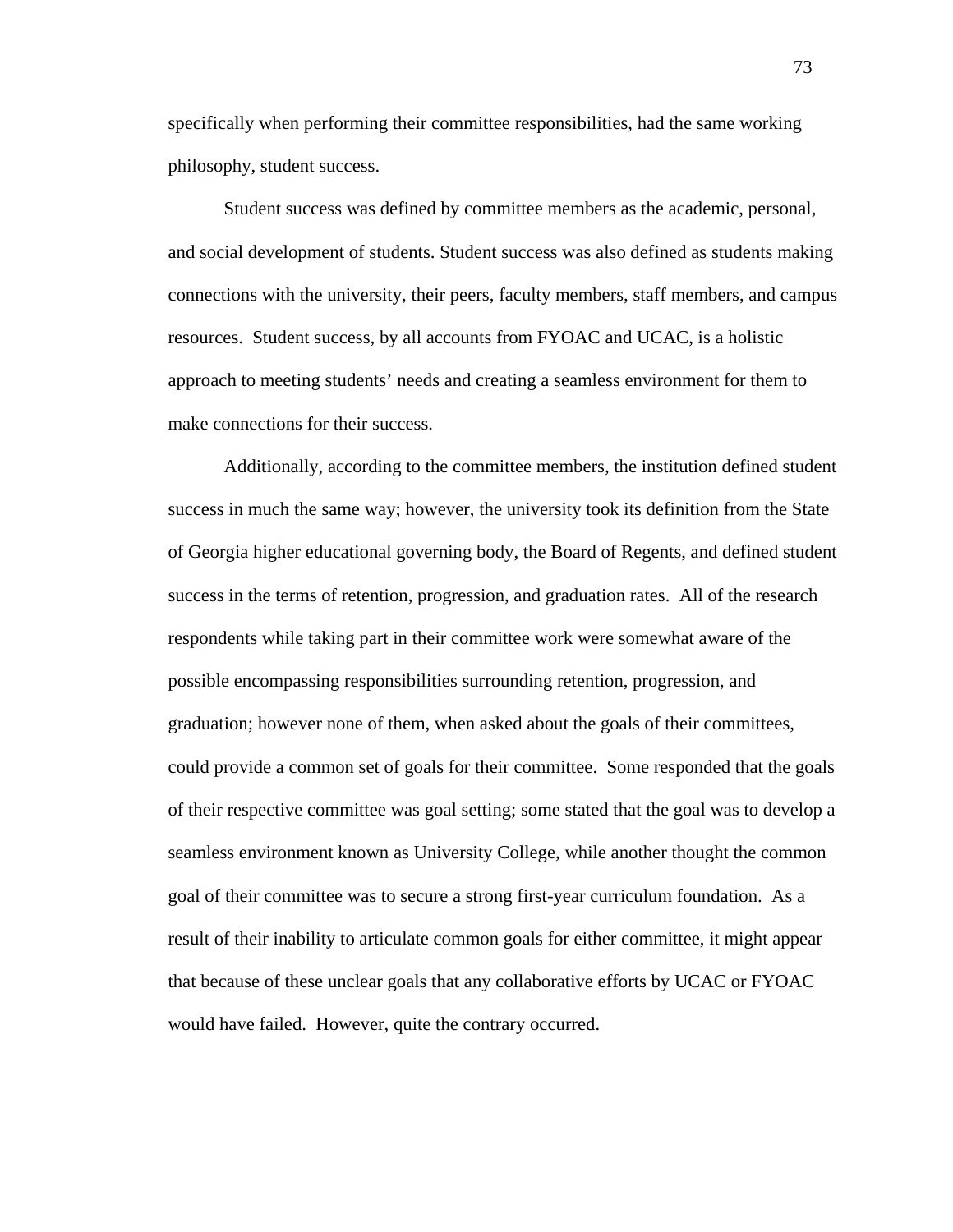Instead, because of trusting relationships and a common philosophy of student success from committee participants and from the institution, the committee collaborations were successful. As a result of the First-Year Orientation and Advising Committee collaborations, the Department of University Studies and CAPS successfully partnered at orientation, with University Studies faculty members who are committed to helping new students adjust to PSU, assisting with academic advisement at New Student Orientation (see Appendix I for faculty advising script at orientation). As a result, based on New Student Orientation Evaluations for fall 2005 (see Appendix J) and fall 2006 (see appendix K) all agreed that students received the appropriate academic advising. The evaluations showed that in fall 2005, 95% of first year students indicated they were satisfied with the advising information received, while 94% stated they understood PSU's registration process and 95% stated they were satisfied with their class schedules. Additionally, the fall 2006 evaluations showed that 92.92% of the first year students were satisfied with the advising information they received, while 93.08% indicated they understood the PSU registration process as well.

Additionally, the University College Advisory Council was successful in its collaborative efforts in that it met some of the charges set forth by the Vice President of Academic Affairs (see Appendix D for charges within the UCAC summary) such as developing a mission statement that reads:

University College is an academic unit offering integrated programs and services to facilitate students' academic success and persistence. The goal of University College is to ensure a seamless and centralized experience for all of our undergraduate students. A primary objective of University College is to pioneer the development of innovative cross-disciplinary academic opportunities to meet emerging academic needs.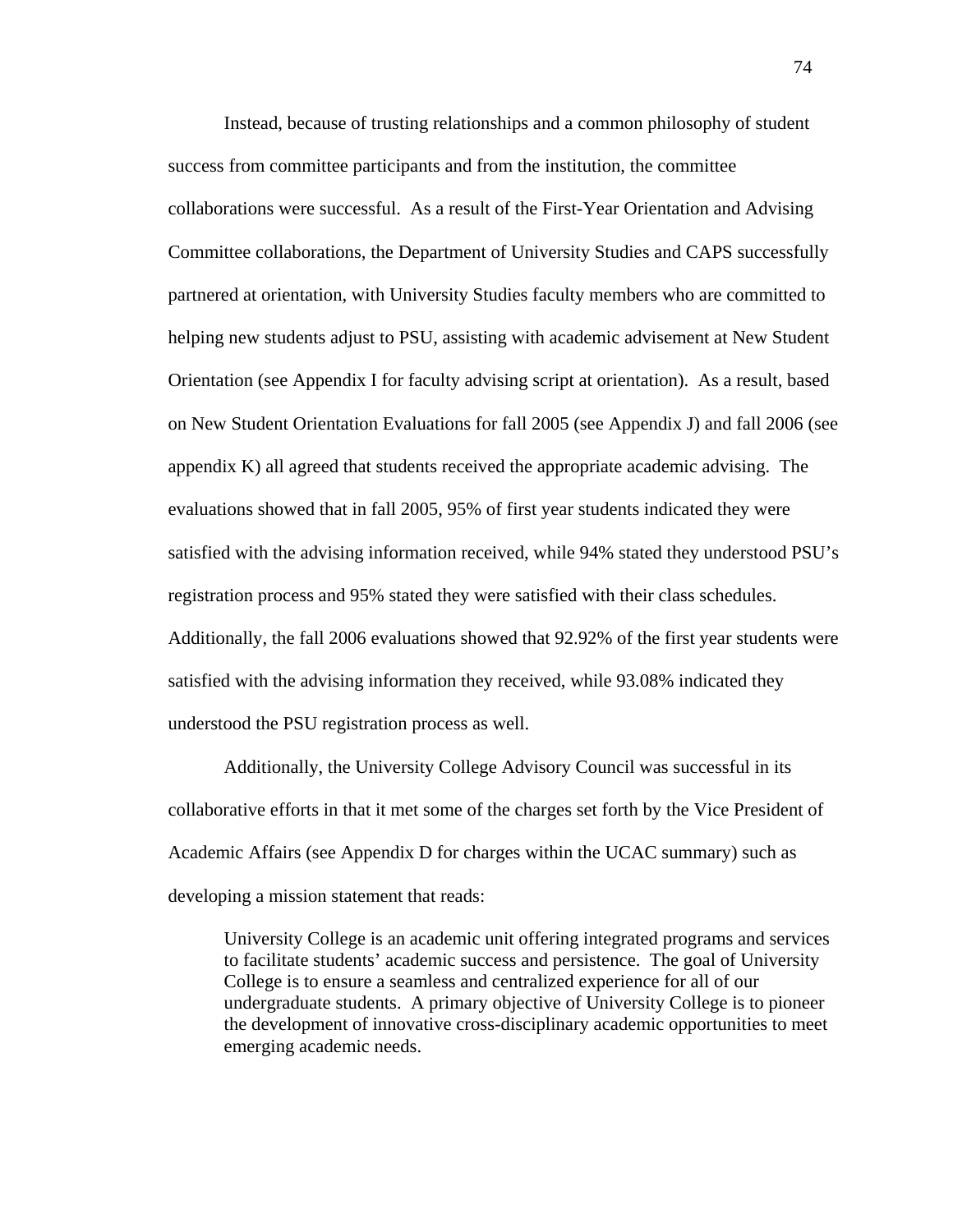However, most importantly UCAC accomplished the new curriculum change (see Appendix D for 1101/1102 curriculum requirement) requiring all first-time, full-time students with less than 15 credit hours to register for the PSU 1101 First-Year Seminar, and, residential students meeting the same criteria to register for a PSU 1102 Learning Community rather than an independent seminar.

#### *Implications*

This study has both practical and theoretical implications. The intention now is to share this research first and foremost with the involved committees, FYOAC and UCAC, and then with Public State University's administration, First-Year Experience faculty members, student affairs staff members and members of the Foundations of Excellence committee in order to enhance their understanding of collaborative partnerships. Additionally, the findings of this research has the potential to broaden the perspective of those involved based on the importance of intentional collaborations while understanding that the process of collaboration can be less than perfect, but still yield an effective outcome for student success. For Public State University, the process was "messy" and not without its own set of problems as well as opportunities. However, the ideal elements of collaboration that prove to be invaluable to PSU's committee collaborations involving FYOAC and UCAC dealt with trusting relationships, whether self established or referred by a trusting colleague, and in alignment with Schroeder's (1998) characteristics of good collaboration, a common philosophy woven throughout committee membership, as well as institutionally. As a result of these findings, it is my hope that this study will give way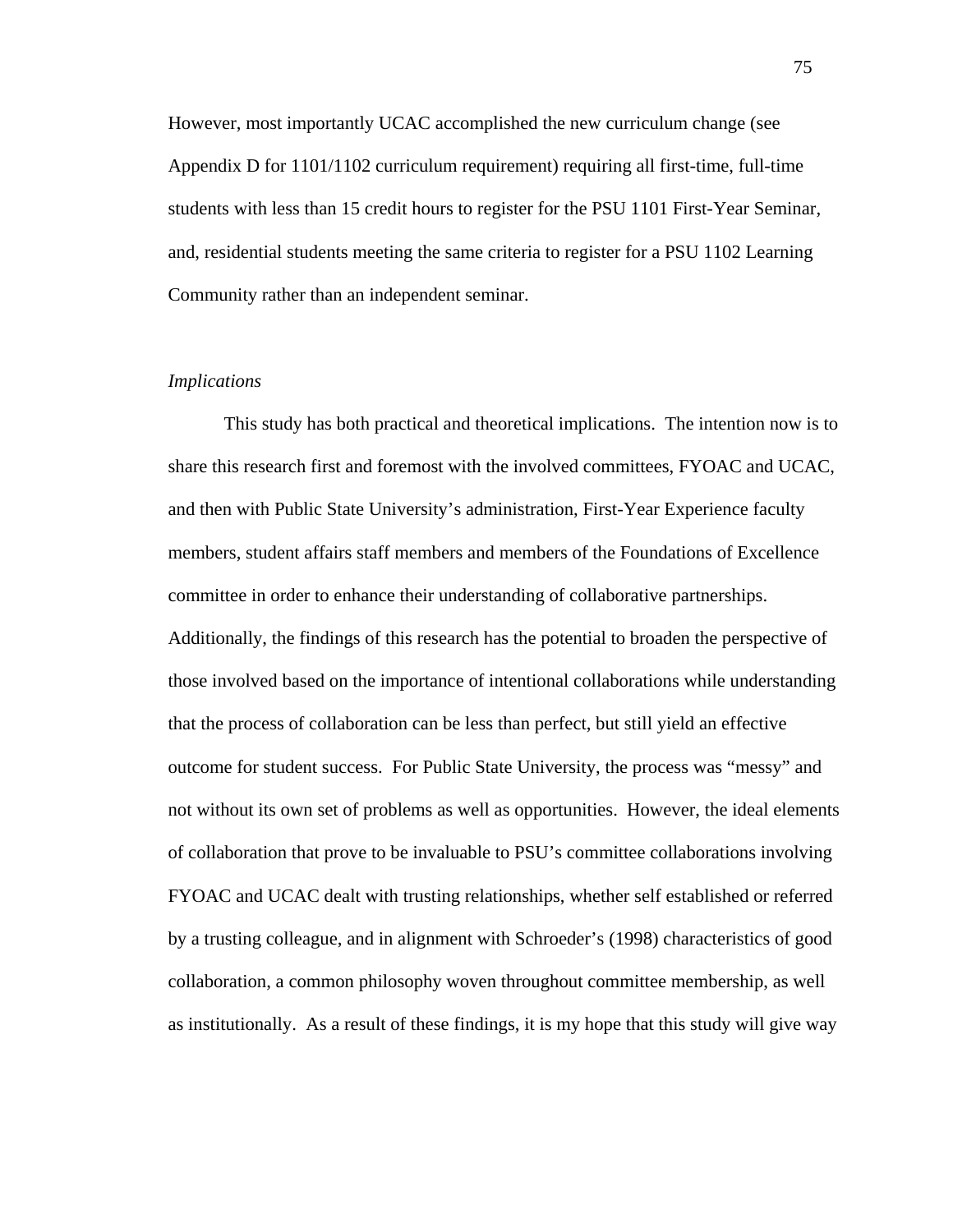to articles for publication in national higher education, academic and student affairs journals, as well as presentations at local, regional and national conferences.

As an academician and former student affairs staff member, I hope that this study challenges current assumptions and perspectives about what collaboration means and how collaborative partnerships are entered into and defined. This research shifts paradigms and theoretical notions of academic and student affairs work. It challenges both professions to embrace the philosophy of collaborative partnerships to enhance a student's first-year experience by design. This philosophy is based, of course, on the assumption that optimal student learning cannot take place if the central institutional components involved in the first-year experience are separated from one another by structure and or by commitments (Kuh, 1996). Hence, this study on partnerships among academic and student affairs at Public State University, a first-year experience has made for a worthy investigation, and has proved to be in line with Veysey (1965) who states that by establishing committees to meet institutional goals, that Public State University is keeping with the climate of growth and with a century-old higher education practice to develop committees to meet institutional goals. And even more specifically in the case of Public State, and clearly throughout this study of committee collaborations, the institutional goal is student success which begins with PSU's first year student in their first-year program of excellence.

It is important to note that historically, student success is not a new phenomenon for Public State, but a model deeply rooted in Public State University history. The legitimacy of student success at this southern institution goes back twenty-five years with the inauguration of its first female president, whose platform and institutional mission

76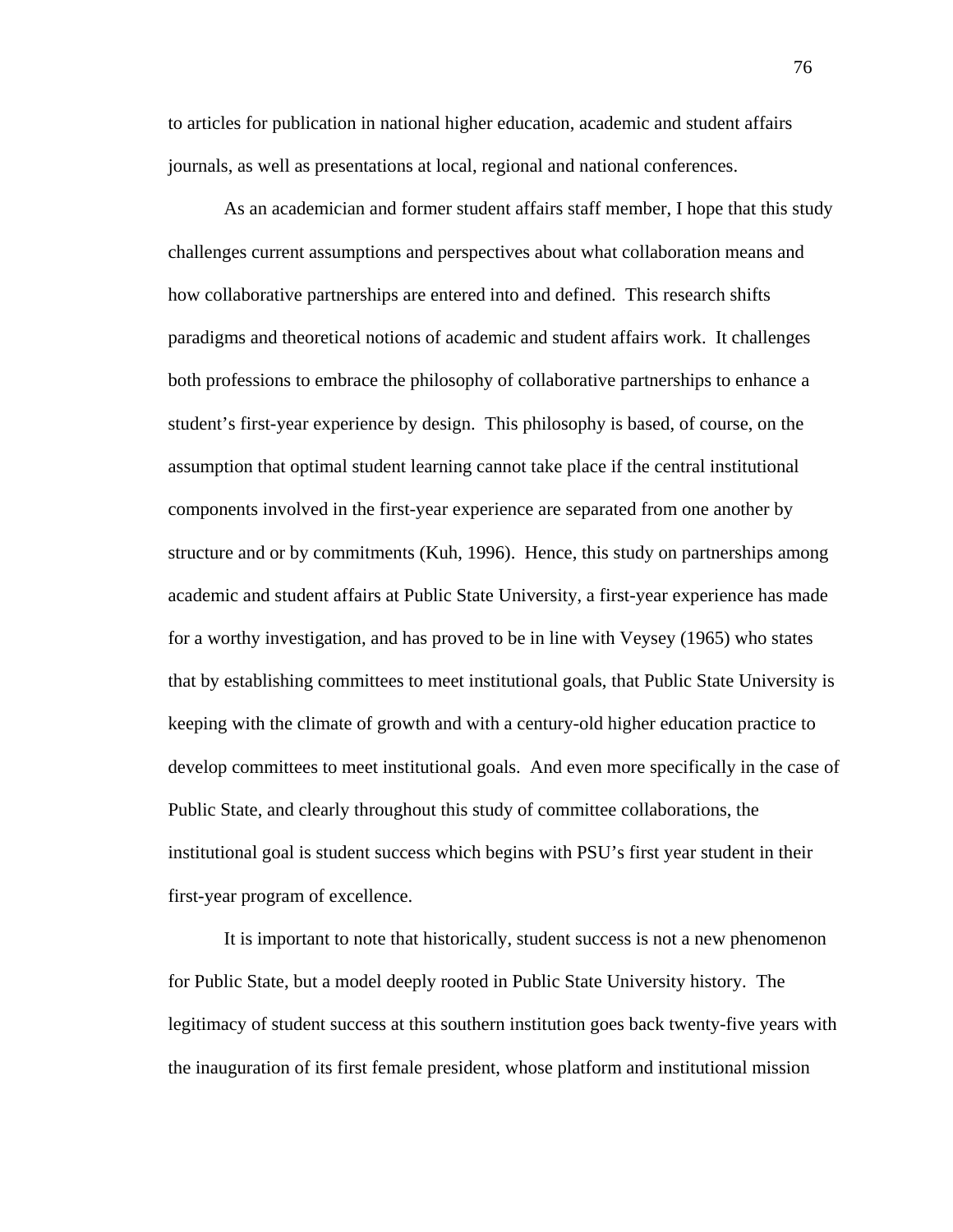embodied student success. This was evident and echoed in her ability to establish the first-year seminar at the onset of her term as president and although it has evolved tremendously, the first-year seminar and now first-year experience program with the underpinning of student success has permeated and left an indelible mark on the culture of the institution. Culture, according to Kuh & Whitt (1988) is unique to every organization and includes the norms, values, practices, beliefs, and assumptions that guide behaviors and provide a frame of reference for individuals within an organization (institution). Culture shapes the institution socializes its leaders and laypersons, and maintains stability within the institution. Culture develops over a long period of time and is usually very resistant to change. Hence the unchanging phenomenon of culture, continuity, consistency and comfort at Public State University ultimately illuminates a flaw in the literature on collaboration.

Schroeder's (1998) characteristics of collaboration certainly speaks to established trust and trusting relationships, however, what Schroeder does not address is the impact of culture on those trusting relationships and the comfort that such cultural influence has brought to those that serve at institutional levels, such as Public State. As with the second president at PSU, those employed at Public remain employed consecutive years and are known fondly by their female president as "long marchers," which can be applied to the concept of marching long in the commitment of student success that started in the early 1980s and has successfully continued through to 2006. With that in mind, it is fair to also argue that because there has been such consistency with the philosophy of student success, as well as with long-term employment of employees, that the environment and the culture of PSU is that of institutionalized comfort and familiarity, hence anything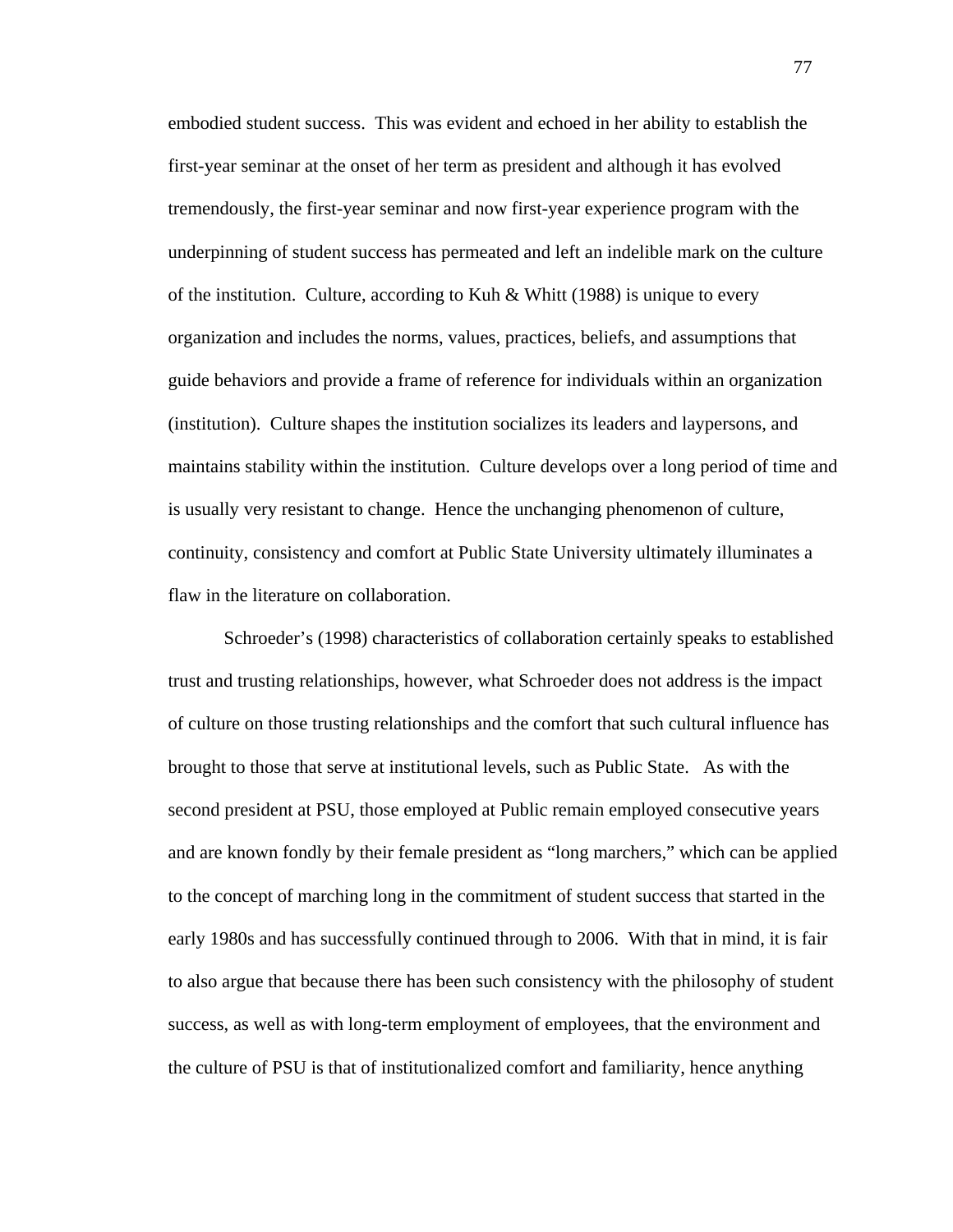unfamiliar yields an uncomfortable position of not knowing what to expect, apprehension, lack of trust. For example, as stated by FYOAC co-chair, "when you hire a new person, they don't automatically come in with the trust factor, they have to earn it."

 Furthermore, as identified in the literature review, having clear goals was a specified collaboration characteristic for success. However, the study found that with committee collaborations at Public, the clear goal concept of Schroeder's collaboration model was not met which should have yielded committee chaos. Chaos did not occur due to Public's deeply rooted commitment to the philosophy of student success, and because of participants' intense familiarity with one another and the personal relationships that developed and sustained themselves over long periods of time as long as , 15 or 25 years. While this study substantiates that for the most part Schroeder (1998) was on target with his characteristics, it is important to note also that the literature, must also include a more in depth study or recognition of institutional culture and the role it plays in the success of collaboration.

And although the first-year committee collaborations at Public State proved to be successful, it must also be stated that as a newcomer to an institution with such commitment to culture, philosophy, and one another, that those on the outside coming into such an institution may find that such a culture is very difficult to permeate and even individual efforts to permeate may appear threatening to those on the inside, which I will later explain. The concern, moreover for such institutions, is that as people move out of positions through retirement or even death, after having been "long marchers," committee collaborations or collaborations in general might be threatened. As stated by one respondent, "I don't know that if I weren't in this position that the collaboration would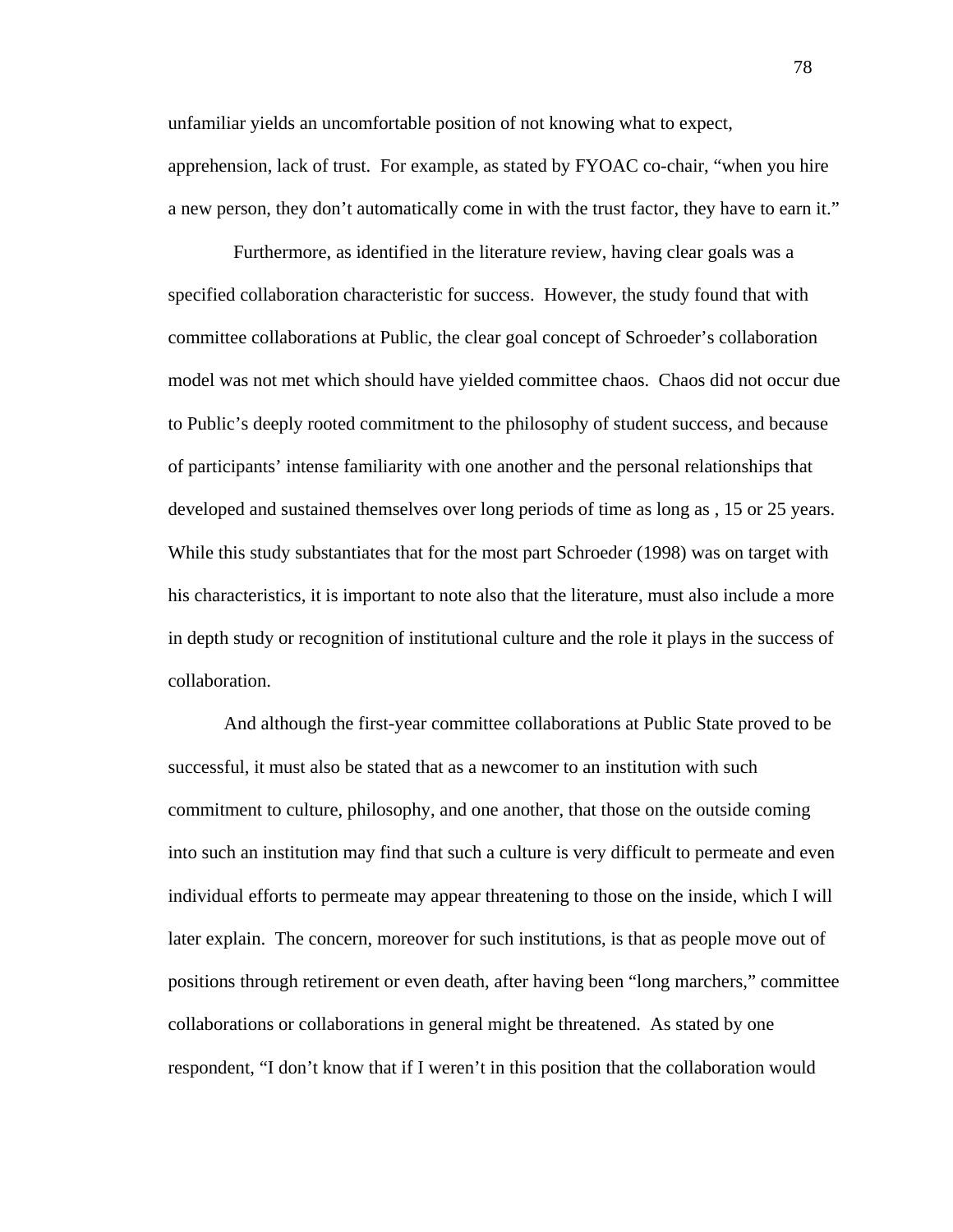still exist, but as long as I am here, it will continue." So the question now becomes for Public and like institutions engaging in collaboration, what happens when the familiar is no longer the familiar. However, perhaps Public has successfully mastered that dilemma as well, by a means even unknown to them, but certainly rooted in southern tradition that collaboration remains alive and well, by way of the "good old boy" network. The use of the "good old boy" term is not to be derogatory toward Public, but to prove the point that even as one person leaves the institution, the legacy of the person remains the outgoing faculty, administrator or for the purposes of this research, the committee member leaves but upon doing so names or appoints another as their predecessor, as this research has proven through such comments as "I worked closely with the University Studies Department Chair and her predecessor." The current Department Chair has commented in casual work conversations that her predecessor mentored and groomed her for the Chair's position. So as collaborations continue to be a benchmark within schools of excellence for the first-year experience, it must be noted that there is an institution of first-year excellence that has perfected the art of committee collaborations outside some of the normal rules, regulations, or characteristics of collaboration.

Knowingly or unknowingly, this institution perfected its ability to support a culture of comfort through a sustained philosophy of student success and sustained relationships of trust through a legacy of "long marchers" that as a result crossed traditional boundaries, barriers, silos, and territories. Ironically, perhaps their should be some consideration to the notion that the "good old boy" network also has a place in the collaboration literature in sustaining first-year initiatives and collaborations, as it has substantiated Public's collaborative committee successes (despite unclear goals) and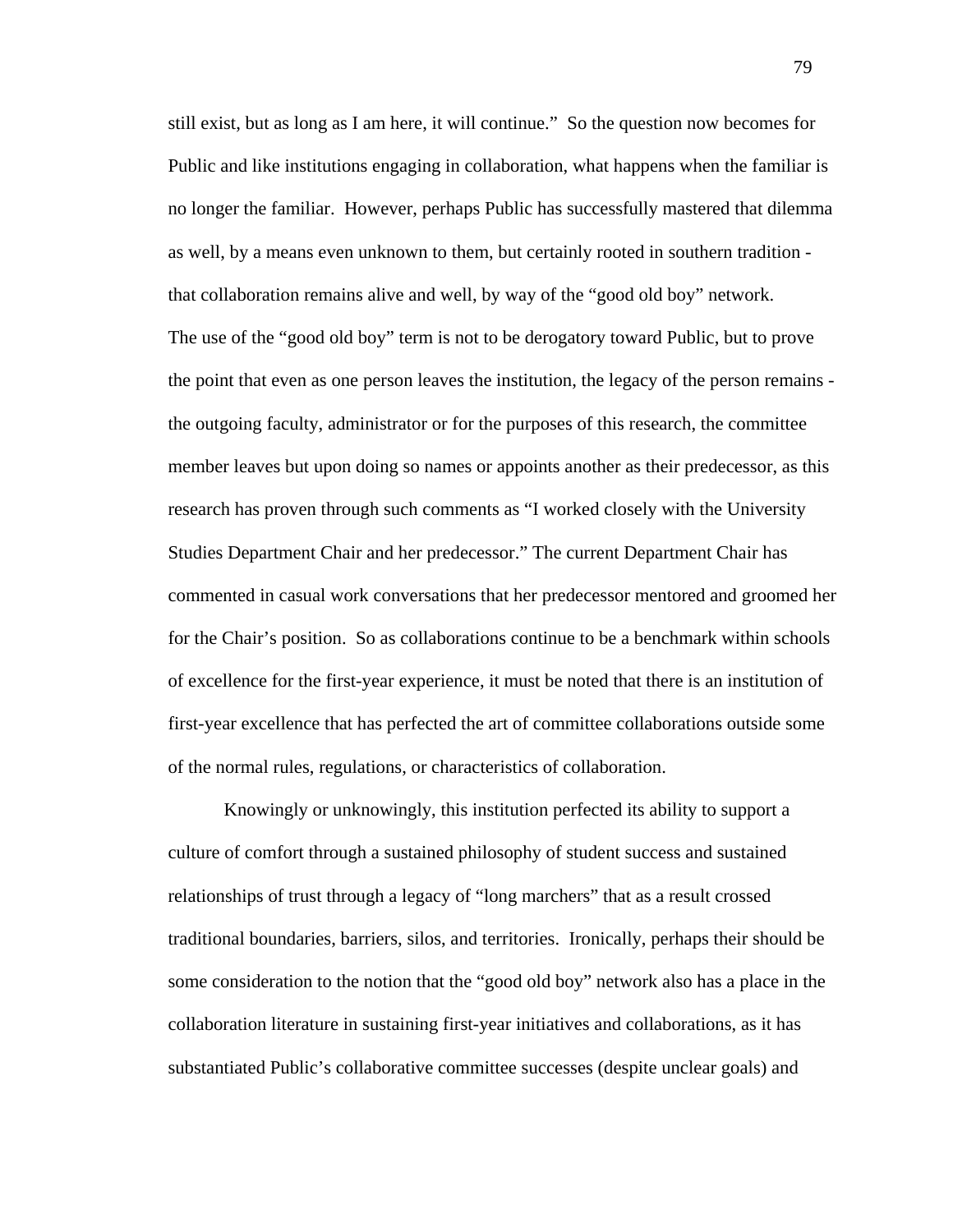ability to breakdown the higher education historical gap between academic affairs and student affairs.

#### *Personal Observations & Commentary*

 As the interviewer and ethnographer of this study, I would be remiss if I did not share or include in this research my personal observations of the institutional culture just described. In the summer of 2004, I applied for a Director position at Public State University. The position was housed in the Department of University Studies. During my initial interviews with the Department, it was clear that I was well informed and well qualified for the position, however from the perspective of those hiring, there was still true concern about my ability to be successful. I was told that in the final hours of making a decision, someone else, an alumnus, a current employer had also applied for the position and because she was not a newcomer to Kennesaw, she was now the favored candidate. The rationale was that it is easier for a familiar person to be hired into a new position and form campus-wide connections than an unfamiliar person. It was stated, and correctly so, it would be like throwing me into "the lion's den." Ultimately the latter candidate was offered the position of CLASS Director, not necessarily because of Learning Community expertise, but because of the ease of making inroads into the community and the ease of forming and maintaining trusting relationships. This is the way of PSU. It is easier to teach job responsibilities than it is to teach culture.

However, as a newcomer of only two and a half years to Public State, I have had the opportunity to serve on committees at Public, as well as even chair a committee. And while I certainly value the first-year experience and espouse the student success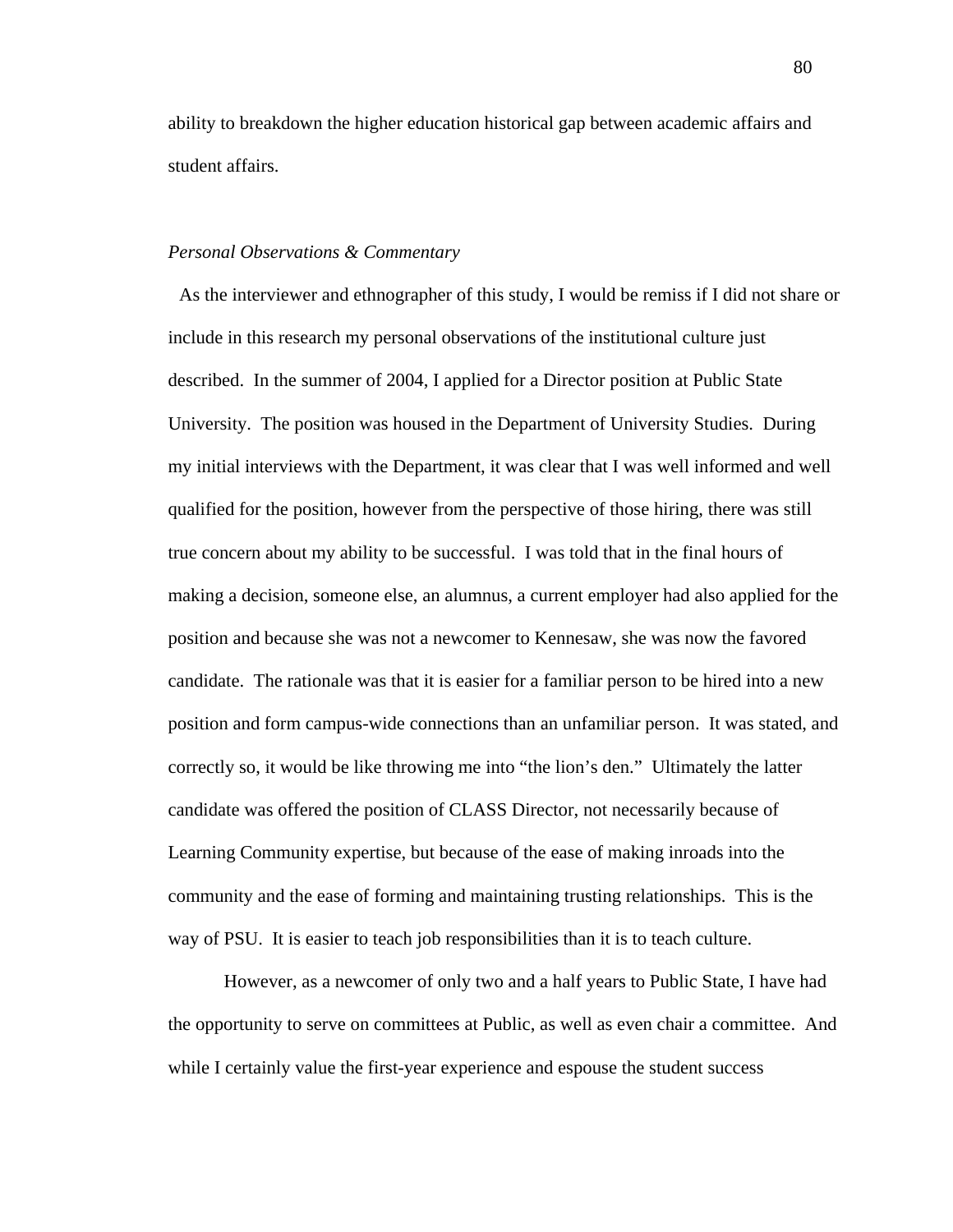philosophy that is so historically rooted in the PSU experience, I have to admit that I have had to still combat Public's strong institutional culture of comfort and familiarity. I have quietly learned that as a committee member, and even as chair that until a level of trust has been obtained by way of time (long marchers), or by way of being introduced and giving legitimacy by way of a familiar Long Marcher or legacy, that it is very difficult to have a voice at the committee table. My experience has been, even though the commonality of philosophy may have gotten me to the table, that commonality by no means afforded me the luxury of trusting relationships or even privy to having my voice recognized until there had been some level of credence giving to me by the familiar. Once I was brought into conversations by way of someone familiar, then my comments or actions at the table were accepted or legitimized or at least partially.

As I have served as Chair of the First-year Convocation committee and now as a member of the new Presidential Inauguration committee, I am very aware that I am only there as a figure to be seen and not necessarily heard unless asked or tapped by a "familiar." Only then am I recognized and given the opportunity to contribute. I also know that as this process continues that I am being groomed to become a "familiar" - a long marcher and that coupled with my philosophy of student success will enhance my abilities to be a part of the First-Year Experience collaboration among academic affairs and student affairs at Public State University.

 Please note that as I share anecdotal comments and observations about this research, that I do so in an effort to bring a better understanding of the findings of this research and to bring attention to perhaps a gap in the literature, whereby, when examining academic and student affairs collaborations, institutional culture must also be part of the discussion

81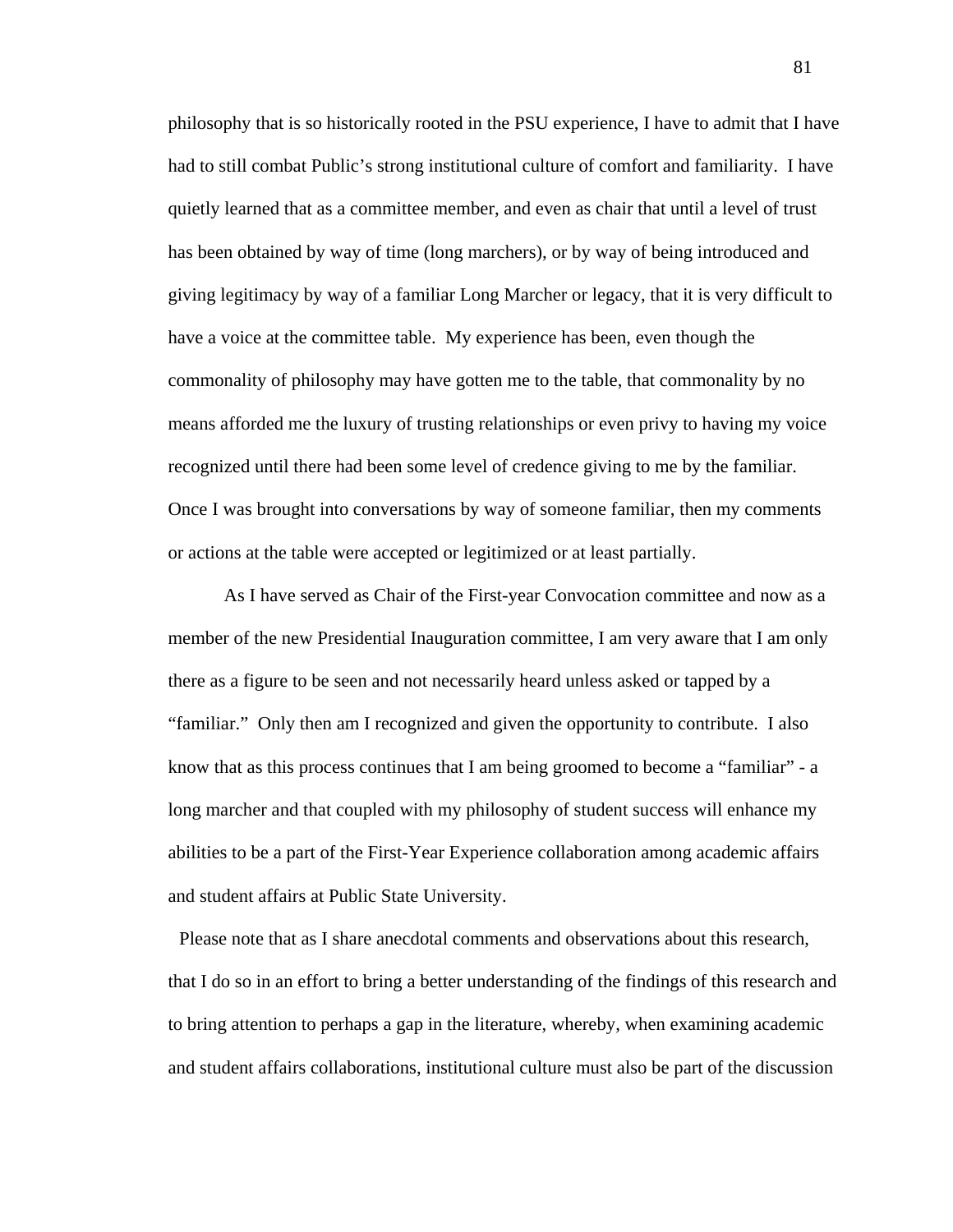and a part of the literature. It is not my intention to be offensive or again even derogatory, but instead be true to the research and to the academy. As I will share one final anecdotal commentary alluding to my own part in the institutional culture described as the "good old boy" network. Upon being hired as a PSU 1101 instructor, and rightly so on my own merit, experience and credentials, I too had been acculturated. On the day of my interview, I was met at the door of the department of hire, not by my interview committee, but by two familiars – familiar to Public as "long marchers," but also familiars to me, in that through previous statewide work, the two had become trusted colleagues and friends. Unbeknownst to me then and I believe even to them, I had just been tapped.

#### *Limitations of the Study*

 This study has some limitations that must be taken into consideration. First, generalizations about the findings cannot be made due to the institutional culture and climate of Public State University. In other words, it is uncertain that institutions of a larger size or with faculty and staff with shorter employment tenure would have the same affinity or need for long-term relationships in order to establish and maintain successful collaborations. Perhaps for different institutions of higher learning, established relationships would not be the foundation for collaboration, instead the intent to collaborate or the collaboration effort would be the foundation with relationships being a by-product of the collaborative process.

 Second, the information gathered on Public's first-year collaborations only involved committee collaborations, however, it might prove productive to look at other types of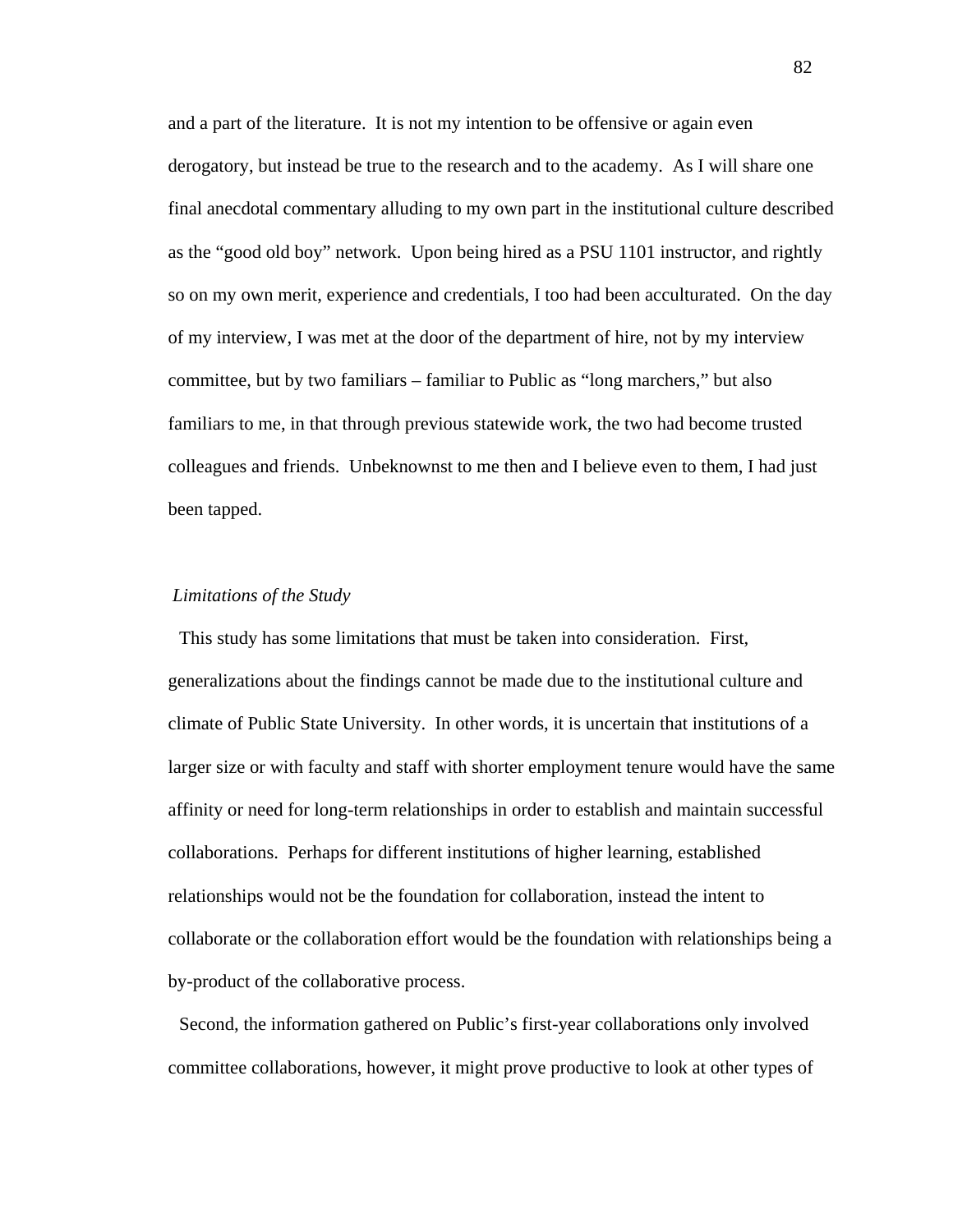collaborations, such as external institutional collaborations - those involving universities and local or global communities; also other categories of internal institutional collaborations involving student success, such as those mentioned by Gardner (2004), including student organization advising with both faculty and student affairs staff, conference presentations by both, faculty and student affairs research, and/or shared office space that function to connect both academic and student affairs support services. Obtaining more information on the above items might be relative to the findings and add much to the discussion and literature.

Third, although the attempt was made to collect data from committee observations, the attempt was unproductive due to the timing of this research in relation to the university's academic calendar. Understanding that collaboration is a process and because I was only able to observe part of the process, I would suggest for future study observing the ongoing work of future committee work in its entirety so as to see the interpersonal relationships and interactions of group members and how group dynamics impact, impede or enhance collaborations. Thus, it is fair to say that timing is critical to this type of higher education observations, so future research should take into consideration faculty and staff work schedules and the beginning and ending of semesters.

#### *Recommendations for Future Research*

Future research in this area of first-year experience programs of excellence committee collaborations is needed to determine whether the findings in this study can be duplicated. Further research utilizing the rubric developed for this study might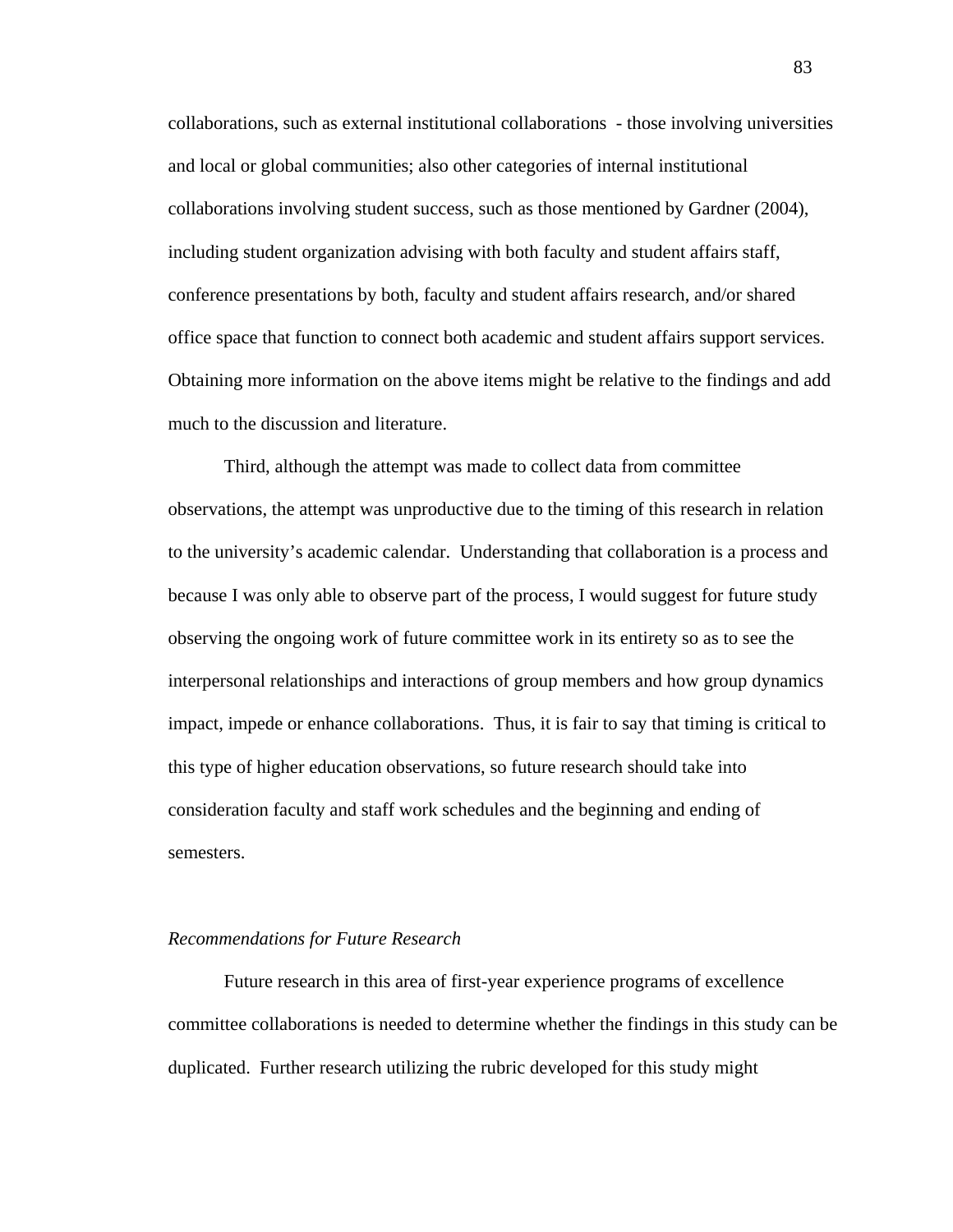substantiate the validity of the instrument. However, because of the results of this study, it might be profitable to include an additional question or questions dealing with institutional culture, and the underpinnings that institutions of higher education are social systems (the "good old boy" network) inextricably tied to and connected to their external environments (a southern institution), and the impact of such on collaboration.

 It is also recommended that future research of this type be conducted with other Foundations of Excellence institutions in an effort to better determine on a larger scale if committee collaborations are a true benchmark for determining organizational structures and policies. Perhaps this additional study can further the efforts in highlighting the comprehensive integrated and coordinated approach to the first year, as stated by second Dimensions statement within the Foundations of Excellence report (Barefoot, 2004).

 Moreover, it is recommended that future research include contacting additional committee members as an alternative to one member, along with committee chairs, in an effort to identify if those members would respond differently to the initial study. In the same vein, it might prove worthwhile to contact and interview senior administrators, such as the Vice Presidents and Deans of Academic and Student Affairs, as they are involved participants in the collaborative process, to see if they respond differently to the initial study, as well as result in different findings. Additionally, when speaking of committee members, perhaps future research could include interviewing new employees (three years or less) that serve or served as committee members or committee chairs to see if their experiences mirror or dispel those in the commentary.

 Finally, given that this study revealed that relationships were crucial to the committee collaborations, it might prove to be worthwhile to conduct the same research with those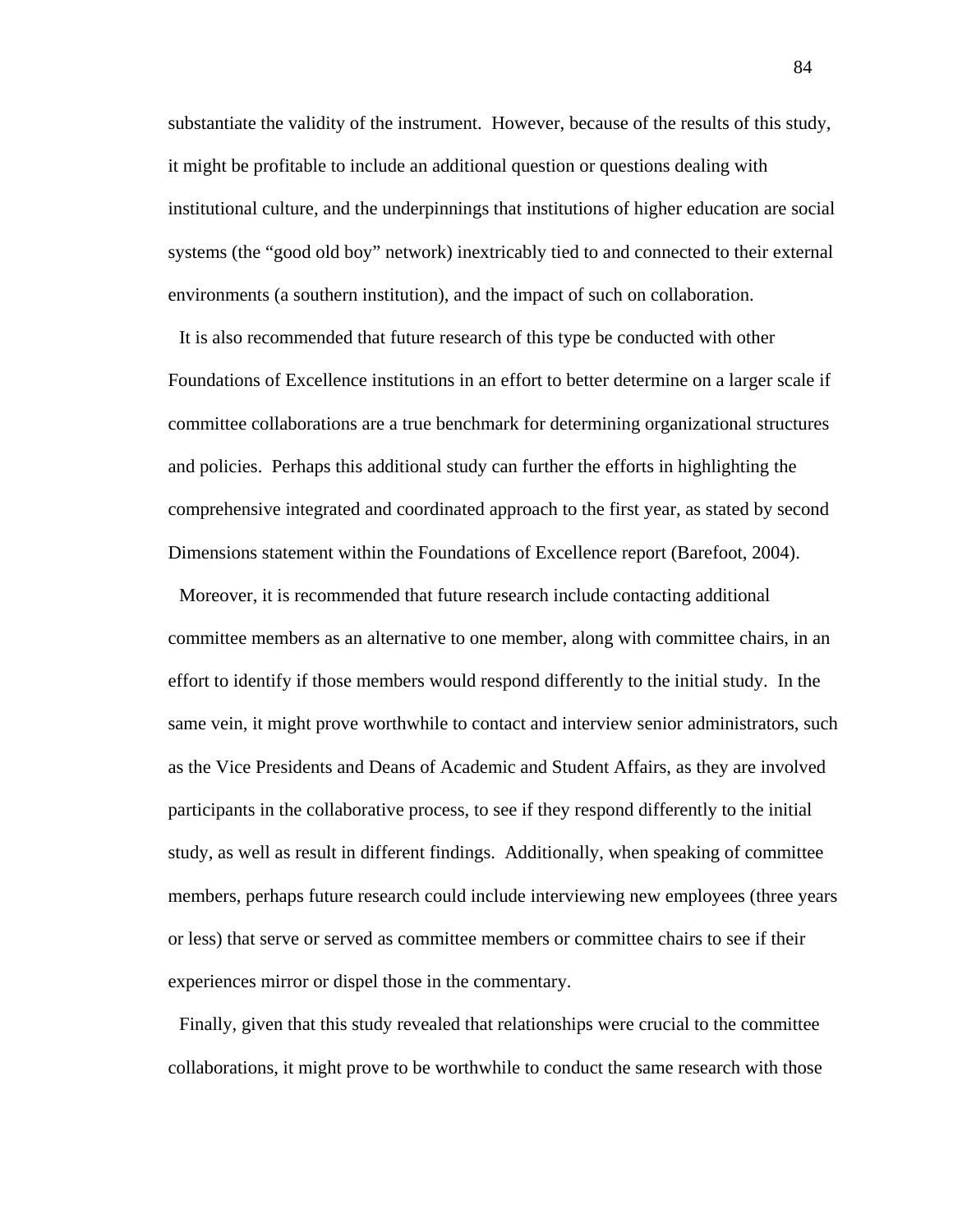referred relationships or relationships formed by the introduction of a former colleague. Since this study did not include such conversations with previous employers or supported relationships that proved to be a conduit for establishing current committee relationships, future research could yield new findings.

## *Summary*

What do academic and student affairs committee collaborations look like in a First-Year of Excellence program? This study answers that question by looking at Public State University, one of the founding institutions of the Foundations of Excellence endeavor to provide systematic standards for a college or university's total approach to a student's first year experience. This research is grounded in the second dimension taken from the Foundations of Excellence eight Dimension Statements that states that institutions that are looking for models of excellence should: "create organization structures and policies that provide a comprehensive integrated and coordinated approach to the first year" (p.8). Therefore, this research observed PSU's First-Year Experience program through academic and student affairs collaborative lenses, specifically examining PSU's established committees that were engaged in collaboration, the First-Year Orientation and Advising Committee (FYOAC) and the University College Advisory Council (UCAC).

The rubric used during this research was based on academic and student affairs collaboration literature that provided characteristics that make for good collaboration, which most were exemplified by the participants of this study. For example, Public's committee members clearly state that they were chosen for their respective committees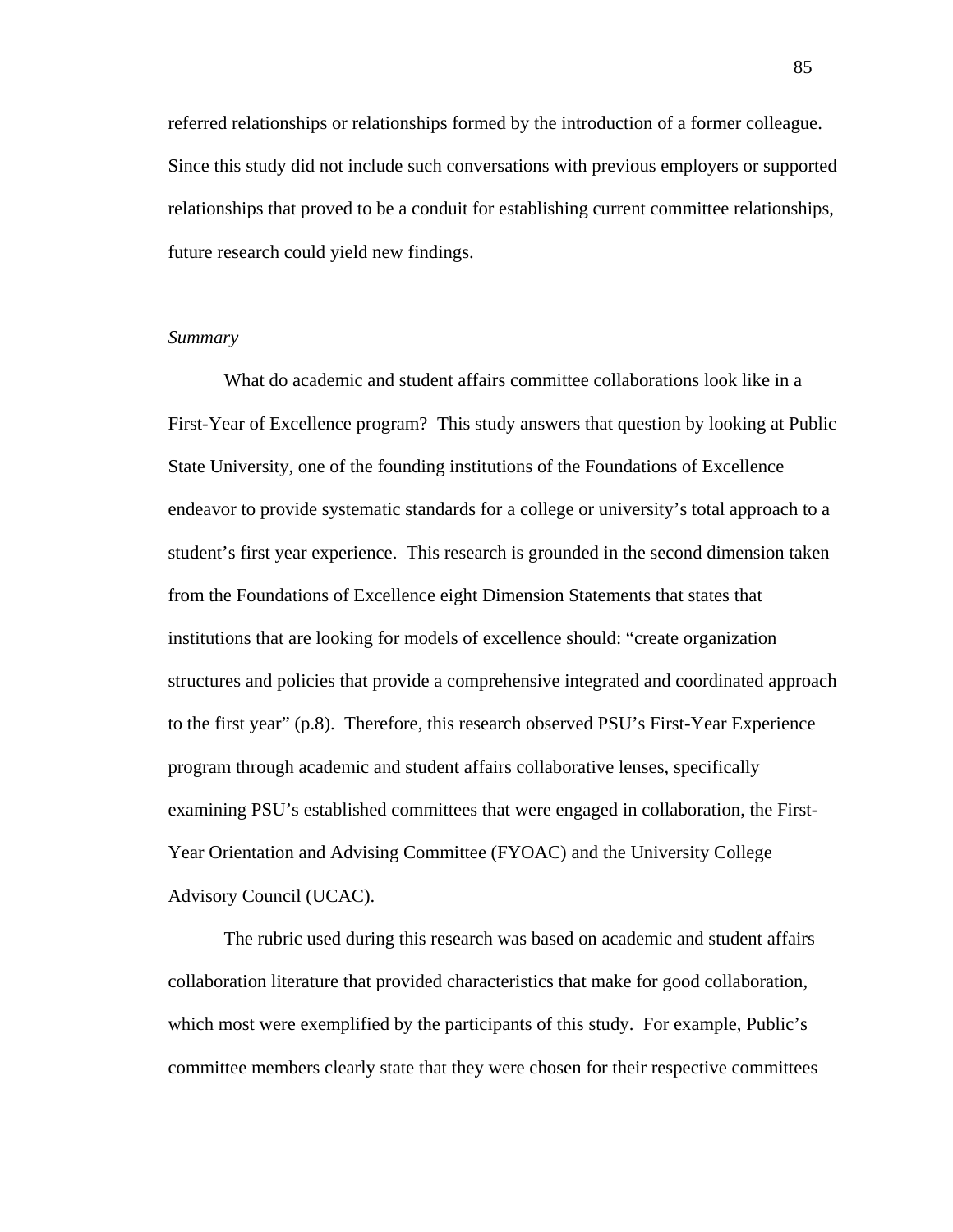because of their roles at the university, and because of them working on some level with the first-year experience program. Additionally, committee members identified collaboration as "messy with give and take without guarantee of which one of those two you're going to do, but be willing to do both." Collaboration is "connecting to create a seamless experience of first year students, understanding what students need in order to be successful." Collaboration is "letting go of individual power and working together for student success." Collaboration is "bringing together a group of diverse individuals and rather than having them argue solely from the standpoint of what is best for me… let's look at first year students and see what would be best for them." Overall, the committee members generally agreed and affirmed most of the characteristics outlined in the literature for making collaborations work.

However, there were some contradictions, particularly relating to aligned fiscal resources, and mutually agreed upon goals and objectives from each committee. Contradictions with aligned fiscal resources are clearly stated by the UCAC chair:

I think if you were to put the Vice Presidents and some of their kind, maybe all the Deans in a room they would all agree that retention of first-year students is vitally important to improving our six-year graduation rates. I think they would also agree that Public University should try to enhance its already well-known first-year programs because they provide a great recruiting tool and it's lovely to be able to have our name listed in U.S. News and World Report and these other sort of things. However, where the rubber meets the road is when you ask Dean X, does all this mean that you would be willing to only see your budget increase by 5% so that the budget for University College, the home of first-year programs, can be increased by 10% because they really need some frontline people who are going to help those first-year students and make a difference in advising and those sorts of things – the answer to this question is where the whole disconnect occurs.

The UCAC chair continued to state:

The Vice President composed a two-page document and asked members from the college campus to be a part of UCAC and when we met for the first time he talked about how the Advisor Council in terms of how it was going to be composed and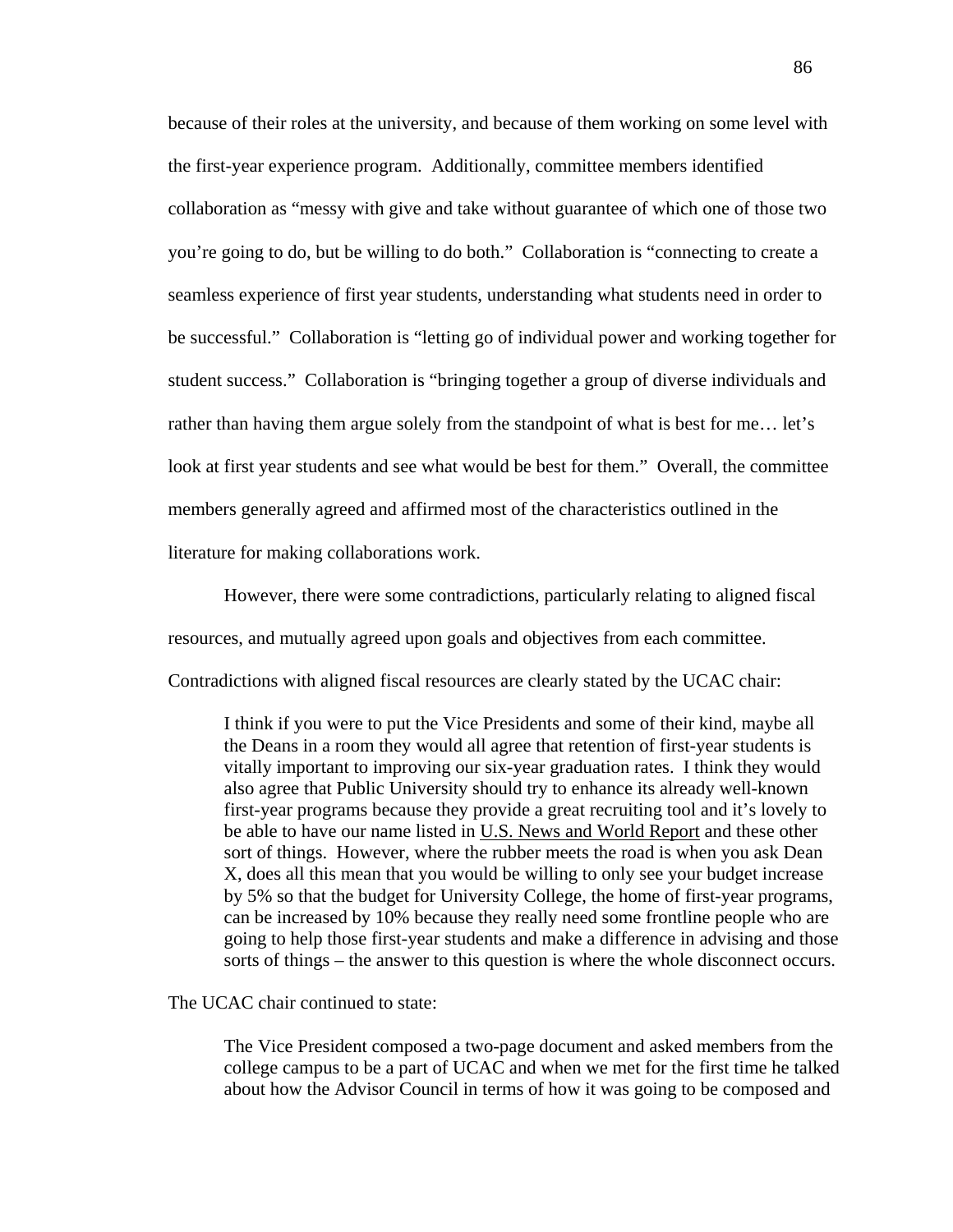initially the first year were each supposed to get \$500 in professional development funds, and we were supposed to get a one course reassignment. So I mean this was supposed to be heavy duty service work – this cracked me up.

In relation to contradictions concerning committee goals, participants responded:

I don't know that we've defined it clearly but my assumption is that we are focused on trying to bring the areas of University Studies and the CAP center responsibilities together.

Well, we are definitely in flux right now. The committee is an advisory to the Dean but now that our Dean is returning to teaching, we or some of us will be on the recruiting committee for the new Dean. Thus, we will then look to that new Dean for new direction to see where the University College goes from here.

So the overall goal was to try and figure out what University College was and where it fit into PSU's landscape. So how do you have a goal for a structure that you're not even sure what it is?

The comments on unclear goals could seem unproductive to collaboration which would add validity to Cohen and March's (1974) assertion that unclear goals characterize colleges and universities. However, in the case of Public State University' first-year committees, rather than being committees that became disconnected because of their inability to agree on common goals, they became stronger and more productive. This research shows that these committee collaborations were successful due largely to trusted relationships and a strong sense of a shared philosophy of student success. For some, particularly the "long marchers," the relationships were 13 to 25 years in the making and the philosophy of student success began in the early years of the first woman presidency with the mission of Public State and remains still at the forefront of all their decision making processes today. So the irony here is that while there were not affirmative responses to all the characteristics of good collaborations set forth by the literature that caused FYOAC and UCAC committees to be successful, there is the knowledge that as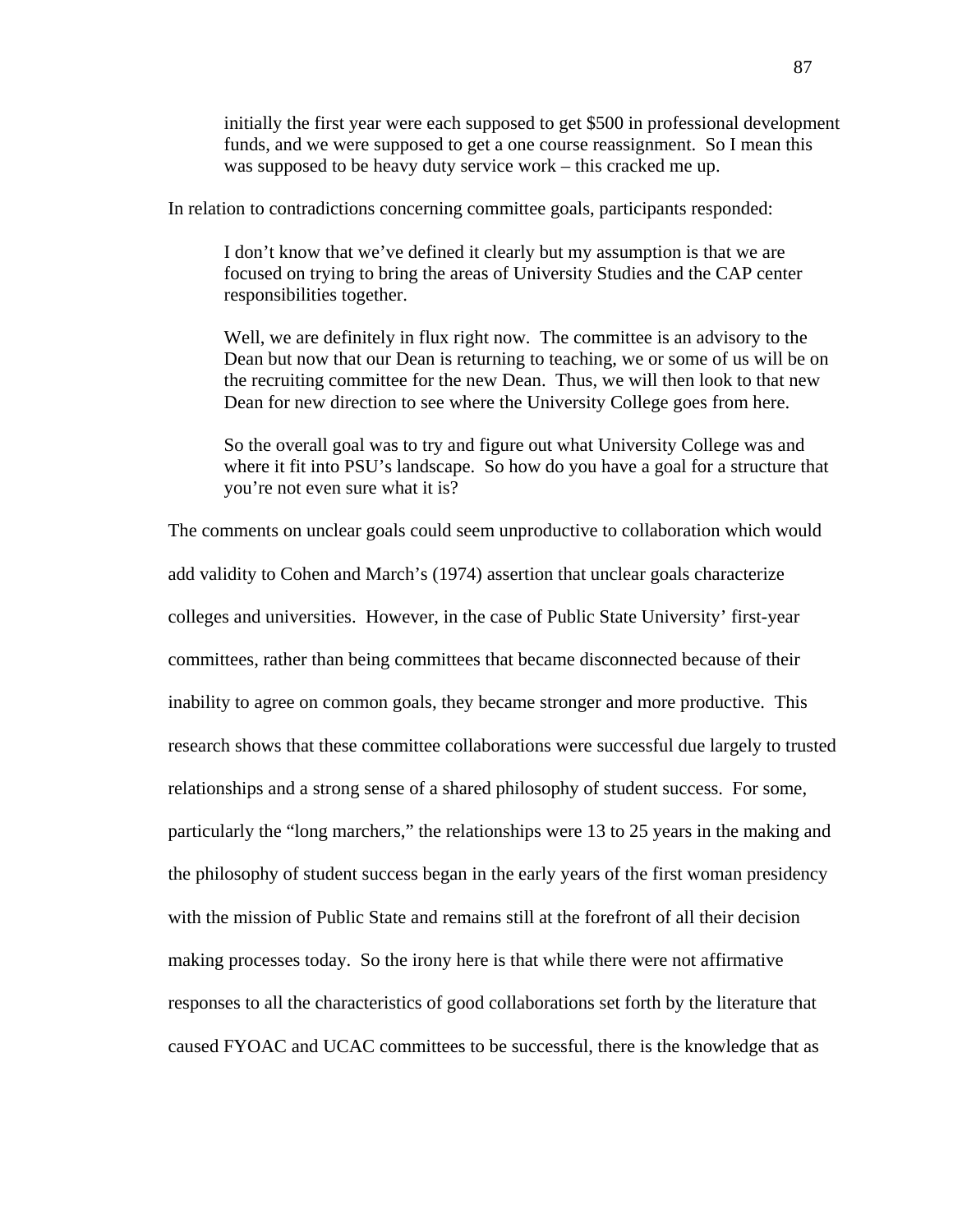long as there is an embedded culture of a shared philosophy and trusted relationships,

collaborations in PSU's FYE program will work.

Relationships and a shared commitment to student success were the constants

throughout this study and as stated by the FYOAC member, for example:

I think philosophically we are on the same page. I think that philosophically, we want students to be successful. I think that is the philosophy that has impacted the way we are working together.

Additionally, in regards to relationships, the Department Chair and FYOAC co-chair

stated:

Additionally, collaboration is relationships, for example, had I been a different department chair he might not have been so willing to pull us in and let us into some of their turf. The trust and relationship made it be less a turf war.

And in terms of institutional culture, the UCAC member responded:

It's learning and as people come on board… this is what's in place, you kind of believe that that's the structure and that's the way it was and you become part of that culture. Whereas if you were not and you didn't believe in it initially, you may have been resistant, well… over time either one, you change, or else you move on. And then as the new people come in, they're embedded into the current structure and the culture.

 So what do these findings mean and how does it add to the body of academic and student affairs collaboration literature? Because of "long marchers" and trusted relationships, and because of the core belief and institutional commitment to student success, this study encourages us to further explore the phenomenon of institutional culture, and more specifically, institutional culture in the South, as this has been a study on a Southeastern University. The unyielding commitment of the "long marchers" of this institution to its philosophy and to one another reflects that of the Southern social system known as the "good old boy" network. Perhaps it might be of value to include in the literature on academic and student affairs collaboration information on institutional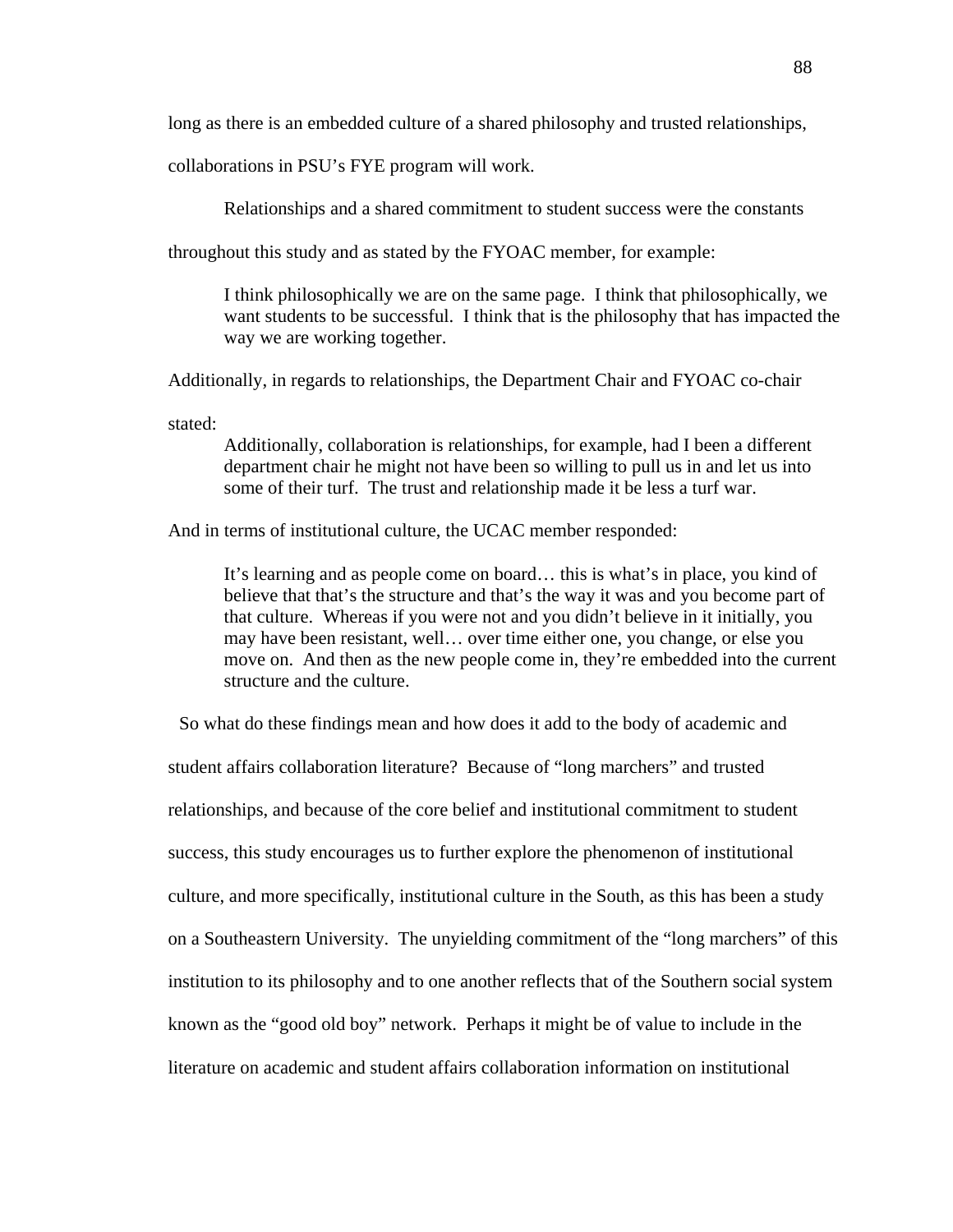culture, and investigate whether the underpinnings of institutional culture are actually social systems (the "good old boy" network) that are inextricably tied to their external environments (southern institutions), that in turn impact foundational benchmarks as collaboration on First-Year Experience programs.

*"New President, New Era"* 

"New President, A New Era" was the theme of the inauguration ceremony for PSU's third president, after the retirement of PSU's, first woman president of 25 years. Additionally, spring 2007 marked the PSU's first State of the University address, when the new President unveiled the 2007-2012 Strategic Plan.

The plan takes into account the position of the State of Georgia and the University System of Georgia in 20007, and their aspirations for 2012. It acknowledges the strengths, weaknesses, opportunities, and threats, affecting KSU's past, present and future (PSU Strategic Plan, 2007).

During the State of the University address, the new president informed administrators, faculty members, staff members, and students that PSU will begin its inaugural comprehensive capital campaign in efforts to become a "true destination campus." It will become a campus of first choice for students with new buildings, new residence halls, and new parking garages. The president continued,

we are growing, we're expected to grow, we're mandated to grow, and thus there will be more noise, more mud, and a redirection of traffic patterns.... We are urban - no longer rural, and no longer suburban…. Every facet of PSU is on an upward trajectory (Papp, 2007).

However, the President assures his constituents that the challenges ahead can and will be

met, because of the "dedicated faculty and staff members of the PSU community."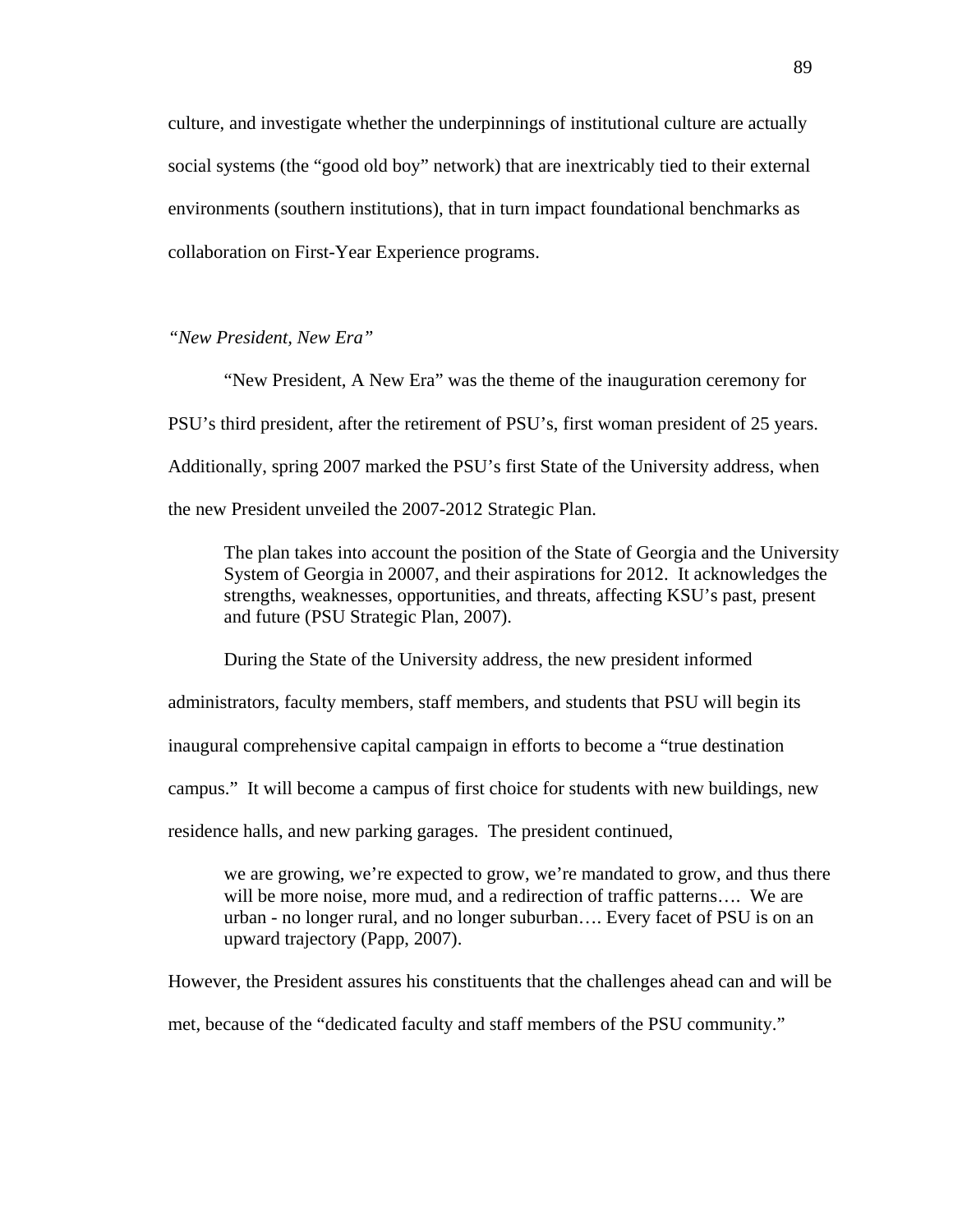Additionally, the new president recognized and solidified PSU's reputation as an institution with "accredited and nationally ranked programs that are committed to student success; initiatives for first-year students, and involvement in community service." However, despite his enthusiasm about change, since the President's arrival and his State of the University Address, there seems to be a climate of quiet uncertainty, long marcher retirements, and new presidential administrative hires. A "New President, New Era," is signifying not only new relationships, but perhaps a new institutional culture.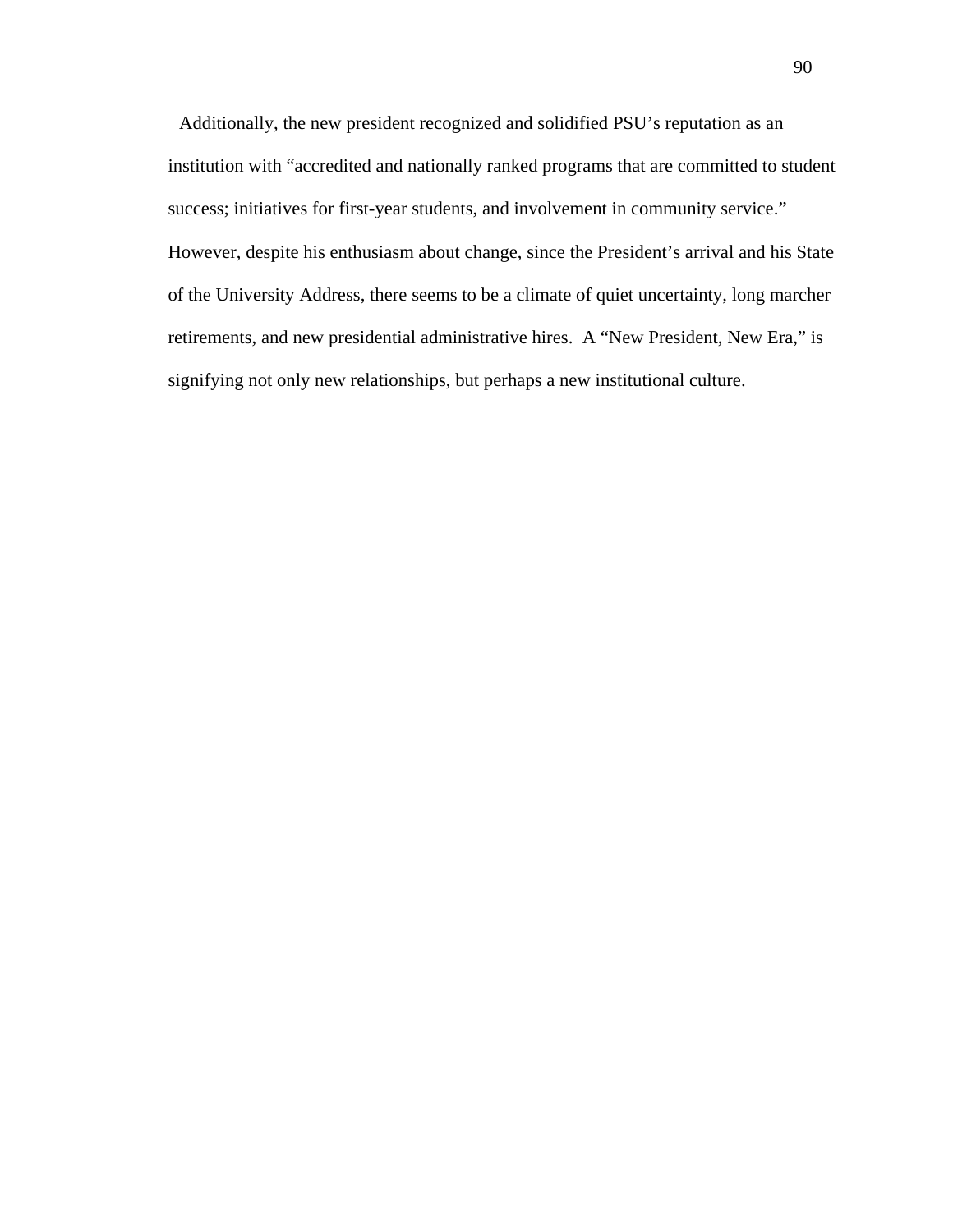## References

American heritage dictionary (1983). William Morris, Houghton Mifflin Company.

- Astin, A.W. (1991). Assessment for excellence. Old Tappan, NJ: Macmillan.
- Astin, A.W. (1993). What matters in college? Four critical years revisited. San Francisco, CA: Jossey-Bass.
- A Joint Report: American Association for Higher Education, American College Personnel Association, National Association of Student Personnel Administrators (1998). Powerful partnerships a shared responsibility for learning. Retrieved September 2005 from [http://www.aahe.org/teaching/tsk\\_frce.htm,](http://www.aahe.org/teaching/tsk_frce.htm) p.1-16.
- Barefoot, B. (2004). Foundations of excellence: A new model for first-year assessment. Assessment Update. 16(2), 5-7.
- Bogdan, R., & Biklen, S. (1998). Qualitative research for education: An introduction to theory and methods  $(3^{\frac{rd}{ed}}$ ed.). Boston: Allyn and Bacon.
- Cohen, M.D., & March, J.G. (1974). Leadership and ambiguity: The American college President. New York, NY: McGraw-Hill.
- Creswell, J.W. (1998). Qualitative inquiry and research design: Choosing among five traditions. Thousand Oaks, CA: SAGE Publications.
- DeVault, M.L. (1999). Liberating method: Feminism and social research. Philadelphia: Temple University Press.
- Ewell, P.T. (1997). Organizing for learning: A new imperative. AAHE Bulletin, 50(4), 3-6.
- Foundations of Excellence Report (2004). Retrieved August, 2005 from <http://www.brevard.edu/fyfoundations/plans/improvement.htm>
- Fontana, A., & Frey, J.H. (1994). Interviewing: The art of science. In N.K. Denzin  $\&$ Y.S. Lincoln (Eds.), Handbook of qualitative research (pp. 361-376). Thousand Oaks, CA: SAGE Publications.
- Freshmen Learning Communities Brochure (2004). Office of Undergraduate Studies. Georgia State University. Atlanta, GA.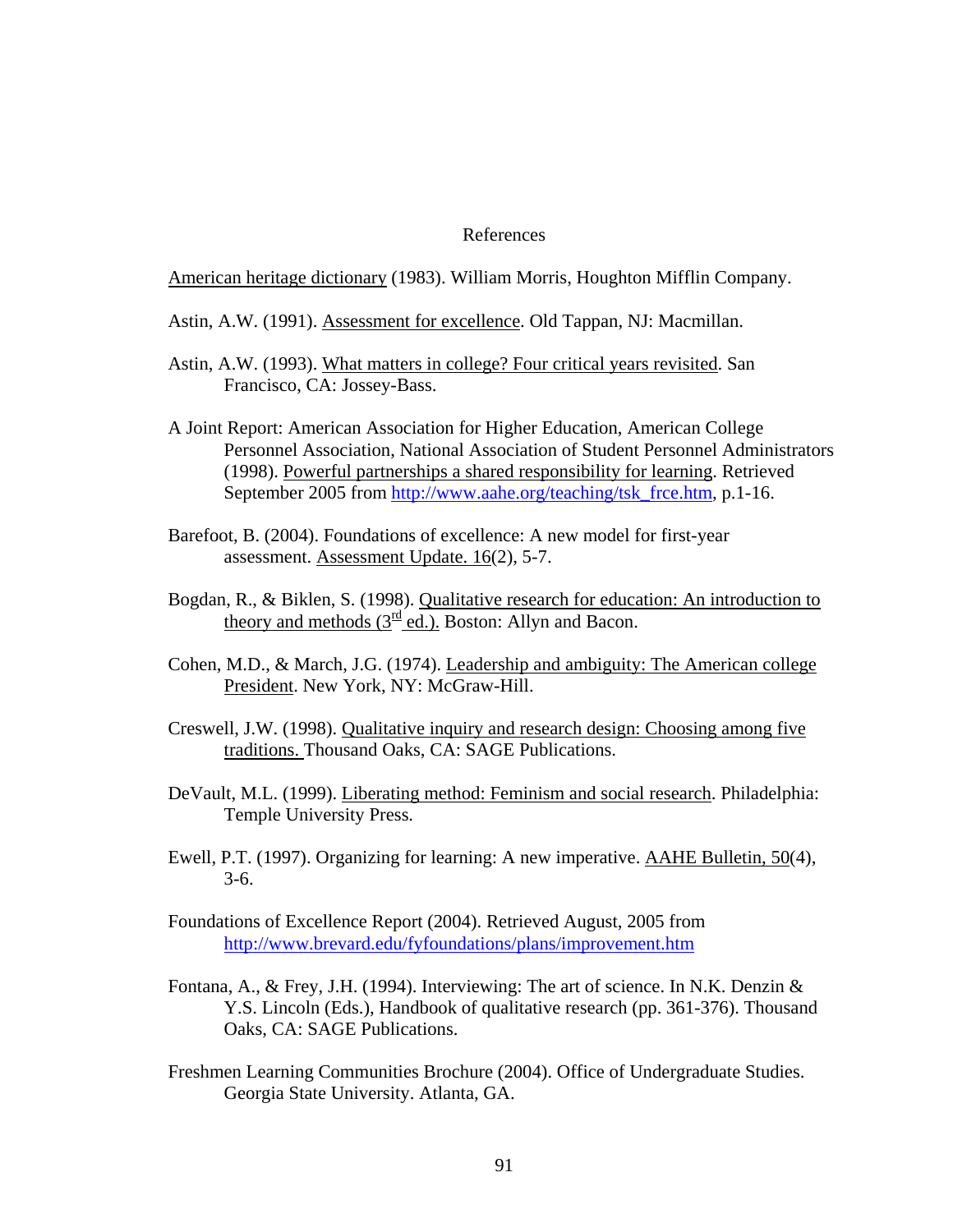- Gabelnick, F., MacGregor, J., Mathews, R.S., and Smith, B.L. (Eds.) (1990). Learning communities: creating connections among students, faculty, and disciplines. New Directions for Teaching and Learning. (41). San Francisco, CA.
- Gardner, J.N. (2004, November 8). Remarks at the annual students in transition Conference, Nashville, Tennessee.
- Gardner, J.N. (1989). Starting a freshman seminar program (In M.L. Upcraft, J.N. Gardner, and Associates (1990). The Freshman Year Experience (pp. 238-249). San Francisco, CA: Jossey-Bass.
- Goodsell Love, A., & Tokuno, K.A. (1999). Learning communities models: Partners for learning (pp. 9-17). Columbia SC: University of SC, National Resource Center for the First-Year Experience & Students in Transition.
- Gordon, V.N., and Grites, T.J. (1984). The freshmen seminar course: Helping students succeed. Journal of College Student Personnel. (25). pp.315-320.
- Humberman, A.M., & Miles, M.B. (1994). Data management and analysis methods. In N.K., Denzin & Y.S. Lincoln (Eds.), Handbook of qualitative research (pp. 428- 444). Thousand Oaks, CA: SAGE Publications.
- Hunter, M.S., & Linder, C.W. (2003). College seminars for first-year students. In J.W. Guthrie (Ed.), Encyclopedia of Education. (2<sup>nd</sup> ed.) (pp. 399-401). New York, NY: Macmillan.
- Jaeger, R. M. (1997). Methods for research in education. ( $2^{\text{nd}}$  ed). Washington, DC: American Educational Research Association.
- Knefelkamp, L.L. (1991). The seamless curriculum. In K. Kellogg, Collaboration: student affairs and academic affairs working together to promote student learning. ERIC Clearinghouse on Higher Education Washington DC. BBB32577.
- Kuh, G.D. (1996). Guiding principles for creating seamless learning environments for undergraduates. Journal of College Student Development, 37(2), 135-148.
- Kuh, G.D. (1997, June). Working together to enhance student learning inside and outside the classroom. Paper presented at the annual AAHE. Assessment and quality conference, Miami, FL.
- Kuh, G.D. & Banta, T.W. (2000). Faculty-student affairs collaboration on assessmentlessons from the field. About Campus, 4(6), 4-11.
- Lincoln, Y.S. (2004) Academic freedom, IRB and the NRC committee report. Paper presentation at annual AERA. Enhancing the visibility and credibility of Educational Research conference, San Diego, CA.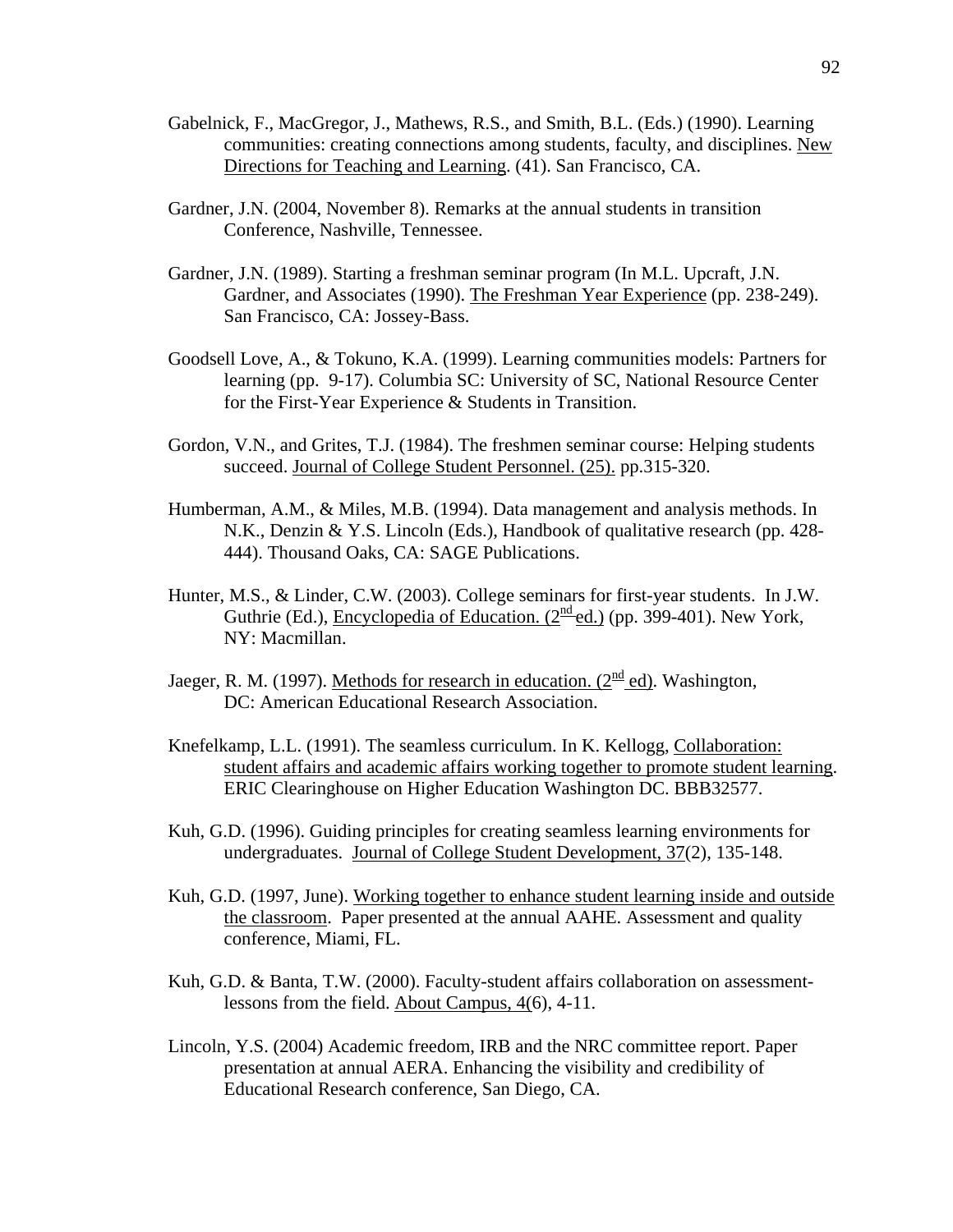- Love, A.G. (1999). What are learning communities? In Levine, J.H. (1999). Learning communities: New structures, new partnerships for learning. Columbia, South Carolina, National Resource Center for the First-Year Experience and Students in Transition. Monograph Series, No 26.
- Merriam, S. B. (1998). Qualitative research and case study application in education, revised and expanded from case study research in education. San Francisco, California: Jossey-Bass.
- Miller, T.K. (Ed.). (1999). CAS: The book of professional standards for higher Education 1999. Washington, DC: Council for the Advancement of Standards in Higher Education.
- Papp, D. (2007). *PSU State of the University Address*. PSU University. Kennesaw, GA.
- Pascarella, E. T., & Terenzini, P. T. (2005). How college affects students: A third decade of research, Volume 2. San Francisco: Jossey-Bass.
- PSU Fact Book. (2004). University Publications. Public State University. Kennesaw, GA.
- PSU Foundations Task Force Report. (January 2004). Department of University Studies (pp. 1-22). Public State University. Kennesaw, GA.
- PSU Foundations Task Force Report. (January 2004). Department of University Studies (p.8). Public State University. Kennesaw, GA.
- PSU Strategic Plan. (2007). University Publications. Public State University. Kennesaw, GA.
- Sanford, N. (Ed.). (1962). The American college. New York, NY: Wiley.
- Schetlin, M. E. (1969). Myths of the student personnel point of view. Journal of Higher Education, 40 (1), 58-63.
- Schroeder, C.C. (1998). Developing collaborative partnerships that enhance student learning and educational attainment. Retrieved September, 2005 from [http://www.acpa.nche.edu/srsch/charles\\_schoreder.html,](http://www.acpa.nche.edu/srsch/charles_schoreder.html) p. 1-6.
- Seidman, I. (1998). Interviewing as qualitative research ( $2<sup>nd</sup>$  ed.) New York: Teachers College Press.
- Shafritz, J.M., & Ott, J. S. (2001). Classics of organization theory. (5th Ed). Belmont, CA: Wadsworth Group.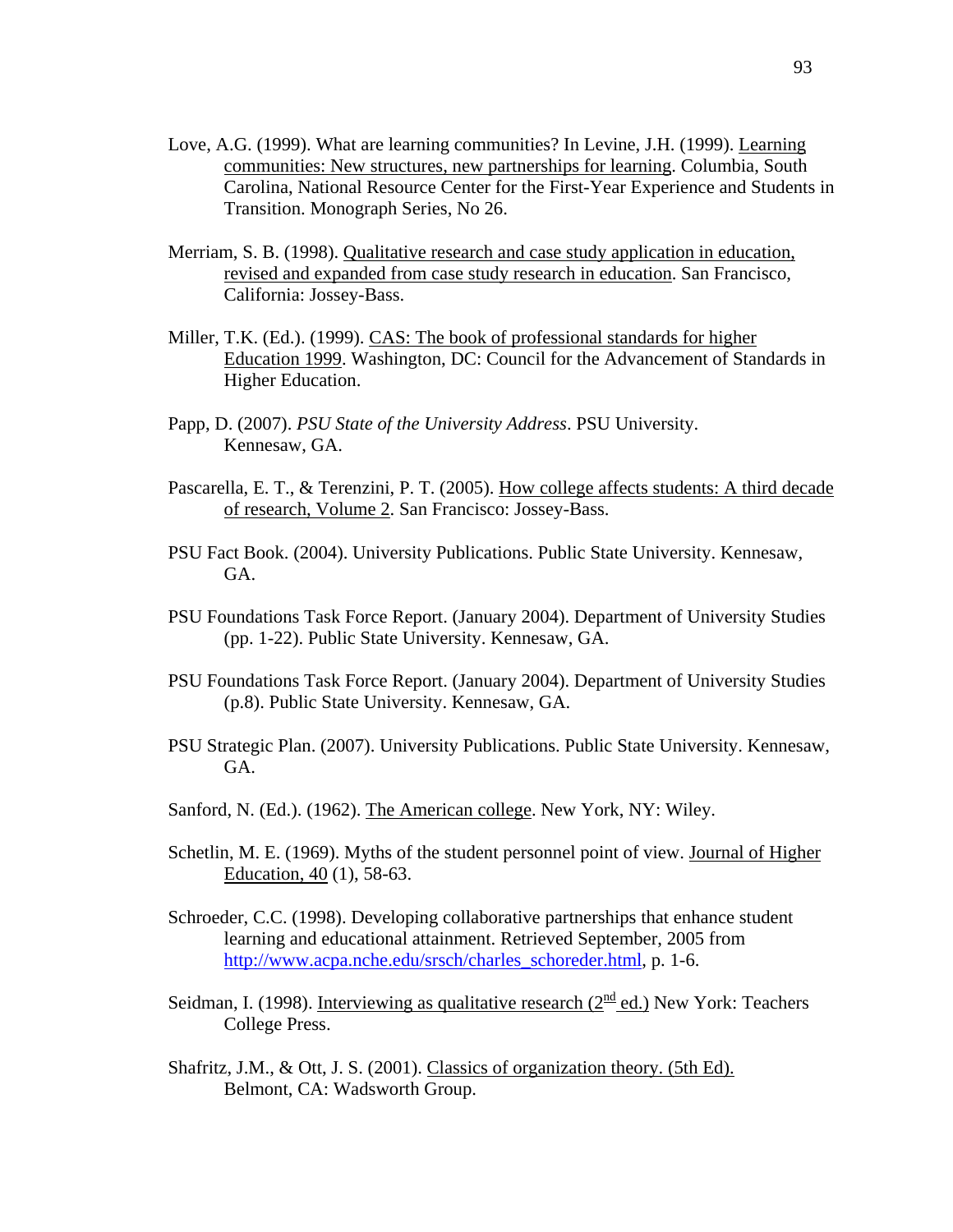- Shapiro, N.S., & Levine, J. H. (1999). Creating learning communities: A practical guide to winning support, organizing for change, and implementing programs. San Francisco, CA: Jossey-Bass.
- Stein, R.B., & Short, P.M. (2001). Collaboration in delivering higher education programs: Barriers and challenges. Review of Higher Education, 24(4), 417- 436.
- Strauss, A. and Corbin, J. (1990). Basics of qualitative research. Newbury Park, CA: Sage Publications, Inc.
- Tinto, V. (1993). Principles of effective retention. Journal of The Freshmen Year Experience, 2(1), 35-48.
- Upcraft, M.L., Gardner, J.N., Barefoot, B.O. & Associates (2005). Challenging & supporting the first-year student: A handbook for improving the first year of college. San Francisco, CA: Jossey-Bass.
- Veysey, L.R. (1965). The emergence of the American university. Chicago, IL: The University of Chicago Press.
- Webster's new world dictionary of the American language (1983). David B. Guralnik (Ed.), New York, NY: Warner Communications Company.
- Yin, R.K. (2003). Case study research: Design and methods (3rd Ed.) Thousand Oaks, California: Sage Publications, Inc.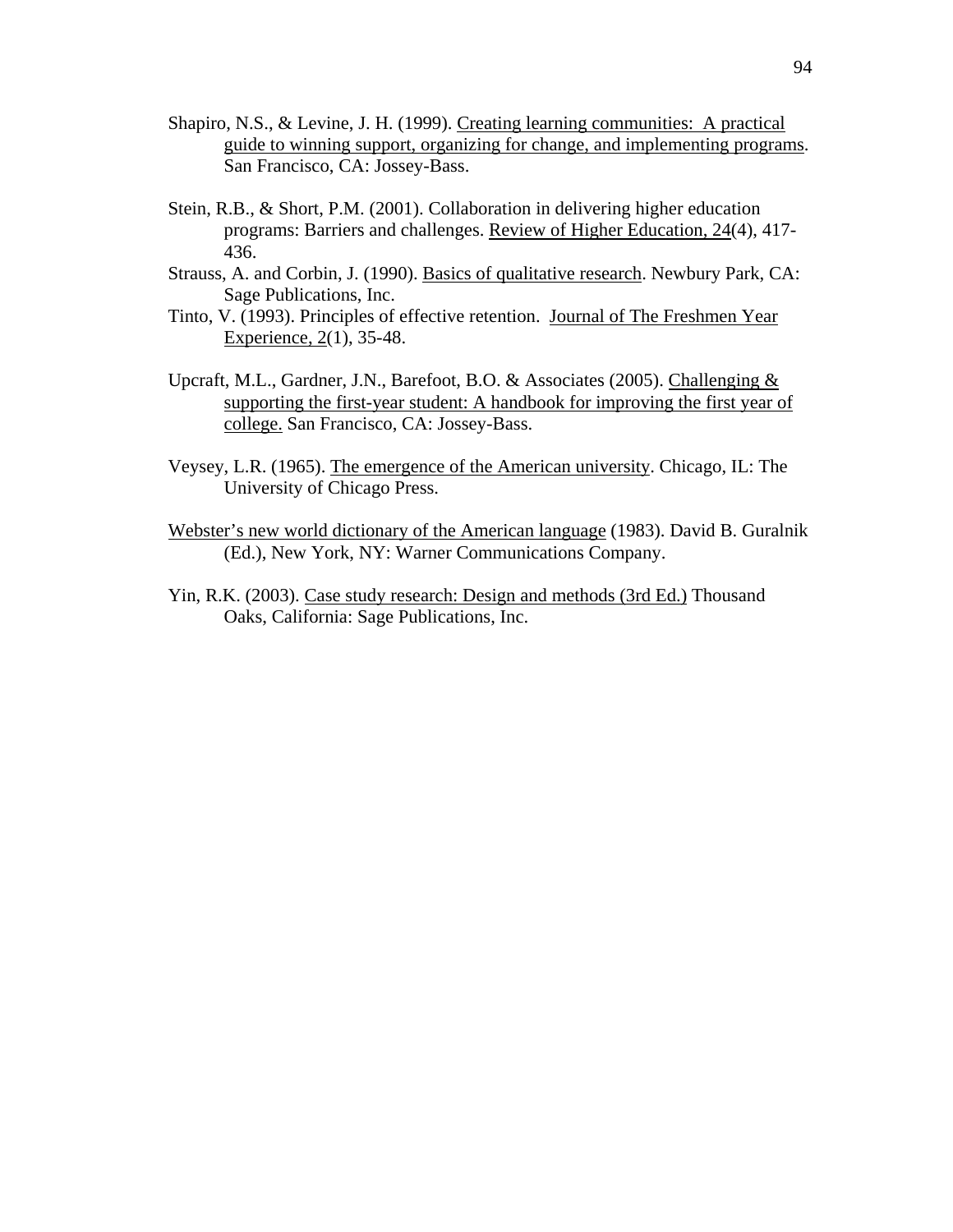# APPENDIXES

# APPENDIX A

University College/SSES Advising Task Force (FYOAC)

# Agenda

Charge: history, purpose and responsibilities

Set Priorities (initial and long-term)

Develop mission statement

First Year Mandatory Advising & Orientation

Impact of Proposal for PSU 1101/1102: Certification of requirement

Role of OCP and Advising Council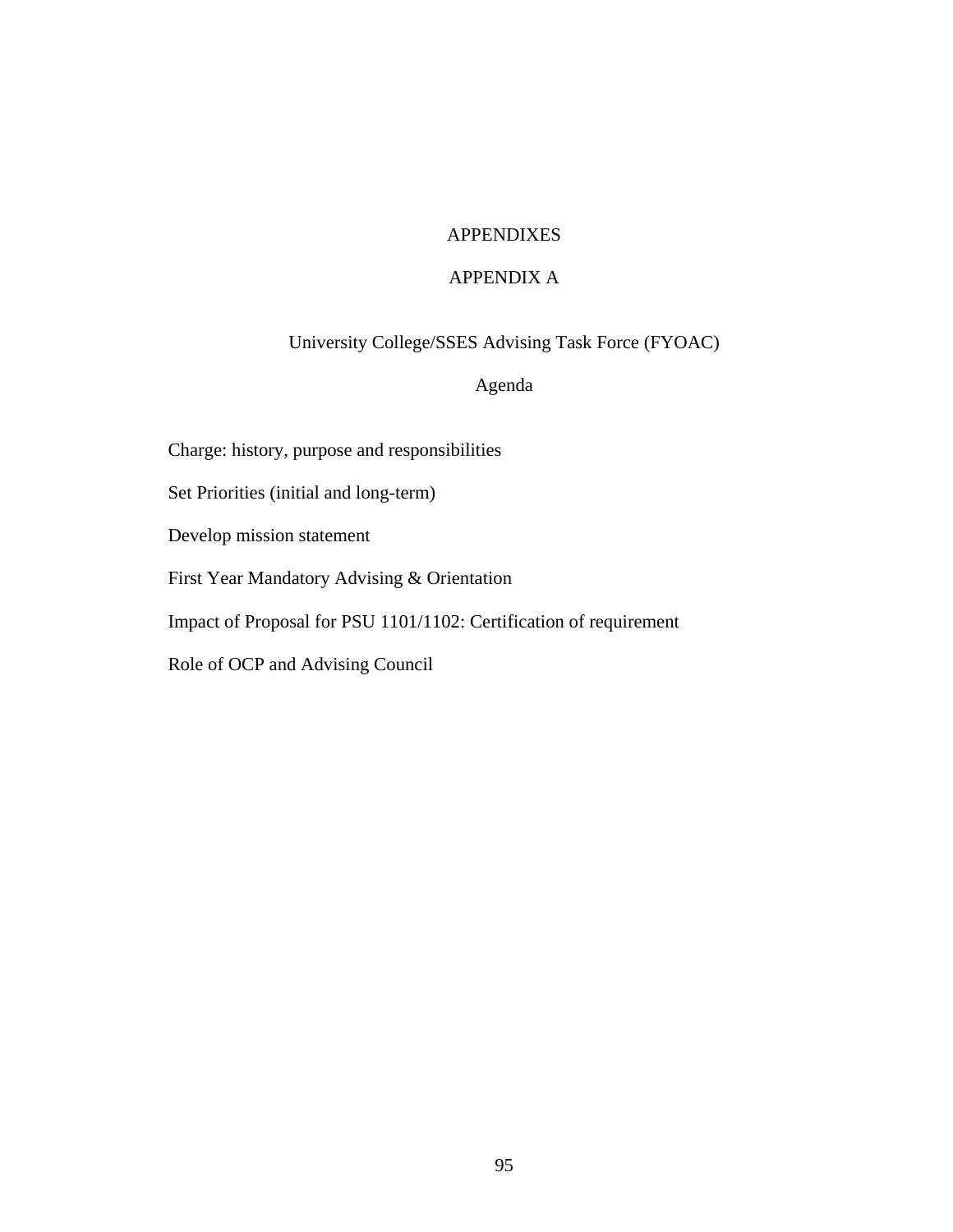#### APPENDIX B

#### First-Year Orientation & Advising Committee (FYOAC) Recommendations by Committee Chairs

- 1. Continue the regular meetings of FYOAC for at least two years to ensure that collaboration and coordination between University College and Student Success and Enrollment Services continue. This body not only reviews policies regarding orientation and advising, but it helps strengthen the communication between UC and SSES on other issues related to first-year students.
	- a. There may need to be discussion I the future about collapsing FYOAC into UCAC as one of the standing subcommittees, but that does not seem to be the best course of action right now. We recommend this issue be revisited in spring '06 before new appointments are made to UCAC for the fall.
- 2. The message of "mandated orientation" needs to be delivered to students in all materials immediately, but the actual enforcement of that mandate should be delayed until spring '06. This policy mandate is distinct from curriculum requirements, and its enforcement will require creativity and cooperation from the Registrar's Office, CAPS Center, Residence Life, and University College. We recommend that FYUOAC invite stakeholders from these entities to work together to develop a manageable enforcement process.
- 3. The FAST program should be discontinued as of May 20005, and a new structure for academic advising during orientations should be implemented this summer for the eight fall orientation dates. The new structure will include (1) pre-advising sessions for exploratory students in small groups of 20 students and (2) a consistent, trained set of academic advisors for each of the seven groups of advisees at orientation that will include two LINK leaders, two faculty/staff from the appropriate college, and one faculty representative from University College.
	- a. Those seven groups are (1) exploratory students, (2) learning support, (3) College of the Arts, (4) College of Humanities  $\&$  Social Sciences, (5) College of Education, (6) College of Science & Math, and (7) Wellstar College of Health & Human Services.
- 4. The organization of new student orientations should be re-tooled to include a stronger academic component to ensure that University College initiatives like the PSU 1101/1102 requirement and UC/SSES initiatives like mandatory academic advisement receive the necessary attention and explanation. This re-tooling should be explored in early Fall'05 with the rollout in late fall during spring'06 orientation sessions.
	- a. FYOAC will work with the Orientation Planning Committee to implement policy decisions, but OPC will continue to function as a "nuts-and-bolts" team to plan and carry out new student orientation.
- 5. The mandatory academic advising for first-year students is a three –part process. The first point of contact between a student and his University; College/CAPS Center advisor will occur during New Student Orientation. The second point of contact will occur during the first half of his first semester in either his PSU 1101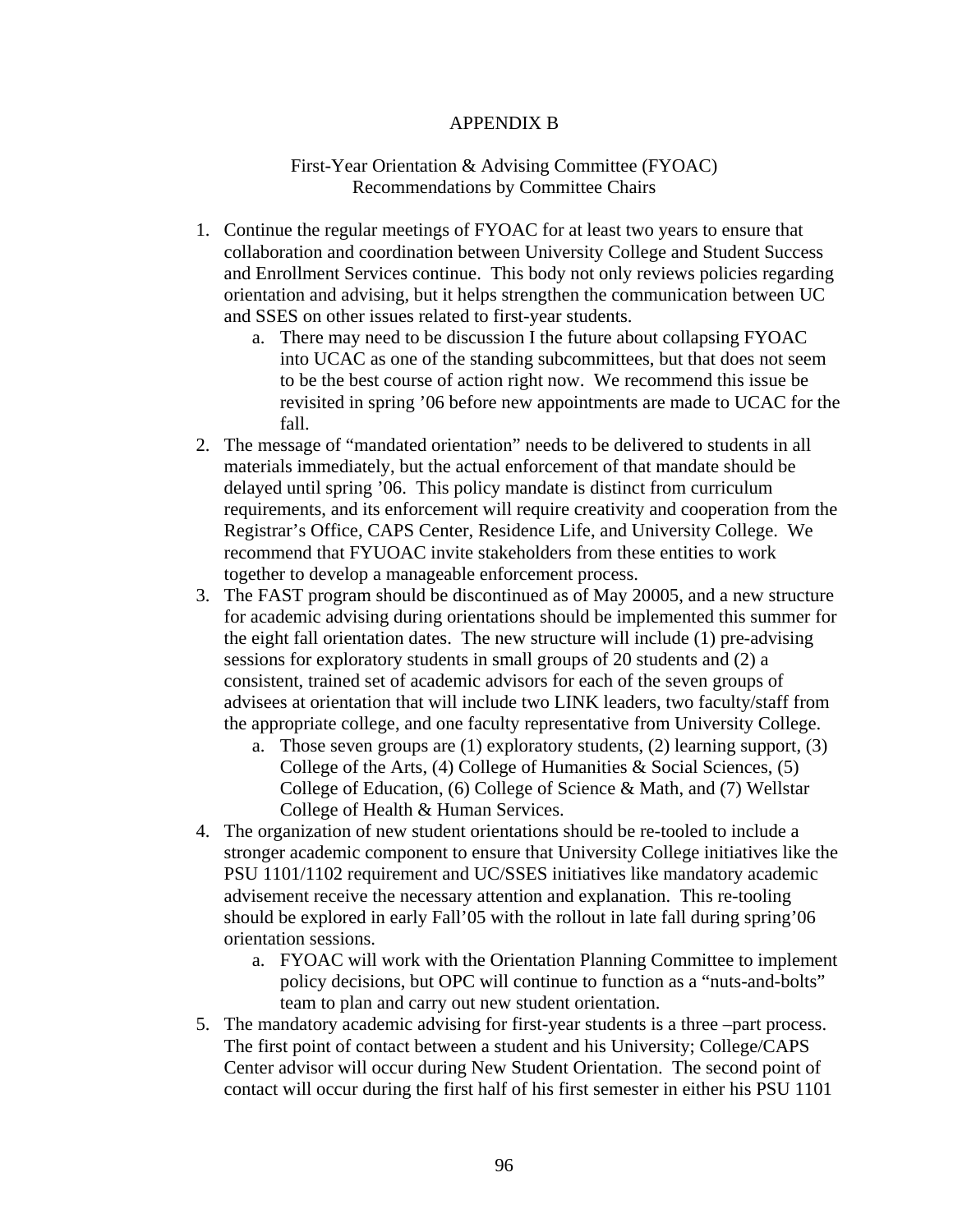class, one of his out-of-class activities within his learning community, or a mandated appointment in the CAPS Center. The final point of contact will occur during his second semester to ensure the student is ready to declare a major or at least meet with an academic advisor in the discipline he is most likely to choose as his major. This meeting between the discipline-based advisor and the student will be coordinated by the University College/CAPS Center advisor to ensure the student does not get "lost in the system." (A student who is still struggling with his choice of major at the end of his first year will continue to be advised by CAPS Center personnel, who will be able to work individually with the student on the completion and analysis of assessments that will assist in the decision-making process.)

A final word: All members of FYOAC strongly support a campus-wide announcement made jointly by the Vice President of Academic Affairs and Vice President of Student Enrollment Services regarding mandatory orientation and mandatory academic advising for all first-time, full-time students. All members agree that FYOAC's ability to work with the University Advising Council and other entities on campus will be greatly enhanced by the release of this joint announcement being made prior to the end of the spring semester.

Respectfully submitted on April 20, 2005.

FYOAC Members

5 members from UC 5 members from CAPS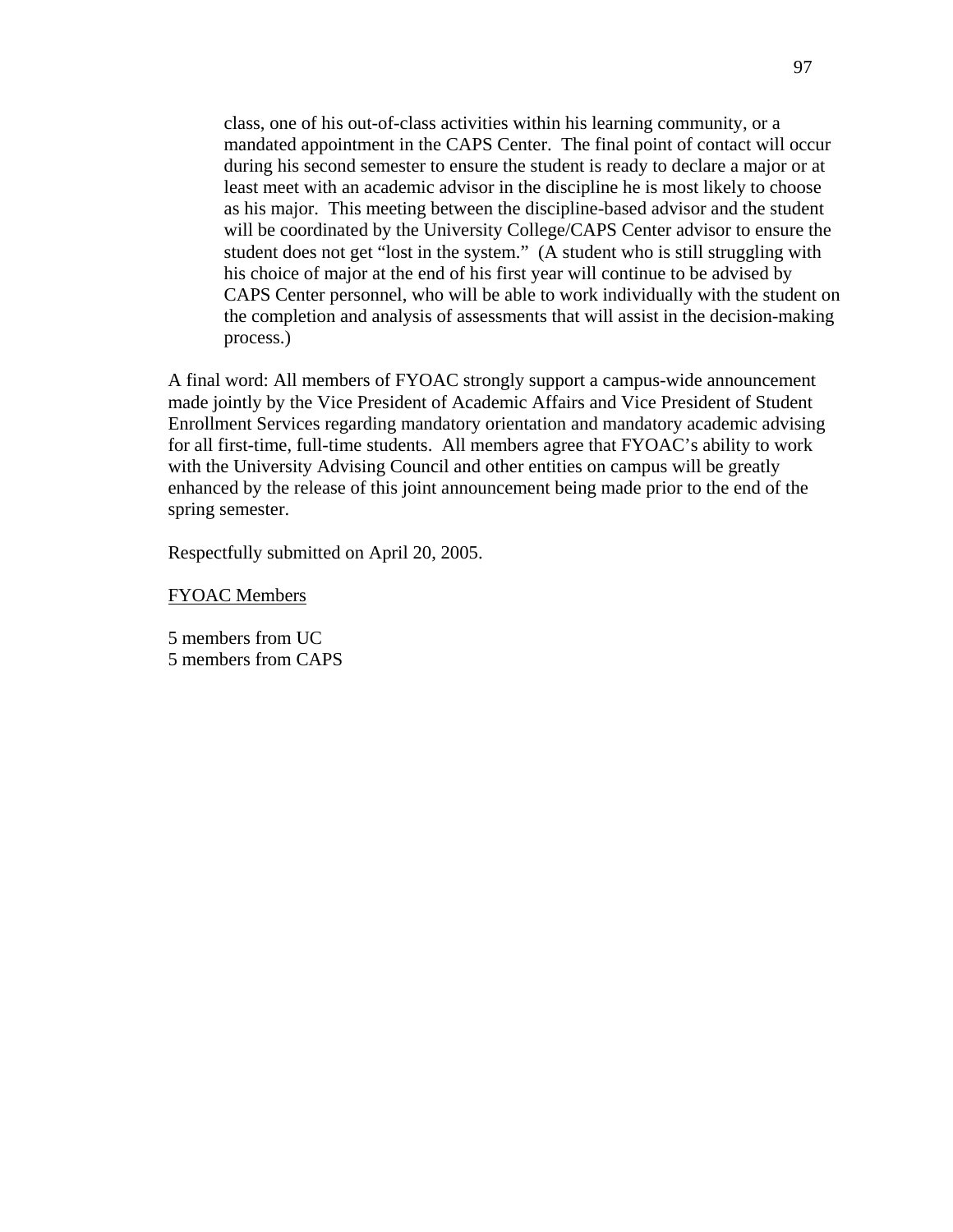## Appendix C

University College Advisory Council Meeting September 24, 2004 Meeting held in BB 151 By: Chair

1. A member was nominated for an unofficial secretary position. She offered to compile minutes for this meeting until an official secretary is elected. While the Council has no governance responsibilities, the Department of University Studies Chair suggested that a record is kept of the Council's discussions to share with the campus community.

2. The Dean of Undergraduate Studies asked everyone to thank the Chair for the preliminary draft of the Frequently Asked Questions (FAQ) sheet. The chair asked if there were any questions or concerns coming from each member's departments after the FAQ were distributed. The relationship between this Council and the General Education Council was questioned. The Chair and Dean clarified the fact that they are independent. There may be a logical connection between the two in the future, but it is premature to assume that at this stage. Many of the questions will be answered as the University College Advisory Council develops the structure and determines the scope of responsibilities of the University College.

Many members had questions concerning program development and the interdisciplinary studies degree. The Dean explained that the graduate degree was proposed prior to the formation of University College by a faculty member. The undergraduate degree is currently proposed and under review by the Board of Regents. A UCAC member described this program as one that will be custom tailored to meet student needs. A recommendation was made that the Senate Committee be kept aware of our progress, and the Chair agreed to present where we are now, though she noted that she would not be able to answer many questions, as the Council is in a formative stage.

3. The Chair gave a PowerPoint presentation of national UC models and charged the council to research the existing models, but not to limit our visions to these examples. Included in this presentation was the 2004 NSSE data from Ed Rugg showing the need for improvement in customer relations on this campus between students, faculty and administrative personnel, especially for first-year students. She cited PSU's involvement in the national Foundations of Excellence in the First Year project as the impetus for the formation of a University College. The UC concept also connects, rather than fragments interdisciplinary collaboration. For example, every University College that responded to a national survey in 1993 was responsible for student orientation, academic advising for first-year students (and other special populations like exploratory students), and academic support services. Many of them also offered first-year courses (such as PSU 1101) and coordinated learning communities and other special initiatives. As PSU continues its current growth pattern, the need for a centralized umbrella for first-year initiatives and support services becomes more necessary.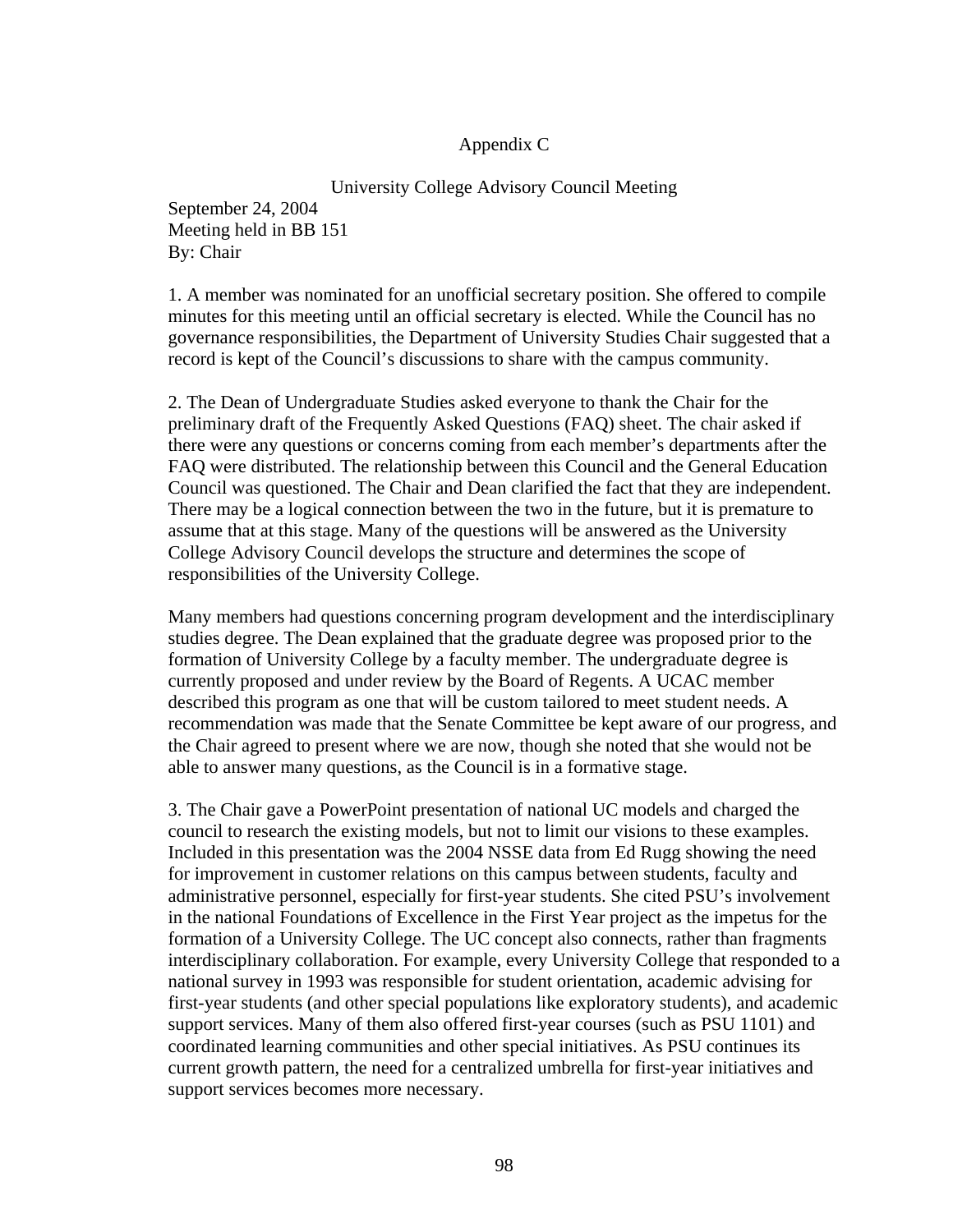National models from Ohio State, Butler University and IUPUI were briefly reviewed. The Chair also reviewed mission statements from Alabama State and University of South Florida. The presentation concluded with samples of organizational charts from Ball State, University of Texas at El Paso and Ohio University. (Ohio is home to the oldest University College, which was created in 1935).

4. The Chair then reviewed the goals of subcommittees and charged them with meeting prior to the October  $5<sup>th</sup>$  UC meeting at 3:30 (location TBA). The chairs of subcommittees will email meeting dates. (These chairs are from the following subcommittees: Communication, Mission, Faculty Appointment, and PSU 1101/CLASS).

The subcommittees were also given the following charges:

- *Mission* – to construct a purpose statement for University College to be reviewed by the full Council;

 - *Communication* – to gather feedback from campus constituents and develop effective means of transmitting information about the Council's work to the larger campus community;

 - *Faculty Appointment* – to draft an organizational chart for University College and to develop a list of possibilities for faculty involvement; and

 - *PSU 1101/CLASS* – to develop proposals to strengthen the course and the learning communities initiative within the structure of University College.

5. A member volunteered to produce a website for the University College Advisory Council to assist in efficiently informing the campus community of our activities. The FAQ, Chair's Powerpoint presentation, members of the subcommittee, and other materials will be available on the website.

6. Future UC meeting times: October  $5^{th}$ , 3:30-5 p.m.; October  $19^{th}$ , 3:30-5 p.m.; November  $5<sup>th</sup>$ , 2:30–4 p.m.; and December  $5<sup>th</sup>$ ,  $3-4:30$  p.m. (Locations to be announced.)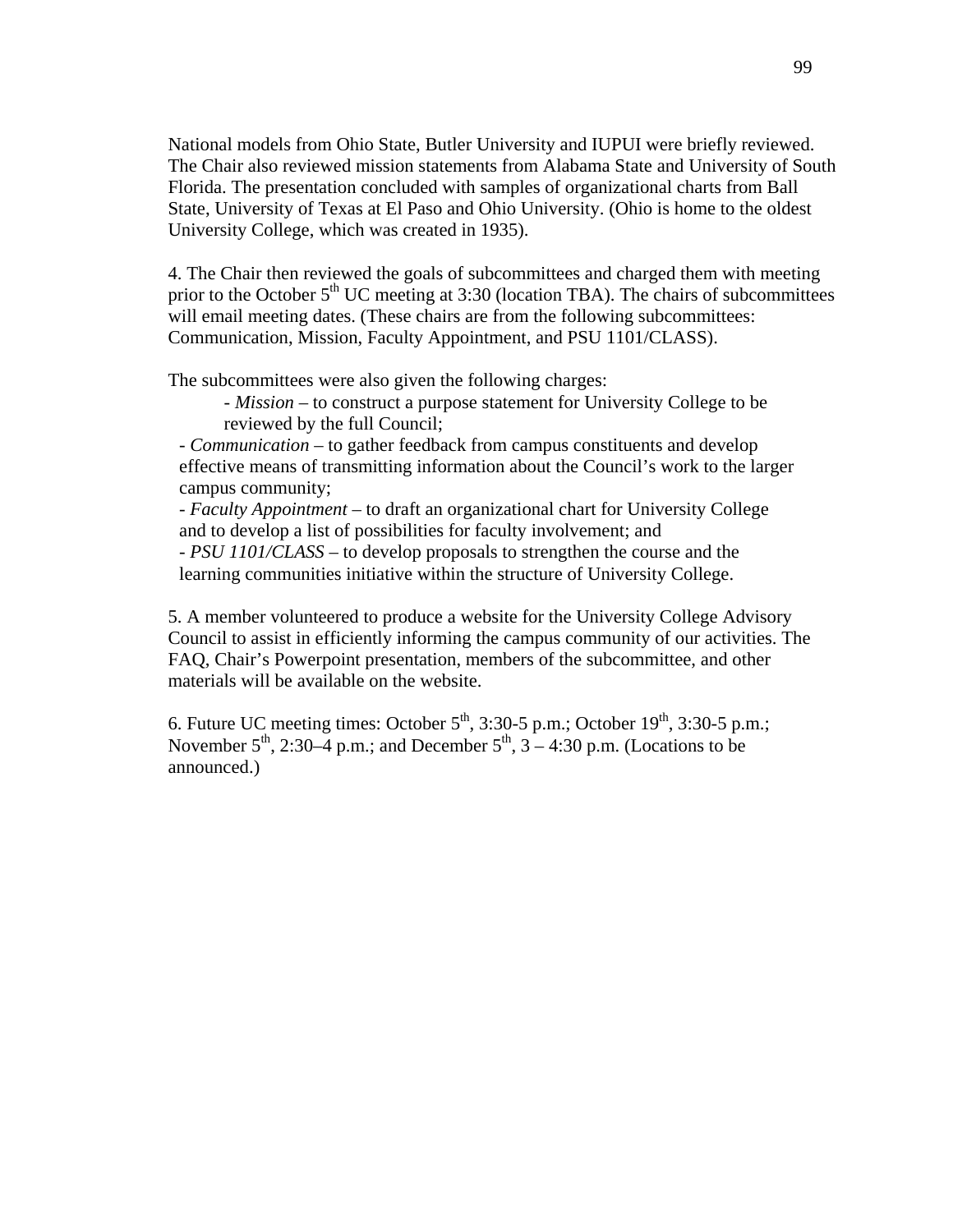#### APPENDIX D

# **Summary of Activities University College Advisory Council Year One: 2004-05**

#### **Introduction**

 Faculty members and academic administrators from each of the six discipline-based colleges as well as the Department of University Studies were invited to join the University College Advisory Council in August 2004. This advisory body, which would provide recommendations to the Dean, was asked to serve as a "think tank" to ensure that the best ideas on developing, implementing and maintaining a University College were provided to the Dean. The council's membership was determined by Academic Affairs.

 The UCAC's first meeting was held September 17, 2004. The VP for Academic Affairs and the Dean facilitated the meeting, and they charged the council members with a broad set of duties. Administrative details were also decided at the first meeting. The CLASS Director, was elected Chair of the UCAC; the Professor of CSIS, was elected Chair-Elect. Members were also given an opportunity to sign up for subcommittees that would explore the (1) mission, vision and goals of University College; (2) faculty appointments within University College; (3) PSU 1101/CLASS issues; and (4) communication regarding University College to both internal and external audiences.

 The University College Advisory Council then met as a full body seven times during the academic year. The subcommittees met numerous times to prepare their proposals to the full body.

 This has truly been a year of exploration for the UCAC. As with any new initiative, the members of UCAC have had to forge their own path. They have accomplished a great deal and are poised to finalize many of their initiatives in the second year.

#### **Summary of Accomplishments**

*Mission Subcommittee*: The group's original charge – as it appears in the September 24, 2004, minutes – was "to construct a purpose statement for University College to be reviewed by the full Council." The subcommittee completed this task in early 2005 and sent the Dean its formal recommendations. The mission statement for University College is as follows:

University College is an academic unit offering integrated programs

and services to facilitate students' academic success and persistence. The goal of University College is to ensure a seamless and centralized experience for all of our undergraduate students. A primary objective of University College is to pioneer the development of innovative, cross-disciplinary academic opportunities to meet emerging academic needs.

This subcommittee also developed a set of value statements to guide University College:

- Provide a **student-centered** structure that focuses on the needs and achievement of PSU's unique student population as the ultimate measure of the College's success.
- Approach undergraduate education in an **intentional**, rather than haphazard, way.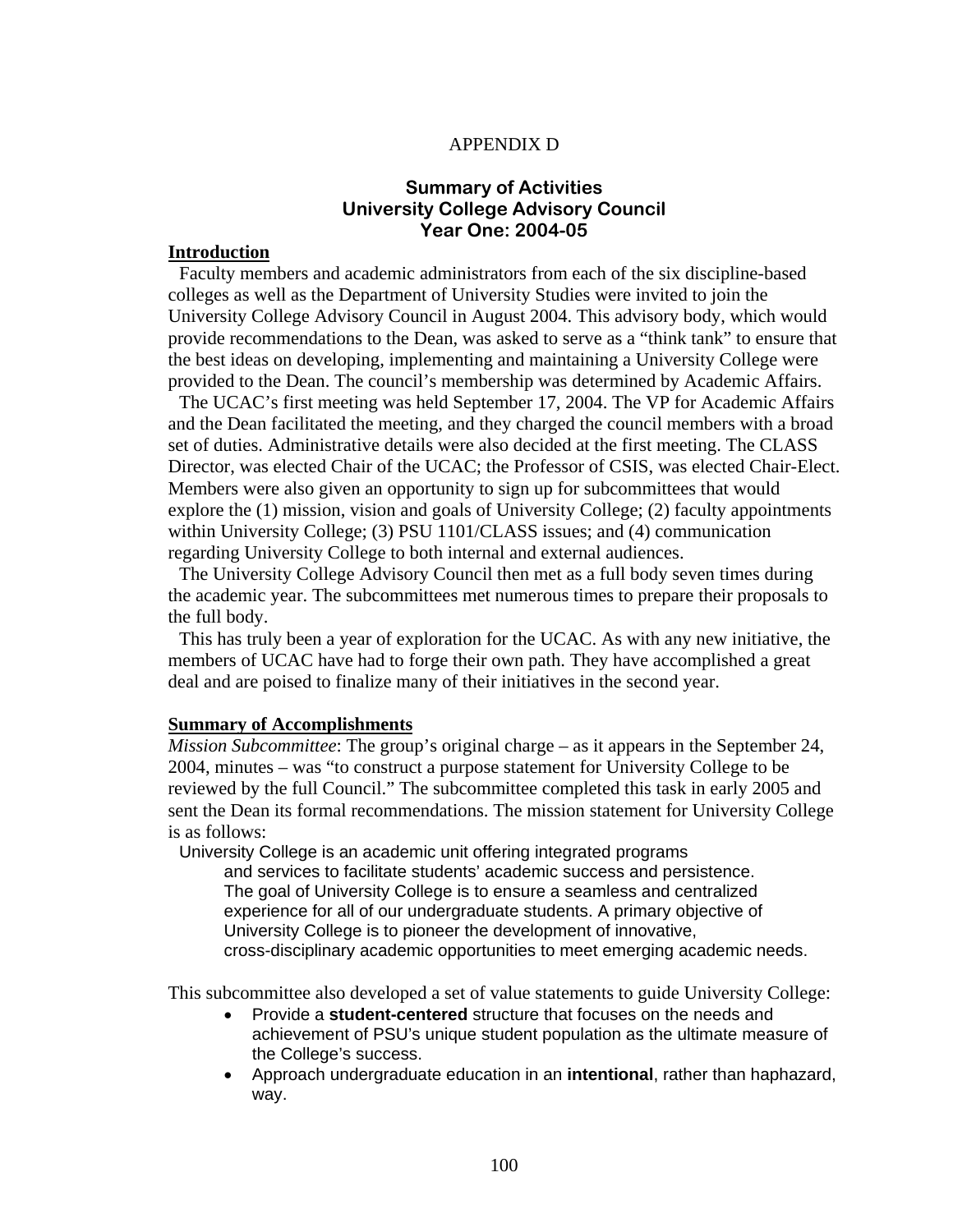- Ensure a **coherent experience** for students.
- Create a clearly defined "**portal of entry**"<sup>[1](#page-113-0)</sup> for first-year students.
- **Transcend disciplinary boundaries** in order to serve students' interests in the best possible way.
- Utilize **ongoing assessment** to guide and refine initiatives.

Finally, this subcommittee detailed the objectives for University College:

- Enhance student satisfaction with the undergraduate experience at PSU.
- Create structures to enhance communication across disciplinary boundaries.
- Integrate General Education and advisement within undergraduate education through the Communities for Learning Success (CLASS), First-Year, Sophomore-Year, and Senior-Year Experience programs.
- Improve PSU's retention rates.

 $\overline{a}$ 

Improve PSU's graduation rates.

*Communication Subcommittee:* This subcommittee was charged with "gather[ing] feedback from campus constituents and develop[ing] effective means of transmitting information about the Council's work to the larger campus community." The subcommittee completed the following initiatives:

- developed and maintained a website for the UCAC to ensure that its work was easily accessible to the campus community and transparent to those who were interested in following its progress;
- developed and administered a survey to determine what students wanted to know about University College;
- assisted in the development of presentation materials for other subcommittees of the UCAC; and
- worked with University Relations to develop a two-phase strategy for publicizing University College.

The Communication Subcommittee's work was predominantly focused on planning this year, since its work logically followed the work of the other subcommittees. The group will serve as the liaison between University College and those charged with implementing its ideas during the 2005-06 academic year.

*Faculty Appointment:* This subcommittee's charge was to "draft an organizational chart for University College and to develop a list of possibilities for faculty involvement." The subcommittee chose to focus on the second half of the charge for this year and developed a draft of "joint appointment guidelines" for faculty members who seek to be jointly appointed in both a discipline-based college and University College. Using the University of Michigan's document as a starting point for discussion, the subcommittee developed guidelines that would be useful to University College but would also be applicable to other entities at Public State University. There was a consensus at the final meeting of the UCAC to send the guidelines to the Dean as a formal recommendation. The UCAC Faculty Appointment Subcommittee will hold an open forum for the campus community

<span id="page-113-0"></span><sup>&</sup>lt;sup>1</sup> Portals of Entry: University Colleges and Undergraduate Studies (Columbia, South Carolina: University of South Carolina National Resource Center for the Freshman Year Experience, 1998).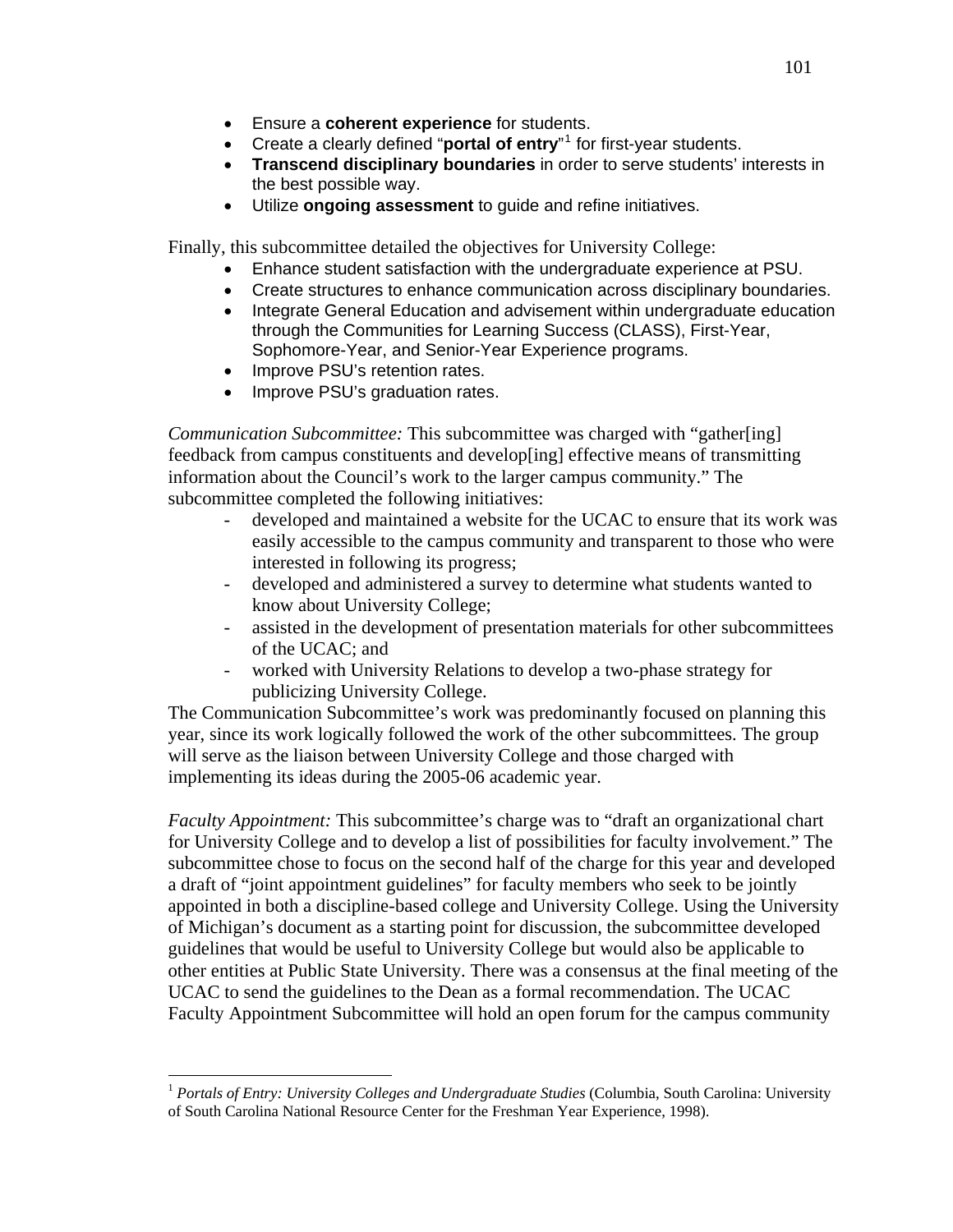on these guidelines in Fall 2005 and will serve as a liaison when governance bodies begin to review the guidelines during the 2005-06 academic year.

*PSU 1101/CLASS Subcommittee:* This subcommittee reviewed the national learning outcomes assessment report of the First-Year Initiative benchmarking survey, developed by the Policy Center on the First Year of College and Educational Benchmarking, Inc. (EBI), to help shape the PSU aspirational model for its Foundations of Excellence in the First College Year project. Matching up the CLASS learning outcomes (that had been previously developed) and the PSU 1101 modules that were utilized in the Fall 2004 courses, the subcommittee found that PSU's two first-year initiatives met those national benchmarking standards. (The subcommittee recognized that the "Wellness" standard was touched upon in PSU 1101 and most of the learning communities but dealt with completely in the HPS 1000 institutional requirement. The subcommittee also chose to add an eleventh standard to ensure that a commitment to diversity and global appreciation was explicitly represented.) The subcommittee wrote learning outcomes specifically for the PSU 1101 course. It also drafted the national benchmarking standards into 11 learning outcomes that it determined all first-year students at PSU should experience.

In early 2005 the subcommittee reached a consensus that its formal recommendation to the Dean would be a curriculum proposal. The subcommittee's desire to ensure that all first-year students are introduced to the 11 learning outcomes led it to propose a structure to reach that goal: All first-time, full-time students entering PSU with fewer than 15 semester credit hours would be required to take either PSU 1101 or a learning community, which the subcommittee proposed to be named PSU 1102.

The Dean's immediate acceptance of the proposal allowed it to move through the governance process for curriculum additions, changes, or deletions. The proposal was formally drafted by the UCAC chair in February 2005. Over the next two months it was approved by the Department of University Studies Curriculum Committee; the Chair of the Department of University Studies; the General Education Council; and the Undergraduate Policies and Curriculum Committee. The proposal received a 12-1 vote of approval from UPCC and became a curriculum requirement beginning Fall 2005.

Finally, this subcommittee served as a resource throughout the curriculum proposal process by sponsoring an open forum for the campus community, providing assessment data on both PSU 1101 and CLASS, and ensuring transparency by placing voluminous amounts of information on first-year seminars and learning communities on the UCAC website.

The focus for this subcommittee next year will be to develop a template for disciplines that want to develop their own first-year seminars and to review all CLASS proposals for Fall 2006.

*Advising Subcommittee:* A fifth subcommittee was discussed in late 2004 to assess the effectiveness of orientation and advising for first-year students. An ex-officio member of the UCAC, agreed to chair the subcommittee, but it never met. Instead, a task force of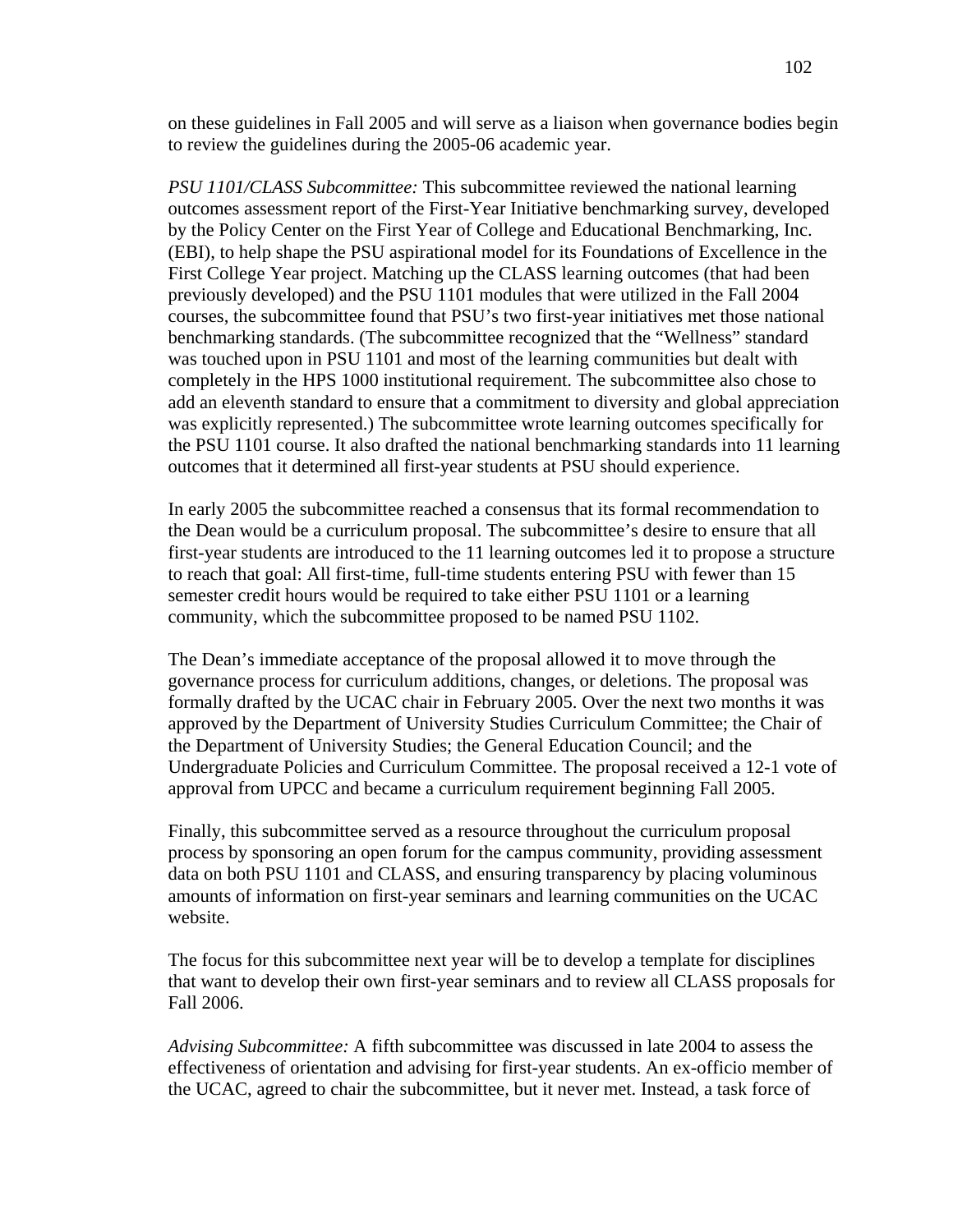University Studies personnel and CAPS Center personnel was created in spring 2005 to examine orientation and advising for first-year students. This task force's recommendations were provided to the Dean, the Vice President of Academic Affairs and the VP for Student Success and Enrollment Services in late spring.

## **Accomplishments Based on Charge**

The following eight possible duties for the UCAC were originally delineated in the charge to the council. Many were accomplished during this first year.

# 1. Set up regular meetings of the University College Advisory Council in collaboration with the Dean of University College

 $\triangleright$  This was completed with monthly meetings during the academic year. The February 2005 meeting was canceled because of so many conflicting conferences.

2. Develop the mission, vision, and goals for the University College

 $\triangleright$  This was completed by the Mission Subcommittee, although one-year and five-year goals should be developed during the 2005-06 academic year.

3. Develop a template for the PSU 1101 course and possible discipline-specific equivalents for consideration and discussion

 $\triangleright$  The 11 learning outcomes that now define PSU 1101 and PSU 1102 will also provide the foundation for any discipline-specific first-year seminars. The PSU 1101/CLASS subcommittee will work with departments interested in developing discipline-based courses.

4. Recommend assessment needs, policies, and procedures for the PSU 1101 course

 $\triangleright$  There was no explicit exploration of this duty, primarily because the Department of University Studies established an assessment committee for all programs housed in the department. The PSU 1101/CLASS subcommittee will continue to serve as a resource for this departmental committee while also working with departments choosing to develop discipline-specific first-year seminars.

5. Recommend tenure and promotion processes and annual performance evaluation processes for University College regular faculty for the PSU Faculty handbook

 $\triangleright$  This was not explored explicitly, since the "University College regular faculty" are all currently housed in the Department of University Studies. The Faculty Appointment Subcommittee did include extensive discussion of tenure and promotion issues in the joint appointment guidelines.

6. Recommend recognition and rewards for the University College faculty

 $\triangleright$  This was not discussed by any of the subcommittees.

7. Propose and examine in collaboration with other appropriate academic units undergraduate degree programs that are broadly interdisciplinary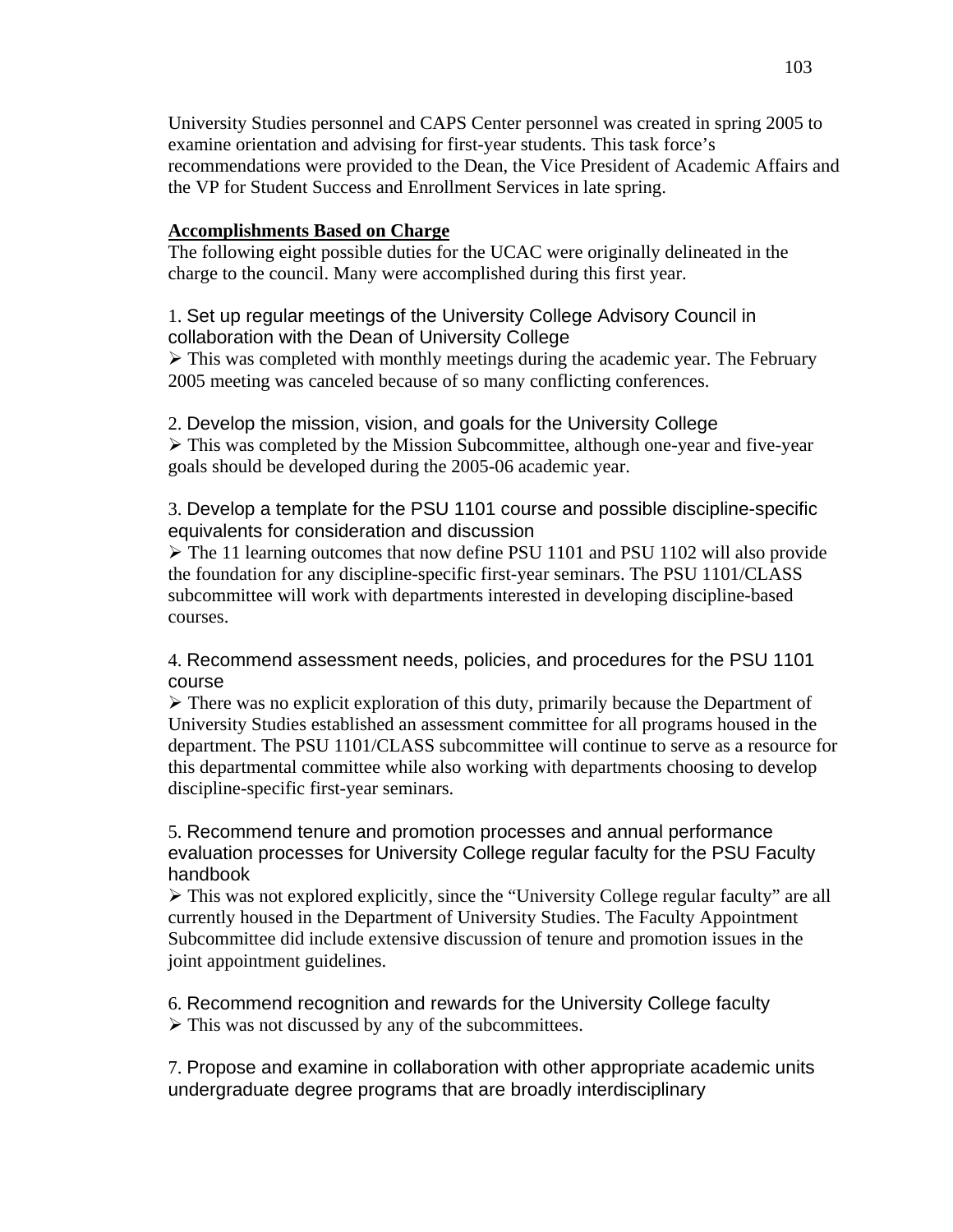¾ No degree programs were proposed or examined, but the Faculty Appointment Subcommittee's work detailed a plan for faculty desiring an interdisciplinary appointment.

# 8. Other duties as the need arises

 $\triangleright$  Clearly, the focus of the UCAC during its first year was to develop the mission statement for University College, pursue a consistent first-year experience for students, and develop a plan for explaining University College and its initiatives to internal and external audiences.

| Dr.                       | English                   |                                                        |
|---------------------------|---------------------------|--------------------------------------------------------|
| Dr.                       | <b>University Studies</b> | <b>Standing Member</b>                                 |
| Dr.                       | <b>University Studies</b> | Chair, Mission Subcommittee                            |
| Dr.                       | Visual Arts               |                                                        |
| Dr.                       | Education                 |                                                        |
| Dr.                       | Health, PE & Sports       | Chair, Fac. Appt. Subcommittee                         |
| Mr.                       | Registrar                 |                                                        |
| Dr.                       | <b>University Studies</b> | Standing Member; UCAC Chair                            |
| Dr.                       | Health                    |                                                        |
| Dr.                       | History & Philosophy      |                                                        |
| Dr.                       | Communication             | Chair, Comm. Subcommittee                              |
| Dr.                       | Biology                   |                                                        |
| Professor                 | <b>University Studies</b> | Standing Member; Chair, PSU<br>1101/CLASS Subcommittee |
| Dr.                       | CSIS                      | <b>UCAC Chair-Elect</b>                                |
| Dr.                       | Int'l Services            |                                                        |
| Dr.                       | Economics                 |                                                        |
| Professor                 | Coles College             |                                                        |
| Dr.                       | <b>Wellstar College</b>   |                                                        |
| Dr.                       | Theatre                   |                                                        |
| Dr.                       | Education                 |                                                        |
| Professor                 | Mathematics               |                                                        |
| Dr.                       | Education                 |                                                        |
| Dr.                       | Economics & Finance       |                                                        |
| Dr.                       | Music                     |                                                        |
| <b>Ex-Officio Members</b> |                           |                                                        |
| Dr.                       | Academic Affairs          |                                                        |
| Dr.                       | <b>Student Success</b>    |                                                        |
| Dr.                       | Academic Affairs          |                                                        |
| Dr.                       | Academic Affairs          |                                                        |
| Dean                      | <b>University College</b> |                                                        |

#### **Members of the University College Advisory Council**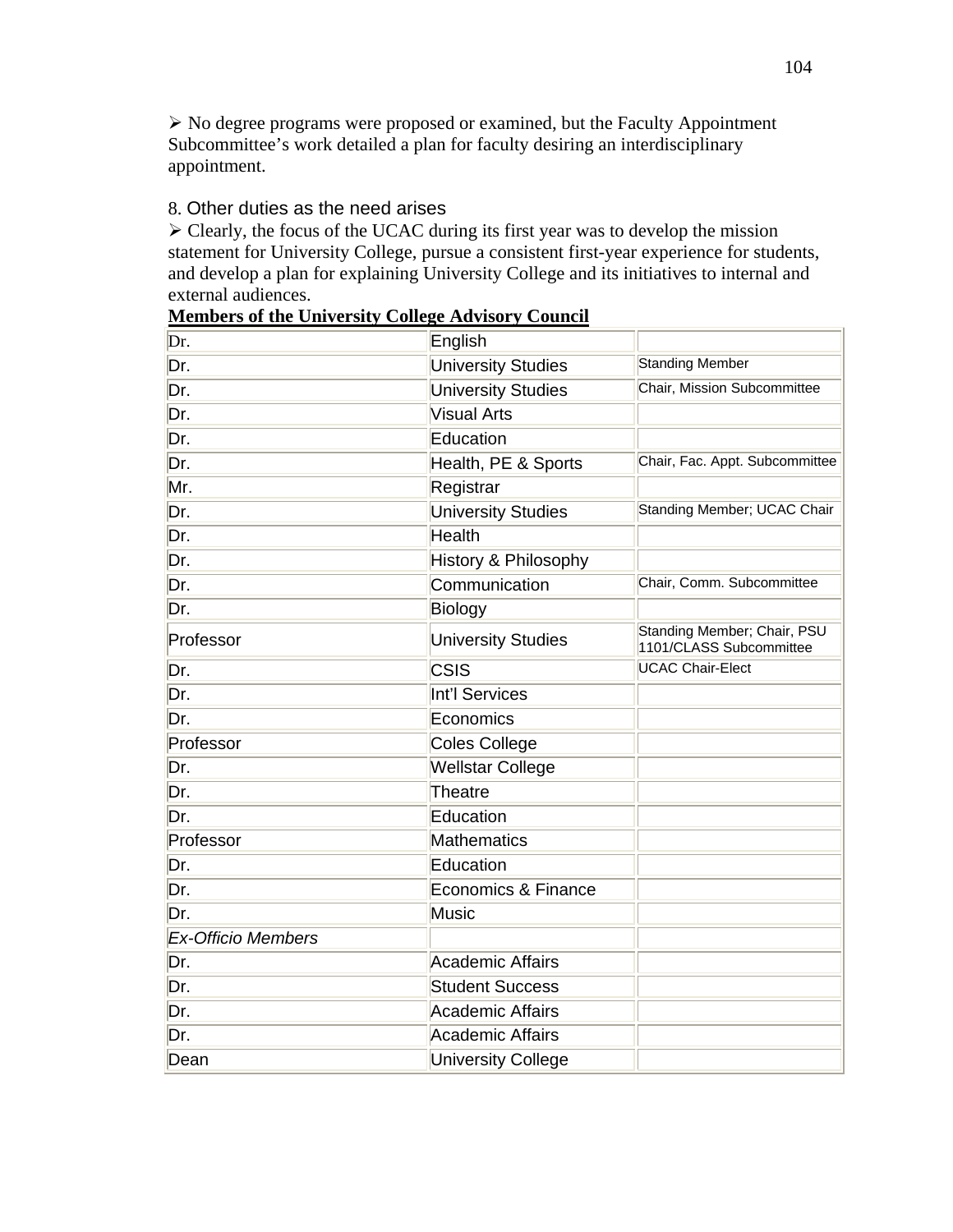## APPENDIX E

#### Georgia State University Educational Policy Studies

#### **Informed Consent Form**

Title: A First-Year Experience Program of Excellence: Academic & Student Affairs Committee Collaborations

Principal Investigator: Dr. Philo Hutcheson College of Education, Georgia State University [epspah@langate.gsu.edu](mailto:epspah@langate.gsu.edu), (W) 404-651-2583 Student Investigator: Kimberly G. Frazier 1000 Chastain Road,  $4<sup>th</sup>$  floor library, Public State University [Kfrazie8@kennesaw.edu,](mailto:Kfrazie8@kennesaw.edu) (W) 770-423-6147,

I. Introduction/Background/Purpose:

You are invited to participate in a research study. You will be interviewed regarding your impressions of PSU's First-Year Experience. The purpose of this study is to examine a first-year experience program at a university identified as a school of excellence for first-year programs. I, Kimberly G. Frazier (student investigator), will specifically observe the committee work of two ongoing academic and student affairs collaborations. The two committees are: the Advising and Orientation Committee, and the University College Committee.

#### II. Procedures & Duration:

This research will include 35 overall committee members as subjects for this study, including committee chair(s) and/or co-chairs. This number comes from the total number of people that are already assigned by the university to each of the committees (Advising & Orientation and the University College committee). In addition to being observed and audio-recorded during upcoming meetings, chairs and co-chairs and possibly one significant contributing member from each committee will be verbally interviewed for about an hour each.

#### IV. Benefits:

This research will have no direct benefit to you, however, it is my hope that the knowledge gained from this research adds to the existing literature on academic and student affairs collaborations within higher education, as well as contribute to the further success of First-Year Experience programs.

#### V. Voluntary Participation & Withdrawal:

Participation in this research is voluntary. You have the right to refuse to be in this study. If you decide to be in the study and change your mind, you have the right to drop out at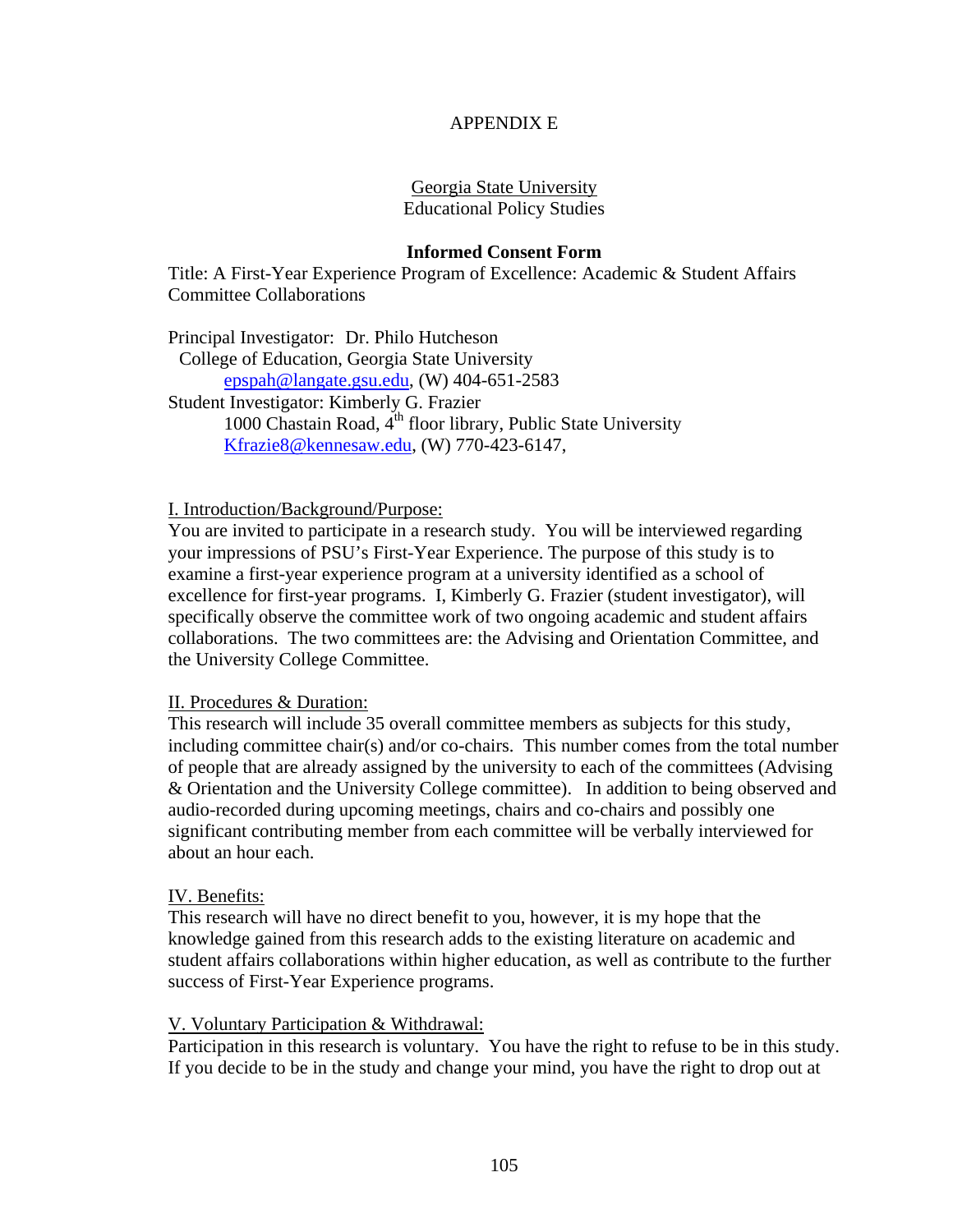any time. You may skip questions or discontinue participation at any time. Whatever you decide, you will not lose any benefits to which you are otherwise entitled.

## VI. Confidentiality:

I will keep records private to the extent allowed by law. I will use pseudo names rather than your name on study records where possible. Your name and other facts that might point to you will not appear when this study is presented or results published. The findings will be summarized and reported in group form. This consent form includes all the IRB federal regulations; there will be no experimental procedures or any foreseeable risks or discomforts to you, as subjects. I will maintain confidentiality of records, materials, minutes and/or e-mails that I obtain that are not public record. I will do so through a separate filing system which will be located off campus. Please know that at anytime throughout this research you may discontinue your participation at anytime, or choose not to answer questions or complete specific tasks. And finally, know that I will relay to you any significant new findings during this research that might relate to your willingness to participate, as well as let you review the completed work of this study, if you so desire.

## VII. Contact Persons:

Please contact Dr. Philo Hutcheson, Principal Investigator/Faculty Advisor at 404-651- 2582 if you have questions about this study.

If you have questions or concerns about your rights as a participant in this research study, you may contact the Institutional Review Board (IRB) which oversees the protection on human research participants. Susan Vogtner, in the Office of Research Integrity, can be reached at 404-463-0674.

# VIII. Copy of Consent Form to Subject:

We will give you a copy of this consent form to keep. If you are willing to volunteer for this research, please sign below.

| Subject                | Date |                                           |      |  |  |
|------------------------|------|-------------------------------------------|------|--|--|
| Principal Investigator |      | Date                                      |      |  |  |
|                        |      | Student Investigator, Kimberly G. Frazier | Date |  |  |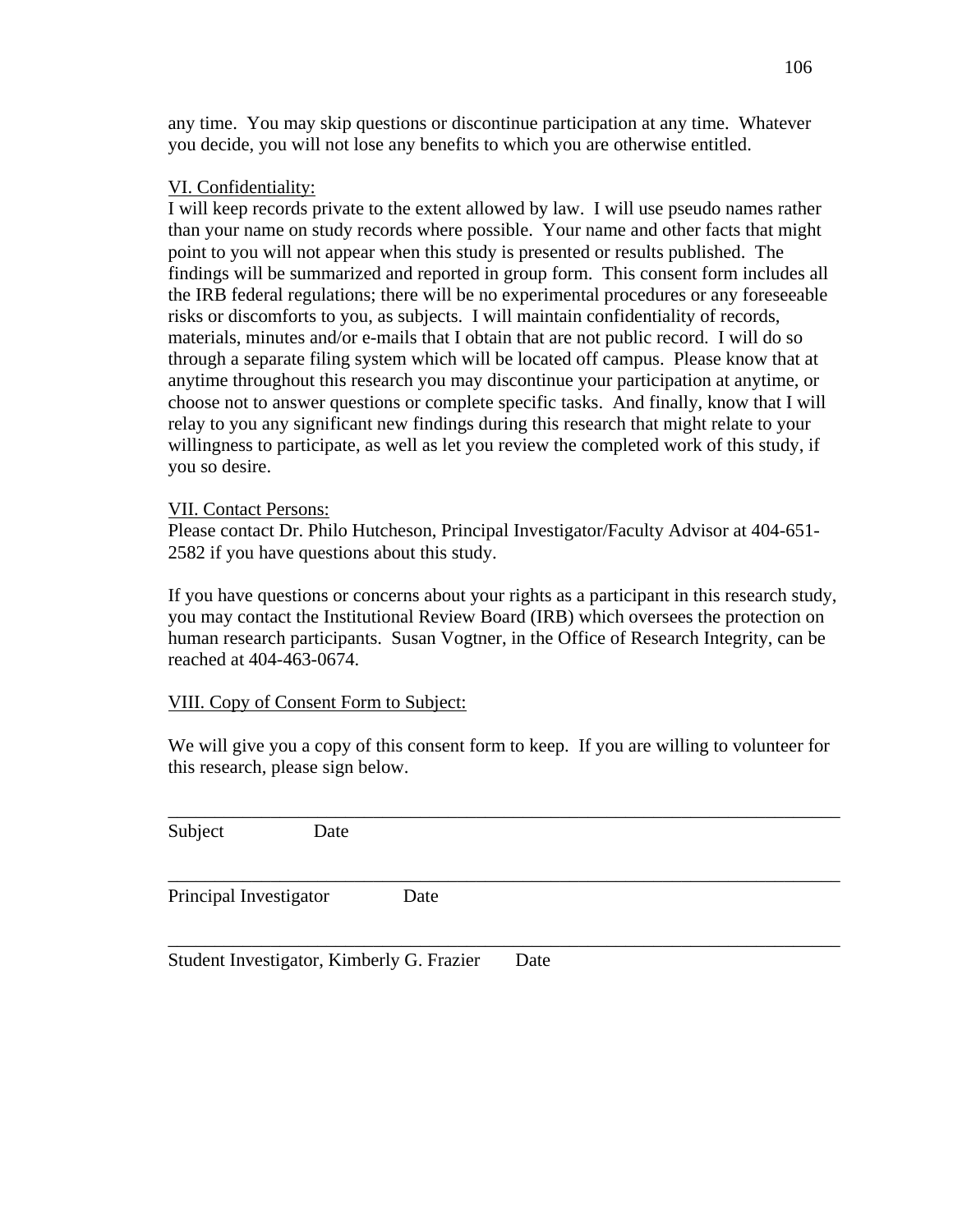#### APPENDIX F

#### **MEMORANDUM**

To: Faculty and Staff From: Vice President of Academic Affairs Date: January 24, 2005 Re: University College

I am pleased to announce the Board of Regents recently approved PSU's request to give our Undergraduate and University Studies administrative unit the new name "University College." The Dean of the University College and will continue many of her current assignments as undergraduate dean, in addition to providing leadership for increasing PSU's academic programs focusing on student success. The Department of University Studies will continue as an academic department in the University College, and new departments will be added as needed. Programs and initiatives currently under Undergraduate and University Studies will continue in the new University College.

The University College is the academic home for exploratory students who have not yet declared an academic major, and it is a new place to bring together faculty who teach General Education, Honors, First-Year Experience, and Learning-Community classes. The University College will work with academic departments and other units throughout campus to provide support for projects related to interdisciplinary programs, faculty advising, supplemental instruction, pre-college outreach, and other issues as needed. The University College will continue to support issues that most impact student academic success throughout the undergraduate experience. The University College is the home for the proposed undergraduate degree in interdisciplinary studies, and it may house other select interdisciplinary academic programs in the future.

The Dean will continue to head the General Education Council and have responsibility for the overall direction, coordination, and administration of PSU's General Education, Honors, First- Year Experience, and CLASS programs. The University College Advisory Committee will continue to make recommendations to Dean Frank for policies and implementation strategies within the University College.

Vice President for Academic Affairs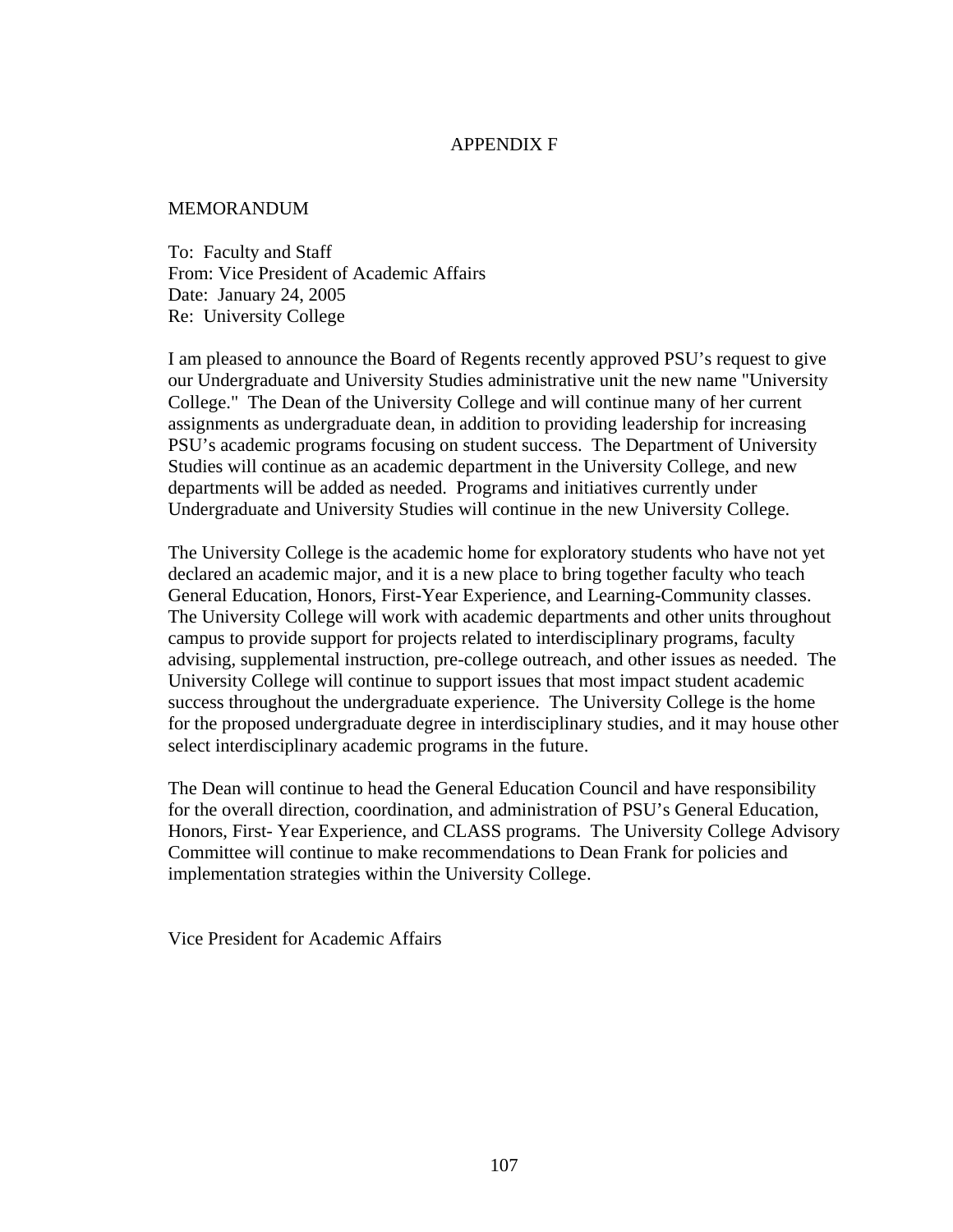## APPENDIX G

# **Frequently Asked Questions Regarding University College and the University College Advisory Council**

## *1. What is a University College?*

A University College is an academic unit used at numerous institutions throughout the nation to stress the importance of undergraduate excellence and student success. The concept of a University College is more than 50 years old, according to the Association of Deans & Directors of University Colleges & Undergraduate Studies.

## *2. Why do we need a University College at PSU?*

A University College will allow us to intentionally ensure a more seamless and centralized experience for all of our undergraduate students by building on the collaboration between Academic Affairs and Student Success. Additionally, the University College will provide integrated and select academic interdisciplinary programs and coursework.

## *3. Why are we developing a University College now?*

PSU was named one of 12 institutions to serve as benchmarks for the Foundations of Excellence in the First Year program. We began to benchmark ourselves against the other 11 national partners to work on improving aspects of our already strong first-year initiatives. Additionally, we have been recognized for the past two years in *US News & World Reports* for excellence in our first-year programs. This institution has a long history of placing premium importance on undergraduate education, but President Siegel and the University System of Georgia would like to see us focus on specific goals in the coming years that improve the student retention, academic achievement, and the overall living learning environment at PSU. A University College will focus on those goals and help us take our undergraduate initiatives to a new level while building interdisciplinary programs to benefit all of our students in innovative ways.

## *4. What is the University College at PSU?*

The focus of University College is to continue to provide integrated and select academic interdisciplinary programs and coursework as well as leadership in undergraduate programs at Public State University. Building upon the existing structure of the Office of the Dean of Undergraduate & University Studies and the Department of University Studies, the University College will involve the coordination and leadership for General Education, Communities for Learning Success (CLASS), Learning Support and Supplemental Instruction, ESL, Honors Program, as well as integrated programs for the First Year, Sophomore Year, and Senior Year experience.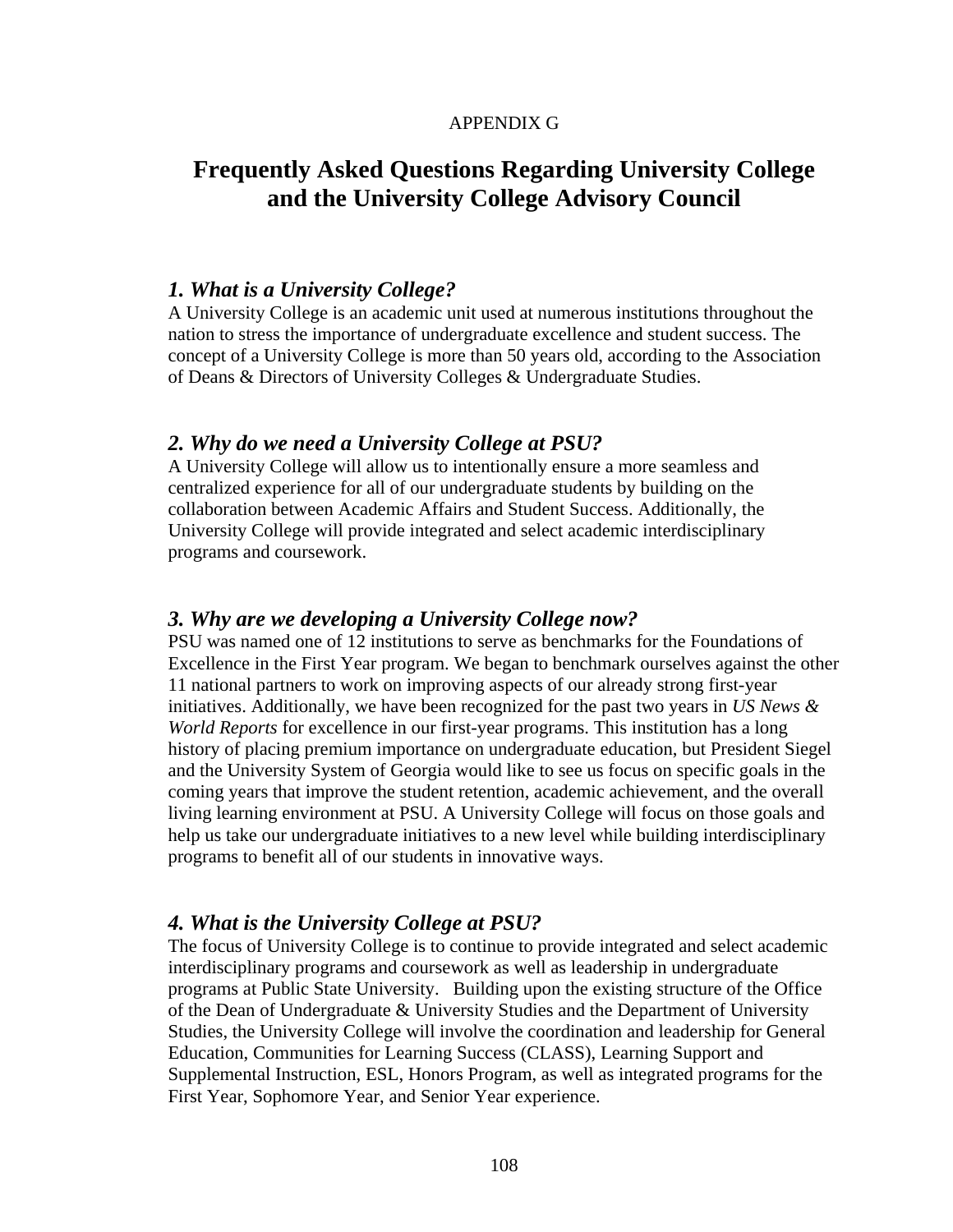To facilitate the details of implementing the University College, we have an Advisory Council composed of faculty members who were recently charged with developing both the substance and the Implementation of University College. This Council is to provide advice to the Dean of Undergraduate and University Studies, who is assuming the position of Dean of the University College. The Advisory Council will investigate national models but will assist the Dean in developing a University College that works for the unique needs of Public State University.

# *5. How were Advisory Council members chosen?*

The faculty members, who were asked to serve on the University College Advisory Council by the Vice President of Academic Affairs, were initially nominated by their Deans or were selected based on their contributions to the university. Chosen for their professional perspectives, these faculty members represent a diversity of disciplines, experience at PSU, and ideas about University College.

# *6. What is the function of the Advisory Council?*

Designed to be a "think tank" rather than a governance body, the Advisory Council members will pursue a variety of initiatives. Some of these duties may include:

- developing the mission, vision and goals for the University College
- developing a template for the PSU 1101 course and possible discipline-specific equivalents for consideration and discussion
- recommending assessment needs, policies and procedures for the PSU 1101 course and interdisciplinary courses
- recommending procedures for involving PSU faculty in the activities of University College
- recommending tenure and promotion processes and annual performance evaluation processes for faculty involved with University College for the PSU Faculty Handbook
- recommending recognition and rewards for faculty involved with University College
- propose and examine in collaboration with other appropriate academic units undergraduate degree programs that are broadly interdisciplinary.

Advisory Council members will serve staggered terms. Half of the faculty members and department chairs appointed in this inaugural year will serve two-year terms, while the remainder will serve three-year terms. The Chair of University Studies, Director of Learning Communities (CLASS), Director of the First-Year Experience, and a faculty member at large from University Studies will serve as standing members of the Council.

# *7. What happened at the first Advisory Council meeting?*

The Advisory Council met for the first time Sept.  $17<sup>th</sup>$ . Ex-officio members the VP for Academic Affairs, the VP for Student Success and Enrollment Services, and the Dean of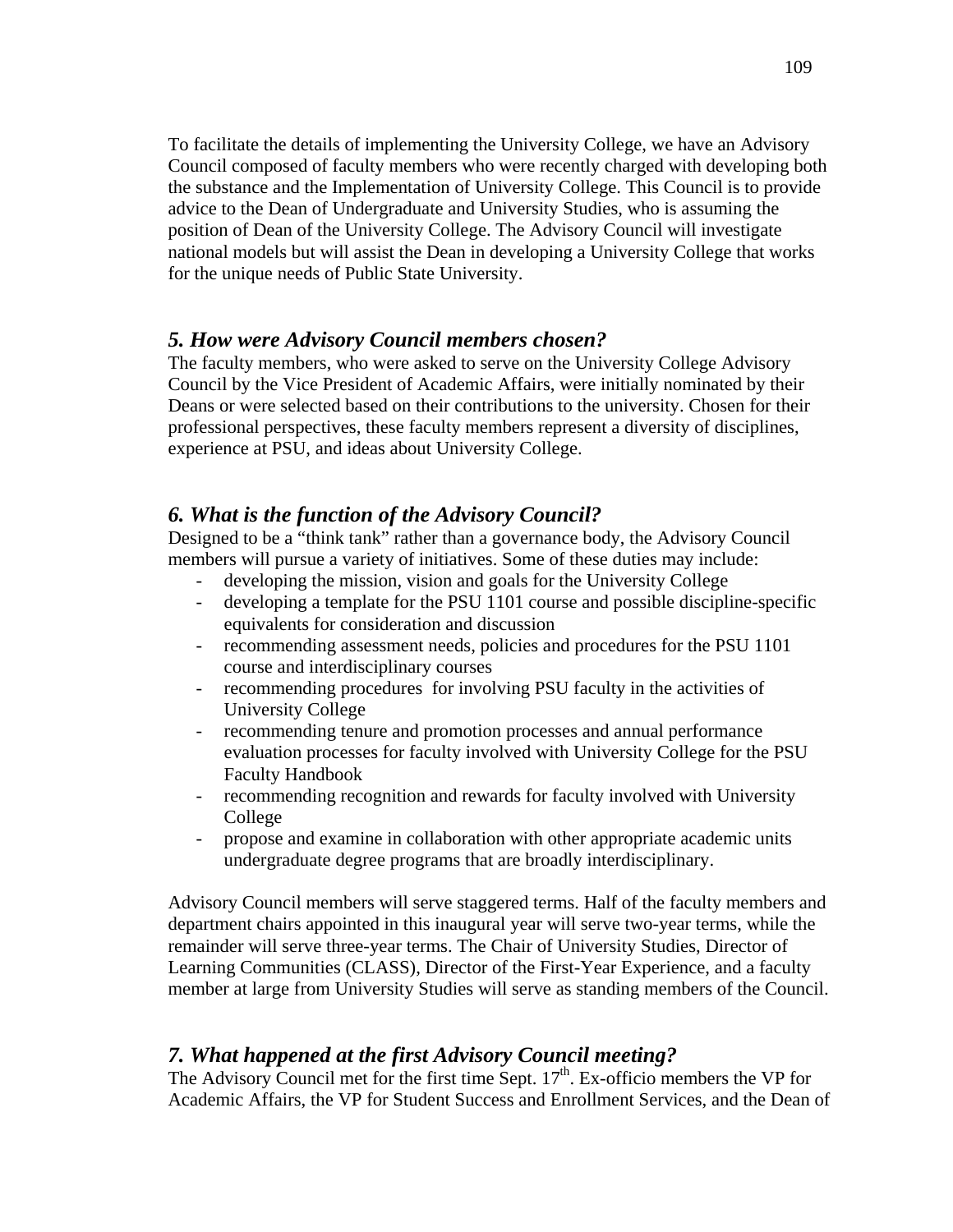Undergraduate Studies each provided perspective and information to the 19 Council members in attendance. Specific actions from the first meeting were as follows:

- a. (Director of Learning Communities & Associate Professor of Communication) was elected Chair of the Council,
- b. (Professor of Computer Science & Information Systems) was elected Chair-Elect,
- c. four sub-committees were developed to explore (1) the mission statement for University College; (2) faculty appointment within University College; (3) PSU 1101/CLASS program requirement; and (4) communication to external constituencies; and
- d. meetings will be held at least every 14 days throughout fall semester.

# *8. Who are the members of the Advisory Council?*

| Dr.       | Dr.                |
|-----------|--------------------|
| Dr.       | Dr.                |
| Dr.       | Dr.                |
| Dr.       | Professor          |
| Dr.       | Dr.                |
| Dr.       | Dr.                |
| Mr.       | Dr.                |
| Dr.       | Ex-Officio Members |
| Dr.       | Dr.                |
| Dr.       | Dr.                |
| Dr.       | Dr.                |
| Dr.       | Dr.                |
| Professor | Dean               |
| Dr.       |                    |
| Dr.       |                    |
| Dr.       |                    |
| Dr.       |                    |
| Dr.       |                    |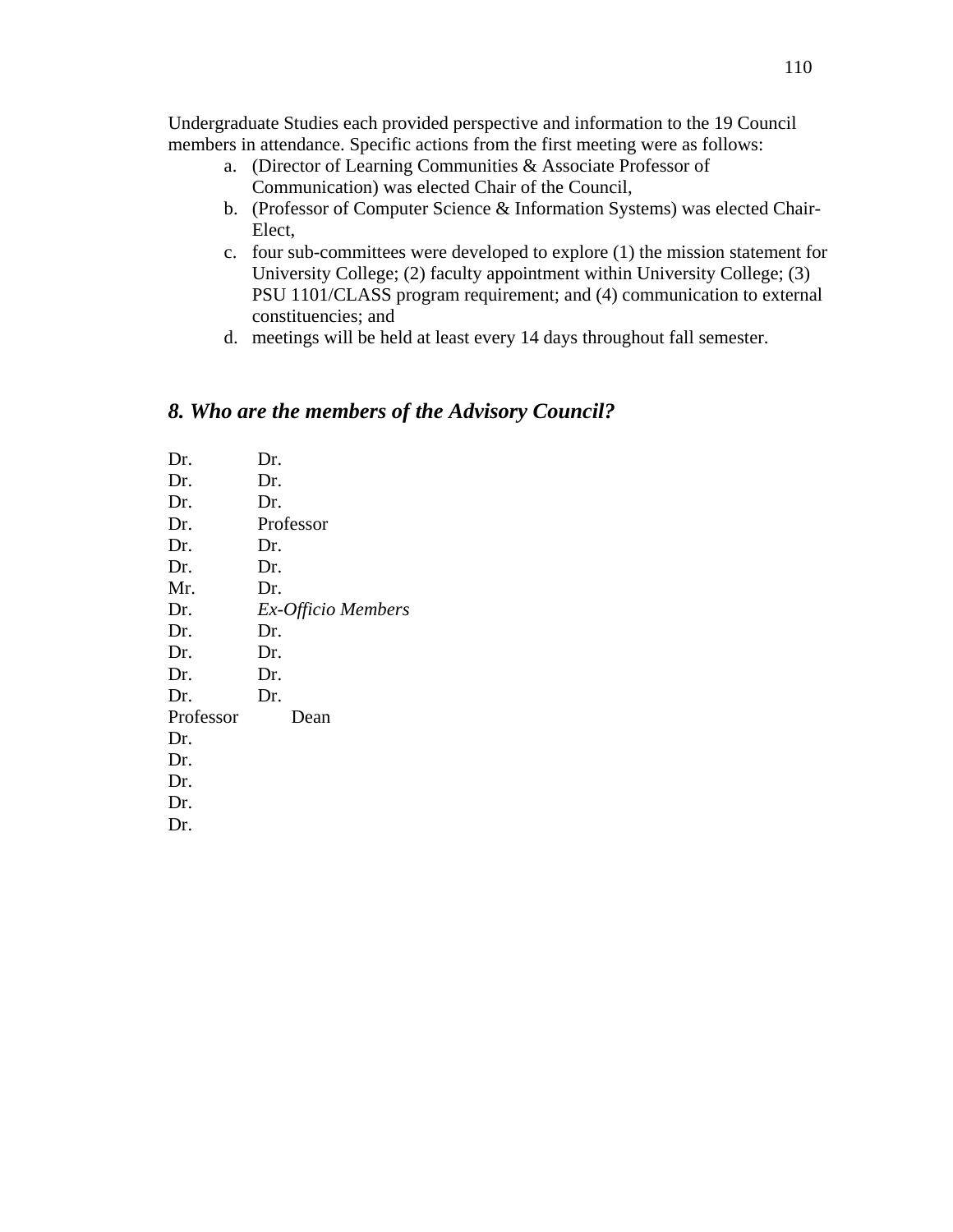## APPENDIX H

## **REVISED SCRIPT FOR ADVISORS**:

AS YOU'VE HEARD ALREADY, ALL RESIDENTIAL STUDENTS ARE REQUIRED TO ENROLL IN A LEARNING COMMUNITY. THOSE ARE CALLED PSU 1102s IN OUR REGISTRATION SYSTEM.

SOME OF THE LEARNING COMMUNITIES INCLUDE A COURSE CALLED PSU 1101. SOME OF THEM DON'T. IT DOESN'T MATTER WHICH KIND OF COMMUNITY YOU ENROLL IN AS LONG AS YOU ARE IN A LEARNING COMMUNITY THIS FALL.

WHAT'S THE DIFFERENCE BETWEEN PSU 1101 & PSU 1102? THE FIRST IS A COURSE THAT ACTUALLY APPEARS ON YOUR TRANSCRIPT WITH A GRADE. THE OTHER IS JUST A REGISTRATION NUMBER. IT'S A COLLECTION OF COURSES.

**PSU 1101** is called our First-Year Experience course. It's an academically oriented, 3hour course that acquaints students with higher education, the PSU campus, strategies for success in college-level courses, ethical decision-making skills, and major/career exploration. It counts as a lower-division elective for most majors.

**PSU 1102** is the registration number for our learning communities program, referred to by the acronym CLASS. (PSU 1102, CLASS, and learning communities all refer to the same program.) As you've heard already, a learning community is a cohort of 20 to 25 students who are enrolled in the same sections of two to four first-year classes that have integrated content designed around a theme. You can find more than 50 communities that we are offering this semester listed in your Schedule of Courses book beginning on page

\_\_\_. There are learning communities that include PSU 1101, and some that don't. Some include English 1101, while some do not include English at all. One community includes English 1102 for those of you who already have credit for your first English course.

ISSUES TO CONSIDER REGARDING YOUR CHOICE OF COMMUNITIES:

- 1. SOME OF THEM MAY FILL UP TODAY BEFORE YOU REGISTER, SO PLEASE HAVE A SECOND AND THIRD CHOICE IN MIND.
- 2. YOU ONLY USE ONE CRN NUMBER TO REGISTER FOR A COMMUNITY. [ASK THEM TO PULL OUT THE PRINTED SCHEDULE OF COURSES, TURN TO PAGE 5 AND EXPLAIN WHERE TO LOCATE THE CRN NUMBERS.]
- 3. MENTION THE ISSUE WITH AP SCORES AND LEARNING COMMUNITIES – DO THEY KNOW THEIR SCORES?
- 4. ALL LEARNING COMMUNITIES ARE ONLY FOR ONE SEMESTER. \_\_\_\_\_\_\_\_\_\_\_\_\_\_\_\_\_\_\_\_\_\_\_\_\_\_\_\_\_\_\_\_\_\_\_\_\_\_\_\_\_\_\_\_\_\_\_\_\_\_\_\_\_\_\_\_\_\_\_\_\_\_\_\_\_\_\_\_\_

# THIS SECTION IS ONLY NEEDED STARTING JUNE  $29^{TH}$ :

- How many of you are going to be living on campus? If you are residential student, you will need to register for a learning community (PSU 1102). Please review the descriptions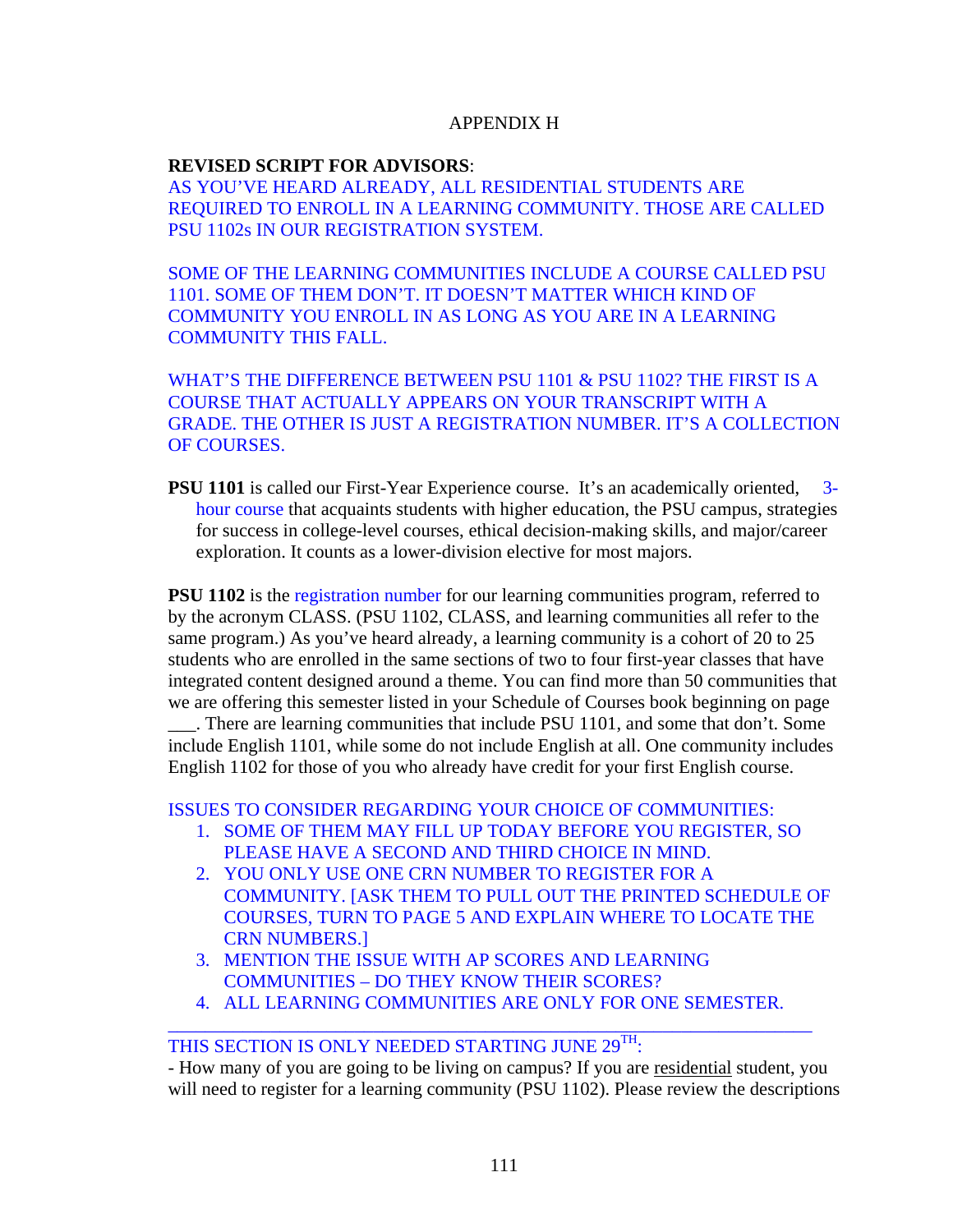of the communities and determine two or three that sound particularly interesting to you. Some are themed around topics of general interest, while other communities are geared for specific majors. Since you are majoring in \_\_\_\_\_\_\_\_\_\_\_\_\_\_, you might be particularly interested in the following communities:

 $\#$  \_\_\_\_\_ <title>

- $\#$  \_\_\_\_\_ <title>
- $\#$  \_\_\_\_\_ <title>
- # \_\_\_\_\_ <title>

- How many of you are going to be living off campus? If you planning to take a full load (at least 12 credit hours) -- which is generally required for some scholarships, most insurance programs, and many health plans – you will need to register for either a standalone section of PSU 1101 or join a learning community. You can find the sections of PSU 1101 listed on page \_\_\_\_\_ of your Schedule of Courses. As I mentioned earlier, you can find the learning communities listed on pages \_\_\_\_\_.

\_\_\_\_\_\_\_\_\_\_\_\_\_\_\_\_\_\_\_\_\_\_\_\_\_\_\_\_\_\_\_\_\_\_\_\_\_\_\_\_\_\_\_\_\_\_\_\_\_\_\_\_\_\_\_\_\_\_\_\_\_\_\_\_\_\_\_\_\_\_\_

\*\*\* College of Science & Math rep should say: Biology majors can sign up for BIOL 2101 to satisfy this requirement, since it is a discipline-specific first-year seminar. There's also several learning communities designed for biology majors, so please review those options as well.

\*\*\* College of the Arts rep should mention the need to have portfolios reviewed for the two visual arts communities.

Before I turn the floor over to \_\_\_\_\_\_\_\_\_\_\_\_\_\_\_\_\_\_\_\_\_\_, who will be talking with you about your major and answering questions you have about getting started in your major, I want to REMIND YOU about registering for a learning community. Each community has one CRN, or computer number, that you use to register at one time for all the courses in that community. All you have to do is type in the five-digit CRN that is found to the left of the courses in a community, and you will be automatically registered for every course in that community.

If the learning community of your choice has only two or three courses in it, you will need to select other General Education and/or major courses to take to complete your full-time schedule. Both \_\_\_\_\_\_\_\_\_\_\_\_\_\_\_\_\_\_\_\_\_\_ and I will be happy to work with you individually about options for your first semester.

Do you have any questions about PSU 1101, PSU 1102, THE WELCOME BBQ ON AUG.  $16^{TH}$  OR FIRST-YEAR CONVOCATION? Well, I will be with you for the remainder of your time as you register for classes, so please let me know if you think of further questions.

Welcome to PSU! I LOOK FORWARD TO ASSISTING YOU IN THE LABS THIS AFTERNOON WITH REGISTRATION, SEEING YOU AT THE WELCOME BBQ, AND MEETING YOUR FAMILY AT FIRST-YEAR CONVOCATION.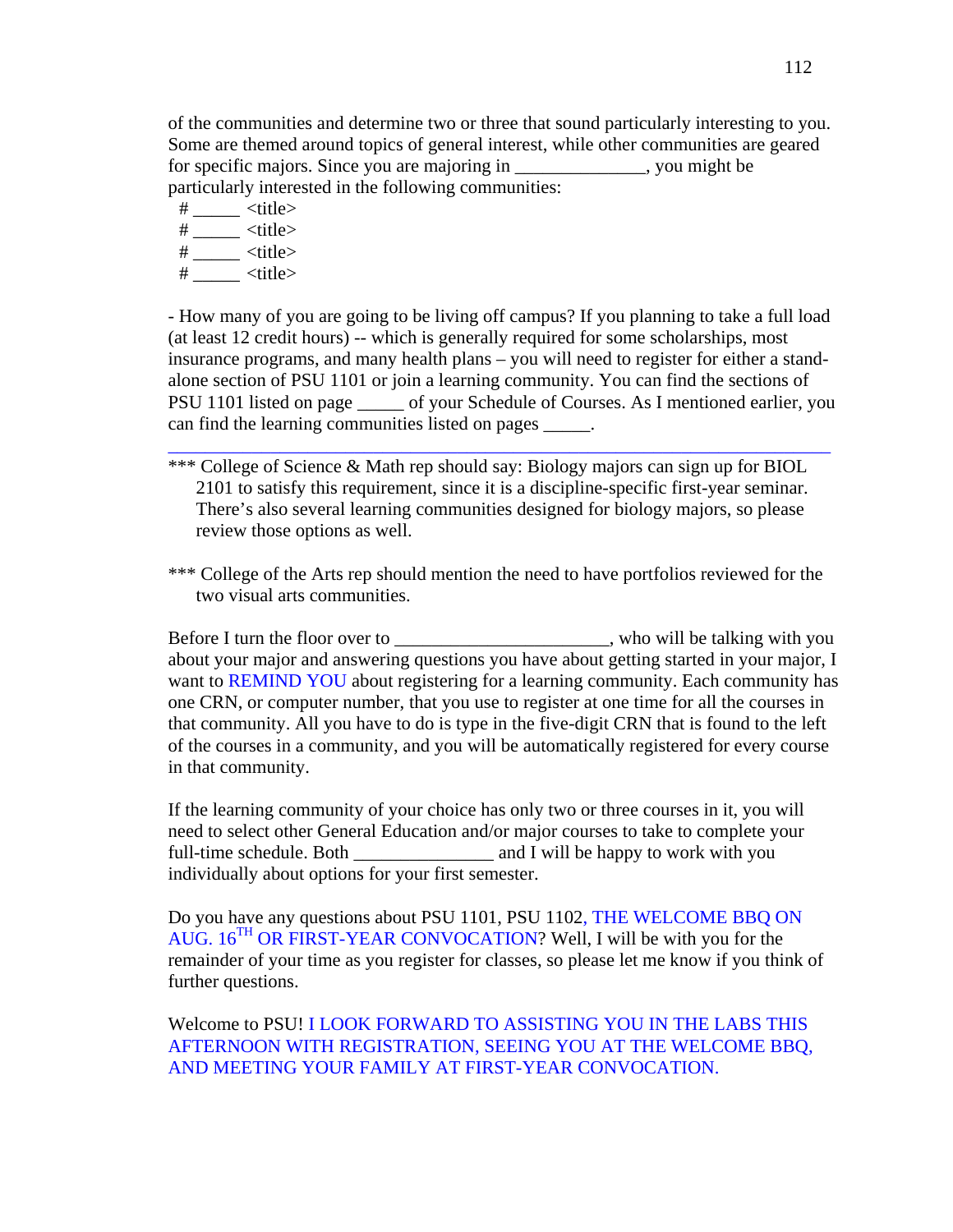#### APPENDIX I

#### **New Student Orientation Evaluation Summary Fall 2005**

A total of 3169 First Year and Transfer students attended orientation sessions for Fall 2005. Attached are samples of the evaluations including totals of student responses, both individually for Transfer students and FY students, and also one showing totals for both.

#### First Year

A total of 2011 FY students attended orientation. Of this group, 97% indicated satisfaction with information provided by their LINK leaders, while 98% indicated their leader made their group feel comfortable and 93% would feel comfortable contacting their LINK leaders.

95% of FY students indicate all of their Financial Aid questions were answered while 97% indicated the Card Service presentation helped them understand the use of the PSU ID card, Debit card and Parking decal. 93% of FY students responded that the PSU 1101 presentation answered all of their questions.

95% of FY students indicated satisfaction with the advising information provided. 94% of FY students indicated they understood the PSU registration procedure and 95% were satisfied with their course schedule.

98% of FY students believe what they learned at orientation would help them be successful their first semester at PSU and 97% of FY students indicate they would recommend orientation to other students.

#### Transfer

A total of 1158 Transfer students attended Summer 2005 orientations. Of this group, 96% indicated satisfaction with information provided by their LINK leaders, while 92% indicated their leader made their group feel comfortable and 93% would feel comfortable contacting their LINK leaders.

90% of Transfer students indicate all of their Financial Aid questions were answered while 96% indicated the Card Service presentation helped them understand the use of the PSU ID card, Debit card and Parking decal.

93% of Transfer students indicated satisfaction with the advising information provided. 95% of Transfer students indicated they understood the PSU registration procedure and 88% were satisfied with their course schedule.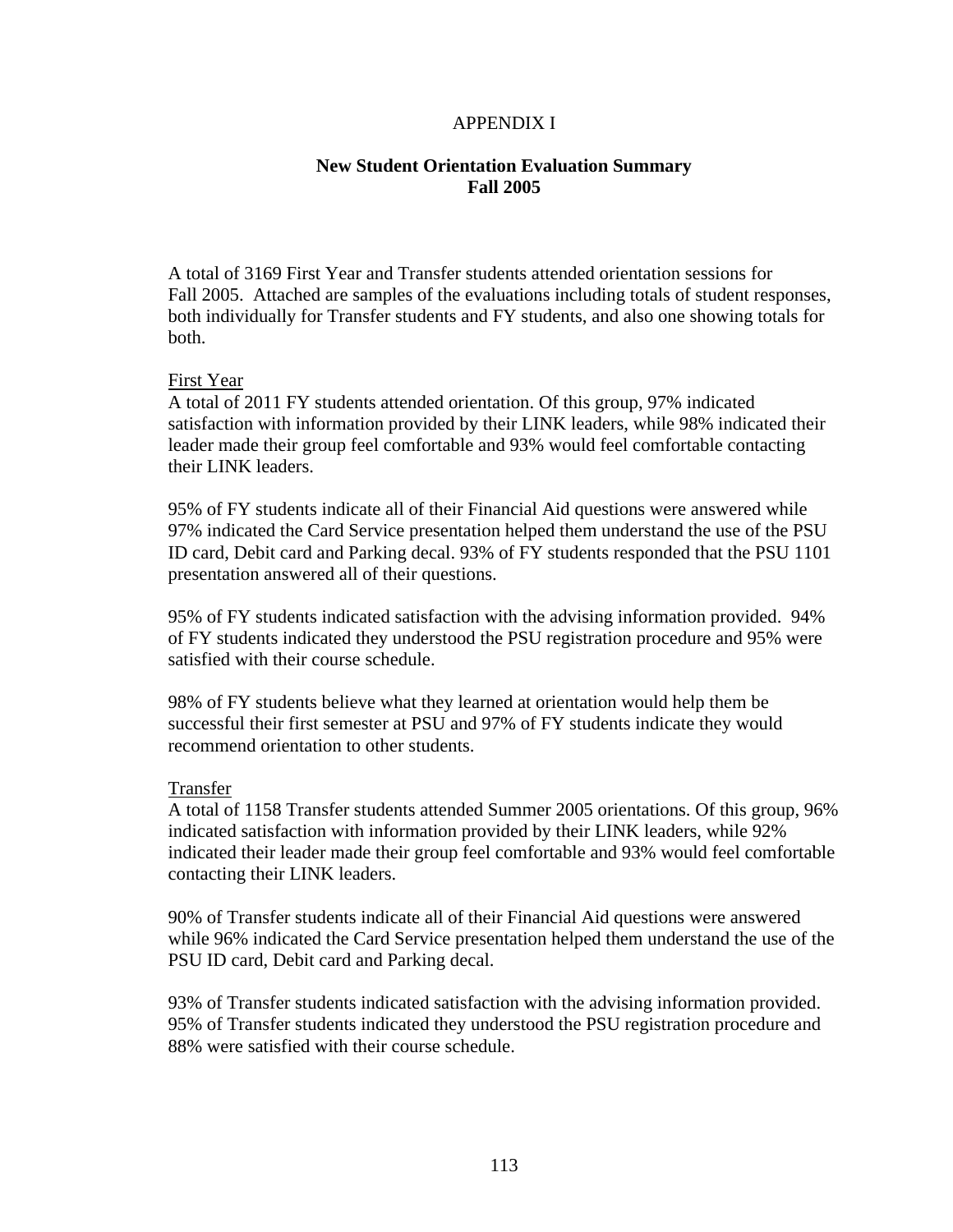96% of Transfer students believe what they learned at orientation would help them be successful their first semester at PSU and 97% of Transfer students indicate they would recommend orientation to other new students.